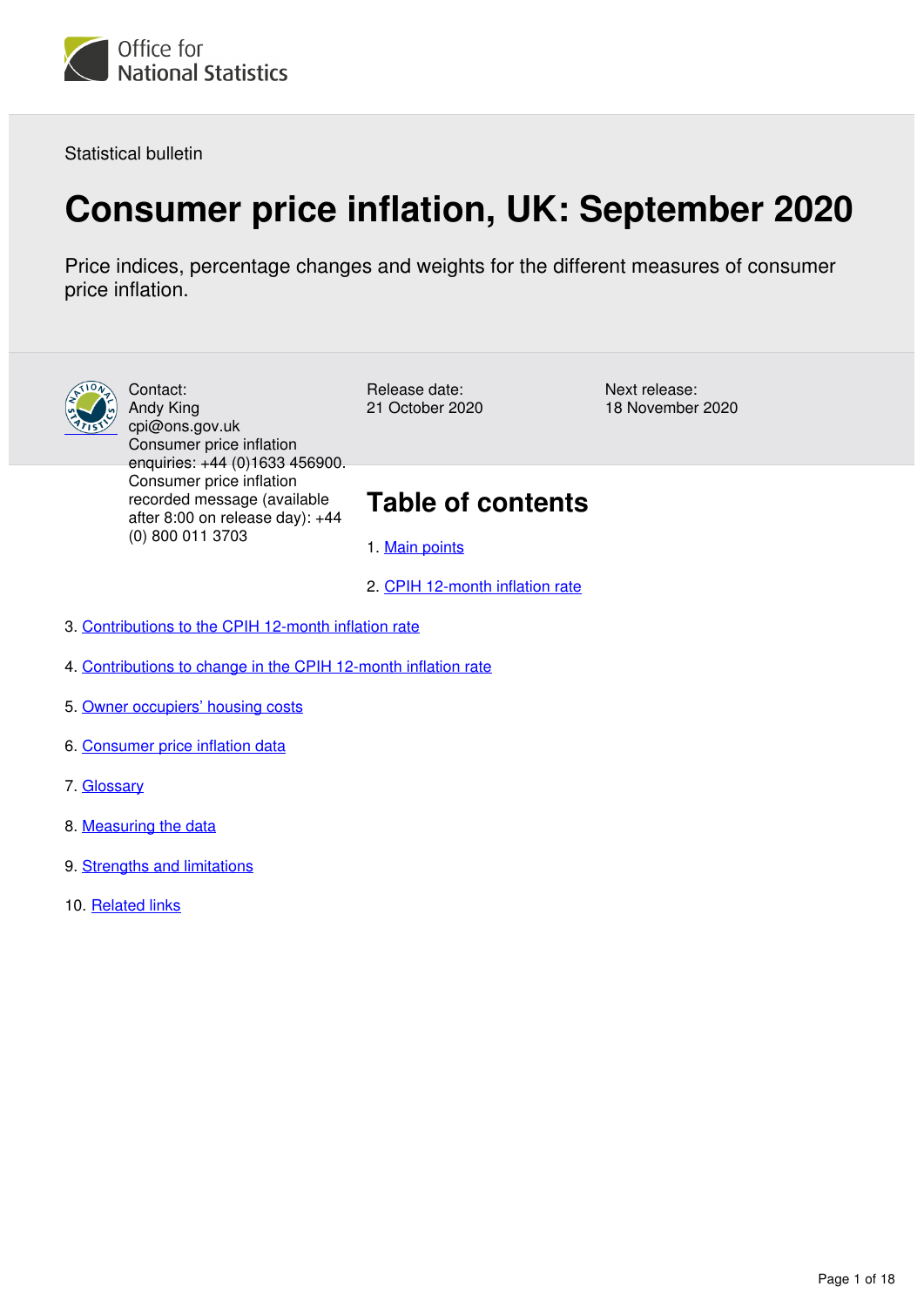# <span id="page-1-0"></span>**1 . Main points**

- The Consumer Prices Index including owner occupiers' housing costs (CPIH) 12-month inflation rate was 0.7% in September 2020, up from 0.5% in August 2020.
- The largest contribution to the CPIH 12-month inflation rate in September 2020 came from recreation and culture (0.31 percentage points).
- Transport costs, and restaurant and café prices, following the end of the Eat Out to Help Out scheme, made the largest upward contributions (of 0.23 and 0.21 percentage points, respectively) to the change in the CPIH 12-month inflation rate between August and September 2020.
- This was partially offset by smaller downward contributions from furniture, household equipment and maintenance; games, toys and hobbies; and food and non-alcoholic beverages.
- The number of CPIH items that were unavailable to UK consumers in September remained at eight from August; one item was reintroduced, however, because of updated travel restrictions, another item is no longeravailable to consumers, as detailed in Table 58 of the Consumer price inflation dataset.
- These items account for 1.1% of the CPIH basket by weight and made a small upward contribution of 0.01 percentage points to the change in the CPIH 12-month rate; for September, we have collected a weighted total of 90.2% of comparable coverage collected previously (excluding unavailable items).
- The Consumer Prices Index (CPI) 12-month rate was 0.5% in September 2020, up from 0.2% in August.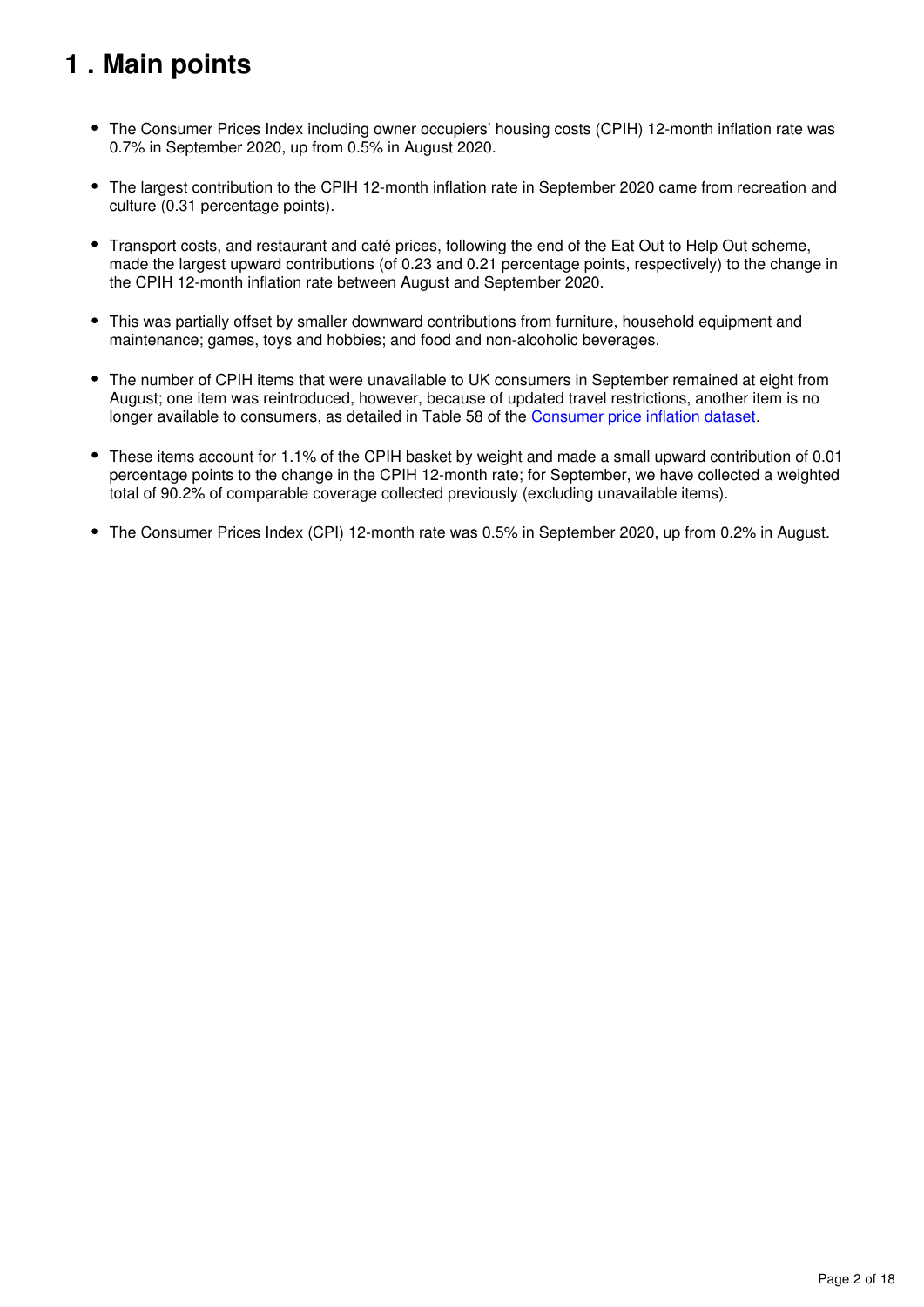# <span id="page-2-0"></span>**2 . CPIH 12-month inflation rate**

Table 1: CPIH, OOH component and CPI index values, and 12-month and 1-month rates UK, September 2019 to September 2020

|                | <b>CPIH</b><br><b>Index</b><br>(UK, 2015)<br>$= 100$ | month<br>rate | rate   | CPIH 12- CPIH 1- CPI Index<br>month (UK, 2015<br>$=100$ | <b>CPI</b><br>$12 -$<br>month<br>rate | <b>CPI</b><br>1-<br>month<br>rate | OOH Index OOH 12-<br>(UK, 2015)<br>$=100$ | month<br>rate |
|----------------|------------------------------------------------------|---------------|--------|---------------------------------------------------------|---------------------------------------|-----------------------------------|-------------------------------------------|---------------|
| 2019 Sep 108.4 |                                                      | 1.7           | 0.1    | 108.5                                                   | 1.7                                   | 0.1                               | 107.1                                     | 1.1           |
|                | Oct 108.3                                            | 1.5           | $-0.1$ | 108.3                                                   | 1.5                                   | $-0.2$                            | 107.2                                     | 1.2           |
|                | Nov 108.5                                            | 1.5           | 0.2    | 108.5                                                   | 1.5                                   | 0.2                               | 107.3                                     | 1.2           |
|                | Dec 108.5                                            | 1.4           | 0.0    | 108.5                                                   | 1.3                                   | 0.0                               | 107.5                                     | 1.2           |
| 2020 Jan 108.3 |                                                      | 1.8           | $-0.2$ | 108.2                                                   | 1.8                                   | $-0.3$                            | 107.6                                     | 1.3           |
|                | Feb 108.6                                            | 1.7           | 0.3    | 108.6                                                   | 1.7                                   | 0.4                               | 107.6                                     | 1.2           |
|                | Mar 108.6                                            | 1.5           | 0.0    | 108.6                                                   | 1.5                                   | 0.0                               | 107.7                                     | 1.3           |
|                | Apr 108.6                                            | 0.9           | 0.0    | 108.5                                                   | 0.8                                   | $-0.2$                            | 107.7                                     | 1.1           |
|                | May 108.6                                            | 0.7           | 0.0    | 108.5                                                   | 0.5                                   | 0.0                               | 107.8                                     | 1.1           |
|                | <b>Jun 108.8</b>                                     | 0.8           | 0.1    | 108.6                                                   | 0.6                                   | 0.1                               | 107.9                                     | 1.2           |
| Jul            | 109.2                                                | 1.1           | 0.4    | 109.1                                                   | 1.0                                   | 0.4                               | 108.0                                     | 1.1           |
|                | Aug 108.8                                            | 0.5           | $-0.3$ | 108.6                                                   | 0.2                                   | $-0.4$                            | 108.1                                     | 1.1           |
|                | Sep 109.2                                            | 0.7           | 0.4    | 109.1                                                   | 0.5                                   | 0.4                               | 108.3                                     | 1.2           |

Source: Office for National Statistics - Consumer price inflation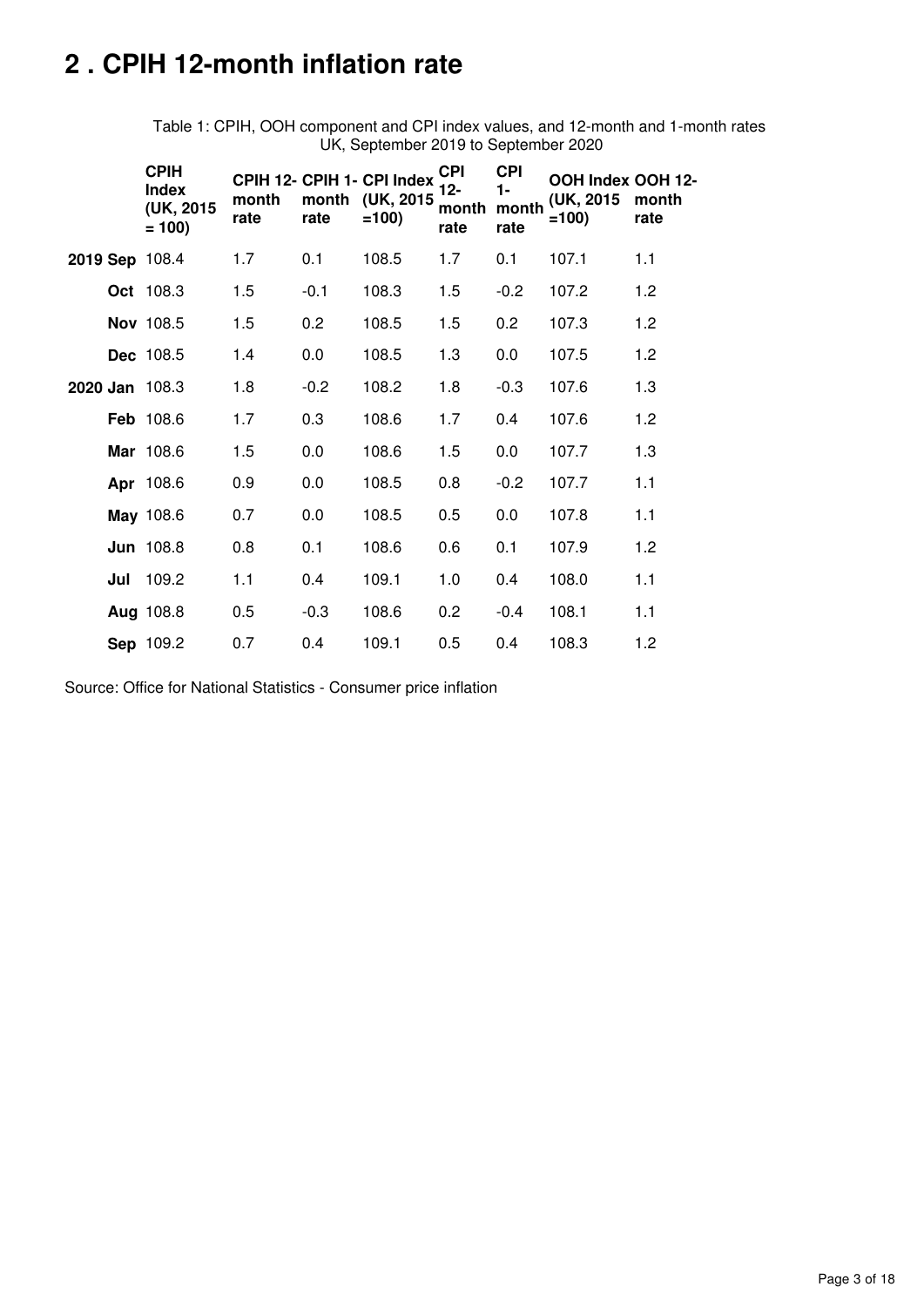### **Figure 1: Transport costs and restaurant prices lead the increase to the CPIH and CPI 12-month inflation rates**

**CPIH, OOH component and CPI 12-month inflation rates for the last 10 years, UK, September 2010 to September 2020**

## Figure 1: Transport costs and restaurant prices lead the increase to the CPIH and CPI 12-month inflation rates

CPIH, OOH component and CPI 12-month inflation rates for the last 10 years, UK, September 2010 to September 2020



#### **Source: Office for National Statistics – Consumer price inflation**

The Consumer Prices Index including owner occupiers' housing costs (CPIH) 12-month inflation rate was 0.7% in September 2020, up from 0.5% in August 2020.

The Consumer Prices Index (CPI) 12-month inflation rate was 0.5% in September 2020, up from 0.2% in August.

The CPIH and CPI both rose by 0.4% between August and September 2020, compared with a rise of 0.1% between the same two months of 2019.

Given that the owner occupiers' housing costs (OOH) component accounts for around 16% of the CPIH, it is the main driver for differences between the CPIH and CPI inflation rates.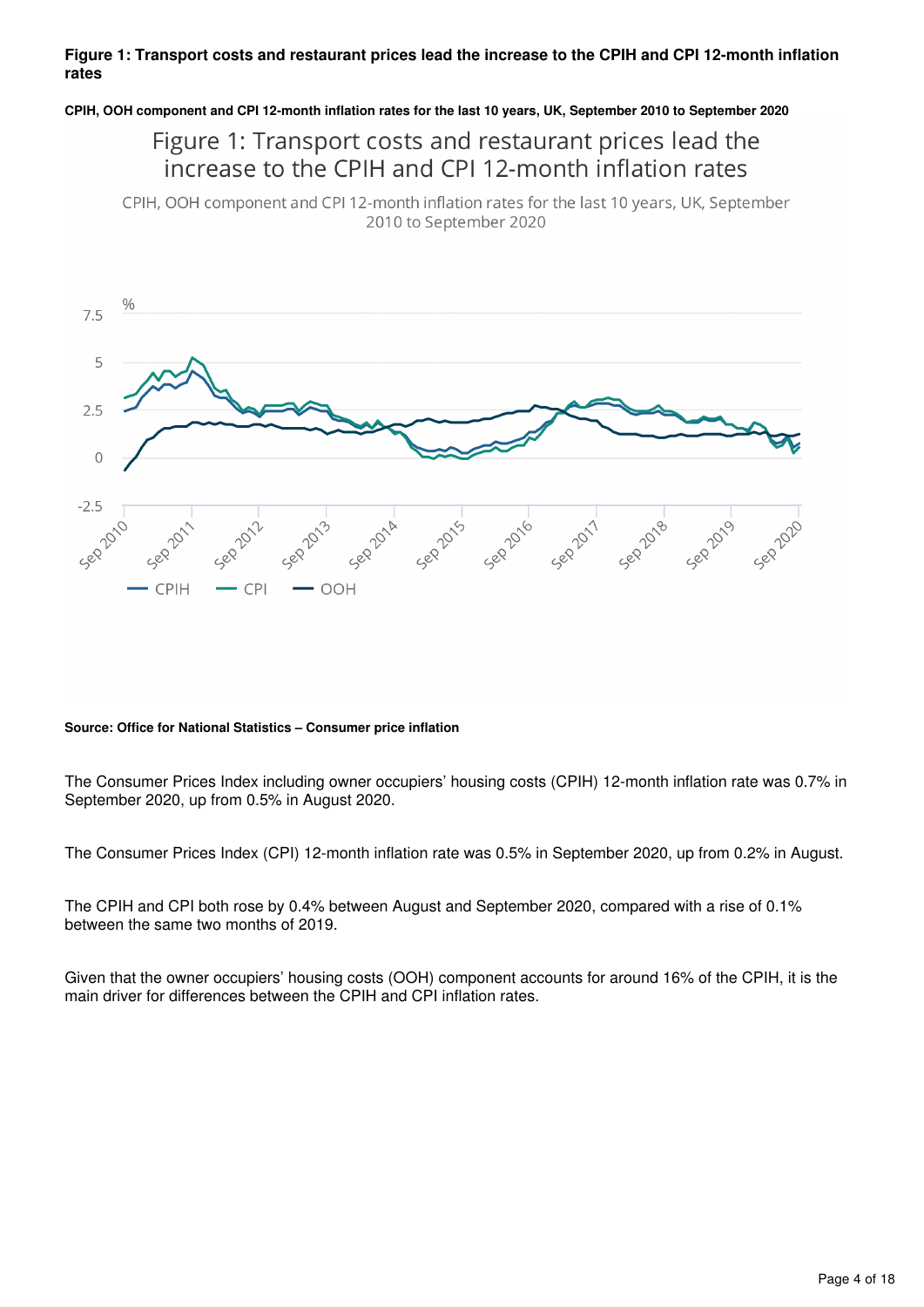# <span id="page-4-0"></span>**3 . Contributions to the CPIH 12-month inflation rate**

## **Figure 2: Downward pull from restaurants and hotels lessened in September 2020**

#### **Contributions to the CPIH 12-month inflation rate, UK, September 2018 to September 2020**

Figure 2: Downward pull from restaurants and hotels lessened in September 2020

Contributions to the CPIH 12-month inflation rate, UK, September 2018 to September 2020



#### **Source: Office for National Statistics – Consumer price inflation**

#### **Notes:**

- 1. Individual contributions may not sum to the total because of rounding.
- 2. More information on the contents of each group can be found in Table 3 in the accompanying Consumer [price inflation dataset.](https://www.ons.gov.uk/economy/inflationandpriceindices/datasets/consumerpriceinflation)

Figure 2 shows the extent to which the different categories of goods and services have contributed to the overall Consumer Prices Index including owner occupiers' housing costs (CPIH) 12-month inflation rate over the last two years.

The increase in the CPIH 12-month inflation rate can mainly be attributed to changes in both the transport group and restaurants and hotels group between August and September.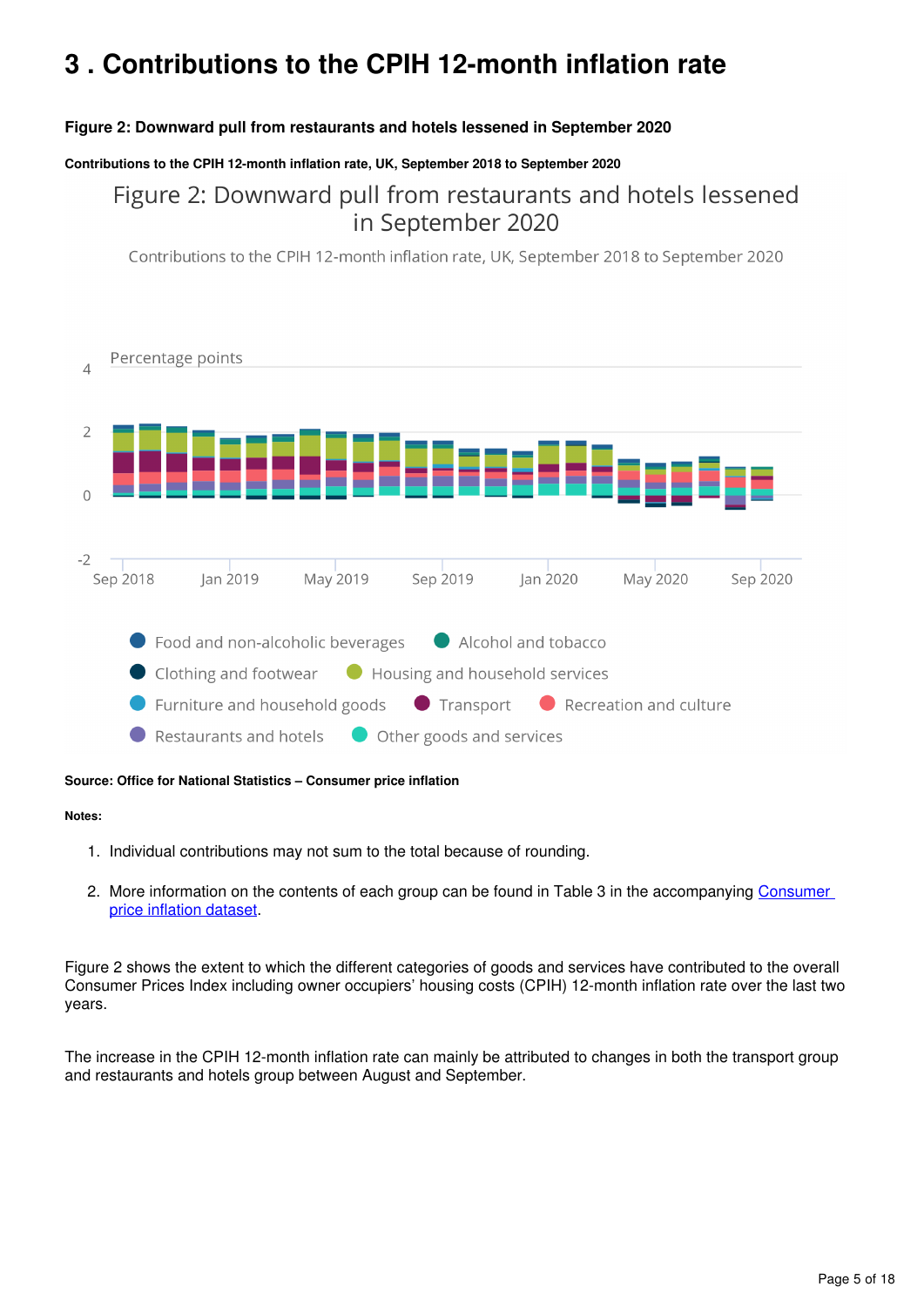This month, transport had an upward contribution for the first time since March. The change in contribution was a result of a larger upward contribution from the purchase of second-hand cars, where prices have potentially been boosted by increased demand as people, reportedly, look to reduce their reliance on public transport. There were also reductions in the size of the downward contributions from both airfares and, to a lesser extent, the operation of personal transport equipment (including fuels and lubricants). Average petrol prices stood at 113.3 pence per litre in September 2020, up from 113.1 pence in August but below 127.3 pence recorded in September 2019. Average diesel prices were 118.2 pence per litre in September, compared with 131.8 pence a year ago.

During the last two years, the contribution from transport has shown more variation than any other group, ranging from an upward contribution of 0.75 percentage points in August 2018 to a downward contribution of 0.20 percentage points in May 2020. Much of the movement comes from changes in the price of motor fuels, especially during the coronavirus (COVID-19) pandemic, though contributions from air fares and second-hand cars have also changed noticeably over the period.

The downward contribution from the restaurants and hotels group fell to 0.07 percentage points in September (from 0.27 percentage points in August) reflecting the end of the Chancellor's Eat Out to Help Out scheme. Under this scheme, consumers were able to receive a 50% discount (up to a maximum of £10 per diner) on food and non-alcoholic drinks to eat or drink on every Monday, Tuesday and Wednesday in August at participating establishments. Where outlets have continued an unofficial Eat Out to Help Out scheme in September, we have continued to reflect this discount if the latest scheme exactly matches the conditions of the Chancellor's original scheme.

Over the last 10 years, the largest contribution to the annual CPIH inflation rate came from either housing and household services or transport. However, this changed in April 2020 because of a combination of reduced household utility bills and falling motor fuel prices. Since then, the largest contribution has come from recreation and culture. The contribution from this group increased between March and April 2020, when prices for dataprocessing equipment, computer games, games consoles and children's toys rose – unlike the March to April falls observed in recent years – partly as a result of the restrictions caused by the coronavirus pandemic. The contribution from recreation and culture has fluctuated since then, partly dependent on price movements for computer games and consoles both in 2020 and the equivalent months in 2019. In September 2020, the contribution fell to 0.31 percentage points, a decrease of 0.04 percentage points from August.

Between November 2018 and March 2020, the largest upward contribution to the CPIH inflation rate came from housing and household services. However, this group's contribution fell from 0.51 percentage points in March 2020 to 0.16 percentage points in April, predominantly because of the introduction of the latest Office of Gas and Electricity Markets (Ofgem) energy price cap. Since April, the contribution from housing and household services rose gradually to 0.20 percentage points in August, before falling slightly to 0.19 percentage points in September.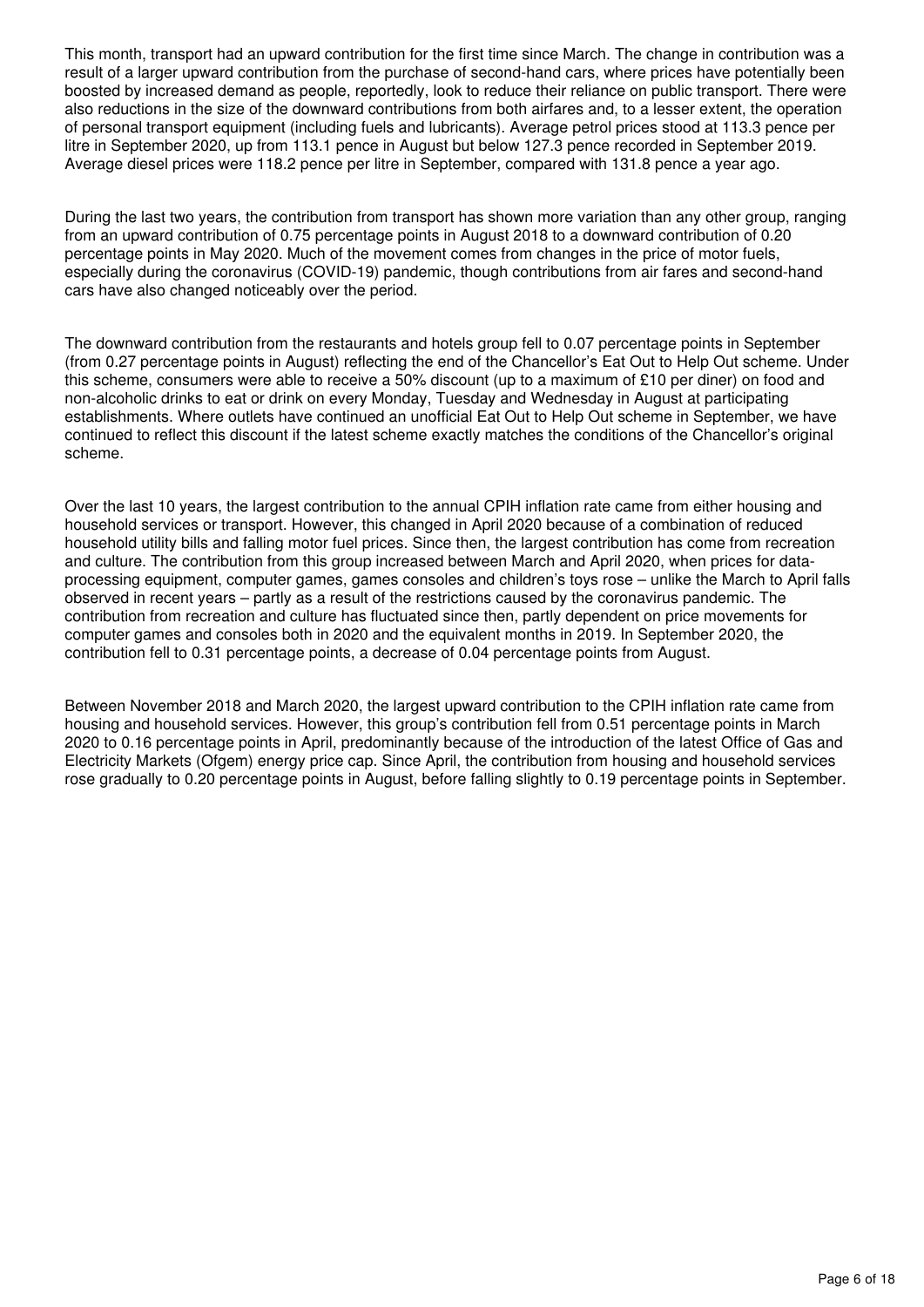# <span id="page-6-0"></span>**4 . Contributions to change in the CPIH 12-month inflation rate**

## **Figure 3: Upward contributions from transport and catering services increased the headline rate**

#### **Contributions to change in the CPIH 12-month inflation rate, UK, between August and September 2020**

## Figure 3: Upward contributions from transport and catering services increased the headline rate

Contributions to change in the CPIH 12-month inflation rate, UK, between August and September 2020



#### **Source: Office for National Statistics – Consumer price inflation**

#### **Notes:**

- 1. Individual contributions may not sum to the total due to rounding.
- 2. More information on the contents of each group can be found in Table 3 in the accompanying Consumer [price inflation dataset.](https://www.ons.gov.uk/economy/inflationandpriceindices/datasets/consumerpriceinflation)

Figure 3 shows how each of the main groups of goods and services contributed to the change in the Consumer Prices Index including owner occupiers' housing costs (CPIH) 12-month inflation rate between August and September 2020. The corresponding figures for the Consumer Prices Index (CPI) can be found in column F of Table26 in the Consumer price inflation dataset.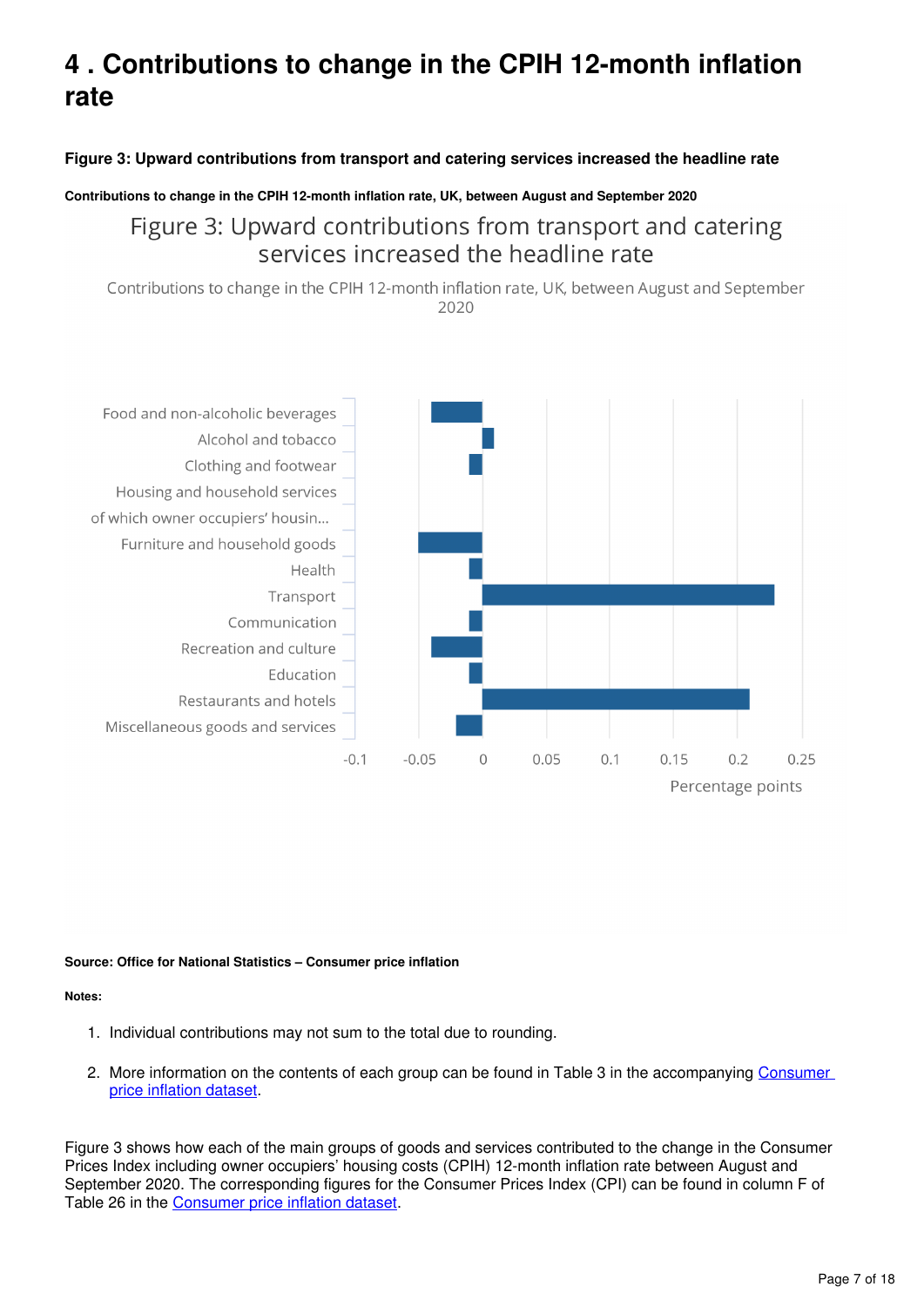This largest upward contribution (of 0.23 percentage points) to the change in the CPIH 12-month inflation rate between August and September 2020 came from transport. Over half of the upward contribution came from airfares. Prices overall fell between August and September 2020 but, given the unusual fall last month, they fell by less than between the same two months a year ago. While travel restrictions are in place, we are following the Foreign, Commonwealth and Development Office (FCDO) advice on countries and territories that are exempt [from advice against "all but essential" international travel.](https://www.gov.uk/guidance/coronavirus-covid-19-countries-and-territories-exempt-from-advice-against-all-but-essential-international-travel) For all international travel and holiday destinations price collection, we are only including travel to countries exempt from FCDO restrictions within our samples.

There were further smaller upward contributions from the purchase of vehicles (0.05 percentage points) and operation of personal transport equipment (0.04 percentage points). The contribution from the purchase of vehicles was solely because of second-hand cars, where prices have risen by 2.1% between August and September 2020, compared with a 1.4% fall between the same two months a year ago. This is widely reported to be because of increased demand for used cars as people seek alternatives to public transport.

The upward contribution from fuels and lubricants came from a small rise in fuel prices, where prices fell a year ago. Petrol prices rose by 0.2 pence per litre between August and September 2020, to stand at 113.3 pence per litre, and diesel prices increased by 0.1 pence per litre, to stand at 118.2 pence per litre. In comparison, between August and September 2019, petrol and diesel prices fell by 1.0 and 0.8 pence per litre, to stand at 127.3 and 131.8 pence per litre, respectively. There was a further small upward contribution from maintenance and repairs, where the cost of roadside recovery services increased between August and September but was unchanged between the same two months a year ago.

The second largest upward contribution (of 0.21 percentage points) came from restaurants and hotels. Within this group, an upward contribution (of 0.30 percentage points) came from catering services, where prices rose by 4.1% between August and September 2020, compared with a rise of 0.2% between the same two months in 2019. The rise this year reflects the end of the Chancellor's Eat Out to Help Out scheme, which affected the prices of food and non-alcoholic drinks in participating restaurants, pubs and cafés on Mondays to Wednesdays during August. Despite September's price rise, the 5.7% fall in prices between July and August 2020 has not entirely been reversed with a continuing effect from the temporary reduction in Value Added Tax (VAT) from 20% to 5% on the hospitality sector and, to a lesser extent, a small number of outlets choosing to continue discounting food and non-alcoholic drinks through unofficial Eat Out to Help Out schemes. Where outlets have continued an unofficial Eat Out to Help Out scheme in September, we have reflected this discount if the latest scheme exactly matches the conditions of the Chancellor's original scheme. The upward contribution from restaurants and hotels was partially offset by a large downward contribution (of 0.09 percentage points) from accommodation services, in particular hotel overnight stays, where prices fell by 5.5% between August and September 2020, compared with a 7.7% rise between the same two months a year ago.

The largest downward contribution (of 0.05 percentage points) to the change in the CPIH 12-month inflation rate between August and September came from furniture, household equipment and maintenance, where overall prices rose by 0.2% between August and September this year, compared with a larger rise of 1.1% between the same two months a year ago. There were downward contributions across the broad group, especially from furniture, furnishings and carpets as well as glassware, tableware and household utensils.

The second largest downward contribution (of 0.04 percentage points) came from recreation and culture. Prices, overall, rose by 0.2% between August and September 2020, compared with a larger rise of 0.5% between the same two months a year ago.

Within this product group, the main downward contributions came from games, toys and hobbies (0.08 percentage points), particularly computer games, and package holidays (0.03 percentage points). Prices for computer games have tended to rise in the autumn as new games are released ahead of Christmas, which was the case in 2019. However, between August and September 2020, prices for most computer game items have either fallen or only increased slightly, which could be a result of game releases being delayed because of the coronavirus (COVID-19) pandemic or fewer new releases for the current game consoles ahead of the release of the next generation platforms in November. Child's pre-school activity toys and plastic dolls also had small downward contributions. Prices for package holidays, in particular self-catering and late-booked holidays, fell between August and September compared with rises between the same two months a year ago.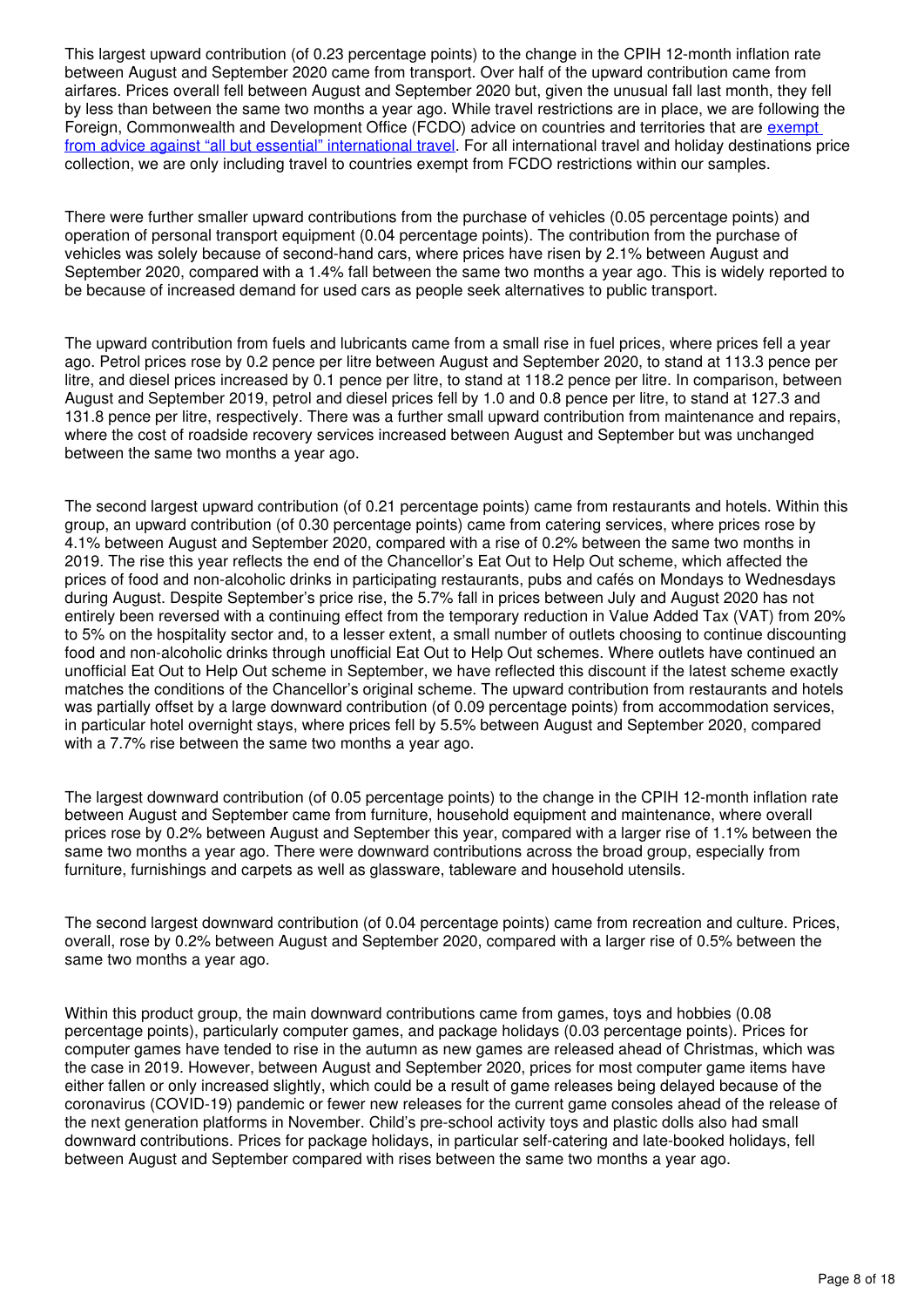There was a partially offsetting upward contribution from data-processing equipment, in particular PC peripherals and computer software. Prices for both item groups rose between August and September compared with price reductions between the same two months a year ago. For PC peripherals, we have observed stock shortages, particularly for printers and web cameras, since April, which may have impacted on prices.

Food and non-alcoholic beverages produced a downward contribution of 0.04 percentage points as prices fell by 0.7% between August and September this year, compared with a smaller fall of 0.2% a year ago. There were small downward contributions from a range of food classes including fruit; milk, cheese and eggs; vegetables (including potatoes and tubers); sugar, jam, syrups, chocolate and confectionary; and fish. These downward contributions were partially offset by a 0.03 percentage point upward contribution from bread and cereals, where prices overall fell this year by less than a year ago. There were notable contributions from items such as chocolate biscuits, dried potted snacks, and sugar- or chocolate-coated breakfast cereals.

Finally, there was a small downward contribution (of 0.02 percentage points) from miscellaneous goods and services. The downward contributions came from across the range of appliances and products for personal care as well as jewellery, clocks and watches. There was a partially offsetting upward contribution from mortgage arrangement fees, which increased between August and September 2020 but were unchanged between the same two months a year ago.

Overall, the number of CPIH items that were unavailable to UK consumers in September remained at eight with one item being reintroduced; however, the latest travel restrictions introduced in response to the ongoing coronavirus pandemic meant a separate item was no longer available to consumers. In total, these made a small upward contribution of 0.01 percentage points to the change in the CPIH 12-month inflation rate. None of the imputed items individually made a significant contribution to the change in the rate.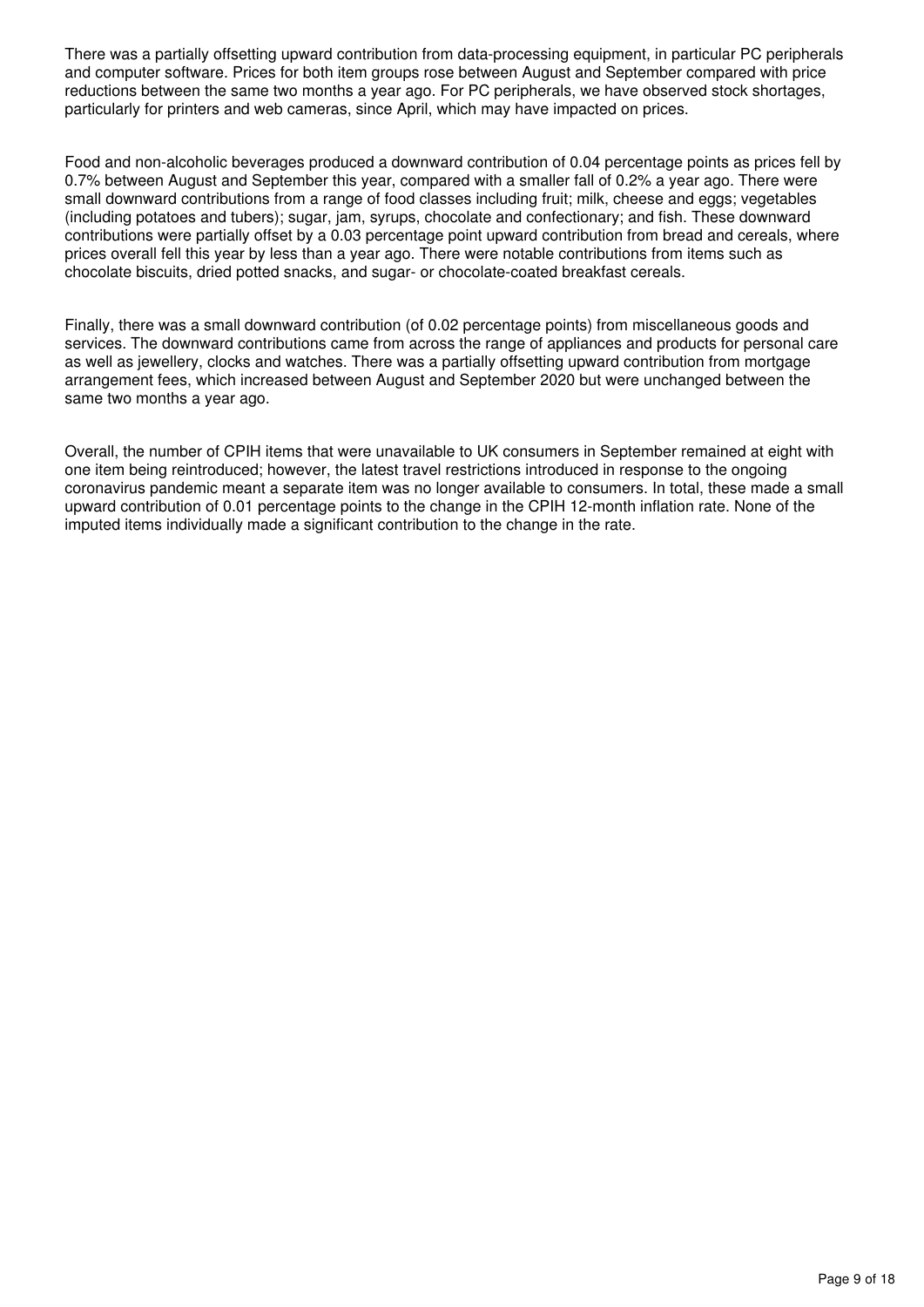## <span id="page-9-0"></span>**5 . Owner occupiers' housing costs**

## **Figure 4: No change in the contribution of housing components to the CPIH 12-month inflation rate in September**

### **Contributions of housing components to the CPIH 12-month inflation rate, UK, January 2015 to September 2020**

## Figure 4: No change in the contribution of housing components to the CPIH 12-month inflation rate in September

Contributions of housing components to the CPIH 12-month inflation rate, UK, January 2015 to September 2020



#### **Source: Office for National Statistics – Consumer price inflation**

#### **Notes:**

1. Individual contributions may not sum to the total because of rounding.

Figure 4 shows the contribution of owner occupiers' housing costs (OOH) and Council Tax to the Consumer Prices Index including owner occupiers' housing costs (CPIH) 12-month inflation rate in the context of wider housing-related costs.

In April 2020, the contribution of housing components to the CPIH 12-month inflation rate fell to its lowest level since November 2010. The fall in contribution in April 2020 was the result of reduced contributions from electricity, gas, liquid fuels, water supply and sewerage collection. In September 2020, the downward contribution to the CPIH 12-month rate from these five items was unchanged from August (and little changed from April), at 0.23 percentage points. However, the contribution of housing components in total to the CPIH 12-month inflation rate rose by 0.03 percentage points between April and September, principally as a result of rises to average charges for registered social landlord (RSL) rents in July.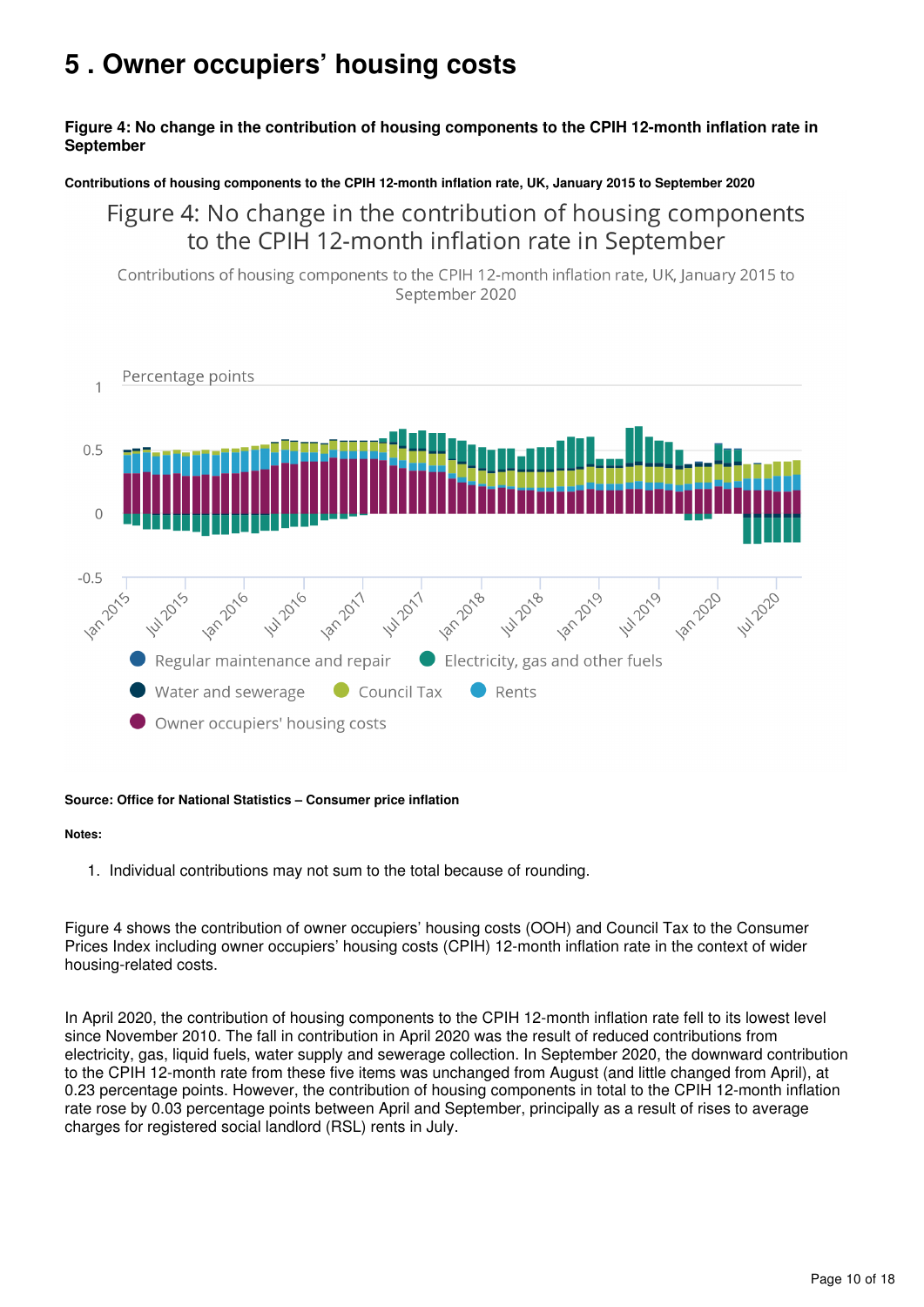Looking across a longer timeframe, the contribution from OOH had been on a downward trend from a high in October 2016. However, it has stabilised since early 2018 and made the largest contribution to the CPIH 12 month inflation rate from all the housing and household services categories throughout most of 2019 and into 2020. The measurement of OOH uses the rent paid for an equivalent house as a proxy for the costs faced by an owner occupier. It includes the rents paid for all lets, not just new lets, so that changes in rents take longer to feed through than in the case of measures based on new lets only.

Electricity, gas and other fuels made a negative contribution during 2015 and 2016, but subsequent rises, most notably in electricity prices, saw the contribution turn positive through 2017 and into 2018. Further electricity and gas price rises in summer and autumn 2018 increased their contribution to the CPIH 12-month rate.

The introduction of the Office of Gas and Electricity Markets' (Ofgem's) initial energy price cap resulted in reduced contributions to the CPIH 12-month inflation rate for January to March 2019. However, the contribution increased in April 2019 as energy providers responded to Ofgem's subsequent raising of the price cap. There was a negative contribution from electricity, gas and other fuels between October and December 2019, before the price reductions in January 2019 unwound leading to an upward contribution from January 2020.

The latest price cap, introduced on 1 April 2020, saw prices of electricity rise slightly (by 0.2% on the month) and gas prices fall by 3.5%, compared with larger electricity and gas price rises of 10.9% and 9.3% respectively in April 2019.

The increases in Council Tax that started in 2016 caused its contribution to rise over the following few years, but there was little change when the 2019 increases were introduced in April last year and a slight easing in the contribution in April this year.

The reduction in the contribution from rents between 2016 and 2018 is likely to be a result of a policy to reduce social housing rent. The contribution from rent in total, though, has subsequently risen since early 2018.

Other housing costs (namely, regular maintenance and repair, along with water and sewerage services) tend to make small contributions to the 12-month inflation rate. The contribution from water and sewerage services turned negative in April this year when bills were reduced as a result of the Water Services Regulation Authority (Ofwat) encouraging suppliers to reduce household bills[.](https://www.ofwat.gov.uk/pn-09-19-2019-price-review-water-bills-set-to-fall-according-to-water-regulator-ofwat/)

## <span id="page-10-0"></span>**6 . Consumer price inflation data**

#### [Consumer price inflation tables](https://www.ons.gov.uk/economy/inflationandpriceindices/datasets/consumerpriceinflation)

Dataset | Released 21 October 2020

Measures of monthly UK inflation data including the Consumer Prices Index including owner occupiers' housing costs (CPIH), Consumer Prices Index (CPI) and Retail Prices Index (RPI). These tables complement the consumer price inflation time series dataset.

#### [Consumer price inflation time series](https://www.ons.gov.uk/economy/inflationandpriceindices/datasets/consumerpriceindices)

Dataset | Dataset ID: MM23 | Released 21 October 2020 Comprehensive database of time series covering measures of inflation data for the UK including the CPIH, CPI and RPI.

## <span id="page-10-1"></span>**7 . Glossary**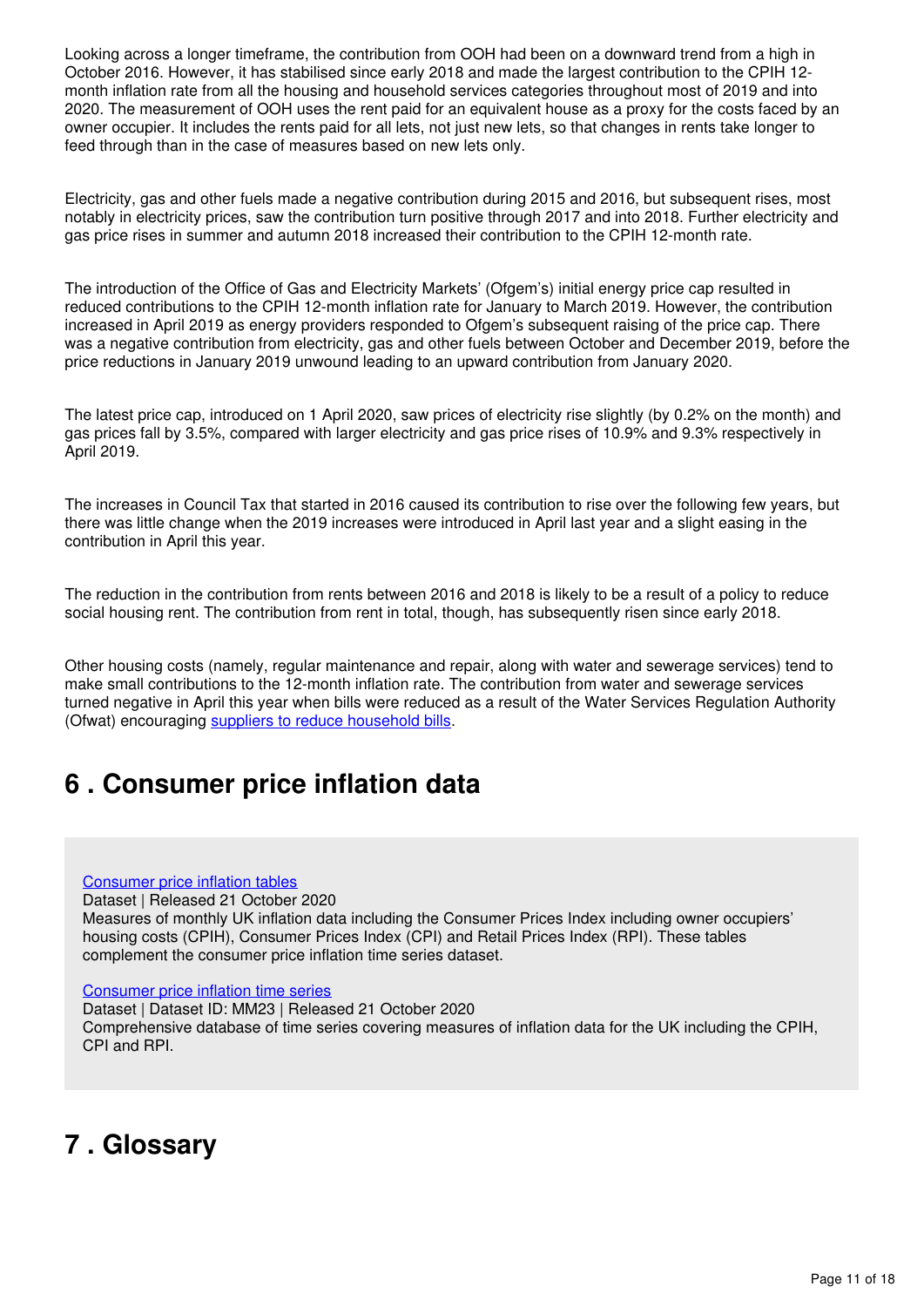## **Consumer price inflation**

Consumer price inflation is the rate at which the prices of goods and services bought by households rise or fall. It is estimated by using price indices. [Consumer price indices, a brief guide](https://www.ons.gov.uk/economy/inflationandpriceindices/articles/consumerpriceindicesabriefguide/2017) gives an overview of the indices and their uses.

## **12-month inflation rate**

The most common approach to measuring inflation is the 12-month inflation rate, which compares prices for the latest month with the same month a year ago. In any given month, the 12-month rate is determined by the balance between upward and downward price movements of the range of goods and services included in the index.

## **Consumer Prices Index including owner occupiers' housing costs (CPIH)**

The Consumer Prices Index including owner occupiers' housing costs (CPIH) is the most comprehensive measure of inflation. It extends the Consumer Prices Index (CPI) to include a measure of the costs associated with owning, maintaining and living in one's own home, known as owner occupiers' housing costs (OOH), along with Council Tax. Both of these are significant expenses for many households and are not included in the CPI.

## **Consumer Prices Index (CPI)**

The CPI is a measure of consumer price inflation produced to international standards and in line with European regulations. First published in 1997 as the Harmonised Index of Consumer Prices (HICP), the CPI is the inflation measure used in the government's target for inflation.

The CPI is produced at the same level of detail as the CPIH in the accompanying dataset and time series[.](https://www.ons.gov.uk/economy/inflationandpriceindices/datasets/consumerpriceindices)

## **Retail Prices Index (RPI)**

TheRetail Prices Index (RPI) does not meet the required standard for designation as a [National Statistic](https://www.statisticsauthority.gov.uk/about-the-authority/uk-statistical-system/types-of-official-statistics/). In recognition that it continues to be widely used in contracts, we continue to publish the RPI, its subcomponents and RPI excluding mortgage interest payments (RPIX). To view the all-items RPI and 12-month inflation rate, pleasesee the time series section of the inflation and price indices area of our website.

The UK Statistics Authority recommended in 2019 that the publication of the RPI should be stopped at a point in the future and that in the interim, the shortcomings of the RPI should be addressed by introducing CPIH data sources and methods into its production. The Authority and HM Treasury subsequently launched a [consultation](https://uksa.statisticsauthority.gov.uk/consultation-on-the-reform-to-retail-prices-index-rpi-methodology/) on 11 March 2020 on the Authority's proposal to address the shortcomings of the RPI. HM Treasury consulted on the appropriate timing for the proposed changes to the RPI to take place. The Authority consulted on how to make its proposed methodological changes to the RPI in a way that follows best statistical practice. The consultation closed on 21 August, and a response will be provided during autumn 2020.

Alongside the consultation on the future of the RPI, we published proposed updates to our article on the three "use cases" for our consumer inflation measures in [Measuring changing prices and costs for consumers and](https://www.ons.gov.uk/economy/inflationandpriceindices/articles/measuringchangingpricesandcostsforconsumersandhouseholdsproposedupdates/march2020)  [households, proposed updates: March 2020.](https://www.ons.gov.uk/economy/inflationandpriceindices/articles/measuringchangingpricesandcostsforconsumersandhouseholdsproposedupdates/march2020)

## <span id="page-11-0"></span>**8 . Measuring the data**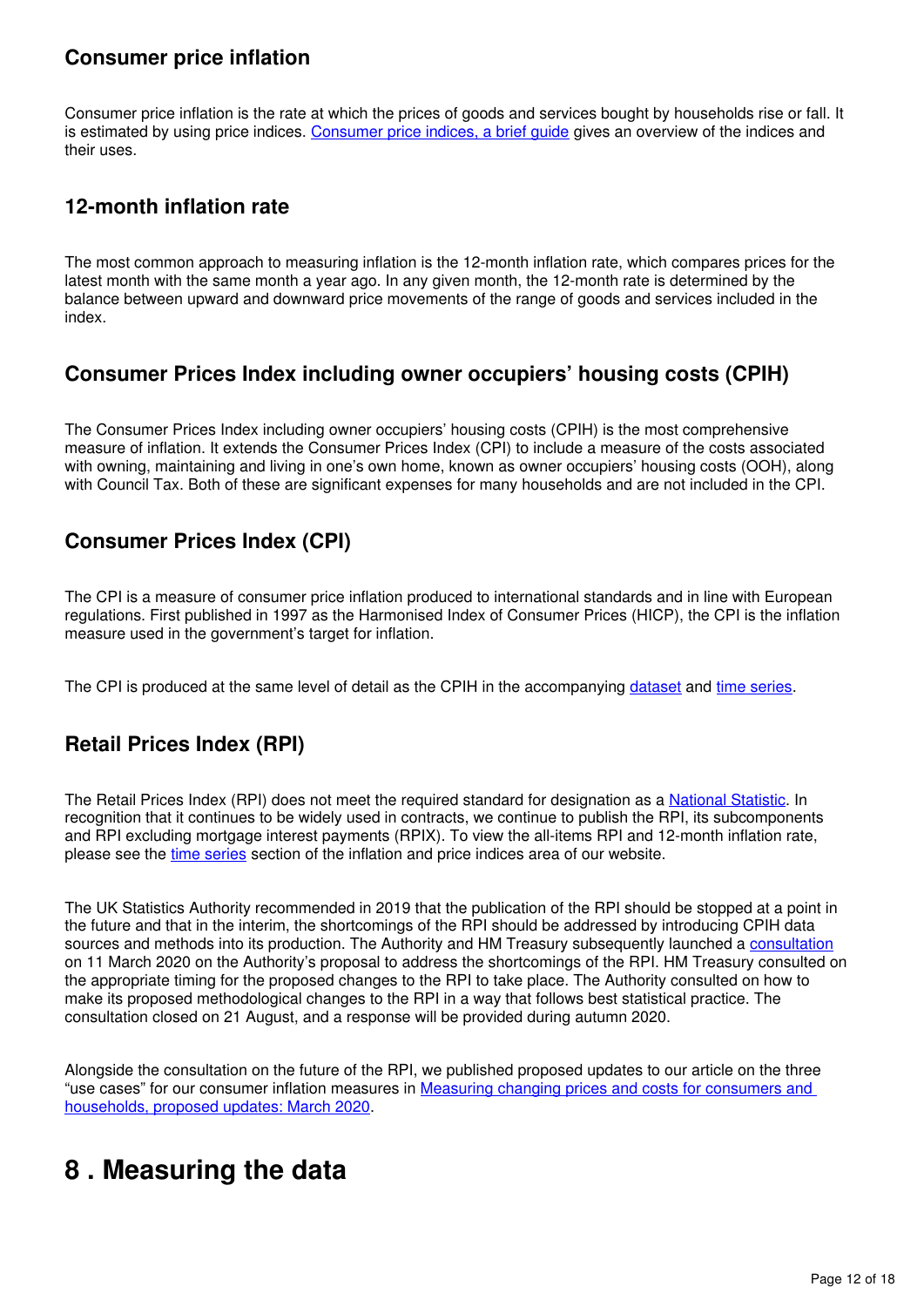## **Coronavirus**

In response to the coronavirus (COVID-19) pandemic, we are working to ensure that we continue to publish our consumer price statistics. In line with the current government guidelines, we are providing Office for National Statistics (ONS) staff with the opportunity to work from home and to avoid unnecessary travel and social contact. We have an established infrastructure, and these changes will not impact on our ability to produce our Consumer Prices Index including owner occupiers' housing costs (CPIH), Consumer Prices Index (CPI) and Retail Prices Index (RPI) statistics.

In April to July, there were challenges around some of our collection activities, as approximately 80% of the price quotes (45% by weight) for the CPIH basket are usually physically collected in stores across 141 locations in the UK. However, in August, our price collectors were able to resume full or partial in-store collections in 128 locations following the approach detailed in our [Consumer price statistics: resuming a field-based price collection](https://www.ons.gov.uk/releases/resumingafieldbasedpricecollectionforconsumerpricestatistics) article. For September, our price collectors were able to complete full collections in 127 locations and partial collections in a further 12 locations. Where we are unable to collect prices locally, prices will continue to be collected over the internet and by phone and email. We will continue to monitor the situation regarding local lockdowns and revert, where necessary, to the online collection of prices. The approach for resuming in-store collections was consistent with Eurostat advice, published in their [Guidance note on Harmonised Index of](https://ec.europa.eu/eurostat/documents/10186/10693286/HICP_lifting_lockdown_measures_guidance.pdf)  [Consumer Prices \(HICP\) issues emerging from the lifting of lockdown measures \(PDF, 388KB\).](https://ec.europa.eu/eurostat/documents/10186/10693286/HICP_lifting_lockdown_measures_guidance.pdf)

For the September price collection, we were unable to collect international rail fares as the sampled destinations are currently excluded from the Foreign, Commonwealth and Development Office (FCDO) advice on countries and territories that are [exempt from advice against "all but essential" international travel.](https://www.gov.uk/guidance/coronavirus-covid-19-countries-and-territories-exempt-from-advice-against-all-but-essential-international-travel) This means that the number of items normally in the basket that were unavailable to consumers in September was eight with one item being reintroduced but international rail fares being no longer available to consumers. The unavailable items account for 1.1% of the CPIH basket by weight. This remains a substantial reduction from the 67, 74 and 90 unavailable items for June, May and April respectively. The list of unavailable items in September, and the changes to the list from previous months, are shown in Table 58 in the Consumer price inflation dataset[.](https://www.ons.gov.uk/economy/inflationandpriceindices/datasets/consumerpriceinflation)

The [Coronavirus and the effects on UK prices](https://www.ons.gov.uk/economy/inflationandpriceindices/articles/coronavirusandtheeffectsonukprices/2020-05-06) article describes the approach we have taken for imputing price movements for items that are currently unavailable to consumers to purchase. For unavailable items in the RPI, we have imputed price movements based on the all-available-items price movement of the RPI (annual or monthly, depending on whether the series is seasonal or not), and for the CPIH and CPI we have imputed price movements based on the all-available-items price movement of the CPI. It is necessary to use the CPI price movement for both, so that both CPIH and CPI are constructed from the same set of item indices.

It should be noted that following the publication of the [Coronavirus and the effects on UK prices](https://www.ons.gov.uk/economy/inflationandpriceindices/articles/coronavirusandtheeffectsonukprices/2020-05-06) article, we changed the imputation methodology applied to four items from a non-seasonal to a seasonal method. We are sorry for any inconvenience caused by these changes not being reflected in Annex B of the article. The affected items are (in item number order):

- NHS dental charges (520327)
- Admission to historic monuments (640211)
- Football admissions (640221)
- Part-time leisure classes (640228)

Overall, the number of price quotes that are usually collected in store and that are used in constructing the September 2020 indices was 91.4% of the number of price quotes collected in February 2020 (excluding unavailable items). It is not unusual for the proportion of quotes to be below 100% as there are often prices that are either temporarily missing or where the price for a non-comparable replacement item is collected. For this reason, we have compared the coverage in September to the February index collected before the social distancing policies and movement restrictions came into effect.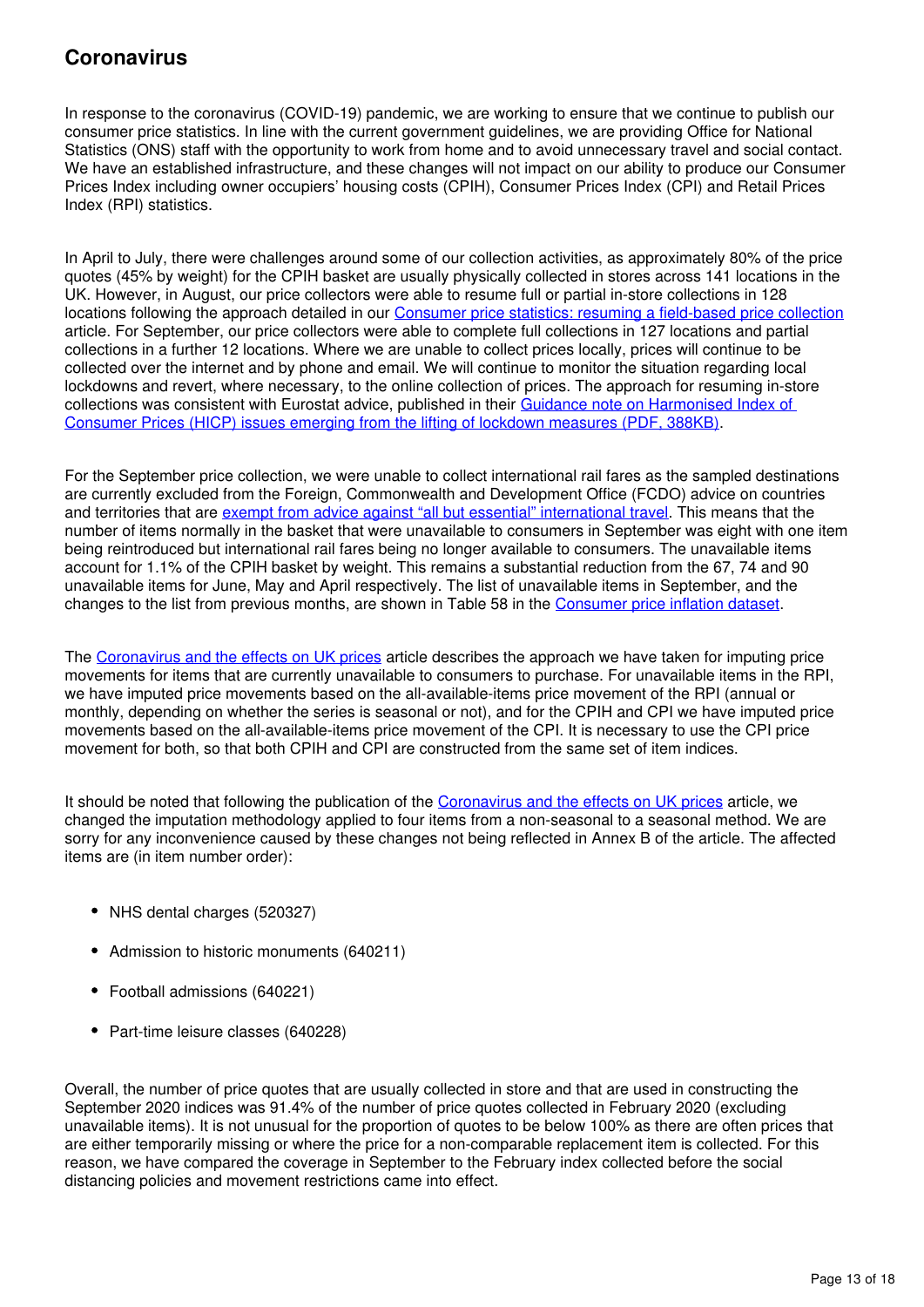The price quotes collected by ONS staff or from administrative data account for approximately 20% of the price quotes in our CPIH sample. Once all price quotes have been weighted together, the overall coverage for goods and services available in September 2020 was 90.2% of the comparable coverage collected previously (excluding unavailable items). Unlike the in-store collection, where coverage is based on the number of quotes compared with the February collection, the coverage of holiday items (whose prices are collected centrally by ONS staff) uses the number of price quotes collected in the latest month compared with the number collected in the same month last year. This was more appropriate for the coverage of holidays as the number of quotes collected in the summer months will always be greater than in February.

For September 2020, in addition to the eight unavailable items in the CPIH basket, we identified two other items where, although available in theory, price collection had proved largely impossible, so we imputed the price movement. The categories where the number of price quotes used in constructing the indices is less than half the number used in February have been identified in relevant tables in the accompanying dataset[,](https://www.ons.gov.uk/economy/inflationandpriceindices/datasets/consumerpriceinflation) for example, in Table 3.

We continue to engage with other National Statistical Institutes (NSIs) and international organisations to understand how they are responding to similar issues. Under Section 21 of the Statistics and Registration [Services Act 2007](http://www.legislation.gov.uk/ukpga/2007/18/section/21), the Bank of England must make a determination on any changes to the coverage or basic calculation of the RPI that we propose, to establish whether such a change "constitutes a fundamental change in the index which would be materially detrimental to the interests of the holders of relevant index-linked gilts". We shared our plan with the Bank of England, and they determined that none of the temporary changes outlined "were both fundamental changes to the coverage or basic calculation of the RPI, and also materially detrimental tothe holders of relevant index-linked gilts". The **correspondence** is available.

## **Coronavirus supplementary analysis**

The [Consumer prices alternative basket analysis](https://www.ons.gov.uk/economy/inflationandpriceindices/articles/consumerpricesalternativebasketanalysis/previousReleases), which explored different methods of dealing with unavailable goods and services in consumer price inflation measurement, has been discontinued. There are now relatively fewunavailable items, so [experimental](https://www.ons.gov.uk/methodology/methodologytopicsandstatisticalconcepts/guidetoexperimentalstatistics) series that update the baskets to remove unavailable items would result in an annual growth rate equal to the official rates.

## **Eat Out to Help Out and reduction in VAT**

Following the Chancellor's announcement of the Eat Out to Help Out scheme to encourage people to return to eating out, we have reflected this discount within the consumer price inflation measures for August 2020. We collect the price for a range of restaurant items, for example, a pub hot meal, restaurant main course and restaurant sweet course so, once confirming that the sampled restaurant or pub is participating in the scheme, we have applied the discount to individual items.

In Section 9.2: Subsidies and discounts of the [Consumer Prices Indices Technical Manual, 2019,](https://www.ons.gov.uk/economy/inflationandpriceindices/methodologies/consumerpricesindicestechnicalmanual2019#special-issues-principles-and-procedures) we state that "discounted and subsidised prices are only recorded if available to anyone with no conditions of sale, otherwise the non-discounted or unsubsidised price is recorded". We want to ensure that the prices used in calculating consumer price indices are those actually paid by households. In this instance, the discount has been applied to all eligible items (meals and non-alcoholic beverages) available for consumption on the premises (that is, not takeaway food).

Having discussed the application of the discount at our Technical Advisory Panel for Consumer Price Statistics (APCP-T), we have applied a reduced rate of discount to individual eligible items to reflect the fact the price is only discounted between Monday and Wednesday. In essence, we have collected the full menu price, adjusted that to calculate the price paid on Monday to Wednesday, and then weighted together the reduced and full prices to reflect the average over the week. In some cases, the menu price already reflected the discount. For these, we have calculated the full price and again averaged over the week. We have used daily card transactions data from the fintech Revolut to inform the adjustment to average prices. The methodology that we have used is detailed in the [Consumer price statistics: resuming a field-based price collection](https://www.ons.gov.uk/releases/resumingafieldbasedpricecollectionforconsumerpricestatistics) article, albeit the article considered weighting together discounted and full prices based on the number of days in the week whereas card transactions data have now been used.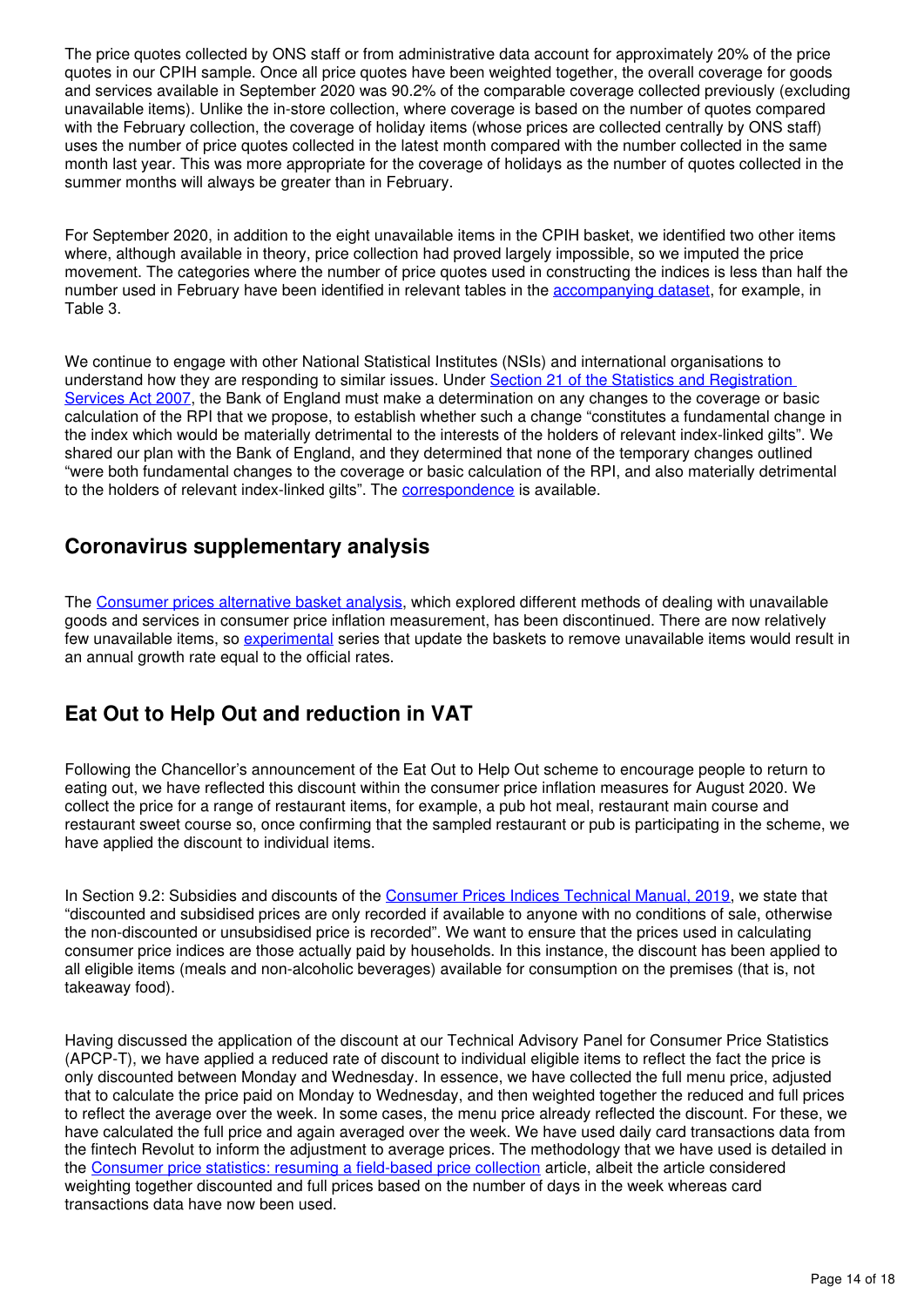Having further reviewed the basket of goods and services during the collection, we have calculated that approximately 2.9% of the CPIH basket (which rises to 3.6% for the CPI) could have the discount applied subject to establishments taking part in the scheme.

For September, some outlets have continued an unofficial Eat Out to Help Out scheme offering a discount to customers at their own cost without making a claim to HM Revenue and Customs (HMRC). We have continued to reflect these discounts if the latest scheme matches the conditions of the Chancellor's original scheme.

We also continue to reflect any change in price resulting from the temporary Value Added Tax (VAT) reduction for food, non-alcoholic drinks, accommodation and attractions in the consumer price inflation measures. Further details on the application of the temporary reduction in VAT from the August price collection can also be found in the [Consumer price statistics: resuming a field-based price collection](https://www.ons.gov.uk/releases/resumingafieldbasedpricecollectionforconsumerpricestatistics) article.

## **Impacts of Eat Out to Help Out on consumer prices**

For September, we have also published analysis looking into the effect of Eat Out to Help Out discounting on consumer prices in August 2020. This analysis includes alternative measures of the 12-month inflation rates of the CPIH and CPI removing the effects of Eat Out to Help Out and a small amount of pass through of the hospitality sector VAT reduction.

This is available in Impacts of [Eat Out to Help Out on consumer prices: August 2020](https://www.ons.gov.uk/economy/inflationandpriceindices/articles/priceseconomicanalysisquarterly/october2020).

## **Reinstatement of the UK House Price Index**

Following the reinstatement of the [UK House Price Index \(HPI\)](https://www.ons.gov.uk/economy/inflationandpriceindices/bulletins/housepriceindex/april2020) in August, with the publication of the April 2020 estimate, the publication of the HPI has now caught up. This month's (September's) RPI estimate is correctly based on the August 2020 HPI (the HPI usually lags the RPI by a single month).

Further details on the work programme carried out to reinstate the UK HPI are outlined in the [UK HPI to return](https://www.gov.uk/government/news/uk-house-price-index-to-return) news story.

## **Changes to the detailed briefing note**

The [Consumer price inflation detailed briefing note](https://www.ons.gov.uk/economy/inflationandpriceindices/articles/consumerpriceinflationdetailedbriefingnote/previousReleases) is a background briefing published alongside this statistical bulletin. The note contains details of the items contributing to the changes in the CPIH (and RPI), details of any notable movements, a summary of the reconciliation of the CPIH and RPI, and the outlook, which looks ahead to next month's release.

From August 2020[,](https://www.ons.gov.uk/economy/inflationandpriceindices/datasets/consumerpriceinflationdetailedbriefingnote) the format of the briefing note has changed to a [Microsoft Excel spreadsheet](https://www.ons.gov.uk/economy/inflationandpriceindices/datasets/consumerpriceinflationdetailedbriefingnote), in place of the previous PDF. This change is required to support the ONS's commitment to improving the accessibility of our data. We would welcome any feedback you may have on the new format. Please email any comments to [cpi@ons.gov.uk.](mailto:cpi@ons.gov.uk)

## **After EU withdrawal**

As the UK leaves the EU, it is important that our statistics continue to be of high quality and are internationally comparable. During the transition period, those UK statistics that align with EU practice and rules will continue to do so in the same way as before 31 January 2020.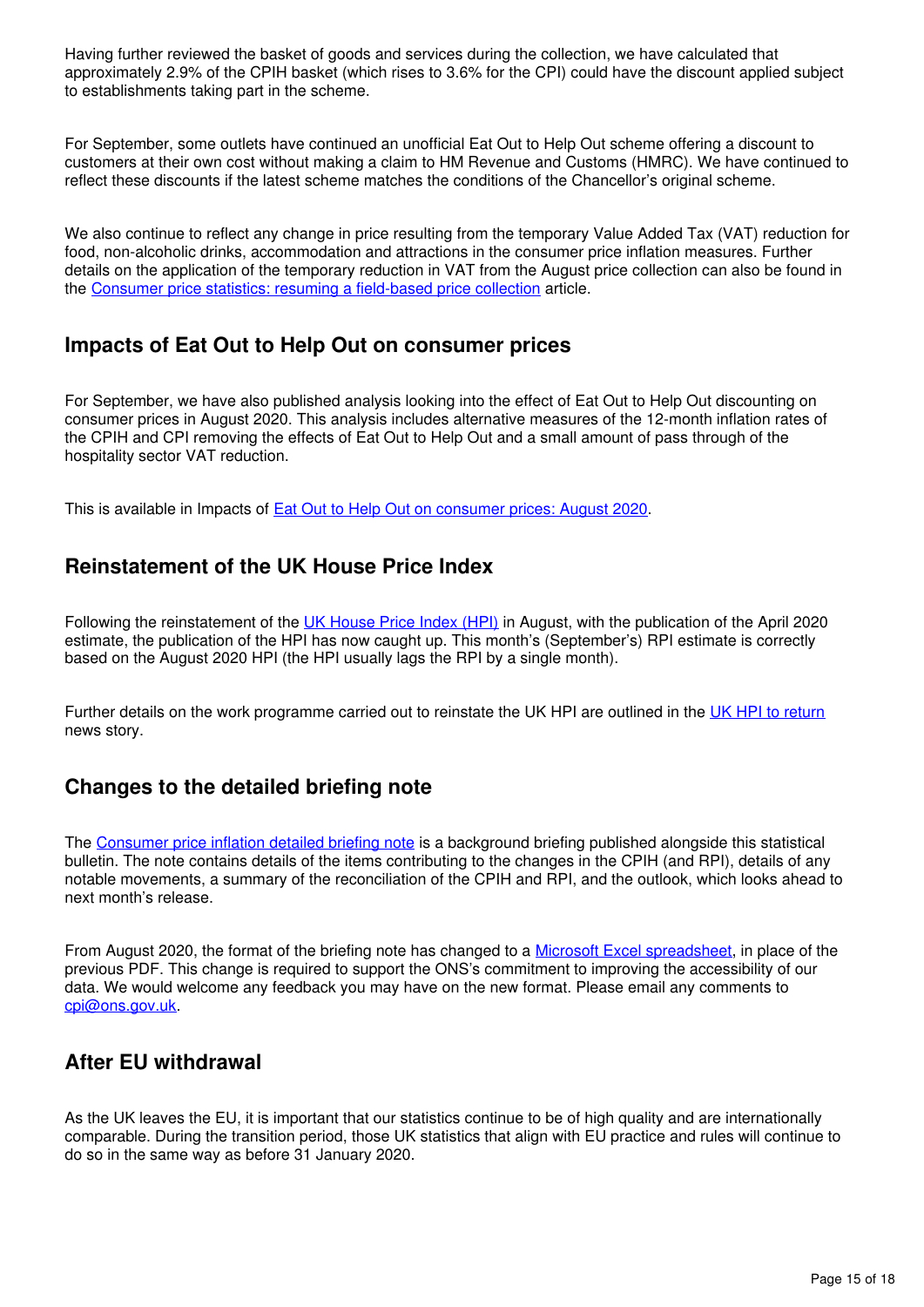After the transition period, we will continue to produce our consumer price statistics in line with the UK Statistics Authority's [Code of Practice for Statistics](https://code.statisticsauthority.gov.uk/) and in accordance with internationally agreed statistical guidance and standards.

These currently include the standard international Classification of Individual Consumption According to Purpose (COICOP) system, developed by the UN Statistical Division, and for the CPI, the rules underlying the construction of the HICP, developed by Eurostat in conjunction with EU member states and European Economic Area countries.

## **Methodology information**

The consumer price indices are normally based on prices collected from outlets around the country, supplemented by information collected centrally over the internet and by phone. From April to July 2020, as a result of the coronavirus pandemic, we collected all prices centrally by phone, email and from websites and used imputation to produce series for some goods and services, as outlined in [Coronavirus and the effects on UK prices](https://www.ons.gov.uk/economy/inflationandpriceindices/articles/coronavirusandtheeffectsonukprices/2020-05-06) . For the August index, price collectors were able to resume full in-store collections in 102 of the locations and partial collection in a further 26 out of the 141 locations used across the country. For the remaining locations, which were affected by local lockdowns and collection issues, prices continued to be collected centrally. [Consumer price statistics: resuming a field-based price collection](https://www.ons.gov.uk/releases/resumingafieldbasedpricecollectionforconsumerpricestatistics) describes the principles used in resuming price collection across the country and discusses specific issues arising from the resumption.

The figures in this publication use data collected on or around 15 September 2020.

[Consumer price indices, a brief guide](https://www.ons.gov.uk/economy/inflationandpriceindices/articles/consumerpriceindicesabriefguide/2017) gives an overview of consumer price statistics.

The [Consumer Prices Indices Technical Manual](https://www.ons.gov.uk/economy/inflationandpriceindices/methodologies/consumerpricesindicestechnicalmanual2019) covers the concepts and methodologies underpinning the indices in more detail. The latest version was released on 18 September 2019.

The [CPIH Compendium](https://www.ons.gov.uk/economy/inflationandpriceindices/articles/cpihcompendium/2016-10-13) provides a comprehensive source of information on the CPIH, with a focus on the approach to measuring owner occupiers' housing costs (OOH).

More quality and methodology information on strengths, limitations, appropriate uses, and how the data were created is available in the Consumer price inflation QMI.

[Consumer price inflation, updating weights: 2020](https://www.ons.gov.uk/economy/inflationandpriceindices/articles/consumerpriceinflationupdatingweights/previousReleases) was released on 19 March 2020 and describes the latest update of the relative weights of items in the consumer price inflation basket to ensure they remain representative of current consumer spending patterns. A new source of information for some of the underlying low-level weights was also introduced with the February index. Impact of introducing a new data source for shop-type weights on [consumer price indices,](https://www.ons.gov.uk/economy/inflationandpriceindices/articles/impactofintroducinganewdatasourceforshoptypeweightsonconsumerpriceindices/2020-02-12) released on 12 February 2020, describes the change of source that has been made.

[Consumer price inflation basket of goods and services: 2020](https://www.ons.gov.uk/economy/inflationandpriceindices/articles/ukconsumerpriceinflationbasketofgoodsandservices/previousReleases), released on 16 March 2020, outlines the review process for the items making up the inflation basket used to calculate the UK consumer price inflation indices and the changes in the latest year.

[Explaining the contribution to change in the 12-month rate \(PDF, 37KB\)](https://webarchive.nationalarchives.gov.uk/20160106041638/http:/www.ons.gov.uk/ons/guide-method/user-guidance/prices/cpi-and-rpi/explaining-the-contributions-to-change-in-12-month-rate.pdf) explains how the various types of goods and services contribute to the change in the 12-month inflation rate between the latest two months. The size and direction of these contributions depend on how prices changed between both the latest two months this year and the same two months last year. For example, the price of a product could make an upward contribution to the change in the rate even if it fell, provided that it fell by less than it did between the same two months a year ago.

[Users and uses of consumer price inflation statistics](https://www.ons.gov.uk/economy/inflationandpriceindices/methodologies/usersandusesofconsumerpriceinflationstatisticsjuly2018update) provides information about the users and uses of consumer price inflation statistics and user experiences of these statistics. It also provides information on the characteristics of the different measures of consumer price inflation in relation to potential use.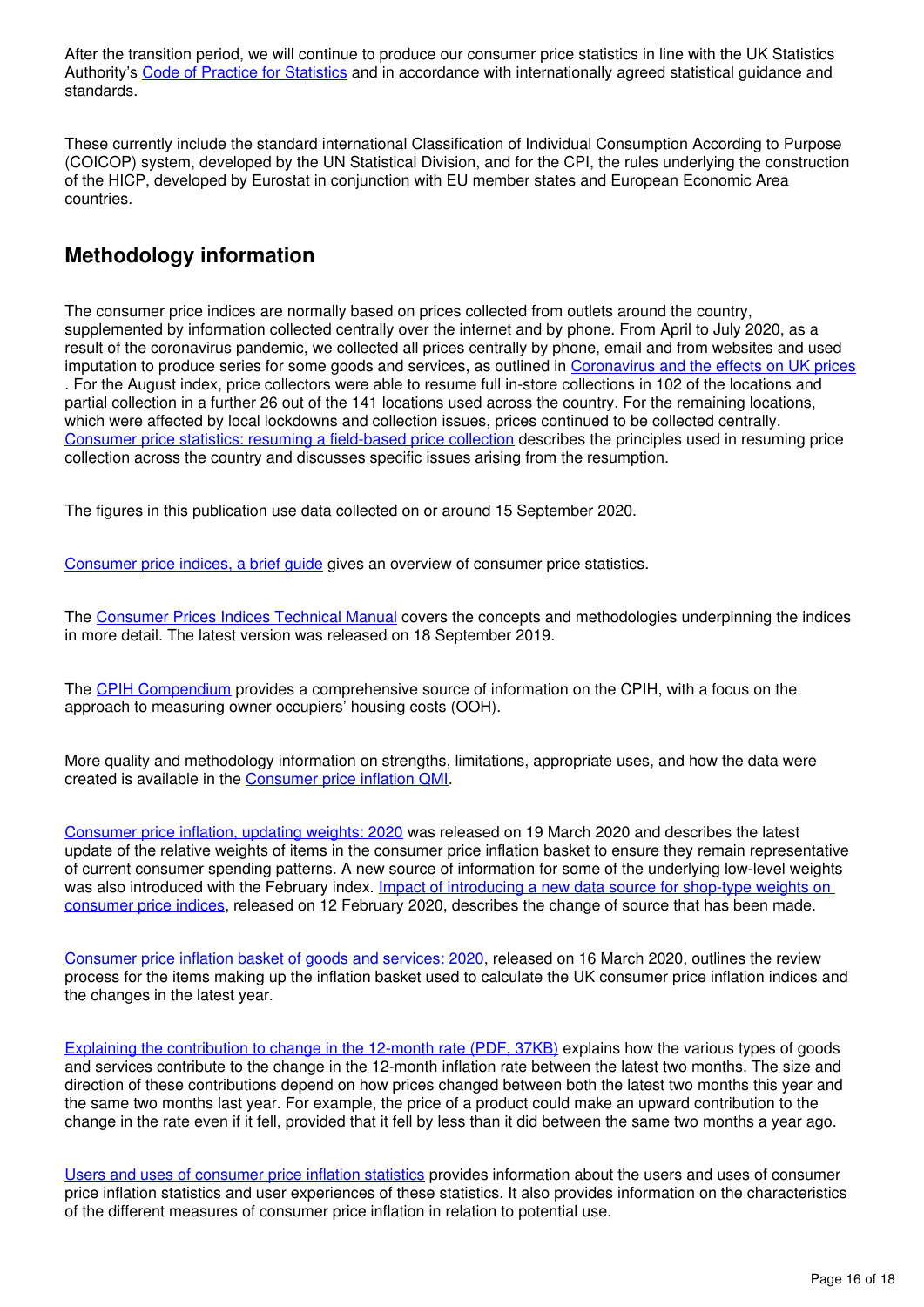# <span id="page-16-0"></span>**9 . Strengths and limitations**

We have illustrated our future approach to measuring changing prices and costs faced by consumers and [households](https://www.ons.gov.uk/economy/inflationandpriceindices/articles/measuringchangingpricesandcostsforconsumersandhouseholds/march2018) using three "use cases", along with how they relate to the measures that we currently publish and those that are under development. We have also published proposed updates to the article in Measuring [changing prices and costs for consumers and households, proposed updates: March 2020](https://www.ons.gov.uk/economy/inflationandpriceindices/articles/measuringchangingpricesandcostsforconsumersandhouseholdsproposedupdates/march2020). Specifically, the three cases refer to the Consumer Prices Index including owner occupiers' housing costs (CPIH) as our lead measure of inflation based on economic principles, the Household Costs Indices as a set of measures to reflect the change in costs as experienced by households, and the Retail Prices Index (RPI) as a legacy measure that is required to meet existing user needs. [Shortcomings of the RPI as a measure of inflation,](https://www.ons.gov.uk/economy/inflationandpriceindices/articles/shortcomingsoftheretailpricesindexasameasureofinflation/2018-03-08) released on 8 March 2018, describes the issues with the RPI.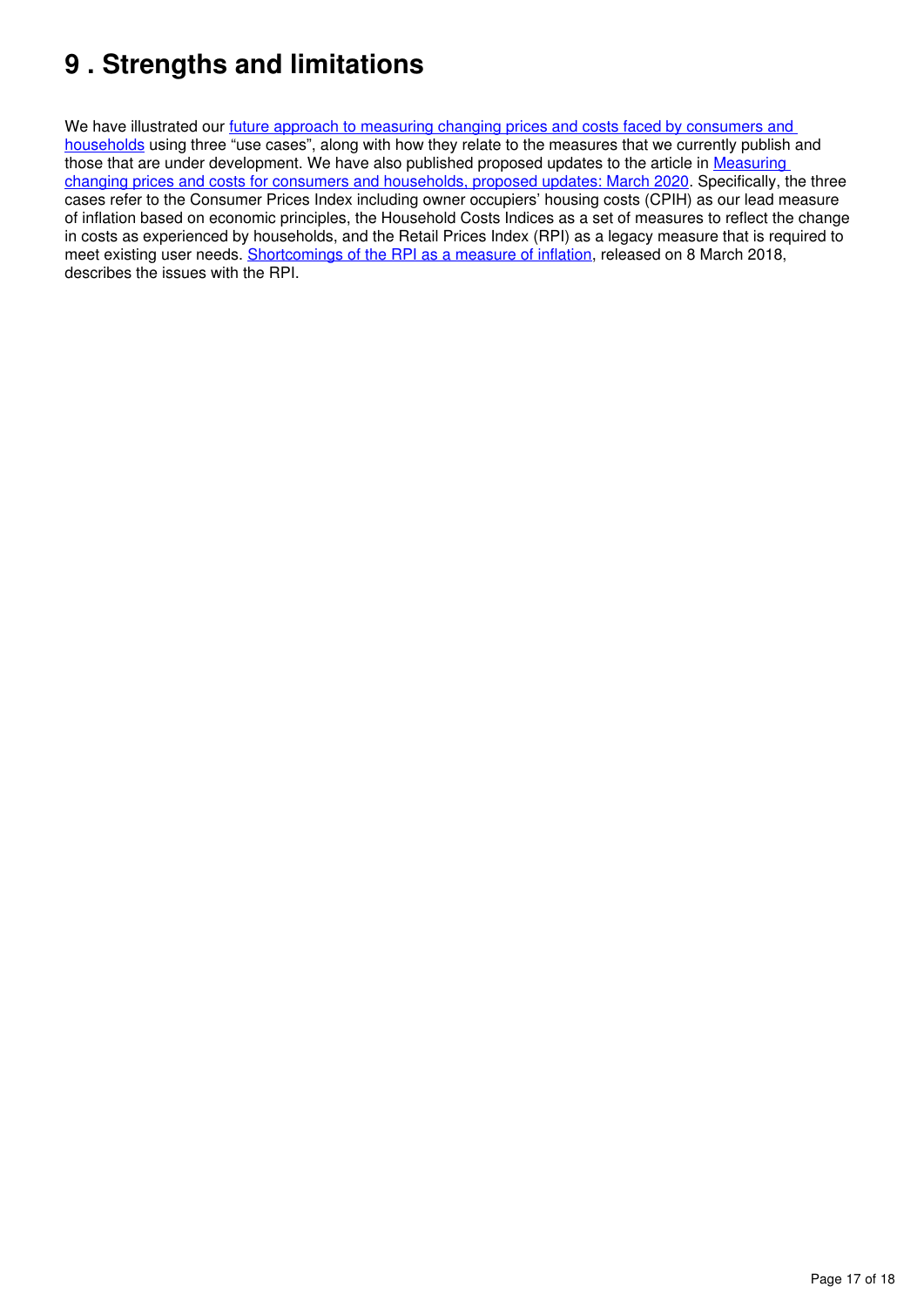# <span id="page-17-0"></span>**10 . Related links**

#### [Consumer price inflation detailed briefing note](https://www.ons.gov.uk/economy/inflationandpriceindices/articles/consumerpriceinflationdetailedbriefingnote/latest)

Article | Released 21 October 2020 Background briefing to the statistical bulletin.

### [Contributions to the 12-month rate of CPIH and CPI by import intensity](https://www.ons.gov.uk/economy/inflationandpriceindices/datasets/contributionstothe12monthrateofcpihbyimportintensity/current)

Dataset | Released 21 October 2020

The Consumer Prices Index including owner occupiers' housing costs (CPIH) and Consumer Prices Index (CPI) 12-month rates broken down by the import intensity of household purchases.

### [Producer price inflation, UK](https://www.ons.gov.uk/economy/inflationandpriceindices/bulletins/producerpriceinflation/latest)

Bulletin | Released 21 October 2020

Changes in the prices of goods bought and sold by UK manufacturers including price indices of materials and fuels purchased (input prices) and factory gate prices (output prices).

## [UK House Price index](https://www.ons.gov.uk/economy/inflationandpriceindices/bulletins/housepriceindex/latest)

#### Bulletin | Released 21 October 2020

Monthly house price inflation in the UK, calculated using data from HM Land Registry, Registers of Scotland, and Land and Property Services Northern Ireland. The UK House Price Index (HPI) was reinstated on 21 August, starting with the publication of the April 2020 estimate, after releases were temporarily suspended. To catch up, the UK HPI was published every fortnight until the regular publication of the August 2020 index in October. Further details on the reinstatement of the UK HPI are outlined in the [UK HPI to return](https://www.gov.uk/government/news/uk-house-price-index-to-return) news story.

## [Index of Private Housing Rental Prices, UK](https://www.ons.gov.uk/economy/inflationandpriceindices/bulletins/indexofprivatehousingrentalprices/latest)

Bulletin | Released 21 October 2020

An experimental price index tracking the prices paid for renting property from private landlords in the UK. Also includes measures of owner occupiers' housing costs.

### **[Advisory Panels for Consumer Price Statistics](https://www.statisticsauthority.gov.uk/about-the-authority/committees/advisory-panels-for-consumer-price-statistics/)**

Reports, papers and minutes | 2015 to 2020

Reports, papers and minutes of the two independent advisory panels on consumer price statistics: a technical panel to advise the National Statistician on technical aspects of the statistics and a stakeholder panel to provide advice on the uses and applications of price indices.

### [Consumer price inflation item indices and price quotes](https://www.ons.gov.uk/economy/inflationandpriceindices/datasets/consumerpriceindicescpiandretailpricesindexrpiitemindicesandpricequotes)

Dataset | Released 21 October 2020

The individual price quotes (for locally collected items only) and item indices that underpin the consumer price statistics.

### [Harmonised Index of Consumer Prices](http://ec.europa.eu/eurostat/tgm/refreshTableAction.do?tab=table&plugin=1&pcode=teicp000&language=en)

Dataset | Released 17 September 2020

The Harmonised Index of Consumer Prices (HICP) provides a comparable measure of inflation for each member state of the EU. The UK HICP is identical to the UK CPI. Further information is available on the [Eurostat website.](http://ec.europa.eu/eurostat/web/hicp/overview)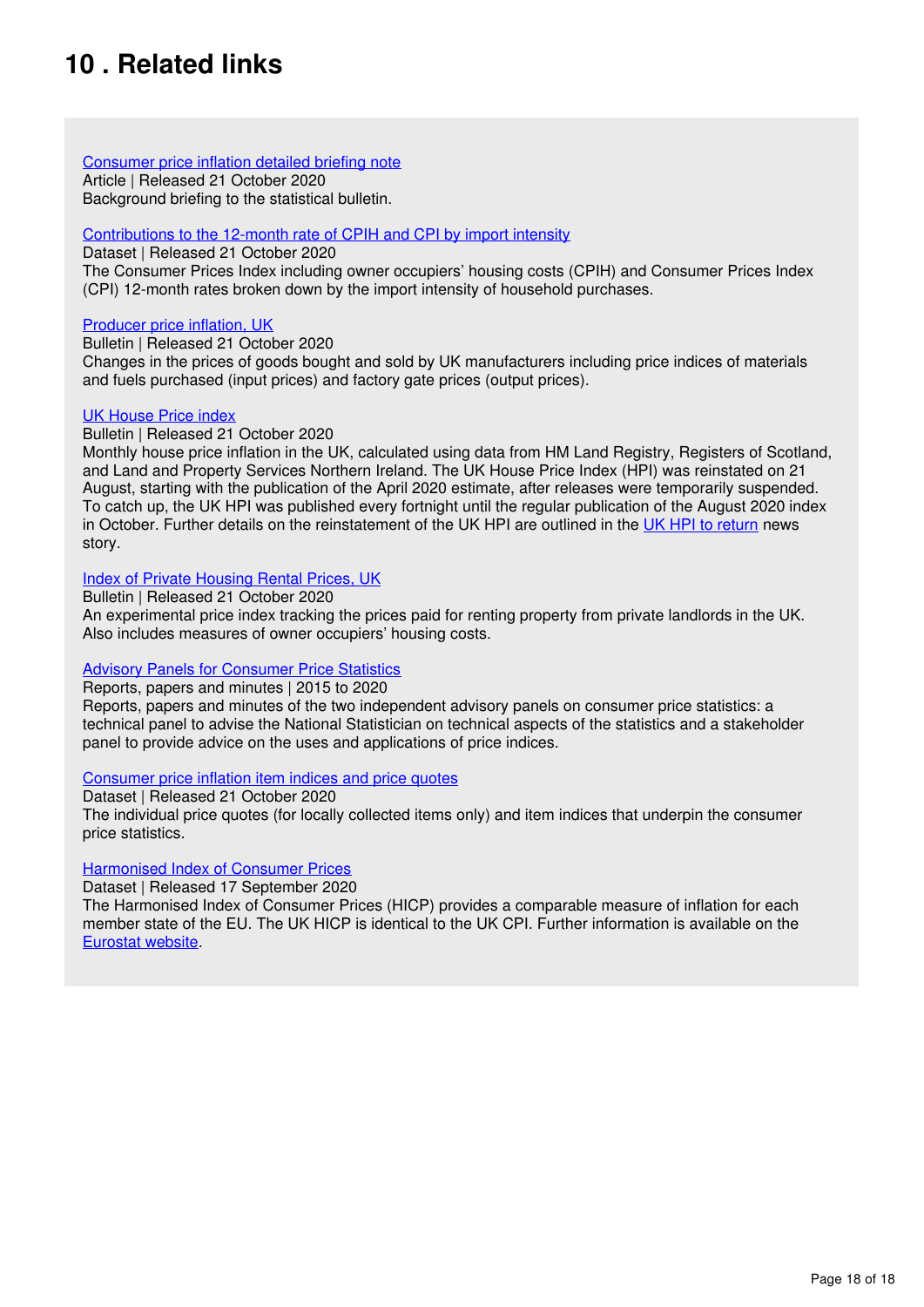# **ACPIH, CPI, RPI, RPIX, CPIY, CPI-CT & CPIHY: the latest three years**

|          |                       | Consumer prices index<br>housing (CPIH) <sup>1</sup> |                       | Consumer prices index<br>$(CPI)^1$        | index $(RPI)2$                    | All items<br>retail prices                |                                   | All items RPI excluding<br>mortgage interest<br>payments (RPIX) <sup>2</sup> |
|----------|-----------------------|------------------------------------------------------|-----------------------|-------------------------------------------|-----------------------------------|-------------------------------------------|-----------------------------------|------------------------------------------------------------------------------|
|          | Index<br>$(2015=100)$ | Percentage<br>change<br>over<br>12 months            | Index<br>$(2015=100)$ | Percentage<br>change<br>over<br>12 months | Index<br>(Jan 13,<br>$1987 = 100$ | Percentage<br>change<br>over<br>12 months | Index<br>(Jan 13,<br>$1987 = 100$ | Percentage<br>change<br>over<br>12 months                                    |
|          | L522                  | L55O                                                 | D7BT                  | <b>D7G7</b>                               | <b>CHAW</b>                       | <b>CZBH</b>                               | <b>CHMK</b>                       | <b>CDKQ</b>                                                                  |
| 2017 Sep | 104.3                 | 2.8                                                  | 104.1                 | 3.0                                       | 275.1                             | 3.9                                       | 275.7                             | 4.1                                                                          |
| Oct      | 104.4                 | 2.8                                                  | 104.2                 | 3.0                                       | 275.3                             | 4.0                                       | 276.0                             | 4.2                                                                          |
| Nov      | 104.7                 | 2.8                                                  | 104.6                 | 3.1                                       | 275.8                             | 3.9                                       | 276.4                             | 4.0                                                                          |
| Dec      | 105.0                 | 2.7                                                  | 104.9                 | 3.0                                       | 278.1                             | 4.1                                       | 278.5                             | 4.2                                                                          |
|          |                       |                                                      |                       |                                           |                                   |                                           |                                   |                                                                              |
| 2018 Jan | 104.5                 | 2.7                                                  | 104.4                 | 3.0                                       | 276.0                             | 4.0                                       | 276.5                             | 4.0                                                                          |
| Feb      | 104.9                 | 2.5                                                  | 104.9                 | 2.7                                       | 278.1                             | 3.6                                       | 278.6                             | 3.6                                                                          |
| Mar      | 105.1                 | 2.3                                                  | 105.0                 | 2.5                                       | 278.3                             | 3.3                                       | 278.8                             | 3.4                                                                          |
| Apr      | 105.5                 | 2.2                                                  | 105.4                 | 2.4                                       | 279.7                             | 3.4                                       | 280.2                             | 3.4                                                                          |
| May      | 105.9                 | 2.3                                                  | 105.8                 | 2.4                                       | 280.7                             | 3.3                                       | 281.3                             | 3.4                                                                          |
| Jun      | 105.9                 | 2.3                                                  | 105.8                 | 2.4                                       | 281.5                             | 3.4                                       | 282.1                             | 3.4                                                                          |
|          |                       |                                                      |                       |                                           |                                   |                                           |                                   |                                                                              |
| Jul      | 105.9                 | 2.3                                                  | 105.8                 | 2.5                                       | 281.7                             | 3.2                                       | 282.3                             | 3.3                                                                          |
| Aug      | 106.5                 | 2.4                                                  | 106.5                 | 2.7                                       | 284.2                             | 3.5                                       | 284.7                             | 3.4                                                                          |
| Sep      | 106.6                 | 2.2                                                  | 106.6                 | 2.4                                       | 284.1                             | 3.3                                       | 284.7                             | 3.3                                                                          |
| Oct      | 106.7                 | 2.2                                                  | 106.7                 | 2.4                                       | 284.5                             | 3.3                                       | 284.9                             | 3.2                                                                          |
| Nov      | 106.9                 | 2.2                                                  | 107.0                 | 2.3                                       | 284.6                             | 3.2                                       | 285.0                             | 3.1                                                                          |
| Dec      | 107.1                 | 2.0                                                  | 107.1                 | 2.1                                       | 285.6                             | 2.7                                       | 286.0                             | 2.7                                                                          |
|          |                       |                                                      |                       |                                           |                                   |                                           |                                   |                                                                              |
| 2019 Jan | 106.4                 | 1.8                                                  | 106.3                 | 1.8                                       | 283.0                             | 2.5                                       | 283.4                             | 2.5                                                                          |
| Feb      | 106.8                 | 1.8                                                  | 106.8                 | 1.9                                       | 285.0                             | 2.5                                       | 285.4                             | 2.4                                                                          |
| Mar      | 107.0                 | 1.8                                                  | 107.0                 | 1.9                                       | 285.1                             | 2.4                                       | 285.5                             | 2.4                                                                          |
| Apr      | 107.6                 | 2.0                                                  | 107.6                 | 2.1                                       | 288.2                             | 3.0                                       | 288.7                             | 3.0                                                                          |
| May      | 107.9                 | 1.9                                                  | 107.9                 | 2.0                                       | 289.2                             | 3.0                                       | 289.6                             | 3.0                                                                          |
| Jun      | 107.9                 | 1.9                                                  | 107.9                 | 2.0                                       | 289.6                             | 2.9                                       | 290.1                             | 2.8                                                                          |
| Jul      | 108.0                 | 2.0                                                  | 107.9                 | 2.1                                       | 289.5                             | 2.8                                       | 290.0                             | 2.7                                                                          |
| Aug      | 108.3                 | 1.7                                                  | 108.4                 | 1.7                                       | 291.7                             | 2.6                                       | 292.2                             | 2.6                                                                          |
| Sep      | 108.4                 | 1.7                                                  | 108.5                 | 1.7                                       | 291.0                             | 2.4                                       | 291.5                             | 2.4                                                                          |
| Oct      | 108.3                 | 1.5                                                  | 108.3                 | 1.5                                       | 290.4                             | 2.1                                       | 291.0                             | 2.1                                                                          |
| Nov      |                       | 1.5                                                  |                       | 1.5                                       |                                   |                                           |                                   | 2.3                                                                          |
|          | 108.5                 |                                                      | 108.5                 |                                           | 291.0                             | 2.2                                       | 291.5                             |                                                                              |
| Dec      | 108.5                 | 1.4                                                  | 108.5                 | 1.3                                       | 291.9                             | 2.2                                       | 292.4                             | 2.2                                                                          |
| 2020 Jan | 108.3                 | 1.8                                                  | 108.2                 | 1.8                                       | 290.6                             | 2.7                                       | 291.2                             | 2.8                                                                          |
| Feb      | 108.6                 | 1.7                                                  | 108.6                 | 1.7                                       | 292.0                             | 2.5                                       | 292.6                             | 2.5                                                                          |
| Mar      | 108.6                 | 1.5                                                  | 108.6                 | 1.5                                       | 292.6                             | 2.6                                       | 293.3                             | 2.7                                                                          |
| Apr      | 108.6                 | 0.9                                                  | 108.5                 | 0.8                                       | 292.6                             | 1.5                                       | 293.2                             | 1.6                                                                          |
| May      | 108.6                 | 0.7                                                  | 108.5                 | 0.5                                       | 292.2                             | 1.0                                       | 293.3                             | 1.3                                                                          |
| Jun      | 108.8                 | 0.8                                                  | 108.6                 | 0.6                                       | 292.7                             | 1.1                                       | 293.9                             | 1.3                                                                          |
|          |                       |                                                      |                       |                                           |                                   |                                           |                                   |                                                                              |
| Jul      | 109.2                 | 1.1                                                  | 109.1                 | 1.0                                       | 294.2                             | 1.6                                       | 295.4                             | 1.9                                                                          |
| Aug      | 108.8                 | 0.5                                                  | 108.6                 | 0.2                                       | 293.3                             | 0.5                                       | 294.5                             | 0.8                                                                          |
| Sep      | 109.2                 | 0.7                                                  | 109.1                 | 0.5                                       | 294.3                             | 1.1                                       | 295.5                             | 1.4                                                                          |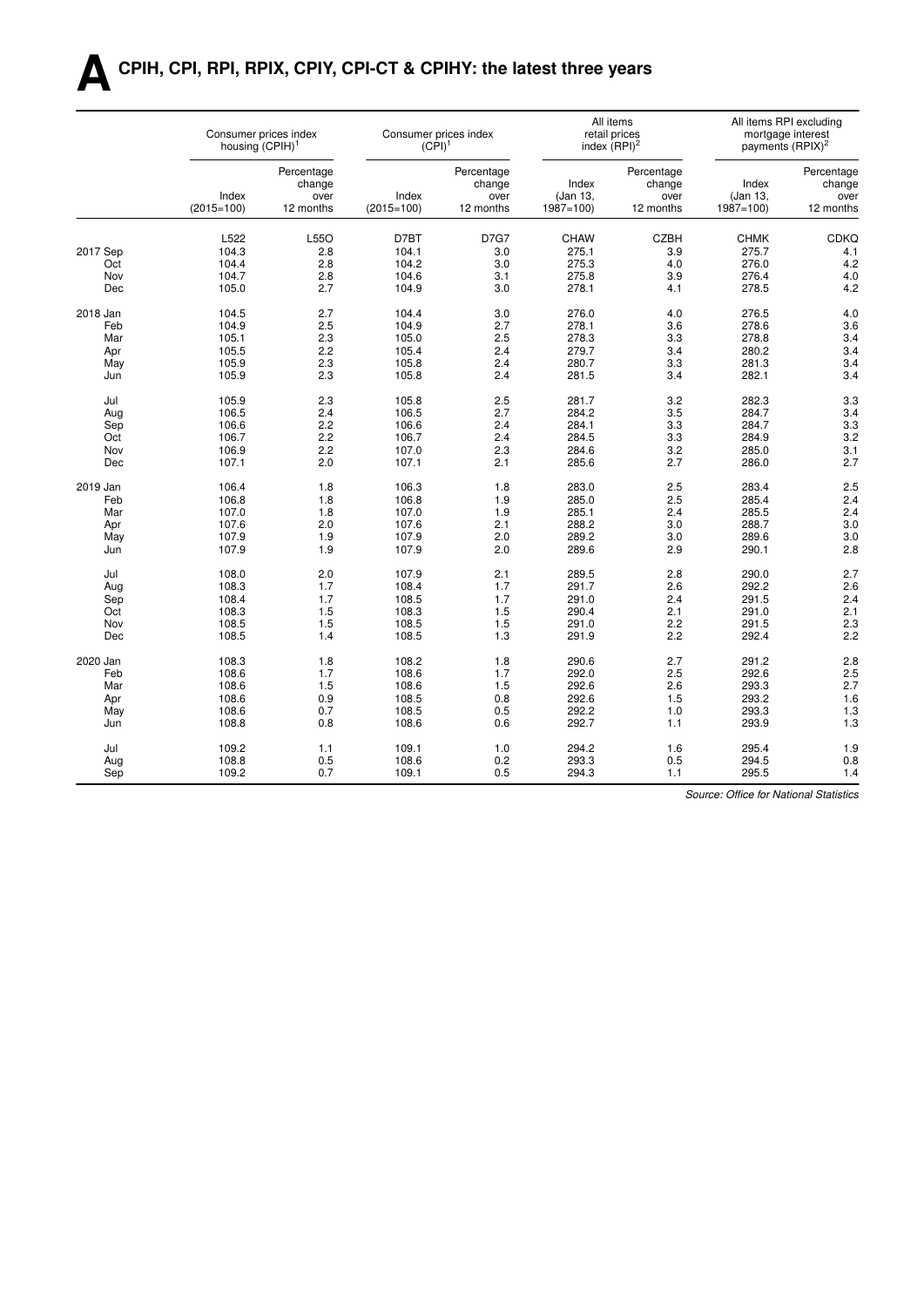## **ACPIH, CPI, RPI, RPIX, CPIY, CPI-CT & CPIHY: the latest three years**



|          | All items excluding indirect taxes<br>(CPIY) |                      |                       | Constant taxes<br>(CPI-CT) | CPIH excluding indirect taxes<br>(CPIHY) |                      |
|----------|----------------------------------------------|----------------------|-----------------------|----------------------------|------------------------------------------|----------------------|
|          |                                              | Percentage<br>change |                       | Percentage<br>change       |                                          | Percentage<br>change |
|          | Index<br>$(2015=100)$                        | over<br>12 months    | Index<br>$(2015=100)$ | over<br>12 months          | Index<br>$(2015=100)$                    | over<br>12 months    |
|          | EL2Q                                         | EL2S                 | EAC7                  | EAD6                       | L5IU                                     | L5IV                 |
| 2017 Sep | 103.8                                        | 2.8                  | 103.8                 | 2.8                        | 104.1                                    | 2.7                  |
| Oct      | 104.0                                        | 2.9                  | 103.9                 | 2.8                        | 104.2                                    | 2.6                  |
| Nov      | 104.3                                        | 2.9                  | 104.3                 | 2.9                        | 104.5                                    | 2.6                  |
| Dec      | 104.7                                        | 2.8                  | 104.6                 | 2.7                        | 104.8                                    | 2.5                  |
| 2018 Jan | 104.1                                        | 2.9                  | 104.0                 | 2.7                        | 104.3                                    | 2.5                  |
| Feb      | 104.6                                        | 2.6                  | 104.5                 | 2.4                        | 104.7                                    | 2.3                  |
| Mar      | 104.7                                        | 2.5                  | 104.6                 | 2.3                        | 104.9                                    | 2.2                  |
| Apr      | 105.0                                        | 2.4                  | 105.0                 | 2.3                        | 105.1                                    | 2.1                  |
| May      | 105.5                                        | 2.4                  | 105.4                 | 2.3                        | 105.5                                    | 2.1                  |
| Jun      | 105.5                                        | 2.4                  | 105.4                 | 2.3                        | 105.5                                    | 2.2                  |
| Jul      | 105.5                                        | 2.5                  | 105.3                 | 2.4                        | 105.5                                    | 2.2                  |
| Aug      | 106.3                                        | 2.7                  | 106.1                 | 2.6                        | 106.2                                    | 2.3                  |
| Sep      | 106.3                                        | 2.4                  | 106.2                 | 2.3                        | 106.3                                    | 2.1                  |
| Oct      | 106.4                                        | 2.4                  | 106.3                 | 2.3                        | 106.4                                    | 2.1                  |
| Nov      | 106.6                                        | 2.2                  | 106.5                 | 2.1                        | 106.5                                    | 2.0                  |
| Dec      | 106.8                                        | 2.1                  | 106.7                 | 2.0                        | 106.7                                    | 1.8                  |
| 2019 Jan | 105.9                                        | 1.8                  | 105.8                 | 1.7                        | 106.0                                    | 1.6                  |
| Feb      | 106.4                                        | 1.8                  | 106.3                 | 1.7                        | 106.4                                    | 1.6                  |
| Mar      | 106.6                                        | 1.8                  | 106.5                 | 1.8                        | 106.6                                    | 1.7                  |
| Apr      | 107.3                                        | 2.2                  | 107.1                 | 2.0                        | 107.2                                    | 1.9                  |
| May      | 107.6                                        | 2.0                  | 107.4                 | 1.9                        | 107.4                                    | 1.9                  |
| Jun      | 107.6                                        | 2.0                  | 107.4                 | 1.9                        | 107.5                                    | 1.8                  |
| Jul      | 107.7                                        | 2.1                  | 107.4                 | 2.0                        | 107.5                                    | 1.9                  |
| Aug      | 108.1                                        | 1.7                  | 107.9                 | 1.6                        | 107.9                                    | 1.6                  |
| Sep      | 108.2                                        | 1.7                  | 108.0                 | 1.6                        | 108.0                                    | 1.6                  |
| Oct      | 108.0                                        | 1.4                  | 107.8                 | 1.4                        | 107.8                                    | 1.4                  |
| Nov      | 108.2                                        | 1.5                  | 108.0                 | 1.4                        | 108.1                                    | 1.4                  |
| Dec      | 108.2                                        | 1.3                  | 108.0                 | 1.3                        | 108.1                                    | 1.3                  |
| 2020 Jan | 107.9                                        | 1.8                  | 107.7                 | 1.7                        | 107.8                                    | 1.7                  |
| Feb      | 108.3                                        | 1.8                  | 108.1                 | 1.7                        | 108.2                                    | 1.7                  |
| Mar      | 108.3                                        | 1.5                  | 108.1                 | 1.4                        | 108.2                                    | 1.5                  |
| Apr      | 108.1                                        | 0.7                  | 107.8                 | 0.7                        | 108.0                                    | 0.8                  |
| May      | 108.1                                        | 0.4                  | 107.8                 | 0.4                        | 108.0                                    | 0.5                  |
| Jun      | 108.2                                        | 0.5                  | 108.0                 | 0.5                        | 108.2                                    | 0.7                  |
| Jul      | 108.7                                        | 1.0                  | 108.5                 | 1.0                        | 108.6                                    | 1.0                  |
| Aug      | 110.1                                        | 1.8                  | 109.8                 | 1.8                        | 109.7                                    | 1.7                  |
| Sep      | 110.5                                        | 2.2                  | 110.3                 | 2.2                        | 110.1                                    | 2.0                  |

Key: - zero or negligible

1 From the release of January consumer price inflation data on 16 February 2016, CPIH and CPI indices have been re-referenced and published with 2015=100. Full historic series for each of the re-referenced indices are available for users to view or download. Regular re-referencing of indices is methodological good practice as it avoids rounding issues that can arise from small index values. Please note that re-referencing does not impact on published inflation rates, although when using the indices to calculate inflation rates, it is important to use indices that are referenced on the same year. Re-referencing does not impact on RPI. For more information, please contact cpi@ons.gsi.gov.uk.

2 The Retail Prices Index and its derivatives do not meet the required standards for designation as National Statistics. A full report can be found at http://www.statisticsauthority.gov.uk/.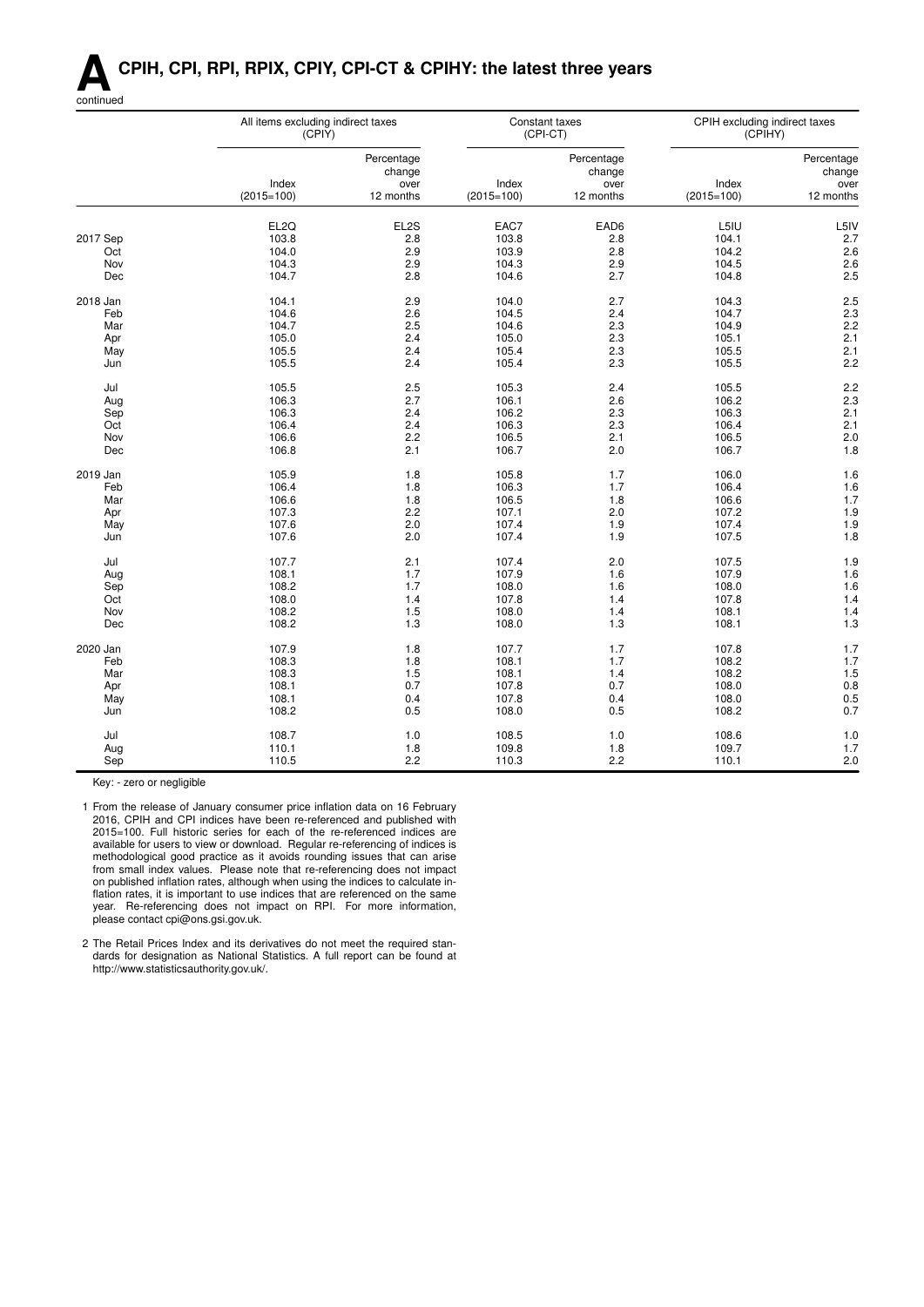|          |                                                                                                                      |                                | Percentage                                           | change over              |                                                                                            |                                 | Percentage<br>change over          |                     |
|----------|----------------------------------------------------------------------------------------------------------------------|--------------------------------|------------------------------------------------------|--------------------------|--------------------------------------------------------------------------------------------|---------------------------------|------------------------------------|---------------------|
|          |                                                                                                                      | Index-                         |                                                      |                          |                                                                                            | Index-                          |                                    |                     |
|          |                                                                                                                      | (2015)<br>$=100$               | -1                                                   | 12<br>mth mths           |                                                                                            | (2015)<br>$=100$                | 1                                  | 12<br>mth mths      |
|          | CPI (overall index)                                                                                                  | 109.1                          | 0.4                                                  | 0.5                      |                                                                                            |                                 |                                    |                     |
|          |                                                                                                                      |                                |                                                      |                          |                                                                                            |                                 |                                    |                     |
| 01       | Food and non-alcoholic beverages<br>02 Alcoholic beverages and tobacco                                               | $103.4 -0.7$<br>117.0          | $\overline{\phantom{a}}$                             | $-0.1$<br>2.1            | 06.2 Out-patient services<br>06.2.1/3 Medical services & paramedical services              | 113.5<br>109.5                  | $-0.3$<br>$\qquad \qquad -$        | 2.2<br>2.1          |
| 03       | Clothing and footwear                                                                                                | 102.4                          | 2.9                                                  | $-1.5$                   | 06.2.2 Dental services                                                                     | 118.9                           | $-1.0$                             | 2.4                 |
| 04<br>05 | Housing, water, electricity, gas and other fuels<br>Furniture, household equipment and maintenance                   | 106.3<br>105.6                 | $\overline{\phantom{a}}$<br>0.2                      | $-0.9$<br>$-0.5$         |                                                                                            | 122.5                           | 0.1                                | 3.2                 |
| 06       | Health                                                                                                               | $113.3 -0.1$                   |                                                      | 2.0                      | 06.3 Hospital services                                                                     |                                 |                                    |                     |
| 07       | Transport                                                                                                            | $113.0 - 0.7$                  | $\overline{\phantom{m}}$                             | 0.9<br>3.4               | 07.1 Purchase of vehicles<br>07.1.1A New cars                                              | 109.5                           | 1.1                                | 5.6                 |
| 08<br>09 | Communication<br>Recreation and culture                                                                              | 114.7<br>110.3                 | 0.2                                                  | 2.4                      | 07.1.1B Second-hand cars                                                                   | 116.3<br>98.6                   | 0.3<br>2.1                         | 3.3<br>8.9          |
| 10       | Education                                                                                                            | 117.9                          | 0.4                                                  | 2.0                      | 07.1.2/3 Motorcycles and bicycles                                                          | 110.3                           | 1.0                                | 4.8                 |
| 11<br>12 | Restaurants and hotels<br>Miscellaneous goods and services                                                           | 112.1<br>105.1                 | 3.0<br>$\qquad \qquad -$                             | $-0.7$<br>0.7            | 07.2 Operation of personal transport equipment                                             | 111.0                           | 0.4                                | $-2.8$              |
|          |                                                                                                                      |                                |                                                      |                          | 07.2.1 Spare parts and accessories                                                         | 111.8                           | 0.1                                | 2.8                 |
|          | All goods<br><b>All services</b>                                                                                     | 105.6<br>112.9                 | 0.4<br>0.5                                           | $-0.3$<br>1.4            | 07.2.2 Fuels and lubricants<br>07.2.3 Maintenance and repairs                              | 102.6<br>113.1                  | 0.7                                | $0.2 - 10.6$<br>2.1 |
|          |                                                                                                                      |                                |                                                      |                          | 07.2.4 Other services                                                                      | 123.9                           | 0.4                                | 3.0                 |
|          | 01.1 Food<br>01.1.1 Bread and cereals                                                                                | $102.8 - 0.8$<br>$103.9 - 0.4$ |                                                      | $-0.3$<br>1.7            | 07.3 Transport services                                                                    | $121.4 -5.7$                    |                                    | 4.0                 |
|          | 01.1.2 Meat                                                                                                          | $100.3 -0.3$                   |                                                      | 1.6                      | 07.3.1 Passenger transport by railway                                                      | 112.4                           | 0.2                                | 2.4                 |
|          | 01.1.3 Fish                                                                                                          | $113.5 - 0.3$                  |                                                      | $-0.1$                   | 07.3.2 Passenger transport by road                                                         | $130.9 - 1.1$                   |                                    | 9.5                 |
|          | 01.1.4 Milk, cheese and eggs<br>01.1.5 Oils and fats                                                                 | $110.4 -1.5$                   | $99.1 -2.5$                                          | $-2.4$<br>$-3.1$         | 07.3.3 Passenger transport by air<br>07.3.4 Passenger transport by sea and inland waterway | $97.2 - 19.3$<br>$130.0 - 14.1$ |                                    | $-4.4$<br>11.5      |
|          | 01.1.6 Fruit                                                                                                         | 107.1                          | 0.3                                                  | $-0.3$                   |                                                                                            |                                 |                                    |                     |
|          | 01.1.7 Vegetables including potatoes and tubers<br>01.1.8 Sugar, jam, syrups, chocolate and confectionery 104.8 -0.1 | $100.9 - 1.8$                  |                                                      | $-2.4$<br>0.3            | 08.1 Postal services                                                                       | 117.0                           | 0.2                                | 5.6                 |
|          | 01.1.9 Food products (nec)                                                                                           | $101.1 -2.5$                   |                                                      | 1.3                      | 08.2/3 Telephone and telefax equipment and services                                        | 114.6                           |                                    | 3.2                 |
|          | 01.2 Non-alcoholic beverages                                                                                         | 107.5                          | 0.4                                                  | 1.0                      | 09.1 Audio-visual equipment and related products                                           | 93.9                            | 2.0                                | 4.1                 |
|          | 01.2.1 Coffee, tea and cocoa                                                                                         | 102.1                          | 1.5                                                  | $-4.1$                   | 09.1.1 Reception and reproduction of sound and pictures                                    | 85.8                            | $-0.5$                             | $-2.4$              |
|          | 01.2.2 Mineral waters, soft drinks and juices                                                                        | 109.6                          | $\overline{\phantom{0}}$                             | 2.9                      | 09.1.2 Photographic, cinematographic and optical equipment                                 | 84.8                            | $\overline{\phantom{a}}$           | $-6.4$              |
|          | 02.1 Alcoholic beverages                                                                                             | $101.3 -0.2$                   |                                                      | 0.2                      | 09.1.3 Data processing equipment<br>09.1.4 Recording media                                 | 90.3<br>114.9                   | 4.9<br>0.8                         | 10.9<br>4.2         |
|          | 02.1.1 Spirits                                                                                                       | 98.7                           | 0.7                                                  | 1.5                      | 09.1.5 Repair of audio-visual equipment & related products                                 | 105.7                           | $-0.3$                             | 0.2                 |
|          | 02.1.2 Wine<br>02.1.3 Beer                                                                                           | $100.8 - 0.6$<br>$105.6 -0.7$  |                                                      | 0.2<br>-1.3              | 09.2 Oth. major durables for recreation & culture                                          | 115.1                           |                                    | 2.5                 |
|          |                                                                                                                      |                                |                                                      |                          | 09.2.1/2 Major durables for in/outdoor recreation                                          | 115.1                           | $\overline{\phantom{0}}$           | 2.5                 |
|          | 02.2 Tobacco                                                                                                         | 130.6                          | 0.3                                                  | 3.8                      | 09.3 Other recreational items, gardens and pets                                            | $102.5 -0.7$                    |                                    | 0.1                 |
|          | 03.1 Clothing                                                                                                        | 103.4                          | 3.2                                                  | $-1.7$                   | 09.3.1 Games, toys and hobbies                                                             |                                 | $99.2 -2.5$                        | $-1.2$              |
|          | 03.1.2 Garments                                                                                                      | 103.6                          | 3.3                                                  | $-2.1$                   | 09.3.2 Equipment for sport and open-air recreation                                         | 103.6                           | 0.4                                | 1.8                 |
|          | 03.1.3 Other clothing and clothing accessories<br>03.1.4 Cleaning, repair and hire of clothing                       | 99.6<br>112.8                  | 2.8<br>0.4                                           | 3.2<br>2.2               | 09.3.3 Gardens, plants and flowers<br>09.3.4/5 Pets, related products and services         | 104.9<br>108.7                  | 3.0<br>0.3                         | 1.8<br>1.0          |
|          |                                                                                                                      |                                |                                                      |                          |                                                                                            |                                 |                                    |                     |
|          | 03.2 Footwear including repairs                                                                                      | 96.8                           | 1.1                                                  | $-0.3$                   | 09.4 Recreational and cultural services<br>09.4.1 Recreational and sporting services       | 116.5<br>119.4                  | 0.2<br>0.5                         | 1.8<br>1.5          |
|          | 04.1 Actual rentals for housing                                                                                      | 105.9                          | 0.1                                                  | 1.8                      | 09.4.2 Cultural services                                                                   | 115.5                           | 0.1                                | 1.9                 |
|          | 04.3 Regular maintenance and repair of the dwelling                                                                  | 102.9                          | 0.2                                                  | 1.0                      | 09.5 Books, newspapers and stationery                                                      | 121.0                           | 1.1                                | 3.2                 |
|          | 04.3.1 Materials for maintenance and repair<br>04.3.2 Services for maintenance and repair                            | 103.2<br>$104.3 -0.1$          | 0.7                                                  | 1.4<br>0.8               | 09.5.1 Books<br>09.5.2 Newspapers and periodicals                                          | 122.6<br>131.5                  | 4.4<br>$\qquad \qquad -$           | 0.9<br>6.4          |
|          |                                                                                                                      |                                |                                                      |                          | 09.5.3/4 Misc. printed matter, stationery, drawing materials                               | 112.3                           | 0.1                                | 2.1                 |
|          | 04.4 Water supply and misc. services for the dwelling 105.4<br>04.4.1 Water supply                                   | 105.1                          | $\overline{\phantom{0}}$<br>$\overline{\phantom{0}}$ | $-3.3$                   |                                                                                            | $116.4 -0.3$                    |                                    |                     |
|          | 04.4.3 Sewerage collection                                                                                           | 105.8                          | $\overline{\phantom{0}}$                             | $-1.7$<br>$-4.6$         | 09.6 Package holidays                                                                      |                                 |                                    | 3.6                 |
|          |                                                                                                                      |                                |                                                      |                          | 10.0 Education                                                                             | 117.9                           | 0.4                                | 2.0                 |
|          | 04.5 Electricity, gas and other fuels<br>04.5.1 Electricity                                                          | $107.6 -0.1$<br>125.3          | $\overline{\phantom{a}}$                             | $-6.8$<br>$-2.1$         | 11.1 Catering services                                                                     | 112.5                           | 4.1                                | 0.9                 |
|          | 04.5.2 Gas                                                                                                           | 88.4                           |                                                      | $- -12.0$                | 11.1.1 Restaurants & cafes                                                                 | 112.9                           | 4.0                                | 1.0                 |
|          | 04.5.3 Liquid fuels<br>04.5.4 Solid fuels                                                                            | 111.9                          | 0.9                                                  | $83.5 -4.2 -37.8$<br>5.0 | 11.1.2 Canteens                                                                            | 108.4                           | 5.8                                | $-0.5$              |
|          |                                                                                                                      |                                |                                                      |                          | 11.2 Accommodation services                                                                | $110.3 -2.0$                    |                                    | $-6.2$              |
|          | 05.1 Furniture, furnishings and carpets                                                                              | 108.7                          | 1.4                                                  | $-0.2$                   | 12.1 Personal care                                                                         |                                 |                                    |                     |
|          | 05.1.1 Furniture and furnishings<br>05.1.2 Carpets and other floor coverings                                         | 108.5<br>109.6                 | 1.5<br>0.6                                           | 0.1<br>0.4               | 12.1.1 Hairdressing and personal grooming establishments                                   | $102.9 - 0.8$<br>115.6          | 0.5                                | 2.1<br>5.2          |
|          |                                                                                                                      |                                |                                                      |                          | 12.1.2/3 Appliances and products for personal care                                         | 98.8                            | $-1.3$                             | 0.9                 |
|          | 05.2 Household textiles                                                                                              | 102.2                          | 0.4                                                  | $-0.2$                   | 12.3 Personal effects (nec)                                                                | 104.4                           | 0.6                                | $-0.7$              |
|          | 05.3 Household appliances, fitting and repairs                                                                       | 109.8                          | 1.2                                                  | 0.6                      | 12.3.1 Jewellery, clocks and watches                                                       | 109.1                           | 0.1                                | 0.9                 |
|          | 05.3.1/2 Major appliances and small electric goods<br>05.3.3 Repair of household appliances                          | 110.2<br>107.4                 | 1.4<br>0.1                                           | 0.4<br>2.4               | 12.3.2 Other personal effects                                                              | 98.5                            | 1.4                                | $-2.9$              |
|          |                                                                                                                      |                                |                                                      |                          | 12.4 Social protection                                                                     | 118.0                           | 0.2                                | 2.0                 |
|          | 05.4 Glassware, tableware and household utensils                                                                     |                                | $96.6 -3.0$                                          | $-2.9$                   | 12.5 Insurance                                                                             | $118.4 -0.5$                    |                                    | 0.3                 |
|          | 05.5 Tools and equipment for house and garden                                                                        | $104.4 -1.1$                   |                                                      | $-3.4$                   | 12.5.2 House contents insurance                                                            | 108.4                           | 0.5                                | $-1.5$              |
|          | 05.6 Goods and services for routine maintenance                                                                      | $105.6 -0.2$                   |                                                      | 1.1                      | 12.5.3 Health insurance<br>12.5.4 Transport insurance                                      | 129.0<br>117.0                  | $\overline{\phantom{a}}$<br>$-1.4$ | 5.1<br>$-1.8$       |
|          | 05.6.1 Non-durable household goods                                                                                   |                                | $91.2 - 1.5$                                         | $-0.5$                   |                                                                                            |                                 |                                    |                     |
|          | 05.6.2 Domestic services and household services                                                                      | 115.0                          | 0.4                                                  | 1.9                      | 12.6 Financial services (nec)<br>12.6.2 Other financial services (nec)                     | 89.2<br>89.2                    | 1.5<br>1.5                         | $-5.1$<br>$-5.1$    |
|          | 06.1 Medical products, appliances and equipment                                                                      | 108.4                          | $\overline{\phantom{0}}$                             | 1.6                      |                                                                                            |                                 |                                    |                     |
|          | 06.1.1 Pharmaceutical products<br>06.1.2/3 Other medical and therapeutic equipment                                   | 112.9<br>101.3                 | $\overline{\phantom{0}}$<br>$\overline{\phantom{0}}$ | 3.0<br>$-1.3$            | 12.7 Other services (nec)                                                                  | 101.5                           | 0.2                                | 1.9                 |
|          |                                                                                                                      |                                |                                                      |                          |                                                                                            |                                 |                                    |                     |

1 As a direct result of the reduced availability of products due to the coronavirus (COVID-19) pandemic, some series are based on less than half of the number of quotes used in February 2020 (the most recent 'normal' collection). To identify which series are affected please consult

the latest Consumer price inflation tables found here: https://www.ons.gov.uk/economy/inflationandpriceindices/datasets/consumer priceinflation, which includes notation to reflect the reduced coverage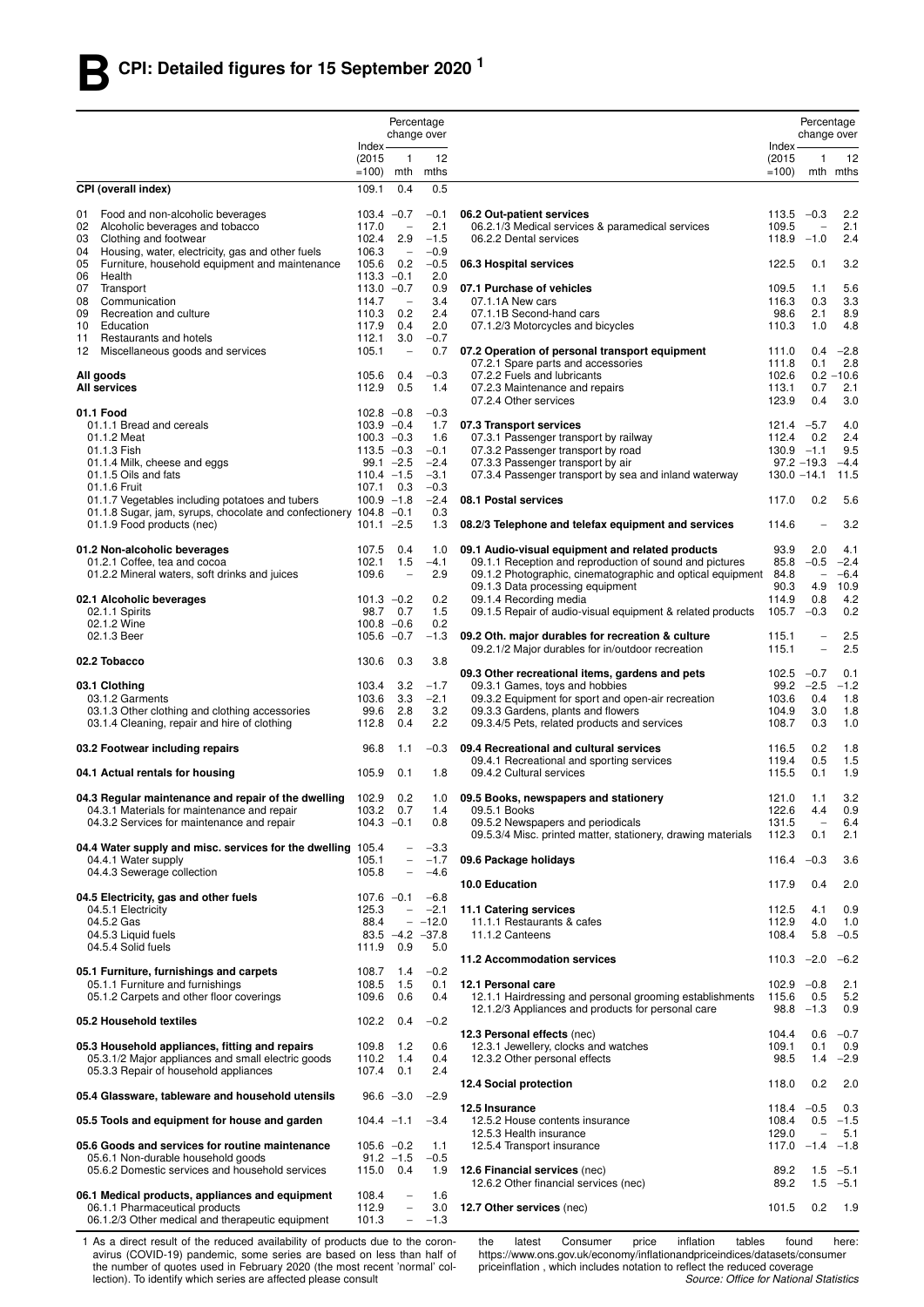|          |                                                                                                                              |                                | Percentage                      | change over                     |                                                                                                                            |                        |                          | Percentage<br>change over    |
|----------|------------------------------------------------------------------------------------------------------------------------------|--------------------------------|---------------------------------|---------------------------------|----------------------------------------------------------------------------------------------------------------------------|------------------------|--------------------------|------------------------------|
|          |                                                                                                                              | Index-<br>(2015)               | $\overline{1}$                  | 12                              |                                                                                                                            | Index-<br>(2015)       | 1                        | 12                           |
|          |                                                                                                                              | $=100$ ) mth mths              |                                 |                                 |                                                                                                                            | $=100$                 |                          | mth mths                     |
|          | <b>CPIH (overall index)</b>                                                                                                  | 109.2 0.4                      |                                 | 0.7                             | 06.1.1 Pharmaceutical products<br>06.1.2/3 Other medical and therapeutic equipment                                         | 112.9<br>101.3         | $\overline{\phantom{0}}$ | 3.0<br>$- -1.3$              |
| 01<br>02 | Food and non-alcoholic beverages<br>Alcoholic beverages and tobacco                                                          | $103.5 -0.7$<br>116.9          | $\overline{\phantom{a}}$        | $\overline{\phantom{a}}$<br>2.1 |                                                                                                                            |                        |                          |                              |
| 03       | Clothing and footwear                                                                                                        | 102.5 2.9                      |                                 | $-1.4$                          | 06.2 Out-patient services                                                                                                  | $113.1 -0.3$           |                          | 2.2                          |
| 04<br>05 | Housing, water, electricity, gas and other fuels (including OOH) 108.8 0.1<br>Furniture, household equipment and maintenance | 105.7 0.2                      |                                 | 0.7<br>$-0.4$                   | 06.2.1/3 Medical services & paramedical services<br>06.2.2 Dental services                                                 | 109.5<br>$118.9 - 1.0$ | $\overline{\phantom{0}}$ | 2.1<br>2.4                   |
| 06       | Health                                                                                                                       | $113.3 - 0.1$                  |                                 | 2.1                             |                                                                                                                            |                        |                          |                              |
| 07       | Transport                                                                                                                    | $112.7 - 0.7$                  |                                 | 1.0                             | 06.3 Hospital services                                                                                                     | 122.5                  | 0.1                      | 3.2                          |
| 08<br>09 | Communication<br>Recreation and culture                                                                                      | 114.7<br>110.4 0.2             | $\overline{\phantom{a}}$        | 3.4<br>2.3                      | 07.1 Purchase of vehicles                                                                                                  | 109.4                  | 1.1                      | 5.6                          |
| 10       | Education                                                                                                                    | 117.9 0.4                      |                                 | 2.0                             | 07.1.1A New cars                                                                                                           | 116.3                  | 0.3                      | 3.3                          |
| 11<br>12 | Restaurants and hotels<br>Miscellaneous goods and services                                                                   | 112.0<br>105.2                 | 3.0<br>$\overline{\phantom{0}}$ | $-0.7$<br>0.8                   | 07.1.1B Second-hand cars<br>07.1.2/3 Motorcycles and bicycles                                                              | 98.6<br>110.3          | 2.1<br>1.0               | 8.9<br>4.8                   |
|          | All goods                                                                                                                    | 105.6 0.4                      |                                 | $-0.3$                          | 07.2 Operation of personal transport equipment                                                                             | 110.7                  | 0.4                      | $-2.8$                       |
|          | <b>All services</b>                                                                                                          | 111.9 0.3                      |                                 | 1.5                             | 07.2.1 Spare parts and accessories                                                                                         | 111.8                  | 0.1                      | 2.8                          |
|          | 01.1 Food                                                                                                                    | $103.0 - 0.8$                  |                                 | $-0.1$                          | 07.2.2 Fuels and lubricants<br>07.2.3 Maintenance and repairs                                                              | 102.6<br>113.1         | 0.7                      | $0.2 - 10.6$<br>2.1          |
|          | 01.1.1 Bread and cereals                                                                                                     | $103.9 - 0.4$                  |                                 | 1.7                             | 07.2.4 Other services                                                                                                      | 123.9                  | 0.4                      | 3.0                          |
|          | 01.1.2 Meat<br>01.1.3 Fish                                                                                                   | $100.3 - 0.3$<br>$113.5 - 0.3$ |                                 | 1.6<br>$-0.1$                   | 07.3 Transport services                                                                                                    | $120.5 -5.8$           |                          | 4.3                          |
|          | 01.1.4 Milk, cheese and eggs                                                                                                 |                                | $99.1 - 2.5$                    | $-2.4$                          | 07.3.1 Passenger transport by railway                                                                                      | 112.4                  | 0.2                      | 2.4                          |
|          | 01.1.5 Oils and fats                                                                                                         | $110.4 - 1.5$                  |                                 | $-3.1$                          | 07.3.2 Passenger transport by road                                                                                         | $130.9 -1.1$           |                          | 9.5                          |
|          | 01.1.6 Fruit<br>01.1.7 Vegetables including potatoes and tubers                                                              | 107.1 0.3<br>$100.9 - 1.8$     |                                 | $-0.3$<br>$-2.4$                | 07.3.3 Passenger transport by air<br>07.3.4 Passenger transport by sea and inland waterway                                 | $130.0 - 14.1$ 11.5    | $97.2 - 19.3$            | $-4.4$                       |
|          | 01.1.8 Sugar, jam, syrups, chocolate and confectionery                                                                       | $104.8 - 0.1$                  |                                 | 0.3                             |                                                                                                                            |                        |                          |                              |
|          | 01.1.9 Food products (nec)                                                                                                   | $101.1 - 2.5$                  |                                 | 1.3                             | 08.1 Postal services                                                                                                       | 117.0                  | 0.2                      | 5.6                          |
|          | 01.2 Non-alcoholic beverages<br>01.2.1 Coffee, tea and cocoa                                                                 | 107.5 0.3<br>102.1             | 1.5                             | 1.1<br>$-4.1$                   | 08.2/3 Telephone and telefax equipment and services                                                                        | 114.6                  |                          | 3.2                          |
|          | 01.2.2 Mineral waters, soft drinks and juices                                                                                | 109.6                          | $\overline{\phantom{a}}$        | 2.9                             | 09.1 Audio-visual equipment and related products                                                                           | 94.0                   | 2.0                      | 3.6                          |
|          | 02.1 Alcoholic beverages                                                                                                     | $101.2 -0.2$                   |                                 | 0.2                             | 09.1.1 Reception and reproduction of sound and pictures<br>09.1.2 Photographic, cinematographic and optical equipment 84.8 |                        | $\overline{\phantom{a}}$ | $85.8 - 0.5 - 2.4$<br>$-6.4$ |
|          | 02.1.1 Spirits                                                                                                               |                                | 98.7 0.7                        | 1.5                             | 09.1.3 Data processing equipment                                                                                           | 90.3                   | 4.9                      | 10.9                         |
|          | 02.1.2 Wine<br>02.1.3 Beer                                                                                                   | $100.8 - 0.6$<br>$105.6 - 0.7$ |                                 | 0.2<br>$-1.3$                   | 09.1.4 Recording media<br>09.1.5 Repair of audio-visual equipment & related products                                       | 114.9<br>$105.7 -0.3$  | 0.8                      | 4.2<br>0.2                   |
|          | 02.2 Tobacco                                                                                                                 | 130.6 0.3                      |                                 | 3.8                             | 09.2 Oth. major durables for recreation & culture                                                                          | 115.1                  | $\overline{\phantom{a}}$ | 2.5                          |
|          | 03.1 Clothing                                                                                                                | 103.5 3.2                      |                                 | $-1.6$                          | 09.2.1/2 Major durables for in/outdoor recreation                                                                          | 115.1                  | $\overline{a}$           | 2.5                          |
|          | 03.1.2 Garments                                                                                                              | 103.6 3.3                      |                                 | $-2.1$                          | 09.3 Other recreational items, gardens and pets                                                                            | $102.5 -0.7$           |                          | 0.1                          |
|          | 03.1.3 Other clothing and clothing accessories<br>03.1.4 Cleaning, repair and hire of clothing                               | 112.8 0.4                      | 99.6 2.8                        | 3.2<br>2.2                      | 09.3.1 Games, toys and hobbies<br>09.3.2 Equipment for sport and open-air recreation                                       | 103.6                  | $99.2 -2.5$<br>0.4       | $-1.2$<br>1.8                |
|          |                                                                                                                              |                                |                                 |                                 | 09.3.3 Gardens, plants and flowers<br>09.3.4/5 Pets, related products and services                                         | 104.9<br>108.7         | 3.0<br>0.3               | 1.8                          |
|          | 03.2 Footwear including repairs                                                                                              | 96.8<br>105.9 0.1              | 1.1                             | $-0.3$                          |                                                                                                                            |                        |                          | 1.0                          |
|          | 04.1 Actual rentals for housing                                                                                              |                                |                                 |                                 | 1.8 09.4 Recreational and cultural services<br>09.4.1 Recreational and sporting services                                   | 116.6<br>119.4         | 0.2<br>0.5               | 1.8<br>1.5                   |
|          | 04.2 Owner occupiers' housing costs                                                                                          | 108.3 0.1                      |                                 | 1.2                             | 09.4.2 Cultural services                                                                                                   | 115.5                  | 0.1                      | 1.9                          |
|          | 04.3 Regular maintenance and repair of the dwelling<br>04.3.1 Materials for maintenance and repair                           | 103.7 0.3<br>103.2 0.7         |                                 | 1.1<br>1.4                      | 09.5 Books, newspapers and stationery<br>09.5.1 Books                                                                      | 121.9<br>122.6         | 1.5<br>4.4               | 3.3<br>0.9                   |
|          | 04.3.2 Services for maintenance and repair                                                                                   | $104.3 - 0.1$                  |                                 | 0.8                             | 09.5.2 Newspapers and periodicals                                                                                          | 131.5                  | $\overline{\phantom{0}}$ | 6.4                          |
|          |                                                                                                                              |                                |                                 |                                 | 09.5.3/4 Misc. printed matter, stationery, drawing materials                                                               | 112.3                  | 0.1                      | 2.1                          |
|          | 04.4 Water supply and misc. services for the dwelling<br>04.4.1 Water supply                                                 | 105.4<br>105.1                 | $-$                             | $-3.3$<br>$- -1.7$              | 09.6 Package holidays                                                                                                      | $116.4 -0.3$           |                          | 3.6                          |
|          | 04.4.3 Sewerage collection                                                                                                   | 105.8                          | $\overline{a}$                  | $-4.6$                          |                                                                                                                            |                        |                          |                              |
|          | 04.5 Electricity, gas and other fuels                                                                                        | $107.6 - 0.1 - 6.8$            |                                 |                                 | 10.0 Education                                                                                                             | 117.9                  | 0.4                      | 2.0                          |
|          | 04.5.1 Electricity                                                                                                           | 125.3                          | $ \,$                           |                                 | -2.1 11.1 Catering services                                                                                                | 112.5                  | 4.1                      | 0.9                          |
|          | 04.5.2 Gas                                                                                                                   | 88.4                           |                                 | $-12.0$                         | 11.1.1 Restaurants & cafes                                                                                                 | 112.9                  | 4.0                      | 1.0                          |
|          | 04.5.3 Liquid fuels<br>04.5.4 Solid fuels                                                                                    | 111.9 0.9                      |                                 | $83.5 - 4.2 - 37.8$<br>5.0      | 11.1.2 Canteens                                                                                                            | 108.4                  |                          | $5.8 - 0.5$                  |
|          |                                                                                                                              |                                |                                 |                                 | 11.2 Accommodation services                                                                                                | $110.3 -2.0 -6.2$      |                          |                              |
|          | 04.9 Council tax and rates                                                                                                   | 122.1                          | $\overline{\phantom{a}}$        | 3.9                             | 12.1 Personal care                                                                                                         | $102.8 - 0.8$          |                          | 2.0                          |
|          | 05.1 Furniture, furnishings and carpets                                                                                      | 108.4 1.3                      |                                 | $-0.1$                          | 12.1.1 Hairdressing and personal grooming establishments 115.6                                                             |                        | 0.5                      | 5.2                          |
|          | 05.1.1 Furniture and furnishings<br>05.1.2 Carpets and other floor coverings                                                 | 108.5 1.5<br>109.6 0.6         |                                 | 0.1<br>0.4                      | 12.1.2/3 Appliances and products for personal care                                                                         |                        | $98.8 - 1.3$             | 0.9                          |
|          |                                                                                                                              |                                |                                 |                                 | 12.3 Personal effects (nec)                                                                                                | 104.7                  |                          | $0.6 - 0.5$                  |
|          | 05.2 Household textiles                                                                                                      | 102.2 0.4                      |                                 | $-0.2$                          | 12.3.1 Jewellery, clocks and watches<br>12.3.2 Other personal effects                                                      | 109.1<br>98.5          | 0.1                      | 0.9<br>$1.4 -2.9$            |
|          | 05.3 Household appliances, fitting and repairs                                                                               | 109.7 1.2                      |                                 | 0.6                             |                                                                                                                            |                        |                          |                              |
|          | 05.3.1/2 Major appliances and small electric goods<br>05.3.3 Repair of household appliances                                  | 110.2 1.4<br>107.4 0.1         |                                 | 0.4<br>2.4                      | 12.4 Social protection                                                                                                     | 118.0                  | 0.2                      | 2.0                          |
|          | 05.4 Glassware, tableware and household utensils                                                                             |                                | $96.6 - 3.0$                    | $-2.9$                          | 12.5 Insurance<br>12.5.2 House contents insurance                                                                          | $120.2 -0.5$<br>108.4  |                          | 1.0<br>$0.5 -1.5$            |
|          |                                                                                                                              |                                |                                 |                                 | 12.5.3 Health insurance                                                                                                    | 129.0                  | $\overline{\phantom{0}}$ | 5.1                          |
|          | 05.5 Tools and equipment for house and garden                                                                                | $104.4 - 1.1$                  |                                 | $-3.4$                          | 12.5.4 Transport insurance                                                                                                 | $117.0 -1.4 -1.8$      |                          |                              |
|          | 05.6 Goods and services for routine maintenance                                                                              | $105.5 - 0.3$                  |                                 | 1.0                             | 12.6 Financial services (nec)                                                                                              | 89.2                   |                          | $1.5 - 5.1$                  |
|          | 05.6.1 Non-durable household goods<br>05.6.2 Domestic services and household services                                        | 115.0 0.4                      | $91.2 - 1.5$                    | $-0.5$<br>1.9                   | 12.6.2 Other financial services (nec)                                                                                      | 89.2                   |                          | $1.5 - 5.1$                  |
|          | 06.1 Medical products, appliances and equipment                                                                              | 108.4                          | $\overline{\phantom{a}}$        | 1.7                             | 12.7 Other services (nec)                                                                                                  | 101.5 0.2              |                          | 1.9                          |
|          |                                                                                                                              |                                |                                 |                                 |                                                                                                                            |                        |                          |                              |

1 As a direct result of the reduced availability of products due to the coron-<br>avirus (COVID-19) pandemic, some series are based on less than half of<br>the number of price quotes used in February 2020

(the most recent 'normal' collection). To identify which series are affected,con-<br>sult the latest Consumer price inflation tables found here:<br>https://www.ons.gov.uk/economy/inflationandpriceindices/datasets/ consumer-<br>pric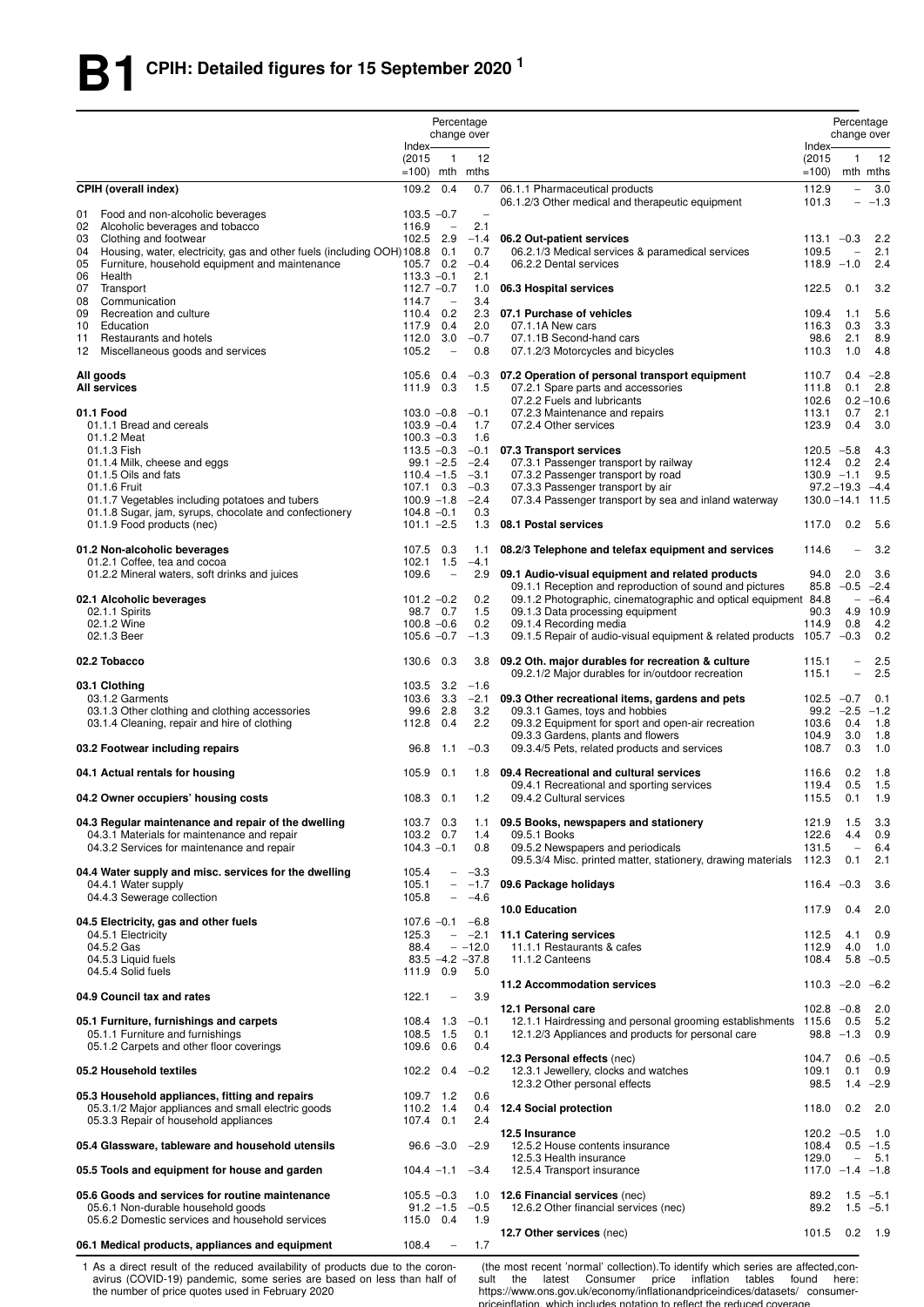|          |                                                                                                      | Weights Index $(2015=100)$ |                |                | Percentage change<br>over 1 month             |                                    |                                                                                        |                            |                                                                      |                          | Percentage change<br>over 12 months                                        |                         |                          |                      |                       |
|----------|------------------------------------------------------------------------------------------------------|----------------------------|----------------|----------------|-----------------------------------------------|------------------------------------|----------------------------------------------------------------------------------------|----------------------------|----------------------------------------------------------------------|--------------------------|----------------------------------------------------------------------------|-------------------------|--------------------------|----------------------|-----------------------|
|          |                                                                                                      | 2020                       | 2019<br>Sep    | 2020<br>Sep    | 2019<br>Sep                                   | Sep                                | 2020 20202020 2020 2020 2020 2020 2020 2020 2020                                       |                            | Jan Feb Mar                                                          |                          | Apr May                                                                    | Jun                     |                          | Jul Aug              | Sep                   |
|          | <b>CPI (Overall Index)</b>                                                                           | 1 000.00                   | 108.5          | 109.1          | 0.1                                           | 0.4                                | 1.8                                                                                    | 1.7                        | 1.5                                                                  | 0.8                      | 0.5                                                                        | 0.6                     | 1.0                      | 0.2                  | 0.5                   |
| 01       | Food and non-alcoholic beverages                                                                     | 99.00                      | 103.5          | 103.4          | $-0.2$                                        | $-0.7$                             | 1.4                                                                                    | 1.2                        | 1.3                                                                  | 1.3                      | 1.8                                                                        | 1.1                     | 0.8                      | 0.4                  | $-0.1$                |
| 02<br>03 | Alcoholic beverages and tobacco<br>Clothing and footwear                                             | 40.00<br>61.00             | 114.5<br>103.9 | 117.0<br>102.4 | $-0.1$<br>3.0                                 | $\equiv$<br>2.9                    | 1.5<br>0.2                                                                             | 0.7                        | 1.4<br>$0.2 -1.2 -2.9 -3.1 -2.2 -0.1 -1.4$                           | 2.5                      | 2.6                                                                        | 2.1                     | 2.6                      | 1.9                  | 2.1<br>$-1.5$         |
| 04       | Housing, water, electricity, gas and other fuels                                                     | 131.00                     | 107.2          | 106.3          | 0.1                                           |                                    | 2.0                                                                                    | 1.8                        |                                                                      |                          | $1.7 - 1.1 - 1.2 - 1.1 - 0.9$                                              |                         |                          | $-0.8$               | $-0.9$                |
| 05       | Furniture, household equipment and maintenance                                                       | 60.00                      | 106.2          | 105.6          | 1.1                                           | 0.2                                |                                                                                        | $0.2 \quad 0.1$            |                                                                      |                          | $-$ -0.4 -0.7 -0.5                                                         |                         | 0.8                      | 0.4                  | $-0.5$                |
| 06<br>07 | Health<br>Transport                                                                                  | 27.00<br>147.00            | 111.0<br>111.9 | 113.3<br>113.0 | 0.4<br>$-2.6$                                 | $-0.1$<br>$-0.7$                   | 2.9<br>1.8                                                                             | 3.0<br>1.8                 | 3.2                                                                  | 2.2<br>$1.3 - 1.0$       | 0.7<br>$-1.7 -1.6$                                                         | 2.1                     | 3.2<br>$-0.7 -1.0$       | 2.5                  | 2.0<br>0.9            |
| 08       | Communication                                                                                        | 21.00                      | 110.9          | 114.7          | 0.7                                           | $\overline{\phantom{a}}$           |                                                                                        | 4.2 4.5                    | 5.0                                                                  | 4.2                      | 4.0                                                                        | 3.9                     | 4.3                      | 4.1                  | 3.4                   |
| 09       | Recreation and culture                                                                               | 168.00                     | 107.7          | 110.3          | 0.5                                           | 0.2                                | 1.5                                                                                    | 1.4                        | 1.3                                                                  | 2.6                      | 2.0                                                                        | 2.6                     | 2.6                      | 2.8                  | 2.4                   |
| 10<br>11 | Education<br>Restaurants and hotels                                                                  | 29.00<br>119.00            | 115.6<br>112.8 | 117.9<br>112.1 | 1.1<br>0.8                                    | 0.4<br>3.0                         | 2.7                                                                                    | 2.7<br>$2.2$ 2.5           | 2.7<br>2.1                                                           | 2.7<br>2.4               | 2.7<br>2.0                                                                 | 2.7<br>1.8              | 2.7<br>1.8               | 2.7<br>$-2.8$ $-0.7$ | 2.0                   |
| 12       | Miscellaneous goods and services                                                                     | 98.00                      | 104.4          | 105.1          | 0.3                                           | $\overline{\phantom{0}}$           | 2.4                                                                                    | 2.4                        | 2.5                                                                  | 1.3                      | 1.1                                                                        | 1.3                     | 1.4                      | 0.9                  | 0.7                   |
|          | All goods<br><b>All services</b>                                                                     | 510.00<br>490.00           | 106.0<br>111.3 | 105.6<br>112.9 | 0.5<br>$-0.3$                                 | 0.4<br>0.5                         | 1.3<br>2.3                                                                             | 1.0<br>2.5                 | 2.5                                                                  | 2.0                      | $0.6 -0.4 -0.9 -0.5$<br>1.9                                                | 1.8                     | 2.1                      | $-$ -0.2 -0.3<br>0.6 | 1.4                   |
|          | All items CPI excluding Energy, food, alcoholic beverages<br>and tobacco                             | 797.00                     | 108.3          | 109.7          | 0.2                                           | 0.6                                | 1.6                                                                                    | 1.7                        | 1.6                                                                  | 1.4                      | 1.2                                                                        | 1.4                     | 1.8                      | 0.9                  | 1.3                   |
|          | 01.1 Food                                                                                            | 88.00                      | 103.1          | 102.8          | $-0.2$                                        | $-0.8$                             |                                                                                        | $1.1 \t0.8$                | 1.1                                                                  | 1.3                      | 1.6                                                                        | 1.0                     | 0.7                      | 0.3                  | $-0.3$                |
|          | 01.1.1 Bread and cereals<br>01.1.2 Meat                                                              | 16.00<br>18.00             | 102.2<br>98.7  | 103.9<br>100.3 | $-2.6$<br>$-0.1$                              | $-0.4$<br>$-0.3$                   |                                                                                        | $2.7 - 0.1$<br>$1.9$ 2.4   | 2.7<br>2.0                                                           | 0.9<br>2.9               | 1.9<br>2.7                                                                 | 1.4<br>2.7              | 2.1<br>2.2               | $-0.6$<br>1.8        | 1.7<br>1.6            |
|          | 01.1.3 Fish                                                                                          | 3.00                       | 113.6          | 113.5          | 1.7                                           | $-0.3$                             | 0.8                                                                                    | 1.1                        | 2.2                                                                  | 6.9                      | 3.6                                                                        | 3.4                     | 0.6                      | 1.9                  | $-0.1$                |
|          | 01.1.4 Milk, cheese and eggs                                                                         | 10.00                      | 101.5          | 99.1           | $\overline{\phantom{a}}$                      | $-2.5$                             |                                                                                        | $0.8$ 0.2                  | 1.3                                                                  | $\overline{\phantom{a}}$ | $-0.7$                                                                     | 0.7                     | $\overline{\phantom{a}}$ | 0.1                  | $-2.4$                |
|          | 01.1.5 Oils and fats<br>01.1.6 Fruit                                                                 | 2.00<br>11.00              | 113.9<br>107.4 | 110.4<br>107.1 | $-3.4$<br>2.5                                 | 0.3                                | $-1.5 - 11.2 - 4.0$                                                                    | $0.5$ 3.2                  | 1.4<br>1.8                                                           | 1.3<br>2.2               | 3.9                                                                        | $3.3 - 0.5$<br>2.2      | 0.9<br>1.1               | $-5.0 -3.1$<br>1.9   | $-0.3$                |
|          | 01.1.7 Vegetables including potatoes and tubers                                                      | 13.00                      | 103.4          | 100.9          | $-0.9$                                        | $-1.8$                             |                                                                                        |                            | $1.0 - 0.5 - 3.3 - 0.7$                                              |                          |                                                                            | $1.3 - 1.4 - 2.3 - 1.5$ |                          |                      | $-2.4$                |
|          | 01.1.8 Sugar, jam, syrups, chocolate and confectionery<br>01.1.9 Food products (nec)                 | 12.00<br>3.00              | 104.5<br>99.8  | 104.8<br>101.1 | 0.9<br>$-2.6$                                 | $-0.1$<br>-2.5                     |                                                                                        | $2.6$ 2.0                  | 2.5<br>$0.7 - 1.2 - 0.6$                                             | 1.2<br>2.1               | 0.4<br>1.6                                                                 | 0.5<br>0.8              | 0.9<br>$-0.2$            | 1.3<br>1.2           | 0.3<br>1.3            |
|          | 01.2 Non-alcoholic beverages                                                                         | 11.00                      | 106.4          | 107.5          | 0.4                                           | 0.4                                |                                                                                        | $3.7$ $3.9$                | 2.9                                                                  | 1.6                      | 3.1                                                                        | 1.8                     | 1.9                      | 1.1                  | 1.0                   |
|          | 01.2.1 Coffee, tea and cocoa<br>01.2.2 Mineral waters, soft drinks and juices                        | 3.00<br>8.00               | 106.5<br>106.5 | 102.1<br>109.6 | 0.7<br>0.3                                    | 1.5<br>$\overline{\phantom{a}}$    | 4.7                                                                                    | $0.4 - 0.4$<br>5.5         | 0.7<br>3.5                                                           | 0.2<br>2.0               | 2.2<br>3.2                                                                 | $-2.0$<br>3.1           | 1.8                      | $1.7 - 4.9$<br>3.2   | $-4.1$<br>2.9         |
|          | 02.1 Alcoholic beverages                                                                             | <i>20.00</i>               | 101.1          | 101.3          | $-0.4$                                        | $-0.2$                             | 1.1                                                                                    | 0.7                        | 1.0                                                                  | 2.3                      | 2.4                                                                        | 1.4                     | 2.0                      | 0.1                  | 0.2                   |
|          | 02.1.1 Spirits<br>02.1.2 Wine                                                                        | 6.00<br>9.00               | 97.2<br>100.6  | 98.7<br>100.8  | $-1.7$<br>$-0.3$                              | 0.7<br>$-0.6$                      | 1.3<br>1.1                                                                             | 0.2<br>1.1                 | 1.8<br>1.2                                                           | 3.1<br>0.9               | 4.3<br>1.3                                                                 | 2.6<br>0.6              | 4.6<br>0.6               | $-0.8$<br>0.5        | 1.5<br>0.2            |
|          | 02.1.3 Beer                                                                                          | 5.00                       | 106.9          | 105.6          | 0.8                                           | $-0.7$                             | 0.8                                                                                    | 0.2                        | 0.2                                                                  | 3.6                      | 2.3                                                                        | 1.3                     | 1.6                      |                      | $0.2 -1.3$            |
|          | 02.2 Tobacco                                                                                         | <i>20.00</i>               | 125.8          | 130.6          | 0.1                                           | 0.3                                | 1.6                                                                                    | 0.4                        | 1.7                                                                  | 2.7                      | 2.7                                                                        | 2.6                     | 3.1                      | 3.6                  | 3.8                   |
|          | 03.1 Clothing<br>03.1.2 Garments                                                                     | 52.00<br>47.00             | 105.2<br>105.8 | 103.4<br>103.6 | 3.3<br>3.5                                    | 3.2<br>3.3                         | 0.4<br>0.6                                                                             |                            | $0.3 -1.4 -3.1 -3.4 -2.2$<br>$0.7 -1.2 -3.9 -4.1 -2.8 -0.5 -1.9$     |                          |                                                                            |                         |                          | $-$ -1.6 -1.7        | $-2.1$                |
|          | 03.1.3 Other clothing and clothing accessories<br>03.1.4 Cleaning, repair and hire of clothing       | 4.00<br>1.00               | 96.4<br>110.4  | 99.6<br>112.8  | 1.1<br>0.1                                    | 2.8<br>0.4                         | $-3.2 - 5.8 - 4.9$                                                                     | $2.2$ $2.1$                | 2.5                                                                  | 4.3<br>2.8               | 3.8<br>1.0                                                                 | 3.5<br>1.9              | 4.1<br>2.6               | 1.6<br>1.9           | 3.2<br>2.2            |
|          | 03.2 Footwear including repairs                                                                      | 9.00                       | 97.1           | 96.8           | 1.2                                           | 1.1                                | $-0.6 - 0.3$                                                                           |                            |                                                                      |                          | $0.1 - 1.6 - 1.6 - 2.1 - 0.3 - 0.2 - 0.3$                                  |                         |                          |                      |                       |
|          | 04.1 Actual rentals for housing                                                                      | 84.00                      | 104.1          | 105.9          | 0.1                                           | 0.1                                |                                                                                        | $0.8\quad 0.7$             |                                                                      |                          | 0.8 1.3 1.3 1.3 1.7 1.8                                                    |                         |                          |                      | 1.8                   |
|          | 04.3 Regular maintenance and repair of the dwelling                                                  | 3.00                       | 101.9          | 102.9          | 0.3                                           | 0.2                                |                                                                                        | $1.8$ 2.0                  | 2.3                                                                  | 1.4                      | 1.8                                                                        | 1.2                     | 1.0                      | 1.1                  | 1.0                   |
|          | 04.3.1 Materials for maintenance and repair<br>04.3.2 Services for maintenance and repair            | 1.00<br>2.00               | 101.8<br>103.5 | 103.2<br>104.3 | 0.9<br>$\overline{\phantom{a}}$               | 0.7<br>$-0.1$                      |                                                                                        | 3.2 3.7<br>$1.1 \quad 1.2$ | 4.5<br>1.2                                                           | 2.9<br>0.6               | 3.6<br>0.8                                                                 | 2.0<br>0.8              | 1.7<br>0.6               | 1.6<br>0.9           | 1.4<br>0.8            |
|          | 04.4 Water supply and misc. services for the dwelling                                                | 11.00                      | 109.0          | 105.4          | $\qquad \qquad -$                             | $\overline{\phantom{a}}$           |                                                                                        | $3.1 \quad 3.1$            |                                                                      |                          | $3.1 - 3.3 - 3.3 - 3.3 - 3.3 - 3.3 - 3.3$                                  |                         |                          |                      |                       |
|          | 04.4.1 Water supply                                                                                  | 5.00                       | 106.9          | 105.1          | $\overline{\phantom{0}}$                      | $\overline{\phantom{0}}$           | 2.8                                                                                    | 2.8                        |                                                                      |                          | $2.8$ -1.7 -1.7 -1.7 -1.7 -1.7 -1.7                                        |                         |                          |                      |                       |
|          | 04.4.3 Sewerage collection                                                                           | 6.00                       | 110.9          | 105.8          | $\overline{\phantom{0}}$                      | $\overline{\phantom{0}}$           | 3.4                                                                                    | 3.4                        |                                                                      |                          | $3.4 -4.6 -4.6 -4.6 -4.6 -4.6 -4.6$                                        |                         |                          |                      |                       |
|          | 04.5 Electricity, gas and other fuels<br>04.5.1 Electricity                                          | <i>33.00</i><br>18.00      | 115.4<br>127.9 | 107.6<br>125.3 | $\qquad \qquad -$<br>$\overline{\phantom{m}}$ | $-0.1$<br>$\overline{\phantom{0}}$ | 4.9                                                                                    | 4.4<br>8.6 8.5             |                                                                      |                          | $3.9 -6.8 -7.0 -6.6 -6.6 -6.7 -6.8$<br>$8.5 -2.0 -2.0 -2.0 -2.1 -2.1 -2.1$ |                         |                          |                      |                       |
|          | 04.5.2 Gas                                                                                           | 13.00                      | 100.5          | 88.4           | $\overline{\phantom{a}}$                      | $\overline{\phantom{0}}$           |                                                                                        |                            | $-0.2$ $-0.3$ $-0.3$ $-12.0$ $-12.0$ $-12.0$ $-12.0$ $-12.0$ $-12.0$ |                          |                                                                            |                         |                          |                      |                       |
|          | 04.5.3 Liquid fuels<br>04.5.4 Solid fuels                                                            | 1.00<br>1.00               | 134.3<br>106.6 | 83.5<br>111.9  | $\overline{\phantom{a}}$<br>0.4               | $-4.2$<br>0.9                      |                                                                                        | $3.1 \quad 4.2$            | $6.0 - 7.9 - 24.8 - 41.7 - 46.4 - 34.8 - 33.8 - 35.0 - 37.8$<br>3.9  | 5.6                      |                                                                            | 4.7 4.0                 | 4.6                      | 4.4                  | - 5.0                 |
|          | 05.1 Furniture, furnishings and carpets                                                              | <i>20.00</i>               | 108.8          | 108.7          | 1.9                                           | 1.4                                |                                                                                        | $0.5 - 0.4$                | 0.4                                                                  |                          | $0.4 -0.5$                                                                 | 0.5                     | 1.5                      |                      | $0.4 -0.2$            |
|          | 05.1.1 Furniture and furnishings<br>05.1.2 Carpets and other floor coverings                         | 17.00<br>3.00              | 108.4<br>109.1 | 108.5<br>109.6 | 2.1<br>1.4                                    | 1.5<br>0.6                         |                                                                                        | $1.3 - 0.7$<br>$1.9$ 1.8   | 0.6                                                                  | 1.5                      | 0.1<br>$1.5 - 0.9 - 1.0$                                                   | 0.6<br>1.6              | 2.4<br>1.2               | 0.7<br>1.3           | 0.1<br>0.4            |
|          | 05.2 Household textiles                                                                              | 8.00                       | 102.4          | 102.2          | 1.4                                           | 0.4                                |                                                                                        |                            | $0.9$ 1.3 $-0.6$ $-2.2$ $-1.7$ $-2.5$                                |                          |                                                                            |                         | 0.9                      |                      | $0.8 - 0.2$           |
|          |                                                                                                      |                            |                |                |                                               |                                    |                                                                                        |                            |                                                                      |                          |                                                                            |                         |                          |                      |                       |
|          | 05.3 Household appliances, fitting and repairs<br>05.3.1/2 Major appliances and small electric goods | 9.00<br>8.00               | 109.2<br>109.8 | 109.8<br>110.2 | 1.1<br>1.2                                    |                                    | $1.2$ $-1.7$ $-1.4$ $-1.4$ $-0.9$ $-2.3$ $-1.6$<br>$1.4 -2.0 -1.7 -1.6 -1.0 -2.6 -1.8$ |                            |                                                                      |                          |                                                                            |                         | 0.5<br>0.3               | 0.5<br>0.2           | 0.6<br>0.4            |
|          | 05.3.3 Repair of household appliances                                                                | 1.00                       | 104.9          | 107.4          | 0.1                                           | 0.1                                |                                                                                        |                            | 0.8 0.6 0.6 0.2 0.4 0.7                                              |                          |                                                                            |                         | 2.4                      | 2.4                  | 2.4                   |
|          | 05.4 Glassware, tableware and household utensils                                                     | 8.00                       | 99.5           | 96.6           | $-0.4$                                        |                                    | $-3.0$ $-1.4$ $-0.4$ $-1.8$ $-2.8$ $-2.3$ $-1.2$ 1.4 $-0.3$ $-2.9$                     |                            |                                                                      |                          |                                                                            |                         |                          |                      |                       |
|          | 05.5 Tools and equipment for house and garden                                                        | 6.00                       | 108.0          | 104.4          | $-0.5$                                        |                                    | $-1.1$ $-1.2$ $-2.3$ $-1.4$ $-1.2$ $-2.1$ $-3.4$ $-3.7$ $-2.8$ $-3.4$                  |                            |                                                                      |                          |                                                                            |                         |                          |                      |                       |
|          | 05.6 Goods and services for routine maintenance<br>05.6.1 Non-durable household goods                | 9.00<br>3.00               | 104.5<br>91.7  | 105.6<br>91.2  | 0.7<br>0.3                                    | $-0.2$<br>$-1.5$                   | 1.8                                                                                    | 2.4 3.2<br>2.9             | 2.0                                                                  | 1.6<br>$- -0.3$          | 2.4<br>2.2                                                                 | 1.7<br>0.8              | 1.5<br>0.3               | 2.0                  | $-1.1$<br>$1.3 - 0.5$ |
|          | 05.6.2 Domestic services and household services                                                      | 6.00                       | 112.9          | 115.0          | 0.9                                           | 0.4                                | 2.8                                                                                    | 3.3                        | 3.0                                                                  | 2.6                      | 2.5                                                                        | 2.1                     | 2.1                      | 2.4                  | 1.9                   |
|          | 06.1 Medical products, appliances and equipment                                                      | 14.00                      | 106.7          | 108.4          | 0.5                                           |                                    |                                                                                        | $2.0$ 2.4                  | 2.6                                                                  |                          | $2.2 -0.4$                                                                 | 2.3                     | 2.2                      | 2.0                  | 1.6                   |
|          | 06.1.1 Pharmaceutical products<br>06.1.2/3 Other medical and therapeutic equipment                   | 9.00<br>5.00               | 109.6<br>102.6 | 112.9<br>101.3 | 0.4<br>0.5                                    | $\overline{\phantom{a}}$           | 2.8                                                                                    | 3.4<br>$0.8\quad 0.8$      | 3.6                                                                  | 4.2                      | 2.2<br>$0.8$ -1.4 -4.9 -1.0 -1.5 -0.8 -1.3                                 | 4.0                     | 4.2                      | 3.5                  | 3.0                   |

**Key:**- zero or negligible .. not available (nec) not elsewhere covered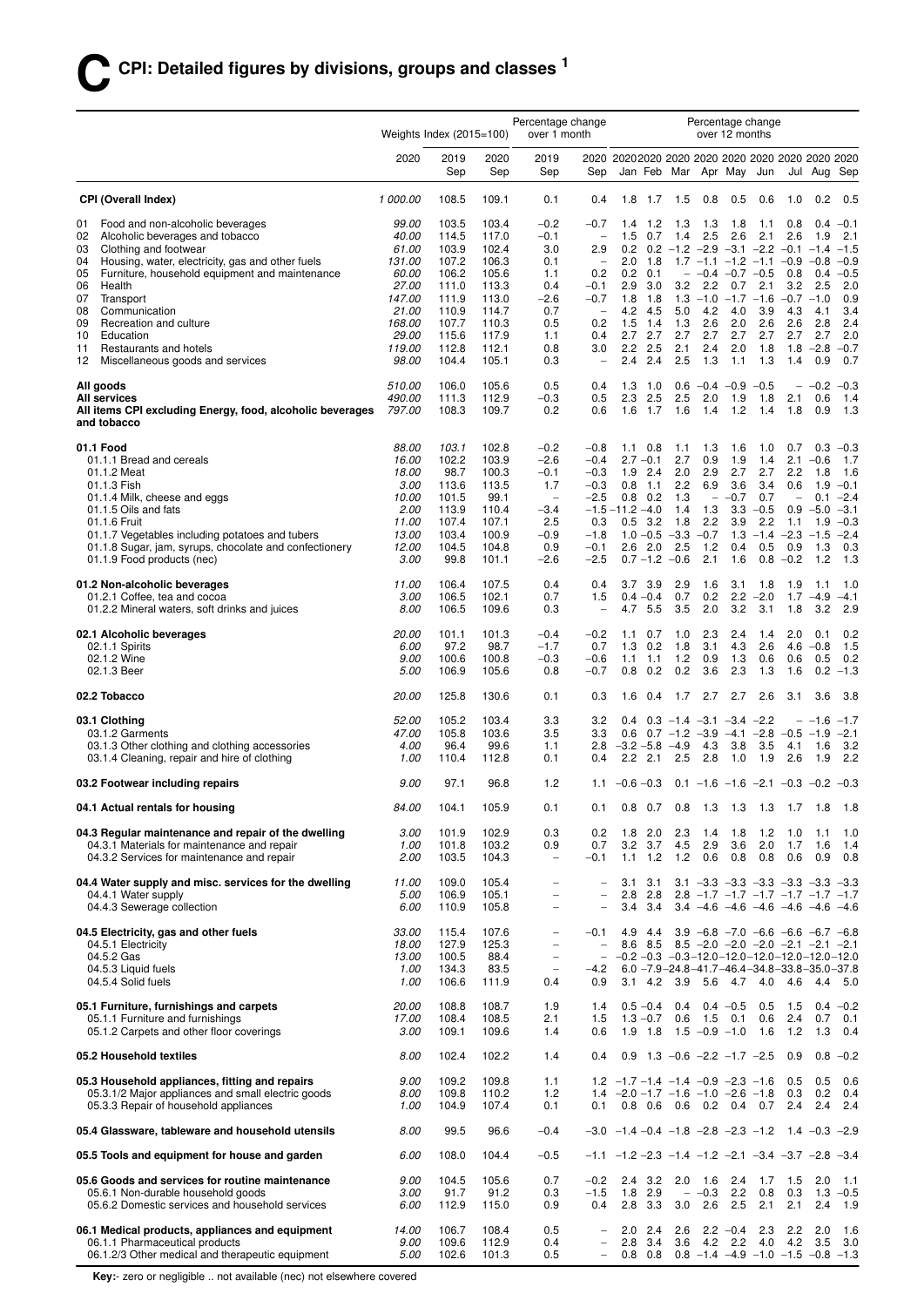continued

|                                                                                                                                                                                                                                                                                                       | Percentage change<br>Weights Index $(2015=100)$<br>over 1 month |                                                |                                                |                                                                                           |                                                   |                                                                                    |                                   |             |                                                       | Percentage change<br>over 12 months                                                                                                                                                |                                 |                                      |                                  |                                         |
|-------------------------------------------------------------------------------------------------------------------------------------------------------------------------------------------------------------------------------------------------------------------------------------------------------|-----------------------------------------------------------------|------------------------------------------------|------------------------------------------------|-------------------------------------------------------------------------------------------|---------------------------------------------------|------------------------------------------------------------------------------------|-----------------------------------|-------------|-------------------------------------------------------|------------------------------------------------------------------------------------------------------------------------------------------------------------------------------------|---------------------------------|--------------------------------------|----------------------------------|-----------------------------------------|
|                                                                                                                                                                                                                                                                                                       | 2020                                                            | 2019<br>Sep                                    | 2020<br>Sep                                    | 2019<br>Sep                                                                               |                                                   |                                                                                    |                                   |             |                                                       | 2020 2020 2020 2020 2020 2020 2020 2020 2020 2020<br>Sep Jan Feb Mar Apr May Jun                                                                                                   |                                 |                                      |                                  | Jul Aug Sep                             |
| 06.2 Out-patient services<br>06.2.1/3 Medical services & paramedical services<br>06.2.2 Dental services                                                                                                                                                                                               | 8.00<br>5.00<br>3.00                                            | 111.0<br>107.2<br>116.1                        | 113.5<br>109.5<br>118.9                        | 0.5<br>0.7<br>0.3                                                                         | $\overline{\phantom{0}}$<br>$-1.0$                | $-0.3$ 3.2 3.2 3.4<br>4.6                                                          | $2.3$ $2.2$ $2.3$<br>4.8          | 5.0         | 2.1<br>1.9<br>2.4                                     | 1.9<br>1.8<br>2.2                                                                                                                                                                  | 1.9<br>1.7<br>2.4               | 4.9<br>3.4<br>7.4                    | 3.1<br>2.7<br>3.7                | 2.2<br>2.1<br>2.4                       |
| 06.3 Hospital services                                                                                                                                                                                                                                                                                | 5.00                                                            | 118.7                                          | 122.5                                          | 0.1                                                                                       | 0.1                                               | 4.2                                                                                | 4.0 3.9                           |             | 2.3                                                   | 1.7                                                                                                                                                                                | 1.5                             | 3.2                                  | 3.1                              | 3.2                                     |
| 07.1 Purchase of vehicles<br>07.1.1A New cars<br>07.1.1B Second-hand cars<br>07.1.2/3 Motorcycles and bicycles                                                                                                                                                                                        | 42.00<br>23.00<br>17.00<br>2.00                                 | 103.7<br>112.6<br>90.6<br>105.3                | 109.5<br>116.3<br>98.6<br>110.3                | $-0.3$<br>0.2<br>$-1.4$<br>0.9                                                            | 0.3<br>1.0                                        | $1.1 - 0.4$ 0.3 1.0<br>$2.1 - 4.7 - 2.8 - 1.2$                                     | $2.2$ 2.1<br>$1.1$ 1.0 0.9        | 2.2         | 2.2<br>2.4<br>1.4<br>1.3                              | 3.0<br>2.6<br>3.1<br>2.1                                                                                                                                                           | 3.4<br>2.7<br>4.1<br>3.0        | 3.2<br>3.4<br>2.5<br>3.9             | 4.1<br>3.2<br>5.2<br>4.7         | 5.6<br>3.3<br>8.9<br>4.8                |
| 07.2 Operation of personal transport equipment<br>07.2.1 Spare parts and accessories<br>07.2.2 Fuels and lubricants<br>07.2.3 Maintenance and repairs<br>07.2.4 Other services                                                                                                                        | 77.00<br>5.00<br>31.00<br>26.00<br>15.00                        | 114.2<br>108.8<br>114.8<br>110.8<br>120.2      | 111.0<br>111.8<br>102.6<br>113.1<br>123.9      | $-0.2$<br>0.1<br>$-0.7$<br>0.2<br>0.1                                                     | 0.4<br>0.1<br>0.7                                 | 3.6<br>3.3<br>$0.4$ 2.3 2.3 2.1                                                    |                                   | $3.0$ $3.3$ | 1.8 2.2 1.8 2.3<br>3.4<br>1.7                         | 2.7 0.7 $-3.3$ $-5.6$ $-5.6$ $-4.0$ $-3.4$ $-2.8$<br>2.6<br>$0.2$ 4.7 $2.8 - 2.4 - 12.2 - 16.7 - 16.4 - 12.0 - 11.4 - 10.6$<br>2.4<br>1.5                                          | 2.1<br>2.1                      | 2.3<br>1.0<br>1.7 2.2 2.7            | 2.7<br>1.6                       | 2.8<br>2.1<br>3.0                       |
| 07.3 Transport services<br>07.3.1 Passenger transport by railway<br>07.3.2 Passenger transport by road<br>07.3.3 Passenger transport by air<br>07.3.4 Passenger transport by sea and inland waterway                                                                                                  | 28.00<br>11.00<br>10.00<br>5.00<br>2.00                         | 116.8<br>109.7<br>119.6<br>101.7<br>116.6      | 121.4<br>112.4<br>130.9<br>97.2<br>130.0       | $-10.0$<br>$-0.6$<br>$-0.8$<br>$-33.0$<br>$-20.2$                                         | $-5.7$<br>0.2<br>$-19.3$<br>$-14.1 - 6.3$ 2.5 1.5 | 0.5<br>2.1 3.4 2.7                                                                 | 1.8<br>$0.9 - 1.4$ 10.1           | 3.3         | 0.8<br>2.5<br>$-1.1$ 1.8 2.9 2.3 $-0.7$<br>0.5<br>0.5 | 1.8<br>2.4<br>3.1<br>0.1<br>0.1                                                                                                                                                    | 1.7<br>2.5<br>2.4<br>0.4        | 1.3<br>$0.4 -1.9 - 20.6 -4.4$<br>6.4 | $2.4 -0.8$<br>1.6<br>$5.0$ $9.8$ | 4.0<br>2.4<br>9.5<br>3.5 11.5           |
| 08.1 Postal services                                                                                                                                                                                                                                                                                  | 1.00                                                            | 110.9                                          | 117.0                                          | $\overline{\phantom{0}}$                                                                  | 0.2                                               | 4.0                                                                                | 4.0                               | 4.0         | 5.3                                                   | 5.3                                                                                                                                                                                | 5.3                             | 5.3                                  | 5.3                              | 5.6                                     |
| 08.2/3 Telephone and telefax equipment and services                                                                                                                                                                                                                                                   | 20.00                                                           | 111.0                                          | 114.6                                          | 0.7                                                                                       |                                                   |                                                                                    | 4.2 4.5 5.1                       |             | 4.1                                                   | 3.9                                                                                                                                                                                | 3.8                             | 4.3                                  | 4.0                              | 3.2                                     |
| 09.1 Audio-visual equipment and related products<br>09.1.1 Reception and reproduction of sound and pictures<br>09.1.2 Photographic, cinematographic and optical equipment<br>09.1.3 Data processing equipment<br>09.1.4 Recording media<br>09.1.5 Repair of audio-visual equipment & related products | 23.00<br>4.00<br>3.00<br>9.00<br>6.00<br>1.00                   | 90.3<br>87.9<br>90.5<br>81.4<br>110.3<br>105.5 | 93.9<br>85.8<br>84.8<br>90.3<br>114.9<br>105.7 | $-1.0$<br>$-0.4$<br>$\overline{\phantom{a}}$<br>$-4.4$<br>3.9<br>$\overline{\phantom{a}}$ | 0.8<br>$-0.3$                                     | $2.0 -5.5 -4.0 -5.3$<br>$4.9 - 7.7 - 7.1 - 8.7$<br>0.6                             | $0.6$ 4.8 0.5<br>$0.8\quad 0.9$   |             | 9.6<br>1.1                                            | $0.6 -1.7 -0.8$<br>$-0.5$ $-6.0$ $-7.7$ $-6.5$ $-6.5$ $-5.0$ $-4.0$ $-3.2$ $-2.3$ $-2.4$<br>$-$ -9.4 -8.4 -5.2 -7.6 -8.8 -6.4 -6.2 -6.3 -6.4<br>$0.5 -0.9 -1.0 -0.1$<br>2.3<br>1.1 | 3.7<br>0.4                      | 0.5<br>8.3<br>0.3                    | 0.9<br>7.5<br>0.4                | 4.1<br>1.1 10.9<br>4.2<br>0.2           |
| 09.2 Oth. major durables for recreation & culture<br>09.2.1/2 Major durables for in/outdoor recreation                                                                                                                                                                                                | 16.00<br>16.00                                                  | 112.3<br>112.3                                 | 115.1<br>115.1                                 | $-0.1$<br>-0.1                                                                            | $\qquad \qquad -$<br>$\overline{a}$               | 2.0<br>2.0                                                                         | $2.0$ 2.2<br>2.0                  | 2.2         | 1.8<br>1.8                                            | 1.8<br>1.8                                                                                                                                                                         | 1.6<br>1.6                      | 2.3<br>2.3                           | 2.4<br>2.4                       | 2.5<br>2.5                              |
| 09.3 Other recreational items, gardens and pets<br>09.3.1 Games, toys and hobbies<br>09.3.2 Equipment for sport and open-air recreation<br>09.3.3 Gardens, plants and flowers<br>09.3.4/5 Pets, related products and services                                                                         | 41.00<br>20.00<br>4.00<br>6.00<br>11.00                         | 102.4<br>100.4<br>101.8<br>103.1<br>107.6      | 102.5<br>99.2<br>103.6<br>104.9<br>108.7       | 1.5<br>2.5<br>-0.1<br>0.2<br>0.4                                                          | 3.0<br>0.3                                        | $-0.7$ 1.2 $-0.7$ $-0.2$<br>$-2.5$ 0.5 $-3.1$ $-2.0$<br>$0.4 -0.9 -1.3$ 0.7<br>3.3 | $3.5$ 2.0 2.2<br>$3.1$ 2.7        |             | 3.6<br>4.5<br>1.8<br>1.3<br>2.8                       | 1.8<br>1.0<br>1.6<br>2.5<br>2.8                                                                                                                                                    | 5.1<br>7.9<br>1.5<br>3.1<br>0.8 | 0.9<br>1.6<br>1.9<br>0.5             | 2.3<br>1.2<br>$0.8 - 1.1$<br>1.1 | 0.1<br>$3.8 - 1.2$<br>1.8<br>1.8<br>1.0 |
| 09.4 Recreational and cultural services<br>09.4.1 Recreational and sporting services<br>09.4.2 Cultural services                                                                                                                                                                                      | 34.00<br>10.00<br>24.00                                         | 114.5<br>117.6<br>113.4                        | 116.5<br>119.4<br>115.5                        | 0.6<br>2.1<br>$\overline{\phantom{0}}$                                                    | 0.2<br>0.5<br>0.1                                 | 4.1<br>2.1                                                                         | 2.7 3.7 3.4<br>4.0<br>$3.6$ $3.3$ | 3.9         | 1.7<br>1.4<br>2.0                                     | 2.1<br>2.9<br>1.9                                                                                                                                                                  | 1.8<br>3.1<br>1.4               | 2.3<br>3.1<br>2.1                    | 2.1<br>3.1<br>1.8                | 1.8<br>1.5<br>1.9                       |
| 09.5 Books, newspapers and stationery<br>09.5.1 Books<br>09.5.2 Newspapers and periodicals<br>09.5.3/4 Misc. printed matter, stationery, drawing materials                                                                                                                                            | 12.00<br>3.00<br>4.00<br>5.00                                   | 117.3<br>121.5<br>123.7<br>110.0               | 121.0<br>122.6<br>131.5<br>112.3               | 0.4<br>1.0<br>0.6<br>$-0.2$                                                               | 1.1<br>0.1                                        | 4.0                                                                                | $2.5$ 2.0 1.7                     | $3.2$ $3.5$ | 0.6<br>-4.5                                           | 4.4 6.1 2.8 4.6-11.6 -9.6 -9.2 -6.0 -2.3 0.9<br>4.4 5.1 4.9 4.8 5.2 5.2 5.8 7.0 6.4<br>4.7                                                                                         | $1.3 - 0.2$<br>1.1              | 1.5<br>2.7                           | 2.4<br>1.8                       | 3.2<br>2.1                              |
| 09.6 Package holidays                                                                                                                                                                                                                                                                                 | 42.00                                                           | 112.3                                          | 116.4                                          | 0.6                                                                                       | $-0.3$                                            |                                                                                    | 3.8 3.9 3.6                       |             | 3.6                                                   | 3.8                                                                                                                                                                                | 3.6                             | 5.6                                  | 4.6                              | 3.6                                     |
| 10.0 Education                                                                                                                                                                                                                                                                                        | 29.00                                                           | 115.6                                          | 117.9                                          | 1.1                                                                                       | 0.4                                               |                                                                                    | 2.7 2.7 2.7                       |             |                                                       | $2.7$ 2.7                                                                                                                                                                          | 2.7                             | 2.7                                  | 2.7                              | 2.0                                     |
| 11.1 Catering services<br>11.1.1 Restaurants & cafes<br>11.1.2 Canteens                                                                                                                                                                                                                               | 99.00<br>91.00<br>8.00                                          | 111.5<br>111.8<br>109.0                        | 112.5<br>112.9<br>108.4                        | 0.2<br>0.2<br>0.3                                                                         | 4.1<br>4.0<br>5.8                                 | 2.8                                                                                | $2.9$ $2.8$<br>2.9 3.0 2.9        |             | 3.0<br>3.0<br>2.5 2.4 2.2 2.6                         | 2.8<br>2.8<br>2.1                                                                                                                                                                  | 2.4<br>2.4                      | $2.2$ 3.1 $-5.7$ $-0.5$              | $3.4 -2.8$                       | 0.9<br>$3.4 -2.6$ 1.0                   |
| 11.2 Accommodation services                                                                                                                                                                                                                                                                           | 20.00                                                           | 117.5                                          | 110.3                                          | 2.6                                                                                       |                                                   | $-2.0$ $-0.6$ 1.0 $-0.5$                                                           |                                   |             | 0.3                                                   | $\qquad \qquad -$                                                                                                                                                                  |                                 | $-$ -3.8 -1.8 -6.2                   |                                  |                                         |
| 12.1 Personal care<br>12.1.1 Hairdressing and personal grooming establishments<br>12.1.2/3 Appliances and products for personal care                                                                                                                                                                  | 30.00<br>8.00<br>22.00                                          | 100.8<br>109.8<br>98.0                         | 102.9<br>115.6<br>98.8                         | $\overline{\phantom{a}}$<br>0.2<br>$-0.1$                                                 | $-1.3$                                            | $-0.8$ 2.6 2.8 3.0<br>$0.5$ 2.4 2.4 2.4                                            | 2.7 3.0 3.3                       |             | 2.9<br>1.4<br>3.5                                     | 3.5<br>1.4<br>4.2                                                                                                                                                                  | 3.0<br>1.4<br>3.5               | 3.4<br>2.7                           | 2.9<br>5.1 4.9<br>2.1            | 2.1<br>5.2<br>0.9                       |
| 12.3 Personal effects (nec)<br>12.3.1 Jewellery, clocks and watches<br>12.3.2 Other personal effects                                                                                                                                                                                                  | 14.00<br>8.00<br>6.00                                           | 105.1<br>108.1<br>101.4                        | 104.4<br>109.1<br>98.5                         | 1.1<br>0.7<br>1.7                                                                         | 0.1<br>1.4                                        | 0.4                                                                                |                                   |             |                                                       | 0.6 1.3 1.4 1.0 $-2.1$ $-2.7$ $-0.3$ 0.1 $-0.3$ $-0.7$<br>$-0.3$ $-1.7$ $-1.8$ 1.2 3.1 1.5 0.9<br>2.9 3.5 2.1 $-2.7$ $-3.9$ $-2.6$ $-4.0$ $-2.7$ $-2.9$                            |                                 |                                      |                                  |                                         |
| 12.4 Social protection                                                                                                                                                                                                                                                                                | 20.00                                                           | 115.7                                          | 118.0                                          | 0.2                                                                                       | 0.2                                               |                                                                                    | $3.1$ $3.1$ $3.1$                 |             | 2.1                                                   | 2.1                                                                                                                                                                                |                                 | 1.7 2.6                              | 2.0                              | 2.0                                     |
| 12.5 Insurance<br>12.5.2 House contents insurance<br>12.5.3 Health insurance<br>12.5.4 Transport insurance                                                                                                                                                                                            | 7.00<br>2.00<br>2.00<br>3.00                                    | 118.1<br>110.0<br>122.8<br>119.2               | 118.4<br>108.4<br>129.0<br>117.0               | 0.2<br>$-0.3$<br>$\overline{\phantom{a}}$<br>0.7                                          | $\overline{\phantom{0}}$                          | $-0.5$ 5.6 6.0 7.4<br>0.5 1.6 2.7 3.5<br>$-1.4$ 8.4 8.8 11.5                       | 5.1 5.1 5.1                       |             | 5.3<br>6.9                                            | 4.9 3.1<br>$1.3 -0.4 -0.1 -1.1 -2.3 -1.5$<br>5.3<br>3.9                                                                                                                            | 3.2<br>5.3<br>4.0               | 1.8<br>5.1                           | 5.1                              | 1.0 0.3<br>5.1<br>$1.6$ 0.3 $-1.8$      |
| 12.6 Financial services (nec)<br>12.6.2 Other financial services (nec)                                                                                                                                                                                                                                | 10.00<br>10.00                                                  | 94.0<br>94.0                                   | 89.2<br>89.2                                   | 0.1<br>0.1                                                                                |                                                   |                                                                                    |                                   |             |                                                       | $1.5 - 0.4 - 0.5 - 0.6 - 3.8 - 4.3 - 4.7 - 6.6 - 6.4 - 5.1$<br>$1.5 - 0.4 - 0.5 - 0.6 - 3.8 - 4.3 - 4.7 - 6.6 - 6.4 - 5.1$                                                         |                                 |                                      |                                  |                                         |
| 12.7 Other services (nec)                                                                                                                                                                                                                                                                             | 17.00                                                           | 99.6                                           | 101.5                                          | $\overline{\phantom{m}}$                                                                  |                                                   |                                                                                    |                                   |             |                                                       | 0.2 2.8 2.8 2.2 2.2 2.0 2.1 1.6 1.7 1.9                                                                                                                                            |                                 |                                      |                                  |                                         |

1 As a direct result of the reduced availibilty of products due to the coronavirus (COVID-19) pandemic, some series are based on less than half of the number of quotes used in February 2020 (the most recent 'normal' collection). To identify which series are affected please consult

the lastest Consumer price inflation tables which can be located here: https://www.ons.gov.uk/economy/inflationandpriceindices/datasets/consumer priceinflation, which includes notation to reflect the reduced coverage.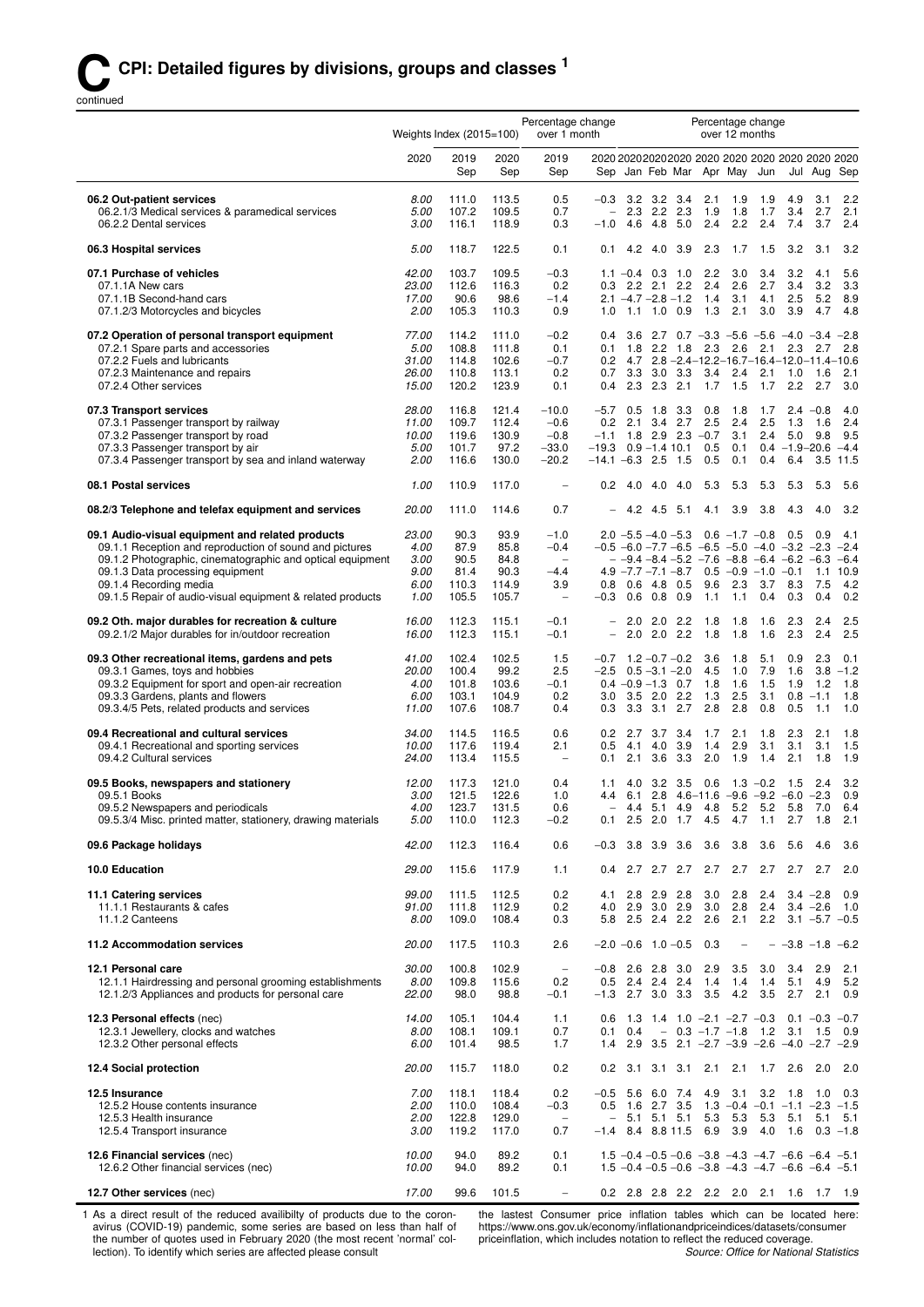|          |                                                                                                    | Weights Index (2015=100) |                |                | Percentage change<br>over 1 month             |                                               |                         |                    |                    |                                | Percentage change<br>over 12 months                                                 |               |                   |                                |                  |
|----------|----------------------------------------------------------------------------------------------------|--------------------------|----------------|----------------|-----------------------------------------------|-----------------------------------------------|-------------------------|--------------------|--------------------|--------------------------------|-------------------------------------------------------------------------------------|---------------|-------------------|--------------------------------|------------------|
|          |                                                                                                    | 2020                     | 2019<br>Sep    | 2020<br>Sep    | 2019<br>Sep                                   | Sep                                           |                         |                    |                    |                                | 2020 20202020 2020 2020 2020 2020 2020 2020 2020<br>Jan Feb Mar Apr May Jun         |               |                   | Jul Aug Sep                    |                  |
|          | <b>CPIH (overall index)</b>                                                                        | 1 000.00                 | 108.4          | 109.2          | 0.1                                           | 0.4                                           | 1.8                     | 1.7                | 1.5                | 0.9                            | 0.7                                                                                 | 0.8           | 1.1               | 0.5                            | 0.7              |
| 01       | Food and non-alcoholic beverages                                                                   | 79.00                    | 103.5          | 103.5          | $-0.2$                                        | $-0.7$                                        | 1.4                     | 1.3                | 1.3                | 1.4                            | 1.9                                                                                 | 1.2           | 0.8               | 0.4                            |                  |
| 02<br>03 | Alcoholic beverages and tobacco<br>Clothing and footwear                                           | <i>32.00</i><br>51.00    | 114.5<br>103.9 | 116.9<br>102.5 | $-0.1$<br>3.0                                 | $\qquad \qquad -$<br>2.9                      | 1.5<br>0.3              | 0.7                | 1.4                | 2.6                            | 2.6<br>$0.2 -1.2 -2.8 -3.0 -2.1$                                                    | 2.1           | 2.6               | 1.9<br>$0.1 - 1.3$             | 2.1<br>$-1.4$    |
| 04       | Housing, water, electricity, gas and other fuels                                                   | 296.00                   | 108.1          | 108.8          | 0.1                                           | 0.1                                           | 1.9                     | 1.8                | 1.7                | 0.5                            | 0.5                                                                                 | 0.6           | 0.6               | 0.7                            | 0.7              |
| 05       | Furniture, household equipment and maintenance                                                     | <i>50.00</i>             | 106.2          | 105.7          | 1.1                                           | 0.2                                           | 0.4                     | 0.2                |                    |                                | $0.1 - 0.2 - 0.6 - 0.4$                                                             |               | 0.9               | 0.5                            | $-0.4$           |
| 06       | Health                                                                                             | 22.00                    | 110.9          | 113.3          | 0.4                                           | $-0.1$                                        | 2.8                     | 3.0                | 3.2                | 2.3                            | 0.7                                                                                 | 2.2           | 3.2               | 2.6                            | 2.1              |
| 07<br>08 | Transport<br>Communication                                                                         | 120.00<br>17.00          | 111.5<br>111.0 | 112.7<br>114.7 | $-2.5$<br>0.7                                 | $-0.7$<br>$\qquad \qquad -$                   | 1.8<br>4.2              | 1.9<br>4.5         | 1.3<br>5.0         | $-0.9$<br>4.2                  | $-1.6$<br>4.0                                                                       | $-1.5$<br>3.9 | $-0.6$<br>4.4     | $-0.8$<br>4.1                  | 1.0<br>3.4       |
| 09       | Recreation and culture                                                                             | 136.00                   | 107.9          | 110.4          | 0.5                                           | 0.2                                           | 1.4                     | 1.4                | 1.2                | 2.4                            | 1.8                                                                                 | 2.5           | 2.4               | 2.7                            | 2.3              |
| 10       | Education                                                                                          | 24.00                    | 115.6          | 117.9          | 1.1                                           | 0.4                                           | 2.7                     | 2.7                | 2.7                | 2.7                            | 2.7                                                                                 | 2.7           | 2.7               | 2.7                            | 2.0              |
| 11<br>12 | Restaurants and hotels<br>Miscellaneous goods and services                                         | 96.00<br>77.00           | 112.8<br>104.4 | 112.0<br>105.2 | 0.8<br>0.3                                    | 3.0<br>$\overline{\phantom{0}}$               | 2.2<br>2.4              | 2.5<br>2.4         | 2.1<br>2.4         | 2.4<br>1.3                     | 2.0<br>1.2                                                                          | 1.8<br>1.4    | 1.5               | $1.8 - 2.8$<br>1.0             | $-0.7$<br>0.8    |
|          | 04.2 Owner occupiers housing costs                                                                 | 163.00                   | 107.1          | 108.3          | 0.1                                           | 0.1                                           | 1.3                     | $1.2$              | 1.3                | 1.1                            | 1.1                                                                                 | 1.2           | 1.1               | 1.1                            | 1.2              |
|          | All goods                                                                                          | 414.00                   | 105.9          | 105.6          | 0.5                                           | 0.4                                           | 1.3                     | 1.0                |                    | $0.6 - 0.4$                    | $-0.9$                                                                              | $-0.5$        |                   | $-0.2$                         | $-0.3$           |
|          | All services<br>CPIH excluding Energy, food, alcoholic beverages & tobacco                         | 586.00<br>837.00         | 110.2<br>108.3 | 111.9<br>109.8 | $-0.2$<br>0.2                                 | 0.3<br>0.5                                    | 2.1<br>1.6              | 2.2<br>1.7         | 2.2<br>1.6         | 1.9<br>1.5                     | 1.8<br>1.3                                                                          | 1.7<br>1.5    | 2.0<br>1.8        | 1.0<br>1.0                     | 1.5<br>1.4       |
|          | 01.1 Food                                                                                          | 71.00                    | 103.1          | 103.0          | $-0.3$                                        | $-0.8$                                        | 1.2                     | 0.9                | 1.2                | 1.4                            | 1.8                                                                                 | 1.1           | 0.8               | 0.3                            | $-0.1$           |
|          | 01.1.1 Bread and cereals<br>01.1.2 Meat                                                            | 13.00<br>14.00           | 102.2<br>98.7  | 103.9<br>100.3 | $-2.6$<br>$-0.1$                              | $-0.4$<br>$-0.3$                              | 1.9                     | $2.7 - 0.1$<br>2.4 | 2.7<br>2.0         | 0.9<br>2.9                     | 1.9<br>2.7                                                                          | 1.4<br>2.7    | 2.2               | $2.1 - 0.6$<br>1.8             | 1.7<br>1.6       |
|          | 01.1.3 Fish                                                                                        | 3.00                     | 113.6          | 113.5          | 1.7                                           | $-0.3$                                        | 0.8                     | 1.1                | 2.2                | 6.9                            | 3.6                                                                                 | 3.4           | 0.6               | 1.9                            | $-0.1$           |
|          | 01.1.4 Milk, cheese and eggs                                                                       | 8.00                     | 101.5          | 99.1           | $\qquad \qquad -$                             | $-2.5$                                        |                         | $0.8$ 0.2          | 1.3                |                                | $- -0.7$                                                                            | 0.7           | $\qquad \qquad -$ | 0.1                            | $-2.4$           |
|          | 01.1.5 Oils and fats                                                                               | 2.00                     | 113.9          | 110.4          | $-3.4$                                        |                                               | $-1.5 - 11.2 - 4.0$     |                    | 1.4                | 1.3                            | 3.3                                                                                 | $-0.5$        | 0.9               | $-5.0$                         | $-3.1$           |
|          | 01.1.6 Fruit<br>01.1.7 Vegetables including potatoes and tubers                                    | 9.00<br>11.00            | 107.4<br>103.4 | 107.1<br>100.9 | 2.5<br>$-0.9$                                 | 0.3<br>$-1.8$                                 |                         | $0.5$ 3.2          | 1.8                | 2.2<br>$1.0 - 0.5 - 3.3 - 0.7$ | 3.9                                                                                 | 2.2           | 1.1               | 1.9<br>$1.3 - 1.4 - 2.3 - 1.5$ | $-0.3$<br>$-2.4$ |
|          | 01.1.8 Sugar, jam, syrups, chocolate and confectionery                                             | 9.00                     | 104.5          | 104.8          | 0.9                                           | $-0.1$                                        | 2.6                     | 2.0                | 2.5                | 1.2                            | 0.4                                                                                 | 0.5           | 0.9               | 1.3                            | 0.3              |
|          | 01.1.9 Food products (nec)                                                                         | 2.00                     | 99.8           | 101.1          | -2.6                                          | -2.5                                          |                         |                    | $0.7 - 1.2 - 0.6$  | 2.1                            | 1.6                                                                                 | 0.8           | $-0.2$            | 1.2                            | 1.3              |
|          | 01.2 Non-alcoholic beverages                                                                       | 8.00                     | 106.4          | 107.5          | 0.4                                           | 0.3                                           | 3.3                     | 3.9                | 2.6                | 1.5                            | 2.9                                                                                 | 1.7           | 1.6               | 1.1                            | 1.1              |
|          | 01.2.1 Coffee, tea and cocoa<br>01.2.2 Mineral waters, soft drinks and juices                      | 2.00<br>6.00             | 106.5<br>106.5 | 102.1<br>109.6 | 0.7<br>0.3                                    | 1.5<br>$\overline{\phantom{0}}$               | 4.7                     | $0.4 - 0.4$<br>5.5 | 0.7<br>3.5         | 0.2<br>2.0                     | 2.2<br>3.2                                                                          | $-2.0$<br>3.1 | 1.7<br>1.8        | $-4.9$<br>3.2                  | $-4.1$<br>2.9    |
|          | 02.1 Alcoholic beverages                                                                           | 16.00                    | 101.0          | 101.2          | $-0.4$                                        | $-0.2$                                        | 1.1                     | 0.7                | 1.0                | 2.3                            | 2.5                                                                                 | 1.4           | 2.0               | $\overline{\phantom{0}}$       | 0.2              |
|          | 02.1.1 Spirits                                                                                     | 5.00                     | 97.2           | 98.7           | $-1.7$                                        | 0.7                                           | 1.3                     | 0.2                | 1.8                | 3.1                            | 4.3                                                                                 | 2.6           |                   | $4.6 - 0.8$                    | 1.5              |
|          | 02.1.2 Wine<br>02.1.3 Beer                                                                         | 7.00<br>4.00             | 100.6<br>106.9 | 100.8<br>105.6 | $-0.3$<br>0.8                                 | $-0.6$<br>$-0.7$                              | 1.1<br>0.8              | 1.1<br>0.2         | 1.2<br>0.2         | 0.9<br>3.6                     | 1.3<br>2.3                                                                          | 0.6<br>1.3    | 0.6<br>1.6        | 0.5<br>0.2                     | 0.2<br>$-1.3$    |
|          | 02.2 Tobacco                                                                                       | 16.00                    | 125.8          | 130.6          | 0.1                                           | 0.3                                           | 1.6                     | 0.4                | 1.7                | 2.7                            | 2.7                                                                                 | 2.6           | 3.1               | 3.6                            | 3.8              |
|          | 03.1 Clothing                                                                                      | 43.00                    | 105.2          | 103.5          | 3.3                                           | 3.2                                           | 0.5                     |                    |                    |                                | $0.3 -1.4 -3.0 -3.2 -2.1$                                                           |               |                   | $0.1 - 1.5$                    | $-1.6$           |
|          | 03.1.2 Garments                                                                                    | 38.00                    | 105.8          | 103.6          | 3.5                                           | 3.3                                           |                         |                    |                    | $0.6$ $0.7$ $-1.2$ $-3.9$      | $-4.1 -2.8$                                                                         |               |                   | $-0.5 -1.9$                    | $-2.1$           |
|          | 03.1.3 Other clothing and clothing accessories<br>03.1.4 Cleaning, repair and hire of clothing     | 4.00<br>1.00             | 96.4<br>110.4  | 99.6<br>112.8  | 1.1<br>0.1                                    | 0.4                                           | $2.8 - 3.2 - 5.8 - 4.9$ | $2.2$ $2.1$        | 2.5                | 4.3<br>2.8                     | 3.8<br>1.0                                                                          | 3.5<br>1.9    | 4.1<br>2.6        | 1.6<br>1.9                     | 3.2<br>2.2       |
|          | 03.2 Footwear including repairs                                                                    | 8.00                     | 97.1           | 96.8           | 1.2                                           |                                               |                         |                    |                    |                                | 1.1 $-0.6 - 0.3$ 0.1 $-1.6$ $-1.6$ $-2.1$ $-0.3$ $-0.2$ $-0.3$                      |               |                   |                                |                  |
|          | 04.1 Actual rentals for housing                                                                    | 68.00                    | 104.1          | 105.9          | 0.1                                           | 0.1                                           |                         |                    |                    | $0.8$ 0.7 0.8 1.3              |                                                                                     |               |                   | 1.3 1.3 1.7 1.8                | 1.8              |
|          | 04.2 Owner occupiers housing costs                                                                 | 163.00                   | 107.1          | 108.3          | 0.1                                           | 0.1                                           |                         | $1.3$ 1.2          | 1.3                | 1.1                            | 1.1                                                                                 | 1.2           |                   | $1.1$ 1.1                      | 1.2              |
|          | 04.3 Regular maintenance and repair of the dwelling<br>04.3.1 Materials for maintenance and repair | 2.00<br>1.00             | 102.6<br>101.8 | 103.7<br>103.2 | 0.3<br>0.9                                    | 0.3<br>0.7                                    | 1.8                     | 2.0                | 2.3<br>3.2 3.7 4.5 | 1.3<br>2.9                     | 2.0<br>3.6                                                                          | 1.1<br>2.0    | 0.8<br>1.7        | $-1.1$<br>1.6                  | 1.1<br>1.4       |
|          | 04.3.2 Services for maintenance and repair                                                         | 1.00                     | 103.5          | 104.3          | $\qquad \qquad -$                             | $-0.1$                                        |                         | $1.1$ 1.2          | 1.2                | 0.6                            | 0.8                                                                                 | 0.8           | 0.6               | 0.9                            | 0.8              |
|          | 04.4 Water supply and misc. services for the dwelling                                              | 9.00                     | 109.0          | 105.4          | $\overline{\phantom{0}}$                      | $\overline{\phantom{a}}$                      | 3.1                     | 3.1                |                    |                                | $3.1 - 3.3 - 3.3 - 3.3 - 3.3 - 3.3 - 3.3$                                           |               |                   |                                |                  |
|          | 04.4.1 Water supply<br>04.4.3 Sewerage collection                                                  | 4.00<br>5.00             | 106.9<br>110.9 | 105.1<br>105.8 | $\overline{\phantom{0}}$<br>$\qquad \qquad -$ | $\qquad \qquad -$<br>$\overline{\phantom{0}}$ | 3.4                     | $2.8$ 2.8<br>3.4   |                    |                                | $2.8$ -1.7 -1.7 -1.7 -1.7 -1.7 -1.7<br>$3.4 -4.6 -4.6 -4.6 -4.6 -4.6 -4.6$          |               |                   |                                |                  |
|          | 04.5 Electricity, gas and other fuels                                                              | 27.00                    | 115.5          | 107.6          | $\qquad \qquad -$                             | $-0.1$                                        |                         | 4.9 4.3            |                    |                                | $3.7 -6.9 -7.1 -6.7 -6.7 -6.8 -6.8$                                                 |               |                   |                                |                  |
|          | 04.5.1 Electricity                                                                                 | 15.00                    | 127.9          | 125.3          | $\overline{\phantom{0}}$                      | $\overline{\phantom{0}}$                      |                         |                    |                    |                                | 8.6 8.5 8.5 $-2.0$ $-2.0$ $-2.0$ $-2.1$ $-2.1$ $-2.1$                               |               |                   |                                |                  |
|          | 04.5.2 Gas                                                                                         | 10.00                    | 100.5          | 88.4           | $\overline{\phantom{a}}$                      | $\overline{\phantom{0}}$                      |                         |                    |                    |                                | $-0.2 - 0.3 - 0.3 - 12.0 - 12.0 - 12.0 - 12.0 - 12.0$                               |               |                   |                                |                  |
|          | 04.5.3 Liquid fuels<br>04.5.4 Solid fuels                                                          | 1.00<br>1.00             | 134.3<br>106.6 | 83.5<br>111.9  | $\qquad \qquad -$<br>0.4                      | $-4.2$<br>0.9                                 | 3.1                     |                    |                    |                                | $6.0 - 7.9 - 24.8 - 41.7 - 46.4 - 34.8 - 33.8 - 35.0 - 37.8$<br>4.2 3.9 5.6 4.7 4.0 |               | -4.6              | 4.4 5.0                        |                  |
|          | 04.9 Council tax and rates                                                                         | 27.00                    | 117.5          | 122.1          | $\overline{\phantom{0}}$                      |                                               |                         | 4.7 4.7            | 4.7                | 3.9                            | 3.9                                                                                 | 3.9           | 3.9               | 3.9                            | 3.9              |
|          | 05.1 Furniture, furnishings and carpets                                                            | 17.00                    | 108.5          | 108.4          | 1.9                                           | 1.3                                           |                         | $0.6 - 0.3$        | 0.5                |                                | $0.5 -0.4$                                                                          | 0.6           | 1.6               |                                | $0.5 -0.1$       |
|          | 05.1.1 Furniture and furnishings                                                                   | 14.00                    | 108.4          | 108.5          | 2.1                                           | 1.5                                           |                         | $1.3 - 0.7$        |                    | $0.6$ 1.5                      | 0.1                                                                                 | 0.6           | 2.4               | 0.7                            | 0.1              |
|          | 05.1.2 Carpets and other floor coverings                                                           | 3.00                     | 109.1          | 109.6          | 1.4                                           | 0.6                                           |                         | $1.9$ 1.8          |                    |                                | $1.5 - 0.9 - 1.0$                                                                   | 1.6           | 1.2               | 1.3                            | 0.4              |
|          | 05.2 Household textiles                                                                            | 6.00                     | 102.4          | 102.2          | 1.4                                           | 0.4                                           |                         |                    |                    |                                | $0.9$ 1.3 $-0.6$ $-2.2$ $-1.7$ $-2.5$                                               |               | 0.9               |                                | $0.8 - 0.2$      |
|          | 05.3 Household appliances, fitting and repairs                                                     | 8.00                     | 109.0          | 109.7          | 1.1                                           |                                               |                         |                    |                    |                                | $1.2$ $-1.7$ $-1.4$ $-1.3$ $-0.9$ $-2.2$ $-1.5$                                     |               | 0.5               | 0.5                            | 0.6              |
|          | 05.3.1/2 Major appliances and small electric goods<br>05.3.3 Repair of household appliances        | 7.00<br>1.00             | 109.8<br>104.9 | 110.2<br>107.4 | 1.2<br>0.1                                    | 0.1                                           |                         |                    |                    |                                | $1.4 -2.0 -1.7 -1.6 -1.0 -2.6 -1.8$<br>0.8 0.6 0.6 0.2 0.4 0.7                      |               | 0.3<br>2.4        | 0.2<br>2.4                     | 0.4<br>2.4       |
|          | 05.4 Glassware, tableware and household utensils                                                   | 6.00                     | 99.5           | 96.6           | $-0.4$                                        |                                               |                         |                    |                    |                                | $-3.0$ $-1.4$ $-0.4$ $-1.8$ $-2.8$ $-2.3$ $-1.2$ 1.4 $-0.3$ $-2.9$                  |               |                   |                                |                  |
|          | 05.5 Tools and equipment for house and garden                                                      | 5.00                     | 108.0          | 104.4          | $-0.5$                                        |                                               |                         |                    |                    |                                | $-1.1$ $-1.2$ $-2.3$ $-1.4$ $-1.2$ $-2.1$ $-3.4$ $-3.7$ $-2.8$ $-3.4$               |               |                   |                                |                  |
|          | 05.6 Goods and services for routine maintenance                                                    | 8.00                     | 104.5          | 105.5          | 0.7                                           | $-0.3$                                        |                         | $2.5$ 3.2          |                    | $2.1$ 1.7                      | 2.5                                                                                 | 1.8           | 1.6               | - 2.0                          | 1.0              |
|          | 05.6.1 Non-durable household goods                                                                 | 3.00                     | 91.7           | 91.2           | 0.3                                           | $-1.5$                                        |                         | $1.8$ 2.9          |                    |                                | $-$ -0.3 2.2 0.8                                                                    |               | 0.3               |                                | $1.3 - 0.5$      |
|          | 05.6.2 Domestic services and household services                                                    | 5.00                     | 112.9          | 115.0          | 0.9                                           | 0.4                                           |                         | $2.8$ 3.3          |                    |                                | $3.0$ 2.6 2.5                                                                       | 2.1           |                   | $2.1$ $2.4$ $1.9$              |                  |

**Key:**- zero or negligible .. not available (nec) not elsewhere covered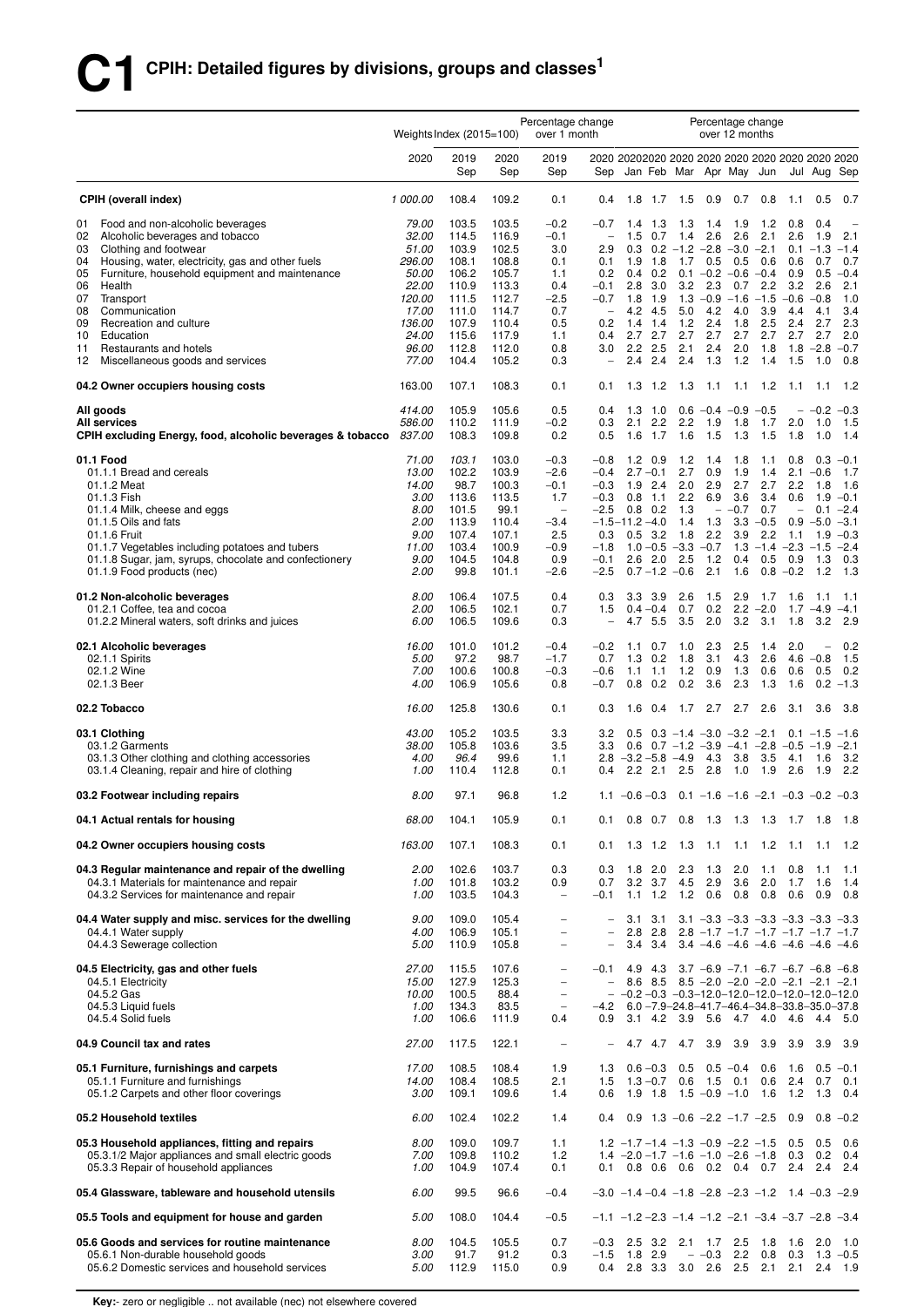

|                                                                                                                                                                                                                                                                                                       | Weights Index $(2015=100)$                    |                                                |                                                | Percentage change<br>over 1 month                                           |                                                                |                                                                                                                                                                                                              | Percentage change               | over 12 months                                             |                                 |                          |                                                        |                                     |
|-------------------------------------------------------------------------------------------------------------------------------------------------------------------------------------------------------------------------------------------------------------------------------------------------------|-----------------------------------------------|------------------------------------------------|------------------------------------------------|-----------------------------------------------------------------------------|----------------------------------------------------------------|--------------------------------------------------------------------------------------------------------------------------------------------------------------------------------------------------------------|---------------------------------|------------------------------------------------------------|---------------------------------|--------------------------|--------------------------------------------------------|-------------------------------------|
|                                                                                                                                                                                                                                                                                                       | 2020                                          | 2019<br>Sep                                    | 2020<br>Sep                                    | 2019<br>Sep                                                                 | 2020 2020 2020 2020 2020 2020 2020 2020 2020 2020              | Sep Jan Feb Mar Apr May Jun                                                                                                                                                                                  |                                 |                                                            |                                 |                          | Jul Aug Sep                                            |                                     |
| 06.1 Medical products, appliances and equipment<br>06.1.1 Pharmaceutical products<br>06.1.2/3 Other medical and therapeutic equipment                                                                                                                                                                 | 12.00<br>8.00<br>4.00                         | 106.6<br>109.6<br>102.6                        | 108.4<br>112.9<br>101.3                        | 0.5<br>0.4<br>0.5                                                           | 0.8<br>$\overline{\phantom{0}}$                                | $-1.9$ 2.4 2.6<br>2.8 3.4 3.6<br>$0.8$ $0.8$ $-1.4$ $-4.9$ $-1.0$ $-1.5$ $-0.8$ $-1.3$                                                                                                                       |                                 | $2.4 - 0.2$<br>4.2 2.2                                     | 2.4<br>4.0                      | 2.3<br>4.2               | - 2.2<br>3.5                                           | 1.7<br>3.0                          |
| 06.2 Out-patient services<br>06.2.1/3 Medical services & paramedical services<br>06.2.2 Dental services                                                                                                                                                                                               | 6.00<br>4.00<br>2.00                          | 110.7<br>107.2<br>116.1                        | 113.1<br>109.5<br>118.9                        | 0.5<br>0.7<br>0.3                                                           | 3.1<br>$-0.3$<br>2.3<br>$\overline{\phantom{0}}$<br>$-1.0$     | $3.2$ $3.3$<br>$2.2$ 2.3<br>4.6 4.8 5.0                                                                                                                                                                      | 2.0<br>1.9<br>2.4               | 1.9<br>1.8<br>2.2                                          | 1.9<br>1.7<br>2.4               | 4.7<br>3.4<br>7.4        | 3.0<br>2.7<br>3.7                                      | 2.2<br>2.1<br>2.4                   |
| 06.3 Hospital services                                                                                                                                                                                                                                                                                | 4.00                                          | 118.7                                          | 122.5                                          | 0.1                                                                         | 4.2<br>0.1                                                     | 4.0 3.9                                                                                                                                                                                                      | 2.3                             | 1.7                                                        | 1.5                             | 3.2                      | 3.1                                                    | 3.2                                 |
| 07.1 Purchase of vehicles<br>07.1.1A New cars<br>07.1.1B Second-hand cars<br>07.1.2/3 Motorcycles and bicycles                                                                                                                                                                                        | 35.00<br>19.00<br>14.00<br>2.00               | 103.6<br>112.6<br>90.6<br>105.3                | 109.4<br>116.3<br>98.6<br>110.3                | $-0.4$<br>0.2<br>$-1.4$<br>0.9                                              | $1.1 - 0.5$<br>0.3<br>1.0                                      | $0.3$ 1.0<br>$2.2$ $2.1$ $2.2$<br>$2.1 - 4.7 - 2.8 - 1.2$<br>$1.1$ 1.0 0.9                                                                                                                                   | 2.2<br>2.4<br>1.4<br>1.3        | 2.9<br>2.6<br>3.1<br>2.1                                   | 3.4<br>2.7<br>4.1<br>3.0        | 3.2<br>3.4<br>2.5<br>3.9 | 4.1<br>3.2<br>5.2<br>4.7                               | 5.6<br>3.3<br>8.9<br>4.8            |
| 07.2 Operation of personal transport equipment<br>07.2.1 Spare parts and accessories<br>07.2.2 Fuels and lubricants<br>07.2.3 Maintenance and repairs<br>07.2.4 Other services                                                                                                                        | 62.00<br>4.00<br>25.00<br>21.00<br>12.00      | 114.0<br>108.8<br>114.8<br>110.8<br>120.2      | 110.7<br>111.8<br>102.6<br>113.1<br>123.9      | $-0.2$<br>0.1<br>$-0.7$<br>0.2<br>0.1                                       | 0.4<br>1.8<br>0.1<br>0.7<br>0.4                                | 3.6 2.7 0.7 $-3.3$ $-5.6$ $-5.5$ $-3.9$ $-3.4$ $-2.8$<br>$2.2$ 1.8 $2.3$<br>$0.2$ 4.7 $2.8 - 2.4 - 12.2 - 16.7 - 16.4 - 12.0 - 11.4 - 10.6$<br>$3.3$ $3.0$ $3.3$<br>$2.3$ $2.3$ $2.1$                        | 3.4<br>1.7                      | 2.6<br>2.4<br>1.5                                          | 2.1<br>2.1<br>1.7               | 1.0<br>2.2               | $2.3$ 2.7<br>1.6<br>2.7                                | 2.8<br>2.1<br>3.0                   |
| 07.3 Transport services<br>07.3.1 Passenger transport by railway<br>07.3.2 Passenger transport by road<br>07.3.3 Passenger transport by air<br>07.3.4 Passenger transport by sea and inland waterway                                                                                                  | 23.00<br>9.00<br>8.00<br>4.00<br>2.00         | 115.5<br>109.7<br>119.6<br>101.7<br>116.6      | 120.5<br>112.4<br>130.9<br>97.2<br>130.0       | $-9.9$<br>$-0.6$<br>$-0.8$<br>$-33.0$<br>$-20.2$                            | 0.2<br>2.1<br>$-19.3$ 0.9 $-1.4$ 10.1<br>$-14.1 - 6.3$ 2.5 1.5 | $-5.8$ 0.7 2.1 3.3<br>3.4 2.7<br>$-1.1$ 1.8 2.9 2.3 $-0.7$                                                                                                                                                   | 1.2<br>2.5<br>0.5<br>0.5        | 2.1<br>2.4<br>3.1<br>0.1<br>0.1                            | 2.2<br>2.5<br>2.4<br>0.4        | 1.3<br>5.0<br>6.4        | $3.0 - 0.1$<br>1.6<br>9.8<br>$0.4 - 1.9 - 20.6$<br>3.5 | 4.3<br>2.4<br>9.5<br>$-4.4$<br>11.5 |
| 08.1 Postal services                                                                                                                                                                                                                                                                                  | 1.00                                          | 110.9                                          | 117.0                                          | $\overline{\phantom{a}}$                                                    | 0.2                                                            | 4.0 4.0 4.0                                                                                                                                                                                                  | 5.3                             | 5.3                                                        | 5.3                             | 5.3                      | 5.3                                                    | 5.6                                 |
| 08.2/3 Telephone and telefax equipment and services                                                                                                                                                                                                                                                   | 16.00                                         | 111.0                                          | 114.6                                          | 0.7                                                                         |                                                                | 4.2 4.5<br>5.1                                                                                                                                                                                               | 4.1                             | 3.9                                                        | 3.8                             | 4.3                      | 4.0                                                    | 3.2                                 |
| 09.1 Audio-visual equipment and related products<br>09.1.1 Reception and reproduction of sound and pictures<br>09.1.2 Photographic, cinematographic and optical equipment<br>09.1.3 Data processing equipment<br>09.1.4 Recording media<br>09.1.5 Repair of audio-visual equipment & related products | 18.00<br>3.00<br>2.00<br>7.00<br>5.00<br>1.00 | 90.8<br>87.9<br>90.5<br>81.4<br>110.3<br>105.5 | 94.0<br>85.8<br>84.8<br>90.3<br>114.9<br>105.7 | $-1.1$<br>$-0.4$<br>$\qquad \qquad -$<br>$-4.4$<br>3.9<br>$\qquad \qquad -$ | 0.8<br>$-0.3$                                                  | $2.0 - 6.2 - 4.4 - 5.9$<br>$-0.5$ $-6.0$ $-7.7$ $-6.5$ $-6.5$ $-5.0$ $-4.0$ $-3.2$ $-2.3$ $-2.4$<br>$-$ -9.4 -8.4 -5.2 -7.6 -8.8 -6.4 -6.2 -6.3<br>$4.9 - 7.7 - 7.1 - 8.7$<br>$0.6$ 4.8 0.5<br>$0.6$ 0.8 0.9 | 9.6<br>1.1                      | $0.3 -2.2 -1.1 -0.1$<br>$0.5 -0.9 -1.0 -0.1$<br>2.3<br>1.1 | 3.7<br>0.4                      | 8.3<br>0.3               | 0.4<br>1.1<br>-7.5<br>0.4                              | 3.6<br>$-6.4$<br>10.9<br>4.2<br>0.2 |
| 09.2 Oth. major durables for recreation & culture<br>09.2.1/2 Major durables for in/outdoor recreation                                                                                                                                                                                                | 14.00<br>14.00                                | 112.3<br>112.3                                 | 115.1<br>115.1                                 | $-0.1$<br>$-0.1$                                                            | 2.0<br>$\qquad \qquad -$<br>$\qquad \qquad -$                  | $2.0$ 2.2<br>$2.0$ $2.0$ $2.2$                                                                                                                                                                               | 1.8<br>1.8                      | 1.8<br>1.8                                                 | 1.6<br>1.6                      | 2.3<br>2.3               | 2.4<br>2.4                                             | 2.5<br>2.5                          |
| 09.3 Other recreational items, gardens and pets<br>09.3.1 Games, toys and hobbies<br>09.3.2 Equipment for sport and open-air recreation<br>09.3.3 Gardens, plants and flowers<br>09.3.4/5 Pets, related products and services                                                                         | 33.00<br>16.00<br>3.00<br>5.00<br>9.00        | 102.4<br>100.4<br>101.8<br>103.1<br>107.6      | 102.5<br>99.2<br>103.6<br>104.9<br>108.7       | 1.5<br>2.5<br>$-0.1$<br>0.2<br>0.4                                          | 0.3                                                            | $-0.7$ 1.2 $-0.7$ $-0.2$<br>$-2.5$ 0.5 $-3.1$ $-2.0$<br>$0.4 -0.9 -1.3$ 0.7<br>3.0 3.5 2.0 2.2<br>$3.3$ $3.1$ $2.7$                                                                                          | 3.6<br>4.5<br>1.8<br>1.3<br>2.8 | 1.8<br>1.0<br>1.6<br>2.5<br>2.8                            | 5.1<br>7.9<br>1.5<br>3.1<br>0.8 | 0.8<br>1.6<br>1.9<br>0.5 | 2.3<br>3.8<br>1.2<br>$0.8 - 1.1$<br>1.1                | 0.1<br>$-1.2$<br>1.8<br>1.8<br>1.0  |
| 09.4 Recreational and cultural services<br>09.4.1 Recreational and sporting services<br>09.4.2 Cultural services                                                                                                                                                                                      | 28.00<br>8.00<br>20.00                        | 114.6<br>117.6<br>113.4                        | 116.6<br>119.4<br>115.5                        | 0.6<br>2.1                                                                  | 0.2<br>0.5<br>0.1                                              | $2.7$ 3.7 3.4<br>4.1 4.0 3.9<br>2.1 3.6 3.3 2.0 1.9 1.4                                                                                                                                                      | 1.8<br>1.4                      | 2.1<br>2.9                                                 | 1.8<br>3.1                      | 2.3<br>3.1               | 2.1<br>3.1<br>$2.1$ 1.8 1.9                            | 1.8<br>1.5                          |
| 09.5 Books, newspapers and stationery<br>09.5.1 Books<br>09.5.2 Newspapers and periodicals<br>09.5.3/4 Misc. printed matter, stationery, drawing materials                                                                                                                                            | 9.00<br>3.00<br>3.00<br>3.00                  | 118.1<br>121.5<br>123.7<br>110.0               | 121.9<br>122.6<br>131.5<br>112.3               | 0.4<br>1.0<br>0.6<br>$-0.2$                                                 | 4.4<br>$\overline{\phantom{a}}$<br>0.1                         | 1.5 4.2 3.3 3.7 $-0.7$ 0.2 $-1.0$ 0.8 2.2<br>6.1 2.8 4.6-11.6 -9.6 -9.2 -6.0 -2.3<br>4.4 5.1<br>4.9<br>$2.5$ 2.0 1.7                                                                                         | -4.8<br>4.5                     | 5.2                                                        | 5.2<br>$4.7$ 1.1                | 5.8<br>2.7               | 7.0<br>1.8                                             | 3.3<br>0.9<br>6.4<br>2.1            |
| 09.6 Package holidays                                                                                                                                                                                                                                                                                 | 34.00                                         | 112.3                                          | 116.4                                          | 0.6                                                                         | $-0.3$                                                         | 3.8 3.9 3.6                                                                                                                                                                                                  | 3.6                             | 3.8                                                        | 3.6                             | 5.6                      | 4.6                                                    | 3.6                                 |
| 10.0 Education                                                                                                                                                                                                                                                                                        | 24.00                                         | 115.6                                          | 117.9                                          | 1.1                                                                         | 0.4                                                            | $2.7$ $2.7$ $2.7$                                                                                                                                                                                            | 2.7                             | 2.7                                                        | 2.7                             | 2.7                      | 2.7                                                    | 2.0                                 |
| 11.1 Catering services<br>11.1.1 Restaurants & cafes<br>11.1.2 Canteens                                                                                                                                                                                                                               | 80.00<br>74.00<br>6.00                        | 111.5<br>111.8<br>109.0                        | 112.5<br>112.9<br>108.4                        | 0.2<br>0.2<br>0.3                                                           | 4.1<br>4.0                                                     | $2.8$ $2.9$ $2.8$<br>2.9 3.0 2.9<br>5.8 2.5 2.4 2.2                                                                                                                                                          | 3.0<br>3.0<br>2.6               | 2.8<br>2.8<br>2.1                                          | 2.4<br>2.4                      |                          | $3.4 -2.8$<br>$3.4 -2.6$<br>$2.2$ 3.1 $-5.7$ $-0.5$    | 0.9<br>1.0                          |
| 11.2 Accommodation services                                                                                                                                                                                                                                                                           | 16.00                                         | 117.5                                          | 110.3                                          | 2.6                                                                         |                                                                | $-2.0$ $-0.6$ 1.0 $-0.5$                                                                                                                                                                                     | 0.3                             | $\overline{\phantom{0}}$                                   | $\overline{\phantom{a}}$        |                          | $-3.8$ $-1.8$ $-6.2$                                   |                                     |
| 12.1 Personal care<br>12.1.1 Hairdressing and personal grooming establishments<br>12.1.2/3 Appliances and products for personal care                                                                                                                                                                  | 23.00<br>6.00<br>17.00                        | 100.8<br>109.8<br>98.0                         | 102.8<br>115.6<br>98.8                         | $\overline{\phantom{a}}$<br>0.2<br>$-0.1$                                   | 0.5                                                            | $-0.8$ 2.6 2.9 3.0<br>2.4 2.4 2.4<br>$-1.3$ 2.7 3.0 3.3                                                                                                                                                      | 3.0<br>1.4<br>3.5               | 3.5<br>1.4<br>4.2                                          | 3.0<br>1.4<br>3.5               | 3.3<br>5.1<br>2.7        | 2.8<br>4.9<br>2.1                                      | 2.0<br>5.2<br>0.9                   |
| 12.3 Personal effects (nec)<br>12.3.1 Jewellery, clocks and watches<br>12.3.2 Other personal effects                                                                                                                                                                                                  | 11.00<br>7.00<br>4.00                         | 105.2<br>108.1<br>101.4                        | 104.7<br>109.1<br>98.5                         | 1.1<br>0.7<br>1.7                                                           | 0.6<br>0.4<br>0.1                                              | 1.3 1.2 1.0 $-2.0$ $-2.5$ $-0.1$<br>$-$ 0.3 $-1.7$ $-1.8$ 1.2<br>1.4 2.9 3.5 2.1 $-2.7$ $-3.9$ $-2.6$ $-4.0$ $-2.7$ $-2.9$                                                                                   |                                 |                                                            |                                 | 0.6                      | $\overline{\phantom{0}}$<br>$3.1$ 1.5                  | $-0.5$<br>0.9                       |
| 12.4 Social protection                                                                                                                                                                                                                                                                                | 17.00                                         | 115.7                                          | 118.0                                          | 0.2                                                                         | 0.2                                                            | $3.1$ $3.1$ $3.1$                                                                                                                                                                                            | 2.1                             | 2.1                                                        | 1.7                             | 2.6                      | 2.0                                                    | 2.0                                 |
| 12.5 Insurance<br>12.5.2 House contents insurance<br>12.5.3 Health insurance<br>12.5.4 Transport insurance                                                                                                                                                                                            | 5.00<br>1.00<br>2.00<br>2.00                  | 118.9<br>110.0<br>122.8<br>119.2               | 120.2<br>108.4<br>129.0<br>117.0               | 0.2<br>$-0.3$<br>$\overline{\phantom{a}}$<br>0.7                            | 0.5<br>$\qquad \qquad -$<br>$-1.4$                             | $-0.5$ 5.8 6.1 7.4<br>1.6 2.7 3.5<br>5.1 5.1 5.1<br>8.4 8.8 11.5                                                                                                                                             | 5.2<br>5.3<br>6.9               | 3.7<br>5.3<br>3.9                                          | 3.8<br>5.3<br>4.0               | 2.5<br>1.6               | 1.7<br>$1.3 -0.4 -0.1 -1.1 -2.3 -1.5$<br>$5.1$ $5.1$   | 1.0<br>5.1<br>$0.3 - 1.8$           |
| 12.6 Financial services (nec)<br>12.6.2 Other financial services (nec)                                                                                                                                                                                                                                | 8.00<br>8.00                                  | 94.0<br>94.0                                   | 89.2<br>89.2                                   | 0.1<br>0.1                                                                  |                                                                | $1.5 - 0.4 - 0.5 - 0.6 - 3.8 - 4.3 - 4.7 - 6.6 - 6.4 - 5.1$<br>$1.5 - 0.4 - 0.5 - 0.6 - 3.8 - 4.3 - 4.7 - 6.6 - 6.4 - 5.1$                                                                                   |                                 |                                                            |                                 |                          |                                                        |                                     |
| 12.7 Other services (nec)                                                                                                                                                                                                                                                                             | 13.00                                         | 99.6                                           | 101.5                                          | $\overline{\phantom{0}}$                                                    |                                                                | 0.2 2.8 2.8 2.2 2.2 2.0 2.1 1.6 1.7 1.9                                                                                                                                                                      |                                 |                                                            |                                 |                          |                                                        |                                     |

1 As a direct result of the reduced availibilty of products due to the coronavirus (COVID-19) pandemic, some series are based on less than half of the number of quotes used in February 2020 (the most recent 'normal'

collection). To identify which series are affected, please consult the latest Consumer price inflation tables which can be located here: https://www.ons.gov.uk/economy/inflationandpriceindices/datasets/ consumerpriceinflation, which includes notation to reflect the reduced coverage.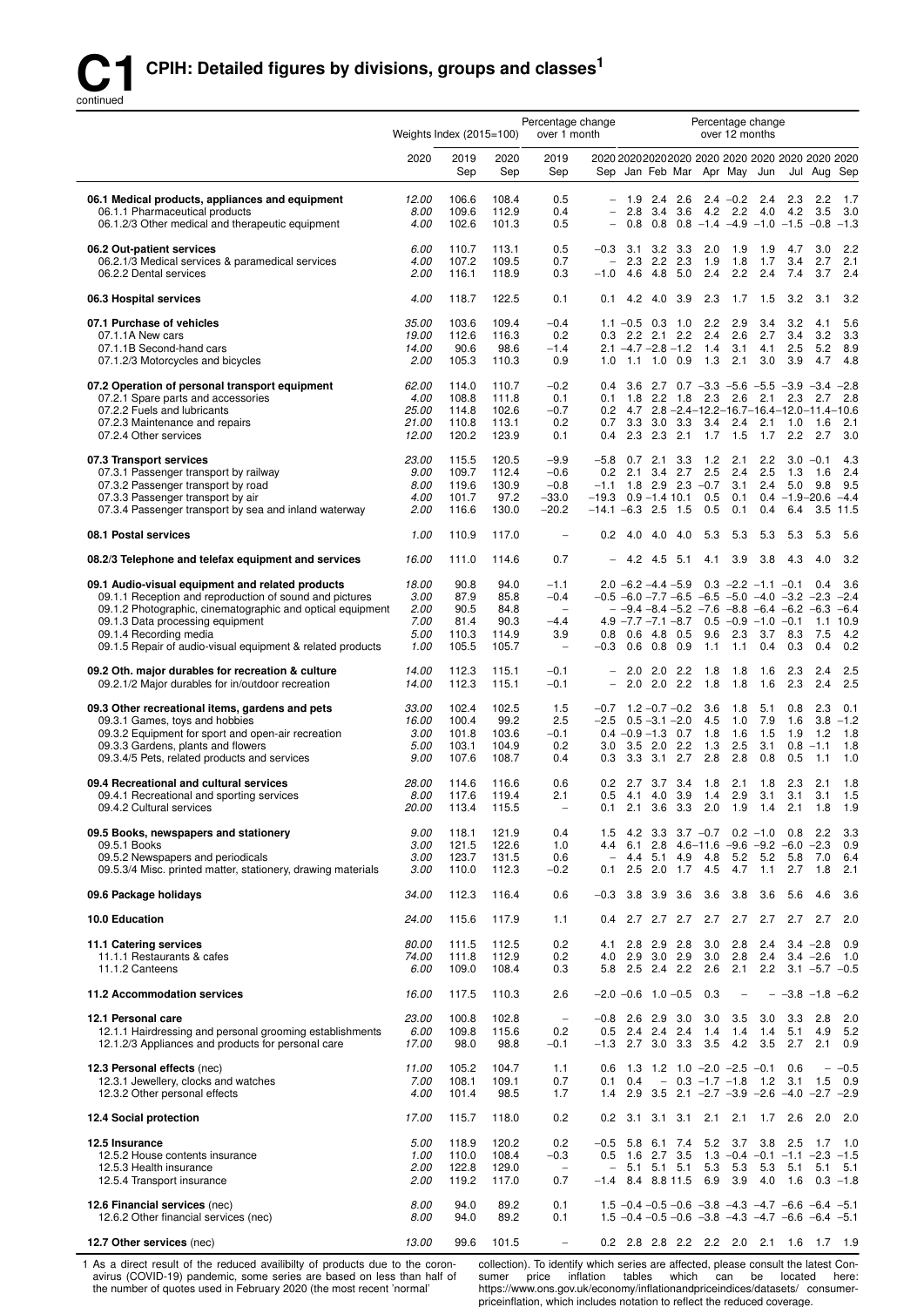## **DCPI: Detailed figures by division1,2**

| 02<br>03<br>12<br><b>COICOP Division</b><br>01<br>04<br>05<br>06<br>07<br>08<br>09<br>10<br>11<br>Weights<br><b>CJUW</b><br>CHZR<br><b>CHZS</b><br><b>CHZT</b><br>CHZU<br>CHZV CHZW<br><b>CHZX</b><br><b>CHZY</b><br>CHZZ<br>CJUU<br><b>CJUV</b><br>CHZQ<br>40.00<br>29.00<br>98.00 1 000.00<br>2020<br>99.00<br>61.00<br>131.00<br>60.00<br>27.00<br>147.00<br>21.00<br>168.00<br>119.00<br>Monthly indices (2015=100)<br>D7BW<br>D7BY<br>D7C2<br>D7BU<br>D7BV<br>D7BX<br>D7BZ<br>D7C3<br>D7C4<br>D7C5<br>D7C6<br>D7C7<br>D7BT<br>2018 Sep<br>104.9<br>105.2<br>108.2<br>112.0<br>102.6<br>106.6<br>101.7<br>111.2<br>104.2<br>111.2<br>106.6<br>106.2<br>109.3<br>106.7<br>107.9<br>106.9<br>101.5<br>111.1<br>104.4<br>105.8<br>104.1<br>110.8<br>107.4<br>114.4<br>109.1<br>102.5<br>Oct<br>107.0<br>Nov<br>101.6<br>112.5<br>106.0<br>105.8<br>104.3<br>107.8<br>110.4<br>107.4<br>107.0<br>114.4<br>109.7<br>102.7<br>105.4<br>107.3<br>107.1<br>Dec<br>102.5<br>111.3<br>104.9<br>105.8<br>108.0<br>111.3<br>106.8<br>114.4<br>110.0<br>102.4<br>2019 Jan<br>102.6<br>114.0<br>100.4<br>104.2<br>103.2<br>108.6<br>109.9<br>107.6<br>106.7<br>114.4<br>109.3<br>102.6<br>106.3<br>Feb<br>115.0<br>104.3<br>105.2<br>107.5<br>107.2<br>102.9<br>106.8<br>103.0<br>101.3<br>108.8<br>110.4<br>114.4<br>109.5<br>107.0<br>105.4<br>107.7<br>107.4<br>Mar<br>103.1<br>114.6<br>102.4<br>104.4<br>109.1<br>110.3<br>114.4<br>110.0<br>103.1<br>107.6<br>Apr<br>102.8<br>114.1<br>102.5<br>107.0<br>104.1<br>110.0<br>112.9<br>109.1<br>106.6<br>114.4<br>110.5<br>103.4<br>105.2<br>107.9<br>May<br>102.9<br>114.4<br>103.0<br>107.1<br>110.1<br>112.5<br>109.8<br>107.1<br>114.4<br>103.7<br>111.4<br>107.9<br>105.9<br>103.1<br>114.7<br>102.0<br>107.1<br>110.4<br>113.0<br>109.9<br>106.7<br>114.4<br>103.5<br>Jun<br>111.3<br>99.1<br>107.1<br>104.1<br>113.4<br>109.9<br>107.8<br>112.2<br>103.4<br>107.9<br>Jul<br>103.1<br>114.5<br>110.5<br>114.4<br>108.4<br>103.7<br>114.7<br>107.2<br>112.0<br>100.9<br>105.0<br>110.6<br>114.9<br>110.2<br>107.1<br>114.4<br>104.1<br>Aug<br>108.5<br>Sep<br>103.5<br>114.5<br>103.9<br>107.2<br>106.2<br>111.0<br>111.9<br>110.9<br>107.7<br>115.6<br>112.8<br>104.4<br>106.1<br>108.3<br>Oct<br>102.8<br>114.9<br>104.9<br>105.0<br>110.6<br>111.0<br>108.1<br>117.5<br>112.5<br>104.4<br>111.7<br>108.5<br>103.7<br>105.5<br>Nov<br>114.7<br>106.0<br>106.2<br>111.0<br>111.4<br>111.0<br>108.6<br>117.5<br>112.3<br>104.7<br>108.5<br>Dec<br>104.3<br>113.1<br>104.0<br>106.2<br>106.9<br>111.0<br>112.1<br>111.9<br>108.4<br>117.5<br>111.8<br>104.7<br>108.2<br>2020 Jan<br>115.7<br>100.6<br>106.3<br>103.5<br>111.7<br>112.0<br>112.1<br>108.3<br>117.5<br>111.7<br>105.0<br>104.1<br>108.6<br>Feb<br>104.3<br>115.8<br>101.5<br>106.2<br>105.3<br>112.1<br>112.4<br>112.4<br>108.7<br>117.5<br>112.3<br>105.4<br>106.2<br>108.6<br>Mar<br>104.5<br>116.2<br>101.2<br>105.4<br>112.6<br>113.1<br>108.9<br>117.5<br>112.4<br>105.6<br>111.8<br>108.5<br>103.7<br>Apr<br>104.2<br>117.0<br>99.5<br>105.7<br>112.4<br>111.8<br>113.6<br>109.3<br>117.5<br>113.2<br>104.7<br>108.5<br>104.8<br>117.4<br>99.8<br>105.8<br>104.4<br>110.9<br>110.6<br>114.2<br>109.2<br>117.5<br>113.6<br>104.9<br>May<br>105.9<br>105.3<br>112.7<br>117.5<br>108.6<br>Jun<br>104.2<br>117.1<br>99.7<br>111.2<br>114.2<br>109.5<br>113.3<br>104.9<br>Jul<br>103.9<br>117.5<br>99.0<br>106.2<br>104.9<br>114.0<br>112.6<br>114.7<br>110.6<br>117.5<br>114.2<br>104.9<br>109.1<br>99.5<br>106.3<br>105.5<br>108.6<br>Aug<br>104.1<br>116.9<br>113.4<br>113.8<br>114.7<br>110.1<br>117.5<br>108.8<br>105.1<br>109.1<br>103.4<br>117.0<br>102.4<br>106.3<br>105.6<br>113.3<br>113.0<br>114.7<br>110.3<br>117.9<br>112.1<br>105.1<br>Sep<br>Percentage change on a year earlier<br>D7G9<br>D7GA<br>D7GB<br>D7GC D7GD<br>D7GE<br>D7GF<br>D7GG<br>D7GH<br>D7GI<br>D7GJ<br><b>D7G7</b><br>D7G8<br>2018 Sep<br>4.1<br>2.7<br>0.5<br>2.6<br>5.6<br>0.9<br>3.0<br>2.9<br>2.5<br>2.4<br>1.5<br>$-0.4$<br>$-0.3$<br>2.3<br>2.4<br>Oct<br>0.9<br>4.0<br>2.9<br>0.7<br>5.4<br>1.9<br>3.2<br>3.1<br>2.4<br>$-1.1$<br>$\overline{\phantom{a}}$<br>2.8<br>2.2<br>2.3<br>Nov<br>0.5<br>5.8<br>$-0.8$<br>0.7<br>4.9<br>1.6<br>2.5<br>3.1<br>2.7<br>0.4<br>2.8<br>2.1<br>Dec<br>0.7<br>4.1<br>$-0.9$<br>0.4<br>2.3<br>3.4<br>2.9<br>2.8<br>3.1<br>3.1<br>0.1<br>2019 Jan<br>4.2<br>2.3<br>3.2<br>3.1<br>2.9<br>3.1<br>2.6<br>0.2<br>1.8<br>0.9<br>$-1.3$<br>1.1<br>1.0<br>2.4<br>2.6<br>0.2<br>1.9<br>Feb<br>5.1<br>$-2.0$<br>1.2<br>0.3<br>3.1<br>3.6<br>3.1<br>3.1<br>1.1<br>0.8<br>5.2<br>1.2<br>0.6<br>2.5<br>3.3<br>2.7<br>2.8<br>0.6<br>1.9<br>3.7<br>3.1<br>Mar<br>$-1.6$<br>2.1<br>Apr<br>0.7<br>3.9<br>$-1.9$<br>3.4<br>0.2<br>2.3<br>4.7<br>4.6<br>1.5<br>3.1<br>2.4<br>0.9<br>2.5<br>2.8<br>2.0<br>1.0<br>3.3<br>$-1.6$<br>3.4<br>0.6<br>2.8<br>4.9<br>1.8<br>3.1<br>1.1<br>May<br>2.0<br>1.6<br>3.7<br>$-0.5$<br>2.8<br>0.9<br>2.6<br>2.4<br>4.3<br>1.8<br>3.1<br>2.4<br>1.1<br>Jun<br>1.4<br>3.8<br>0.4<br>2.4<br>2.6<br>3.8<br>2.4<br>3.1<br>2.1<br>Jul<br>1.1<br>1.5<br>3.1<br>1.7<br>1.8<br>3.3<br>$-0.9$<br>2.4<br>2.4<br>3.6<br>1.2<br>3.1<br>2.8<br>1.8<br>1.7<br>Aug<br>0.8<br>1.4<br>3.2<br>Sep<br>1.8<br>3.0<br>$-1.0$<br>2.0<br>1.9<br>2.6<br>0.6<br>4.1<br>1.4<br>3.2<br>1.7<br>1.7<br>Oct<br>1.3<br>3.5<br>0.5<br>0.3<br>0.9<br>2.6<br>0.8<br>3.4<br>1.2<br>2.7<br>3.2<br>1.9<br>1.5<br>2.1<br>0.3<br>2.7<br>Nov<br>1.9<br>1.2<br>2.9<br>0.9<br>3.3<br>1.5<br>2.4<br>1.9<br>1.5<br>$\overline{\phantom{m}}$<br>1.7<br>2.2<br>Dec<br>1.5<br>$-0.8$<br>0.4<br>1.5<br>2.8<br>0.7<br>4.3<br>1.5<br>2.7<br>1.6<br>1.3<br>1.5<br>0.2<br>2.9<br>1.8<br>4.2<br>1.5<br>2.7<br>2.2<br>1.8<br>2020 Jan<br>1.4<br>2.0<br>0.2<br>2.4<br>$1.2$<br>0.7<br>0.2<br>4.5<br>2.7<br>Feb<br>1.8<br>0.1<br>3.0<br>1.8<br>1.4<br>2.5<br>2.4<br>1.7<br>Mar<br>1.3<br>1.4<br>$-1.2$<br>1.7<br>3.2<br>1.3<br>5.0<br>1.3<br>2.7<br>2.1<br>2.5<br>1.5<br>$\overline{\phantom{a}}$<br>1.3<br>2.5<br>$-2.9$<br>$-0.4$<br>2.2<br>$-1.0$<br>4.2<br>2.6<br>2.7<br>2.4<br>1.3<br>0.8<br>Apr<br>$-1.1$<br>$-1.7$<br>1.8<br>2.6<br>$-3.1$<br>$-1.2$<br>$-0.7$<br>0.7<br>4.0<br>2.0<br>2.7<br>2.0<br>1.1<br>0.5<br>May<br>2.1<br>$-2.2$<br>2.1<br>$-1.6$<br>3.9<br>2.6<br>2.7<br>0.6<br>Jun<br>1.1<br>$-1.1$<br>$-0.5$<br>1.8<br>1.3<br>Jul<br>0.8<br>2.6<br>$-0.1$<br>$-0.9$<br>0.8<br>3.2<br>$-0.7$<br>4.3<br>2.6<br>2.7<br>1.8<br>1.4<br>1.0<br>0.4<br>1.9<br>2.5<br>$-1.0$<br>4.1<br>2.7<br>$-2.8$<br>0.9<br>0.2<br>Aug<br>$-1.4$<br>$-0.8$<br>0.4<br>2.8<br>0.9<br>0.5<br>Sep<br>$-0.1$<br>2.1<br>$-1.5$<br>$-0.9$<br>$-0.5$<br>2.0<br>3.4<br>2.4<br>2.0<br>$-0.7$<br>0.7 | Food and<br>non-<br>alcoholic<br>beverages | Alcoholic<br>beverages<br>and | Clothing<br>and<br>tobacco footwear | Housing,<br>ity, gas &<br>other<br>fuels | Furniture,<br>water, household<br>electric- equipment<br>& routine<br>mainte-<br>nance | Health Transport | Commun-<br>ication | Recreation<br>and | culture Education | Restaur-<br>ants and | Miscell-<br>aneous<br>goods<br>and<br>hotels services | CPI<br>(overall<br>index) |
|--------------------------------------------------------------------------------------------------------------------------------------------------------------------------------------------------------------------------------------------------------------------------------------------------------------------------------------------------------------------------------------------------------------------------------------------------------------------------------------------------------------------------------------------------------------------------------------------------------------------------------------------------------------------------------------------------------------------------------------------------------------------------------------------------------------------------------------------------------------------------------------------------------------------------------------------------------------------------------------------------------------------------------------------------------------------------------------------------------------------------------------------------------------------------------------------------------------------------------------------------------------------------------------------------------------------------------------------------------------------------------------------------------------------------------------------------------------------------------------------------------------------------------------------------------------------------------------------------------------------------------------------------------------------------------------------------------------------------------------------------------------------------------------------------------------------------------------------------------------------------------------------------------------------------------------------------------------------------------------------------------------------------------------------------------------------------------------------------------------------------------------------------------------------------------------------------------------------------------------------------------------------------------------------------------------------------------------------------------------------------------------------------------------------------------------------------------------------------------------------------------------------------------------------------------------------------------------------------------------------------------------------------------------------------------------------------------------------------------------------------------------------------------------------------------------------------------------------------------------------------------------------------------------------------------------------------------------------------------------------------------------------------------------------------------------------------------------------------------------------------------------------------------------------------------------------------------------------------------------------------------------------------------------------------------------------------------------------------------------------------------------------------------------------------------------------------------------------------------------------------------------------------------------------------------------------------------------------------------------------------------------------------------------------------------------------------------------------------------------------------------------------------------------------------------------------------------------------------------------------------------------------------------------------------------------------------------------------------------------------------------------------------------------------------------------------------------------------------------------------------------------------------------------------------------------------------------------------------------------------------------------------------------------------------------------------------------------------------------------------------------------------------------------------------------------------------------------------------------------------------------------------------------------------------------------------------------------------------------------------------------------------------------------------------------------------------------------------------------------------------------------------------------------------------------------------------------------------------------------------------------------------------------------------------------------------------------------------------------------------------------------------------------------------------------------------------------------------------------------------------------------------------------------------------------------------------------------------------------------------------------------------------------------------------------------------------------------------------------------------------------------------------------------------------------------------------------------------------------------------------------------------------------------------------------------------------------------------------------------------------------------------------------------------------------------------------------------------------------------------------------------------------------------------------------------------------------------------------------------------------------------------------------------------------------------------------------------------------------------------------------------------------------------------------------------------------------------------------------------------------------------------------------------------------------------------------------------------------------------------------------------------------------------------------------------------------------------------------------------------------------------------------------------------------------------------------------------------------------------------------------------------------------------------------------------------------------------------------------------------------------------------------------------------------------|--------------------------------------------|-------------------------------|-------------------------------------|------------------------------------------|----------------------------------------------------------------------------------------|------------------|--------------------|-------------------|-------------------|----------------------|-------------------------------------------------------|---------------------------|
|                                                                                                                                                                                                                                                                                                                                                                                                                                                                                                                                                                                                                                                                                                                                                                                                                                                                                                                                                                                                                                                                                                                                                                                                                                                                                                                                                                                                                                                                                                                                                                                                                                                                                                                                                                                                                                                                                                                                                                                                                                                                                                                                                                                                                                                                                                                                                                                                                                                                                                                                                                                                                                                                                                                                                                                                                                                                                                                                                                                                                                                                                                                                                                                                                                                                                                                                                                                                                                                                                                                                                                                                                                                                                                                                                                                                                                                                                                                                                                                                                                                                                                                                                                                                                                                                                                                                                                                                                                                                                                                                                                                                                                                                                                                                                                                                                                                                                                                                                                                                                                                                                                                                                                                                                                                                                                                                                                                                                                                                                                                                                                                                                                                                                                                                                                                                                                                                                                                                                                                                                                                                                                                                                                                                                                                                                                                                                                                                                                                                                                                                                                                                                                                                                |                                            |                               |                                     |                                          |                                                                                        |                  |                    |                   |                   |                      |                                                       |                           |
|                                                                                                                                                                                                                                                                                                                                                                                                                                                                                                                                                                                                                                                                                                                                                                                                                                                                                                                                                                                                                                                                                                                                                                                                                                                                                                                                                                                                                                                                                                                                                                                                                                                                                                                                                                                                                                                                                                                                                                                                                                                                                                                                                                                                                                                                                                                                                                                                                                                                                                                                                                                                                                                                                                                                                                                                                                                                                                                                                                                                                                                                                                                                                                                                                                                                                                                                                                                                                                                                                                                                                                                                                                                                                                                                                                                                                                                                                                                                                                                                                                                                                                                                                                                                                                                                                                                                                                                                                                                                                                                                                                                                                                                                                                                                                                                                                                                                                                                                                                                                                                                                                                                                                                                                                                                                                                                                                                                                                                                                                                                                                                                                                                                                                                                                                                                                                                                                                                                                                                                                                                                                                                                                                                                                                                                                                                                                                                                                                                                                                                                                                                                                                                                                                |                                            |                               |                                     |                                          |                                                                                        |                  |                    |                   |                   |                      |                                                       |                           |
|                                                                                                                                                                                                                                                                                                                                                                                                                                                                                                                                                                                                                                                                                                                                                                                                                                                                                                                                                                                                                                                                                                                                                                                                                                                                                                                                                                                                                                                                                                                                                                                                                                                                                                                                                                                                                                                                                                                                                                                                                                                                                                                                                                                                                                                                                                                                                                                                                                                                                                                                                                                                                                                                                                                                                                                                                                                                                                                                                                                                                                                                                                                                                                                                                                                                                                                                                                                                                                                                                                                                                                                                                                                                                                                                                                                                                                                                                                                                                                                                                                                                                                                                                                                                                                                                                                                                                                                                                                                                                                                                                                                                                                                                                                                                                                                                                                                                                                                                                                                                                                                                                                                                                                                                                                                                                                                                                                                                                                                                                                                                                                                                                                                                                                                                                                                                                                                                                                                                                                                                                                                                                                                                                                                                                                                                                                                                                                                                                                                                                                                                                                                                                                                                                |                                            |                               |                                     |                                          |                                                                                        |                  |                    |                   |                   |                      |                                                       |                           |
|                                                                                                                                                                                                                                                                                                                                                                                                                                                                                                                                                                                                                                                                                                                                                                                                                                                                                                                                                                                                                                                                                                                                                                                                                                                                                                                                                                                                                                                                                                                                                                                                                                                                                                                                                                                                                                                                                                                                                                                                                                                                                                                                                                                                                                                                                                                                                                                                                                                                                                                                                                                                                                                                                                                                                                                                                                                                                                                                                                                                                                                                                                                                                                                                                                                                                                                                                                                                                                                                                                                                                                                                                                                                                                                                                                                                                                                                                                                                                                                                                                                                                                                                                                                                                                                                                                                                                                                                                                                                                                                                                                                                                                                                                                                                                                                                                                                                                                                                                                                                                                                                                                                                                                                                                                                                                                                                                                                                                                                                                                                                                                                                                                                                                                                                                                                                                                                                                                                                                                                                                                                                                                                                                                                                                                                                                                                                                                                                                                                                                                                                                                                                                                                                                |                                            |                               |                                     |                                          |                                                                                        |                  |                    |                   |                   |                      |                                                       |                           |
|                                                                                                                                                                                                                                                                                                                                                                                                                                                                                                                                                                                                                                                                                                                                                                                                                                                                                                                                                                                                                                                                                                                                                                                                                                                                                                                                                                                                                                                                                                                                                                                                                                                                                                                                                                                                                                                                                                                                                                                                                                                                                                                                                                                                                                                                                                                                                                                                                                                                                                                                                                                                                                                                                                                                                                                                                                                                                                                                                                                                                                                                                                                                                                                                                                                                                                                                                                                                                                                                                                                                                                                                                                                                                                                                                                                                                                                                                                                                                                                                                                                                                                                                                                                                                                                                                                                                                                                                                                                                                                                                                                                                                                                                                                                                                                                                                                                                                                                                                                                                                                                                                                                                                                                                                                                                                                                                                                                                                                                                                                                                                                                                                                                                                                                                                                                                                                                                                                                                                                                                                                                                                                                                                                                                                                                                                                                                                                                                                                                                                                                                                                                                                                                                                |                                            |                               |                                     |                                          |                                                                                        |                  |                    |                   |                   |                      |                                                       |                           |
|                                                                                                                                                                                                                                                                                                                                                                                                                                                                                                                                                                                                                                                                                                                                                                                                                                                                                                                                                                                                                                                                                                                                                                                                                                                                                                                                                                                                                                                                                                                                                                                                                                                                                                                                                                                                                                                                                                                                                                                                                                                                                                                                                                                                                                                                                                                                                                                                                                                                                                                                                                                                                                                                                                                                                                                                                                                                                                                                                                                                                                                                                                                                                                                                                                                                                                                                                                                                                                                                                                                                                                                                                                                                                                                                                                                                                                                                                                                                                                                                                                                                                                                                                                                                                                                                                                                                                                                                                                                                                                                                                                                                                                                                                                                                                                                                                                                                                                                                                                                                                                                                                                                                                                                                                                                                                                                                                                                                                                                                                                                                                                                                                                                                                                                                                                                                                                                                                                                                                                                                                                                                                                                                                                                                                                                                                                                                                                                                                                                                                                                                                                                                                                                                                |                                            |                               |                                     |                                          |                                                                                        |                  |                    |                   |                   |                      |                                                       |                           |
|                                                                                                                                                                                                                                                                                                                                                                                                                                                                                                                                                                                                                                                                                                                                                                                                                                                                                                                                                                                                                                                                                                                                                                                                                                                                                                                                                                                                                                                                                                                                                                                                                                                                                                                                                                                                                                                                                                                                                                                                                                                                                                                                                                                                                                                                                                                                                                                                                                                                                                                                                                                                                                                                                                                                                                                                                                                                                                                                                                                                                                                                                                                                                                                                                                                                                                                                                                                                                                                                                                                                                                                                                                                                                                                                                                                                                                                                                                                                                                                                                                                                                                                                                                                                                                                                                                                                                                                                                                                                                                                                                                                                                                                                                                                                                                                                                                                                                                                                                                                                                                                                                                                                                                                                                                                                                                                                                                                                                                                                                                                                                                                                                                                                                                                                                                                                                                                                                                                                                                                                                                                                                                                                                                                                                                                                                                                                                                                                                                                                                                                                                                                                                                                                                |                                            |                               |                                     |                                          |                                                                                        |                  |                    |                   |                   |                      |                                                       |                           |
|                                                                                                                                                                                                                                                                                                                                                                                                                                                                                                                                                                                                                                                                                                                                                                                                                                                                                                                                                                                                                                                                                                                                                                                                                                                                                                                                                                                                                                                                                                                                                                                                                                                                                                                                                                                                                                                                                                                                                                                                                                                                                                                                                                                                                                                                                                                                                                                                                                                                                                                                                                                                                                                                                                                                                                                                                                                                                                                                                                                                                                                                                                                                                                                                                                                                                                                                                                                                                                                                                                                                                                                                                                                                                                                                                                                                                                                                                                                                                                                                                                                                                                                                                                                                                                                                                                                                                                                                                                                                                                                                                                                                                                                                                                                                                                                                                                                                                                                                                                                                                                                                                                                                                                                                                                                                                                                                                                                                                                                                                                                                                                                                                                                                                                                                                                                                                                                                                                                                                                                                                                                                                                                                                                                                                                                                                                                                                                                                                                                                                                                                                                                                                                                                                |                                            |                               |                                     |                                          |                                                                                        |                  |                    |                   |                   |                      |                                                       |                           |
|                                                                                                                                                                                                                                                                                                                                                                                                                                                                                                                                                                                                                                                                                                                                                                                                                                                                                                                                                                                                                                                                                                                                                                                                                                                                                                                                                                                                                                                                                                                                                                                                                                                                                                                                                                                                                                                                                                                                                                                                                                                                                                                                                                                                                                                                                                                                                                                                                                                                                                                                                                                                                                                                                                                                                                                                                                                                                                                                                                                                                                                                                                                                                                                                                                                                                                                                                                                                                                                                                                                                                                                                                                                                                                                                                                                                                                                                                                                                                                                                                                                                                                                                                                                                                                                                                                                                                                                                                                                                                                                                                                                                                                                                                                                                                                                                                                                                                                                                                                                                                                                                                                                                                                                                                                                                                                                                                                                                                                                                                                                                                                                                                                                                                                                                                                                                                                                                                                                                                                                                                                                                                                                                                                                                                                                                                                                                                                                                                                                                                                                                                                                                                                                                                |                                            |                               |                                     |                                          |                                                                                        |                  |                    |                   |                   |                      |                                                       |                           |
|                                                                                                                                                                                                                                                                                                                                                                                                                                                                                                                                                                                                                                                                                                                                                                                                                                                                                                                                                                                                                                                                                                                                                                                                                                                                                                                                                                                                                                                                                                                                                                                                                                                                                                                                                                                                                                                                                                                                                                                                                                                                                                                                                                                                                                                                                                                                                                                                                                                                                                                                                                                                                                                                                                                                                                                                                                                                                                                                                                                                                                                                                                                                                                                                                                                                                                                                                                                                                                                                                                                                                                                                                                                                                                                                                                                                                                                                                                                                                                                                                                                                                                                                                                                                                                                                                                                                                                                                                                                                                                                                                                                                                                                                                                                                                                                                                                                                                                                                                                                                                                                                                                                                                                                                                                                                                                                                                                                                                                                                                                                                                                                                                                                                                                                                                                                                                                                                                                                                                                                                                                                                                                                                                                                                                                                                                                                                                                                                                                                                                                                                                                                                                                                                                |                                            |                               |                                     |                                          |                                                                                        |                  |                    |                   |                   |                      |                                                       |                           |
|                                                                                                                                                                                                                                                                                                                                                                                                                                                                                                                                                                                                                                                                                                                                                                                                                                                                                                                                                                                                                                                                                                                                                                                                                                                                                                                                                                                                                                                                                                                                                                                                                                                                                                                                                                                                                                                                                                                                                                                                                                                                                                                                                                                                                                                                                                                                                                                                                                                                                                                                                                                                                                                                                                                                                                                                                                                                                                                                                                                                                                                                                                                                                                                                                                                                                                                                                                                                                                                                                                                                                                                                                                                                                                                                                                                                                                                                                                                                                                                                                                                                                                                                                                                                                                                                                                                                                                                                                                                                                                                                                                                                                                                                                                                                                                                                                                                                                                                                                                                                                                                                                                                                                                                                                                                                                                                                                                                                                                                                                                                                                                                                                                                                                                                                                                                                                                                                                                                                                                                                                                                                                                                                                                                                                                                                                                                                                                                                                                                                                                                                                                                                                                                                                |                                            |                               |                                     |                                          |                                                                                        |                  |                    |                   |                   |                      |                                                       |                           |
|                                                                                                                                                                                                                                                                                                                                                                                                                                                                                                                                                                                                                                                                                                                                                                                                                                                                                                                                                                                                                                                                                                                                                                                                                                                                                                                                                                                                                                                                                                                                                                                                                                                                                                                                                                                                                                                                                                                                                                                                                                                                                                                                                                                                                                                                                                                                                                                                                                                                                                                                                                                                                                                                                                                                                                                                                                                                                                                                                                                                                                                                                                                                                                                                                                                                                                                                                                                                                                                                                                                                                                                                                                                                                                                                                                                                                                                                                                                                                                                                                                                                                                                                                                                                                                                                                                                                                                                                                                                                                                                                                                                                                                                                                                                                                                                                                                                                                                                                                                                                                                                                                                                                                                                                                                                                                                                                                                                                                                                                                                                                                                                                                                                                                                                                                                                                                                                                                                                                                                                                                                                                                                                                                                                                                                                                                                                                                                                                                                                                                                                                                                                                                                                                                |                                            |                               |                                     |                                          |                                                                                        |                  |                    |                   |                   |                      |                                                       |                           |
|                                                                                                                                                                                                                                                                                                                                                                                                                                                                                                                                                                                                                                                                                                                                                                                                                                                                                                                                                                                                                                                                                                                                                                                                                                                                                                                                                                                                                                                                                                                                                                                                                                                                                                                                                                                                                                                                                                                                                                                                                                                                                                                                                                                                                                                                                                                                                                                                                                                                                                                                                                                                                                                                                                                                                                                                                                                                                                                                                                                                                                                                                                                                                                                                                                                                                                                                                                                                                                                                                                                                                                                                                                                                                                                                                                                                                                                                                                                                                                                                                                                                                                                                                                                                                                                                                                                                                                                                                                                                                                                                                                                                                                                                                                                                                                                                                                                                                                                                                                                                                                                                                                                                                                                                                                                                                                                                                                                                                                                                                                                                                                                                                                                                                                                                                                                                                                                                                                                                                                                                                                                                                                                                                                                                                                                                                                                                                                                                                                                                                                                                                                                                                                                                                |                                            |                               |                                     |                                          |                                                                                        |                  |                    |                   |                   |                      |                                                       |                           |
|                                                                                                                                                                                                                                                                                                                                                                                                                                                                                                                                                                                                                                                                                                                                                                                                                                                                                                                                                                                                                                                                                                                                                                                                                                                                                                                                                                                                                                                                                                                                                                                                                                                                                                                                                                                                                                                                                                                                                                                                                                                                                                                                                                                                                                                                                                                                                                                                                                                                                                                                                                                                                                                                                                                                                                                                                                                                                                                                                                                                                                                                                                                                                                                                                                                                                                                                                                                                                                                                                                                                                                                                                                                                                                                                                                                                                                                                                                                                                                                                                                                                                                                                                                                                                                                                                                                                                                                                                                                                                                                                                                                                                                                                                                                                                                                                                                                                                                                                                                                                                                                                                                                                                                                                                                                                                                                                                                                                                                                                                                                                                                                                                                                                                                                                                                                                                                                                                                                                                                                                                                                                                                                                                                                                                                                                                                                                                                                                                                                                                                                                                                                                                                                                                |                                            |                               |                                     |                                          |                                                                                        |                  |                    |                   |                   |                      |                                                       |                           |
|                                                                                                                                                                                                                                                                                                                                                                                                                                                                                                                                                                                                                                                                                                                                                                                                                                                                                                                                                                                                                                                                                                                                                                                                                                                                                                                                                                                                                                                                                                                                                                                                                                                                                                                                                                                                                                                                                                                                                                                                                                                                                                                                                                                                                                                                                                                                                                                                                                                                                                                                                                                                                                                                                                                                                                                                                                                                                                                                                                                                                                                                                                                                                                                                                                                                                                                                                                                                                                                                                                                                                                                                                                                                                                                                                                                                                                                                                                                                                                                                                                                                                                                                                                                                                                                                                                                                                                                                                                                                                                                                                                                                                                                                                                                                                                                                                                                                                                                                                                                                                                                                                                                                                                                                                                                                                                                                                                                                                                                                                                                                                                                                                                                                                                                                                                                                                                                                                                                                                                                                                                                                                                                                                                                                                                                                                                                                                                                                                                                                                                                                                                                                                                                                                |                                            |                               |                                     |                                          |                                                                                        |                  |                    |                   |                   |                      |                                                       |                           |
|                                                                                                                                                                                                                                                                                                                                                                                                                                                                                                                                                                                                                                                                                                                                                                                                                                                                                                                                                                                                                                                                                                                                                                                                                                                                                                                                                                                                                                                                                                                                                                                                                                                                                                                                                                                                                                                                                                                                                                                                                                                                                                                                                                                                                                                                                                                                                                                                                                                                                                                                                                                                                                                                                                                                                                                                                                                                                                                                                                                                                                                                                                                                                                                                                                                                                                                                                                                                                                                                                                                                                                                                                                                                                                                                                                                                                                                                                                                                                                                                                                                                                                                                                                                                                                                                                                                                                                                                                                                                                                                                                                                                                                                                                                                                                                                                                                                                                                                                                                                                                                                                                                                                                                                                                                                                                                                                                                                                                                                                                                                                                                                                                                                                                                                                                                                                                                                                                                                                                                                                                                                                                                                                                                                                                                                                                                                                                                                                                                                                                                                                                                                                                                                                                |                                            |                               |                                     |                                          |                                                                                        |                  |                    |                   |                   |                      |                                                       |                           |
|                                                                                                                                                                                                                                                                                                                                                                                                                                                                                                                                                                                                                                                                                                                                                                                                                                                                                                                                                                                                                                                                                                                                                                                                                                                                                                                                                                                                                                                                                                                                                                                                                                                                                                                                                                                                                                                                                                                                                                                                                                                                                                                                                                                                                                                                                                                                                                                                                                                                                                                                                                                                                                                                                                                                                                                                                                                                                                                                                                                                                                                                                                                                                                                                                                                                                                                                                                                                                                                                                                                                                                                                                                                                                                                                                                                                                                                                                                                                                                                                                                                                                                                                                                                                                                                                                                                                                                                                                                                                                                                                                                                                                                                                                                                                                                                                                                                                                                                                                                                                                                                                                                                                                                                                                                                                                                                                                                                                                                                                                                                                                                                                                                                                                                                                                                                                                                                                                                                                                                                                                                                                                                                                                                                                                                                                                                                                                                                                                                                                                                                                                                                                                                                                                |                                            |                               |                                     |                                          |                                                                                        |                  |                    |                   |                   |                      |                                                       |                           |
|                                                                                                                                                                                                                                                                                                                                                                                                                                                                                                                                                                                                                                                                                                                                                                                                                                                                                                                                                                                                                                                                                                                                                                                                                                                                                                                                                                                                                                                                                                                                                                                                                                                                                                                                                                                                                                                                                                                                                                                                                                                                                                                                                                                                                                                                                                                                                                                                                                                                                                                                                                                                                                                                                                                                                                                                                                                                                                                                                                                                                                                                                                                                                                                                                                                                                                                                                                                                                                                                                                                                                                                                                                                                                                                                                                                                                                                                                                                                                                                                                                                                                                                                                                                                                                                                                                                                                                                                                                                                                                                                                                                                                                                                                                                                                                                                                                                                                                                                                                                                                                                                                                                                                                                                                                                                                                                                                                                                                                                                                                                                                                                                                                                                                                                                                                                                                                                                                                                                                                                                                                                                                                                                                                                                                                                                                                                                                                                                                                                                                                                                                                                                                                                                                |                                            |                               |                                     |                                          |                                                                                        |                  |                    |                   |                   |                      |                                                       |                           |
|                                                                                                                                                                                                                                                                                                                                                                                                                                                                                                                                                                                                                                                                                                                                                                                                                                                                                                                                                                                                                                                                                                                                                                                                                                                                                                                                                                                                                                                                                                                                                                                                                                                                                                                                                                                                                                                                                                                                                                                                                                                                                                                                                                                                                                                                                                                                                                                                                                                                                                                                                                                                                                                                                                                                                                                                                                                                                                                                                                                                                                                                                                                                                                                                                                                                                                                                                                                                                                                                                                                                                                                                                                                                                                                                                                                                                                                                                                                                                                                                                                                                                                                                                                                                                                                                                                                                                                                                                                                                                                                                                                                                                                                                                                                                                                                                                                                                                                                                                                                                                                                                                                                                                                                                                                                                                                                                                                                                                                                                                                                                                                                                                                                                                                                                                                                                                                                                                                                                                                                                                                                                                                                                                                                                                                                                                                                                                                                                                                                                                                                                                                                                                                                                                |                                            |                               |                                     |                                          |                                                                                        |                  |                    |                   |                   |                      |                                                       |                           |
|                                                                                                                                                                                                                                                                                                                                                                                                                                                                                                                                                                                                                                                                                                                                                                                                                                                                                                                                                                                                                                                                                                                                                                                                                                                                                                                                                                                                                                                                                                                                                                                                                                                                                                                                                                                                                                                                                                                                                                                                                                                                                                                                                                                                                                                                                                                                                                                                                                                                                                                                                                                                                                                                                                                                                                                                                                                                                                                                                                                                                                                                                                                                                                                                                                                                                                                                                                                                                                                                                                                                                                                                                                                                                                                                                                                                                                                                                                                                                                                                                                                                                                                                                                                                                                                                                                                                                                                                                                                                                                                                                                                                                                                                                                                                                                                                                                                                                                                                                                                                                                                                                                                                                                                                                                                                                                                                                                                                                                                                                                                                                                                                                                                                                                                                                                                                                                                                                                                                                                                                                                                                                                                                                                                                                                                                                                                                                                                                                                                                                                                                                                                                                                                                                |                                            |                               |                                     |                                          |                                                                                        |                  |                    |                   |                   |                      |                                                       |                           |
|                                                                                                                                                                                                                                                                                                                                                                                                                                                                                                                                                                                                                                                                                                                                                                                                                                                                                                                                                                                                                                                                                                                                                                                                                                                                                                                                                                                                                                                                                                                                                                                                                                                                                                                                                                                                                                                                                                                                                                                                                                                                                                                                                                                                                                                                                                                                                                                                                                                                                                                                                                                                                                                                                                                                                                                                                                                                                                                                                                                                                                                                                                                                                                                                                                                                                                                                                                                                                                                                                                                                                                                                                                                                                                                                                                                                                                                                                                                                                                                                                                                                                                                                                                                                                                                                                                                                                                                                                                                                                                                                                                                                                                                                                                                                                                                                                                                                                                                                                                                                                                                                                                                                                                                                                                                                                                                                                                                                                                                                                                                                                                                                                                                                                                                                                                                                                                                                                                                                                                                                                                                                                                                                                                                                                                                                                                                                                                                                                                                                                                                                                                                                                                                                                |                                            |                               |                                     |                                          |                                                                                        |                  |                    |                   |                   |                      |                                                       |                           |
|                                                                                                                                                                                                                                                                                                                                                                                                                                                                                                                                                                                                                                                                                                                                                                                                                                                                                                                                                                                                                                                                                                                                                                                                                                                                                                                                                                                                                                                                                                                                                                                                                                                                                                                                                                                                                                                                                                                                                                                                                                                                                                                                                                                                                                                                                                                                                                                                                                                                                                                                                                                                                                                                                                                                                                                                                                                                                                                                                                                                                                                                                                                                                                                                                                                                                                                                                                                                                                                                                                                                                                                                                                                                                                                                                                                                                                                                                                                                                                                                                                                                                                                                                                                                                                                                                                                                                                                                                                                                                                                                                                                                                                                                                                                                                                                                                                                                                                                                                                                                                                                                                                                                                                                                                                                                                                                                                                                                                                                                                                                                                                                                                                                                                                                                                                                                                                                                                                                                                                                                                                                                                                                                                                                                                                                                                                                                                                                                                                                                                                                                                                                                                                                                                |                                            |                               |                                     |                                          |                                                                                        |                  |                    |                   |                   |                      |                                                       |                           |
|                                                                                                                                                                                                                                                                                                                                                                                                                                                                                                                                                                                                                                                                                                                                                                                                                                                                                                                                                                                                                                                                                                                                                                                                                                                                                                                                                                                                                                                                                                                                                                                                                                                                                                                                                                                                                                                                                                                                                                                                                                                                                                                                                                                                                                                                                                                                                                                                                                                                                                                                                                                                                                                                                                                                                                                                                                                                                                                                                                                                                                                                                                                                                                                                                                                                                                                                                                                                                                                                                                                                                                                                                                                                                                                                                                                                                                                                                                                                                                                                                                                                                                                                                                                                                                                                                                                                                                                                                                                                                                                                                                                                                                                                                                                                                                                                                                                                                                                                                                                                                                                                                                                                                                                                                                                                                                                                                                                                                                                                                                                                                                                                                                                                                                                                                                                                                                                                                                                                                                                                                                                                                                                                                                                                                                                                                                                                                                                                                                                                                                                                                                                                                                                                                |                                            |                               |                                     |                                          |                                                                                        |                  |                    |                   |                   |                      |                                                       |                           |
|                                                                                                                                                                                                                                                                                                                                                                                                                                                                                                                                                                                                                                                                                                                                                                                                                                                                                                                                                                                                                                                                                                                                                                                                                                                                                                                                                                                                                                                                                                                                                                                                                                                                                                                                                                                                                                                                                                                                                                                                                                                                                                                                                                                                                                                                                                                                                                                                                                                                                                                                                                                                                                                                                                                                                                                                                                                                                                                                                                                                                                                                                                                                                                                                                                                                                                                                                                                                                                                                                                                                                                                                                                                                                                                                                                                                                                                                                                                                                                                                                                                                                                                                                                                                                                                                                                                                                                                                                                                                                                                                                                                                                                                                                                                                                                                                                                                                                                                                                                                                                                                                                                                                                                                                                                                                                                                                                                                                                                                                                                                                                                                                                                                                                                                                                                                                                                                                                                                                                                                                                                                                                                                                                                                                                                                                                                                                                                                                                                                                                                                                                                                                                                                                                |                                            |                               |                                     |                                          |                                                                                        |                  |                    |                   |                   |                      |                                                       |                           |
|                                                                                                                                                                                                                                                                                                                                                                                                                                                                                                                                                                                                                                                                                                                                                                                                                                                                                                                                                                                                                                                                                                                                                                                                                                                                                                                                                                                                                                                                                                                                                                                                                                                                                                                                                                                                                                                                                                                                                                                                                                                                                                                                                                                                                                                                                                                                                                                                                                                                                                                                                                                                                                                                                                                                                                                                                                                                                                                                                                                                                                                                                                                                                                                                                                                                                                                                                                                                                                                                                                                                                                                                                                                                                                                                                                                                                                                                                                                                                                                                                                                                                                                                                                                                                                                                                                                                                                                                                                                                                                                                                                                                                                                                                                                                                                                                                                                                                                                                                                                                                                                                                                                                                                                                                                                                                                                                                                                                                                                                                                                                                                                                                                                                                                                                                                                                                                                                                                                                                                                                                                                                                                                                                                                                                                                                                                                                                                                                                                                                                                                                                                                                                                                                                |                                            |                               |                                     |                                          |                                                                                        |                  |                    |                   |                   |                      |                                                       |                           |
|                                                                                                                                                                                                                                                                                                                                                                                                                                                                                                                                                                                                                                                                                                                                                                                                                                                                                                                                                                                                                                                                                                                                                                                                                                                                                                                                                                                                                                                                                                                                                                                                                                                                                                                                                                                                                                                                                                                                                                                                                                                                                                                                                                                                                                                                                                                                                                                                                                                                                                                                                                                                                                                                                                                                                                                                                                                                                                                                                                                                                                                                                                                                                                                                                                                                                                                                                                                                                                                                                                                                                                                                                                                                                                                                                                                                                                                                                                                                                                                                                                                                                                                                                                                                                                                                                                                                                                                                                                                                                                                                                                                                                                                                                                                                                                                                                                                                                                                                                                                                                                                                                                                                                                                                                                                                                                                                                                                                                                                                                                                                                                                                                                                                                                                                                                                                                                                                                                                                                                                                                                                                                                                                                                                                                                                                                                                                                                                                                                                                                                                                                                                                                                                                                |                                            |                               |                                     |                                          |                                                                                        |                  |                    |                   |                   |                      |                                                       |                           |
|                                                                                                                                                                                                                                                                                                                                                                                                                                                                                                                                                                                                                                                                                                                                                                                                                                                                                                                                                                                                                                                                                                                                                                                                                                                                                                                                                                                                                                                                                                                                                                                                                                                                                                                                                                                                                                                                                                                                                                                                                                                                                                                                                                                                                                                                                                                                                                                                                                                                                                                                                                                                                                                                                                                                                                                                                                                                                                                                                                                                                                                                                                                                                                                                                                                                                                                                                                                                                                                                                                                                                                                                                                                                                                                                                                                                                                                                                                                                                                                                                                                                                                                                                                                                                                                                                                                                                                                                                                                                                                                                                                                                                                                                                                                                                                                                                                                                                                                                                                                                                                                                                                                                                                                                                                                                                                                                                                                                                                                                                                                                                                                                                                                                                                                                                                                                                                                                                                                                                                                                                                                                                                                                                                                                                                                                                                                                                                                                                                                                                                                                                                                                                                                                                |                                            |                               |                                     |                                          |                                                                                        |                  |                    |                   |                   |                      |                                                       |                           |
|                                                                                                                                                                                                                                                                                                                                                                                                                                                                                                                                                                                                                                                                                                                                                                                                                                                                                                                                                                                                                                                                                                                                                                                                                                                                                                                                                                                                                                                                                                                                                                                                                                                                                                                                                                                                                                                                                                                                                                                                                                                                                                                                                                                                                                                                                                                                                                                                                                                                                                                                                                                                                                                                                                                                                                                                                                                                                                                                                                                                                                                                                                                                                                                                                                                                                                                                                                                                                                                                                                                                                                                                                                                                                                                                                                                                                                                                                                                                                                                                                                                                                                                                                                                                                                                                                                                                                                                                                                                                                                                                                                                                                                                                                                                                                                                                                                                                                                                                                                                                                                                                                                                                                                                                                                                                                                                                                                                                                                                                                                                                                                                                                                                                                                                                                                                                                                                                                                                                                                                                                                                                                                                                                                                                                                                                                                                                                                                                                                                                                                                                                                                                                                                                                |                                            |                               |                                     |                                          |                                                                                        |                  |                    |                   |                   |                      |                                                       |                           |
|                                                                                                                                                                                                                                                                                                                                                                                                                                                                                                                                                                                                                                                                                                                                                                                                                                                                                                                                                                                                                                                                                                                                                                                                                                                                                                                                                                                                                                                                                                                                                                                                                                                                                                                                                                                                                                                                                                                                                                                                                                                                                                                                                                                                                                                                                                                                                                                                                                                                                                                                                                                                                                                                                                                                                                                                                                                                                                                                                                                                                                                                                                                                                                                                                                                                                                                                                                                                                                                                                                                                                                                                                                                                                                                                                                                                                                                                                                                                                                                                                                                                                                                                                                                                                                                                                                                                                                                                                                                                                                                                                                                                                                                                                                                                                                                                                                                                                                                                                                                                                                                                                                                                                                                                                                                                                                                                                                                                                                                                                                                                                                                                                                                                                                                                                                                                                                                                                                                                                                                                                                                                                                                                                                                                                                                                                                                                                                                                                                                                                                                                                                                                                                                                                |                                            |                               |                                     |                                          |                                                                                        |                  |                    |                   |                   |                      |                                                       |                           |
|                                                                                                                                                                                                                                                                                                                                                                                                                                                                                                                                                                                                                                                                                                                                                                                                                                                                                                                                                                                                                                                                                                                                                                                                                                                                                                                                                                                                                                                                                                                                                                                                                                                                                                                                                                                                                                                                                                                                                                                                                                                                                                                                                                                                                                                                                                                                                                                                                                                                                                                                                                                                                                                                                                                                                                                                                                                                                                                                                                                                                                                                                                                                                                                                                                                                                                                                                                                                                                                                                                                                                                                                                                                                                                                                                                                                                                                                                                                                                                                                                                                                                                                                                                                                                                                                                                                                                                                                                                                                                                                                                                                                                                                                                                                                                                                                                                                                                                                                                                                                                                                                                                                                                                                                                                                                                                                                                                                                                                                                                                                                                                                                                                                                                                                                                                                                                                                                                                                                                                                                                                                                                                                                                                                                                                                                                                                                                                                                                                                                                                                                                                                                                                                                                |                                            |                               |                                     |                                          |                                                                                        |                  |                    |                   |                   |                      |                                                       |                           |
|                                                                                                                                                                                                                                                                                                                                                                                                                                                                                                                                                                                                                                                                                                                                                                                                                                                                                                                                                                                                                                                                                                                                                                                                                                                                                                                                                                                                                                                                                                                                                                                                                                                                                                                                                                                                                                                                                                                                                                                                                                                                                                                                                                                                                                                                                                                                                                                                                                                                                                                                                                                                                                                                                                                                                                                                                                                                                                                                                                                                                                                                                                                                                                                                                                                                                                                                                                                                                                                                                                                                                                                                                                                                                                                                                                                                                                                                                                                                                                                                                                                                                                                                                                                                                                                                                                                                                                                                                                                                                                                                                                                                                                                                                                                                                                                                                                                                                                                                                                                                                                                                                                                                                                                                                                                                                                                                                                                                                                                                                                                                                                                                                                                                                                                                                                                                                                                                                                                                                                                                                                                                                                                                                                                                                                                                                                                                                                                                                                                                                                                                                                                                                                                                                |                                            |                               |                                     |                                          |                                                                                        |                  |                    |                   |                   |                      |                                                       |                           |
|                                                                                                                                                                                                                                                                                                                                                                                                                                                                                                                                                                                                                                                                                                                                                                                                                                                                                                                                                                                                                                                                                                                                                                                                                                                                                                                                                                                                                                                                                                                                                                                                                                                                                                                                                                                                                                                                                                                                                                                                                                                                                                                                                                                                                                                                                                                                                                                                                                                                                                                                                                                                                                                                                                                                                                                                                                                                                                                                                                                                                                                                                                                                                                                                                                                                                                                                                                                                                                                                                                                                                                                                                                                                                                                                                                                                                                                                                                                                                                                                                                                                                                                                                                                                                                                                                                                                                                                                                                                                                                                                                                                                                                                                                                                                                                                                                                                                                                                                                                                                                                                                                                                                                                                                                                                                                                                                                                                                                                                                                                                                                                                                                                                                                                                                                                                                                                                                                                                                                                                                                                                                                                                                                                                                                                                                                                                                                                                                                                                                                                                                                                                                                                                                                |                                            |                               |                                     |                                          |                                                                                        |                  |                    |                   |                   |                      |                                                       |                           |
|                                                                                                                                                                                                                                                                                                                                                                                                                                                                                                                                                                                                                                                                                                                                                                                                                                                                                                                                                                                                                                                                                                                                                                                                                                                                                                                                                                                                                                                                                                                                                                                                                                                                                                                                                                                                                                                                                                                                                                                                                                                                                                                                                                                                                                                                                                                                                                                                                                                                                                                                                                                                                                                                                                                                                                                                                                                                                                                                                                                                                                                                                                                                                                                                                                                                                                                                                                                                                                                                                                                                                                                                                                                                                                                                                                                                                                                                                                                                                                                                                                                                                                                                                                                                                                                                                                                                                                                                                                                                                                                                                                                                                                                                                                                                                                                                                                                                                                                                                                                                                                                                                                                                                                                                                                                                                                                                                                                                                                                                                                                                                                                                                                                                                                                                                                                                                                                                                                                                                                                                                                                                                                                                                                                                                                                                                                                                                                                                                                                                                                                                                                                                                                                                                |                                            |                               |                                     |                                          |                                                                                        |                  |                    |                   |                   |                      |                                                       |                           |
|                                                                                                                                                                                                                                                                                                                                                                                                                                                                                                                                                                                                                                                                                                                                                                                                                                                                                                                                                                                                                                                                                                                                                                                                                                                                                                                                                                                                                                                                                                                                                                                                                                                                                                                                                                                                                                                                                                                                                                                                                                                                                                                                                                                                                                                                                                                                                                                                                                                                                                                                                                                                                                                                                                                                                                                                                                                                                                                                                                                                                                                                                                                                                                                                                                                                                                                                                                                                                                                                                                                                                                                                                                                                                                                                                                                                                                                                                                                                                                                                                                                                                                                                                                                                                                                                                                                                                                                                                                                                                                                                                                                                                                                                                                                                                                                                                                                                                                                                                                                                                                                                                                                                                                                                                                                                                                                                                                                                                                                                                                                                                                                                                                                                                                                                                                                                                                                                                                                                                                                                                                                                                                                                                                                                                                                                                                                                                                                                                                                                                                                                                                                                                                                                                |                                            |                               |                                     |                                          |                                                                                        |                  |                    |                   |                   |                      |                                                       |                           |
|                                                                                                                                                                                                                                                                                                                                                                                                                                                                                                                                                                                                                                                                                                                                                                                                                                                                                                                                                                                                                                                                                                                                                                                                                                                                                                                                                                                                                                                                                                                                                                                                                                                                                                                                                                                                                                                                                                                                                                                                                                                                                                                                                                                                                                                                                                                                                                                                                                                                                                                                                                                                                                                                                                                                                                                                                                                                                                                                                                                                                                                                                                                                                                                                                                                                                                                                                                                                                                                                                                                                                                                                                                                                                                                                                                                                                                                                                                                                                                                                                                                                                                                                                                                                                                                                                                                                                                                                                                                                                                                                                                                                                                                                                                                                                                                                                                                                                                                                                                                                                                                                                                                                                                                                                                                                                                                                                                                                                                                                                                                                                                                                                                                                                                                                                                                                                                                                                                                                                                                                                                                                                                                                                                                                                                                                                                                                                                                                                                                                                                                                                                                                                                                                                |                                            |                               |                                     |                                          |                                                                                        |                  |                    |                   |                   |                      |                                                       |                           |
|                                                                                                                                                                                                                                                                                                                                                                                                                                                                                                                                                                                                                                                                                                                                                                                                                                                                                                                                                                                                                                                                                                                                                                                                                                                                                                                                                                                                                                                                                                                                                                                                                                                                                                                                                                                                                                                                                                                                                                                                                                                                                                                                                                                                                                                                                                                                                                                                                                                                                                                                                                                                                                                                                                                                                                                                                                                                                                                                                                                                                                                                                                                                                                                                                                                                                                                                                                                                                                                                                                                                                                                                                                                                                                                                                                                                                                                                                                                                                                                                                                                                                                                                                                                                                                                                                                                                                                                                                                                                                                                                                                                                                                                                                                                                                                                                                                                                                                                                                                                                                                                                                                                                                                                                                                                                                                                                                                                                                                                                                                                                                                                                                                                                                                                                                                                                                                                                                                                                                                                                                                                                                                                                                                                                                                                                                                                                                                                                                                                                                                                                                                                                                                                                                |                                            |                               |                                     |                                          |                                                                                        |                  |                    |                   |                   |                      |                                                       |                           |
|                                                                                                                                                                                                                                                                                                                                                                                                                                                                                                                                                                                                                                                                                                                                                                                                                                                                                                                                                                                                                                                                                                                                                                                                                                                                                                                                                                                                                                                                                                                                                                                                                                                                                                                                                                                                                                                                                                                                                                                                                                                                                                                                                                                                                                                                                                                                                                                                                                                                                                                                                                                                                                                                                                                                                                                                                                                                                                                                                                                                                                                                                                                                                                                                                                                                                                                                                                                                                                                                                                                                                                                                                                                                                                                                                                                                                                                                                                                                                                                                                                                                                                                                                                                                                                                                                                                                                                                                                                                                                                                                                                                                                                                                                                                                                                                                                                                                                                                                                                                                                                                                                                                                                                                                                                                                                                                                                                                                                                                                                                                                                                                                                                                                                                                                                                                                                                                                                                                                                                                                                                                                                                                                                                                                                                                                                                                                                                                                                                                                                                                                                                                                                                                                                |                                            |                               |                                     |                                          |                                                                                        |                  |                    |                   |                   |                      |                                                       |                           |
|                                                                                                                                                                                                                                                                                                                                                                                                                                                                                                                                                                                                                                                                                                                                                                                                                                                                                                                                                                                                                                                                                                                                                                                                                                                                                                                                                                                                                                                                                                                                                                                                                                                                                                                                                                                                                                                                                                                                                                                                                                                                                                                                                                                                                                                                                                                                                                                                                                                                                                                                                                                                                                                                                                                                                                                                                                                                                                                                                                                                                                                                                                                                                                                                                                                                                                                                                                                                                                                                                                                                                                                                                                                                                                                                                                                                                                                                                                                                                                                                                                                                                                                                                                                                                                                                                                                                                                                                                                                                                                                                                                                                                                                                                                                                                                                                                                                                                                                                                                                                                                                                                                                                                                                                                                                                                                                                                                                                                                                                                                                                                                                                                                                                                                                                                                                                                                                                                                                                                                                                                                                                                                                                                                                                                                                                                                                                                                                                                                                                                                                                                                                                                                                                                |                                            |                               |                                     |                                          |                                                                                        |                  |                    |                   |                   |                      |                                                       |                           |
|                                                                                                                                                                                                                                                                                                                                                                                                                                                                                                                                                                                                                                                                                                                                                                                                                                                                                                                                                                                                                                                                                                                                                                                                                                                                                                                                                                                                                                                                                                                                                                                                                                                                                                                                                                                                                                                                                                                                                                                                                                                                                                                                                                                                                                                                                                                                                                                                                                                                                                                                                                                                                                                                                                                                                                                                                                                                                                                                                                                                                                                                                                                                                                                                                                                                                                                                                                                                                                                                                                                                                                                                                                                                                                                                                                                                                                                                                                                                                                                                                                                                                                                                                                                                                                                                                                                                                                                                                                                                                                                                                                                                                                                                                                                                                                                                                                                                                                                                                                                                                                                                                                                                                                                                                                                                                                                                                                                                                                                                                                                                                                                                                                                                                                                                                                                                                                                                                                                                                                                                                                                                                                                                                                                                                                                                                                                                                                                                                                                                                                                                                                                                                                                                                |                                            |                               |                                     |                                          |                                                                                        |                  |                    |                   |                   |                      |                                                       |                           |
|                                                                                                                                                                                                                                                                                                                                                                                                                                                                                                                                                                                                                                                                                                                                                                                                                                                                                                                                                                                                                                                                                                                                                                                                                                                                                                                                                                                                                                                                                                                                                                                                                                                                                                                                                                                                                                                                                                                                                                                                                                                                                                                                                                                                                                                                                                                                                                                                                                                                                                                                                                                                                                                                                                                                                                                                                                                                                                                                                                                                                                                                                                                                                                                                                                                                                                                                                                                                                                                                                                                                                                                                                                                                                                                                                                                                                                                                                                                                                                                                                                                                                                                                                                                                                                                                                                                                                                                                                                                                                                                                                                                                                                                                                                                                                                                                                                                                                                                                                                                                                                                                                                                                                                                                                                                                                                                                                                                                                                                                                                                                                                                                                                                                                                                                                                                                                                                                                                                                                                                                                                                                                                                                                                                                                                                                                                                                                                                                                                                                                                                                                                                                                                                                                |                                            |                               |                                     |                                          |                                                                                        |                  |                    |                   |                   |                      |                                                       |                           |
|                                                                                                                                                                                                                                                                                                                                                                                                                                                                                                                                                                                                                                                                                                                                                                                                                                                                                                                                                                                                                                                                                                                                                                                                                                                                                                                                                                                                                                                                                                                                                                                                                                                                                                                                                                                                                                                                                                                                                                                                                                                                                                                                                                                                                                                                                                                                                                                                                                                                                                                                                                                                                                                                                                                                                                                                                                                                                                                                                                                                                                                                                                                                                                                                                                                                                                                                                                                                                                                                                                                                                                                                                                                                                                                                                                                                                                                                                                                                                                                                                                                                                                                                                                                                                                                                                                                                                                                                                                                                                                                                                                                                                                                                                                                                                                                                                                                                                                                                                                                                                                                                                                                                                                                                                                                                                                                                                                                                                                                                                                                                                                                                                                                                                                                                                                                                                                                                                                                                                                                                                                                                                                                                                                                                                                                                                                                                                                                                                                                                                                                                                                                                                                                                                |                                            |                               |                                     |                                          |                                                                                        |                  |                    |                   |                   |                      |                                                       |                           |
|                                                                                                                                                                                                                                                                                                                                                                                                                                                                                                                                                                                                                                                                                                                                                                                                                                                                                                                                                                                                                                                                                                                                                                                                                                                                                                                                                                                                                                                                                                                                                                                                                                                                                                                                                                                                                                                                                                                                                                                                                                                                                                                                                                                                                                                                                                                                                                                                                                                                                                                                                                                                                                                                                                                                                                                                                                                                                                                                                                                                                                                                                                                                                                                                                                                                                                                                                                                                                                                                                                                                                                                                                                                                                                                                                                                                                                                                                                                                                                                                                                                                                                                                                                                                                                                                                                                                                                                                                                                                                                                                                                                                                                                                                                                                                                                                                                                                                                                                                                                                                                                                                                                                                                                                                                                                                                                                                                                                                                                                                                                                                                                                                                                                                                                                                                                                                                                                                                                                                                                                                                                                                                                                                                                                                                                                                                                                                                                                                                                                                                                                                                                                                                                                                |                                            |                               |                                     |                                          |                                                                                        |                  |                    |                   |                   |                      |                                                       |                           |
|                                                                                                                                                                                                                                                                                                                                                                                                                                                                                                                                                                                                                                                                                                                                                                                                                                                                                                                                                                                                                                                                                                                                                                                                                                                                                                                                                                                                                                                                                                                                                                                                                                                                                                                                                                                                                                                                                                                                                                                                                                                                                                                                                                                                                                                                                                                                                                                                                                                                                                                                                                                                                                                                                                                                                                                                                                                                                                                                                                                                                                                                                                                                                                                                                                                                                                                                                                                                                                                                                                                                                                                                                                                                                                                                                                                                                                                                                                                                                                                                                                                                                                                                                                                                                                                                                                                                                                                                                                                                                                                                                                                                                                                                                                                                                                                                                                                                                                                                                                                                                                                                                                                                                                                                                                                                                                                                                                                                                                                                                                                                                                                                                                                                                                                                                                                                                                                                                                                                                                                                                                                                                                                                                                                                                                                                                                                                                                                                                                                                                                                                                                                                                                                                                |                                            |                               |                                     |                                          |                                                                                        |                  |                    |                   |                   |                      |                                                       |                           |
|                                                                                                                                                                                                                                                                                                                                                                                                                                                                                                                                                                                                                                                                                                                                                                                                                                                                                                                                                                                                                                                                                                                                                                                                                                                                                                                                                                                                                                                                                                                                                                                                                                                                                                                                                                                                                                                                                                                                                                                                                                                                                                                                                                                                                                                                                                                                                                                                                                                                                                                                                                                                                                                                                                                                                                                                                                                                                                                                                                                                                                                                                                                                                                                                                                                                                                                                                                                                                                                                                                                                                                                                                                                                                                                                                                                                                                                                                                                                                                                                                                                                                                                                                                                                                                                                                                                                                                                                                                                                                                                                                                                                                                                                                                                                                                                                                                                                                                                                                                                                                                                                                                                                                                                                                                                                                                                                                                                                                                                                                                                                                                                                                                                                                                                                                                                                                                                                                                                                                                                                                                                                                                                                                                                                                                                                                                                                                                                                                                                                                                                                                                                                                                                                                |                                            |                               |                                     |                                          |                                                                                        |                  |                    |                   |                   |                      |                                                       |                           |
|                                                                                                                                                                                                                                                                                                                                                                                                                                                                                                                                                                                                                                                                                                                                                                                                                                                                                                                                                                                                                                                                                                                                                                                                                                                                                                                                                                                                                                                                                                                                                                                                                                                                                                                                                                                                                                                                                                                                                                                                                                                                                                                                                                                                                                                                                                                                                                                                                                                                                                                                                                                                                                                                                                                                                                                                                                                                                                                                                                                                                                                                                                                                                                                                                                                                                                                                                                                                                                                                                                                                                                                                                                                                                                                                                                                                                                                                                                                                                                                                                                                                                                                                                                                                                                                                                                                                                                                                                                                                                                                                                                                                                                                                                                                                                                                                                                                                                                                                                                                                                                                                                                                                                                                                                                                                                                                                                                                                                                                                                                                                                                                                                                                                                                                                                                                                                                                                                                                                                                                                                                                                                                                                                                                                                                                                                                                                                                                                                                                                                                                                                                                                                                                                                |                                            |                               |                                     |                                          |                                                                                        |                  |                    |                   |                   |                      |                                                       |                           |
|                                                                                                                                                                                                                                                                                                                                                                                                                                                                                                                                                                                                                                                                                                                                                                                                                                                                                                                                                                                                                                                                                                                                                                                                                                                                                                                                                                                                                                                                                                                                                                                                                                                                                                                                                                                                                                                                                                                                                                                                                                                                                                                                                                                                                                                                                                                                                                                                                                                                                                                                                                                                                                                                                                                                                                                                                                                                                                                                                                                                                                                                                                                                                                                                                                                                                                                                                                                                                                                                                                                                                                                                                                                                                                                                                                                                                                                                                                                                                                                                                                                                                                                                                                                                                                                                                                                                                                                                                                                                                                                                                                                                                                                                                                                                                                                                                                                                                                                                                                                                                                                                                                                                                                                                                                                                                                                                                                                                                                                                                                                                                                                                                                                                                                                                                                                                                                                                                                                                                                                                                                                                                                                                                                                                                                                                                                                                                                                                                                                                                                                                                                                                                                                                                |                                            |                               |                                     |                                          |                                                                                        |                  |                    |                   |                   |                      |                                                       |                           |
|                                                                                                                                                                                                                                                                                                                                                                                                                                                                                                                                                                                                                                                                                                                                                                                                                                                                                                                                                                                                                                                                                                                                                                                                                                                                                                                                                                                                                                                                                                                                                                                                                                                                                                                                                                                                                                                                                                                                                                                                                                                                                                                                                                                                                                                                                                                                                                                                                                                                                                                                                                                                                                                                                                                                                                                                                                                                                                                                                                                                                                                                                                                                                                                                                                                                                                                                                                                                                                                                                                                                                                                                                                                                                                                                                                                                                                                                                                                                                                                                                                                                                                                                                                                                                                                                                                                                                                                                                                                                                                                                                                                                                                                                                                                                                                                                                                                                                                                                                                                                                                                                                                                                                                                                                                                                                                                                                                                                                                                                                                                                                                                                                                                                                                                                                                                                                                                                                                                                                                                                                                                                                                                                                                                                                                                                                                                                                                                                                                                                                                                                                                                                                                                                                |                                            |                               |                                     |                                          |                                                                                        |                  |                    |                   |                   |                      |                                                       |                           |
|                                                                                                                                                                                                                                                                                                                                                                                                                                                                                                                                                                                                                                                                                                                                                                                                                                                                                                                                                                                                                                                                                                                                                                                                                                                                                                                                                                                                                                                                                                                                                                                                                                                                                                                                                                                                                                                                                                                                                                                                                                                                                                                                                                                                                                                                                                                                                                                                                                                                                                                                                                                                                                                                                                                                                                                                                                                                                                                                                                                                                                                                                                                                                                                                                                                                                                                                                                                                                                                                                                                                                                                                                                                                                                                                                                                                                                                                                                                                                                                                                                                                                                                                                                                                                                                                                                                                                                                                                                                                                                                                                                                                                                                                                                                                                                                                                                                                                                                                                                                                                                                                                                                                                                                                                                                                                                                                                                                                                                                                                                                                                                                                                                                                                                                                                                                                                                                                                                                                                                                                                                                                                                                                                                                                                                                                                                                                                                                                                                                                                                                                                                                                                                                                                |                                            |                               |                                     |                                          |                                                                                        |                  |                    |                   |                   |                      |                                                       |                           |
|                                                                                                                                                                                                                                                                                                                                                                                                                                                                                                                                                                                                                                                                                                                                                                                                                                                                                                                                                                                                                                                                                                                                                                                                                                                                                                                                                                                                                                                                                                                                                                                                                                                                                                                                                                                                                                                                                                                                                                                                                                                                                                                                                                                                                                                                                                                                                                                                                                                                                                                                                                                                                                                                                                                                                                                                                                                                                                                                                                                                                                                                                                                                                                                                                                                                                                                                                                                                                                                                                                                                                                                                                                                                                                                                                                                                                                                                                                                                                                                                                                                                                                                                                                                                                                                                                                                                                                                                                                                                                                                                                                                                                                                                                                                                                                                                                                                                                                                                                                                                                                                                                                                                                                                                                                                                                                                                                                                                                                                                                                                                                                                                                                                                                                                                                                                                                                                                                                                                                                                                                                                                                                                                                                                                                                                                                                                                                                                                                                                                                                                                                                                                                                                                                |                                            |                               |                                     |                                          |                                                                                        |                  |                    |                   |                   |                      |                                                       |                           |
|                                                                                                                                                                                                                                                                                                                                                                                                                                                                                                                                                                                                                                                                                                                                                                                                                                                                                                                                                                                                                                                                                                                                                                                                                                                                                                                                                                                                                                                                                                                                                                                                                                                                                                                                                                                                                                                                                                                                                                                                                                                                                                                                                                                                                                                                                                                                                                                                                                                                                                                                                                                                                                                                                                                                                                                                                                                                                                                                                                                                                                                                                                                                                                                                                                                                                                                                                                                                                                                                                                                                                                                                                                                                                                                                                                                                                                                                                                                                                                                                                                                                                                                                                                                                                                                                                                                                                                                                                                                                                                                                                                                                                                                                                                                                                                                                                                                                                                                                                                                                                                                                                                                                                                                                                                                                                                                                                                                                                                                                                                                                                                                                                                                                                                                                                                                                                                                                                                                                                                                                                                                                                                                                                                                                                                                                                                                                                                                                                                                                                                                                                                                                                                                                                |                                            |                               |                                     |                                          |                                                                                        |                  |                    |                   |                   |                      |                                                       |                           |
|                                                                                                                                                                                                                                                                                                                                                                                                                                                                                                                                                                                                                                                                                                                                                                                                                                                                                                                                                                                                                                                                                                                                                                                                                                                                                                                                                                                                                                                                                                                                                                                                                                                                                                                                                                                                                                                                                                                                                                                                                                                                                                                                                                                                                                                                                                                                                                                                                                                                                                                                                                                                                                                                                                                                                                                                                                                                                                                                                                                                                                                                                                                                                                                                                                                                                                                                                                                                                                                                                                                                                                                                                                                                                                                                                                                                                                                                                                                                                                                                                                                                                                                                                                                                                                                                                                                                                                                                                                                                                                                                                                                                                                                                                                                                                                                                                                                                                                                                                                                                                                                                                                                                                                                                                                                                                                                                                                                                                                                                                                                                                                                                                                                                                                                                                                                                                                                                                                                                                                                                                                                                                                                                                                                                                                                                                                                                                                                                                                                                                                                                                                                                                                                                                |                                            |                               |                                     |                                          |                                                                                        |                  |                    |                   |                   |                      |                                                       |                           |
|                                                                                                                                                                                                                                                                                                                                                                                                                                                                                                                                                                                                                                                                                                                                                                                                                                                                                                                                                                                                                                                                                                                                                                                                                                                                                                                                                                                                                                                                                                                                                                                                                                                                                                                                                                                                                                                                                                                                                                                                                                                                                                                                                                                                                                                                                                                                                                                                                                                                                                                                                                                                                                                                                                                                                                                                                                                                                                                                                                                                                                                                                                                                                                                                                                                                                                                                                                                                                                                                                                                                                                                                                                                                                                                                                                                                                                                                                                                                                                                                                                                                                                                                                                                                                                                                                                                                                                                                                                                                                                                                                                                                                                                                                                                                                                                                                                                                                                                                                                                                                                                                                                                                                                                                                                                                                                                                                                                                                                                                                                                                                                                                                                                                                                                                                                                                                                                                                                                                                                                                                                                                                                                                                                                                                                                                                                                                                                                                                                                                                                                                                                                                                                                                                |                                            |                               |                                     |                                          |                                                                                        |                  |                    |                   |                   |                      |                                                       |                           |
|                                                                                                                                                                                                                                                                                                                                                                                                                                                                                                                                                                                                                                                                                                                                                                                                                                                                                                                                                                                                                                                                                                                                                                                                                                                                                                                                                                                                                                                                                                                                                                                                                                                                                                                                                                                                                                                                                                                                                                                                                                                                                                                                                                                                                                                                                                                                                                                                                                                                                                                                                                                                                                                                                                                                                                                                                                                                                                                                                                                                                                                                                                                                                                                                                                                                                                                                                                                                                                                                                                                                                                                                                                                                                                                                                                                                                                                                                                                                                                                                                                                                                                                                                                                                                                                                                                                                                                                                                                                                                                                                                                                                                                                                                                                                                                                                                                                                                                                                                                                                                                                                                                                                                                                                                                                                                                                                                                                                                                                                                                                                                                                                                                                                                                                                                                                                                                                                                                                                                                                                                                                                                                                                                                                                                                                                                                                                                                                                                                                                                                                                                                                                                                                                                |                                            |                               |                                     |                                          |                                                                                        |                  |                    |                   |                   |                      |                                                       |                           |

**Key:** - zero or negligible

1 From the release of January consumer price inflation data on 16 February 2016, CPIH and CPI indices have been re-referenced and published with 2015=100. Full historic series for each of the re-referenced indices are available for users to view or download. Regular re-referencing of indices is methodological good practice as it avoids rounding issues that can arise from small index values. Please note that re-referencing does not impact on published inflation rates, although when using the indices to calculate inflation rates, it is important to use indices that are referenced on the same year. Re-referencing does not impact on RPI. For more information, please contact cpi@ons.gsi.gov.uk.

2 More detailed CPIH, CPI and RPI data are available at: http://www.ons.gov.uk.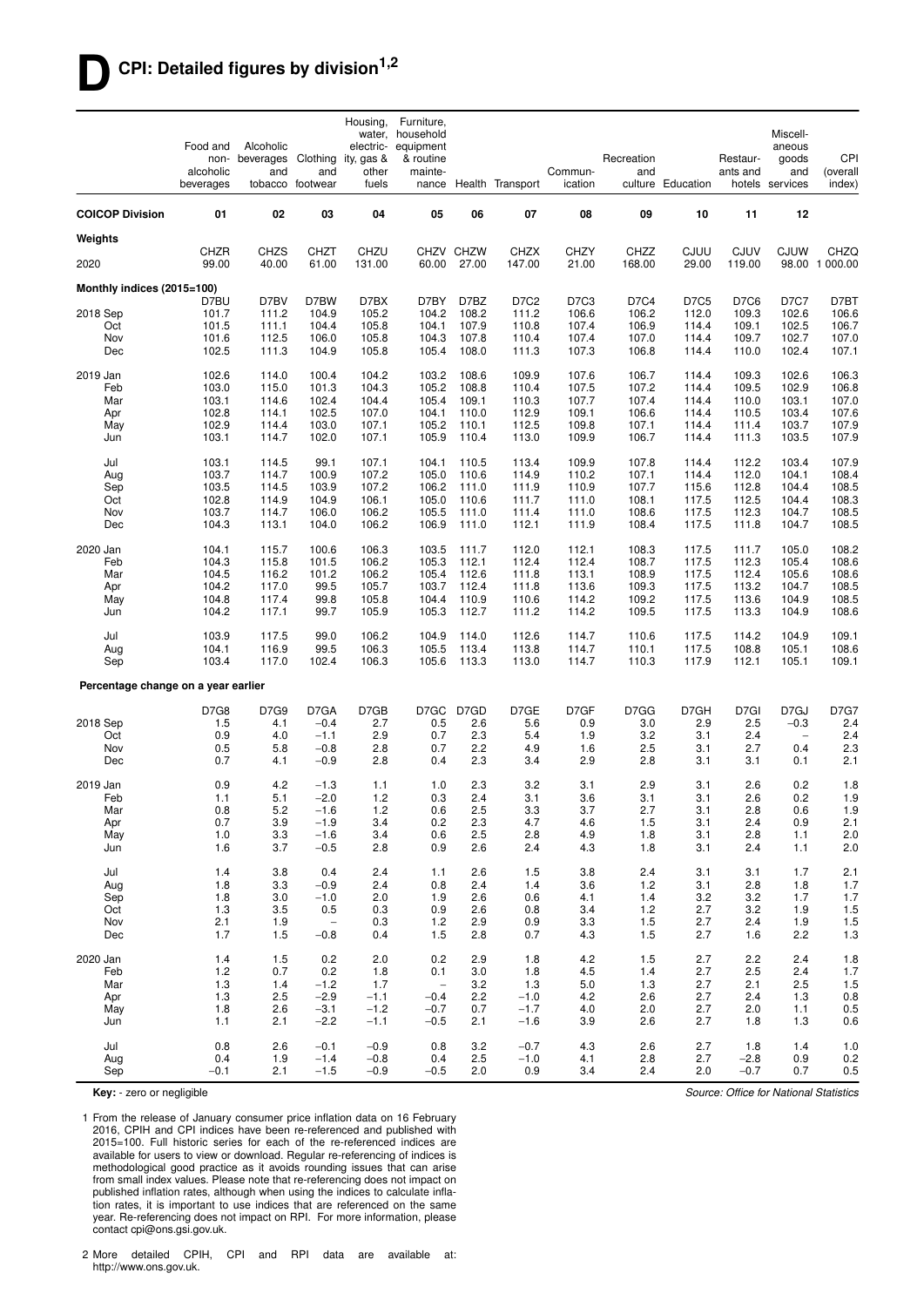# **D1 CPIH: Detailed figures by division1, 2**

|                                     | Food and<br>non-<br>alcoholic<br>beverages | Alcoholic<br>beverages Clothing<br>and | and<br>tobacco footwear            | Housing,<br>water,<br>electric-<br>ity, gas &<br>other<br>fuels | Furniture,<br>household<br>equipment<br>& routine<br>mainte- |                | nance Health Transport | Commun-<br>ication   | Recreation<br>and | culture Education | Restaur-<br>ants and | Miscell-<br>aneous<br>goods<br>and<br>hotels services | <b>CPIH</b><br>(overall<br>index) |
|-------------------------------------|--------------------------------------------|----------------------------------------|------------------------------------|-----------------------------------------------------------------|--------------------------------------------------------------|----------------|------------------------|----------------------|-------------------|-------------------|----------------------|-------------------------------------------------------|-----------------------------------|
| <b>COICOP Division</b>              | 1                                          | $\overline{\mathbf{2}}$                | 3                                  | $\overline{4}$                                                  | 5                                                            | 6              | $\overline{7}$         | 8                    | 9                 | 10                | 11                   | 12                                                    |                                   |
| Weights                             |                                            |                                        |                                    |                                                                 |                                                              |                |                        |                      |                   |                   |                      |                                                       |                                   |
| 2020                                | L5CZ<br>79.00                              | L5D <sub>2</sub><br>32.00              | L5D3<br>51.00                      | L5D4<br>296.00                                                  | <b>L5D5</b><br>50.00                                         | L5D6<br>22.00  | <b>L5D7</b><br>120.00  | L5D8<br>17.00        | L5D9<br>136.00    | L5DA<br>24.00     | L5DB<br>96.00        | L5DC                                                  | L5CY<br>77.00 1 000.00            |
| Monthly indices (2015=100)          |                                            |                                        |                                    |                                                                 |                                                              |                |                        |                      |                   |                   |                      |                                                       |                                   |
| 2018 Sep                            | L523<br>101.8                              | L524<br>111.2                          | L525<br>104.9                      | L5PG<br>106.2                                                   | L527<br>104.1                                                | L528<br>108.1  | L529<br>110.9          | <b>L52A</b><br>106.6 | L52B<br>106.3     | L52C<br>112.0     | <b>L52D</b><br>109.2 | L52E<br>102.6                                         | L522<br>106.6                     |
| Oct                                 | 101.5                                      | 111.0                                  | 104.4                              | 106.5                                                           | 104.0                                                        | 107.8          | 110.5                  | 107.4                | 107.1             | 114.4             | 109.1                | 102.5                                                 | 106.7                             |
| Nov                                 | 101.7                                      | 112.5                                  | 106.0                              | 106.5                                                           | 104.2                                                        | 107.7          | 110.1                  | 107.5                | 107.2             | 114.4             | 109.7                | 102.7                                                 | 106.9                             |
| Dec                                 | 102.6                                      | 111.3                                  | 104.9                              | 106.6                                                           | 105.3                                                        | 107.9          | 110.9                  | 107.3                | 107.0             | 114.4             | 110.0                | 102.4                                                 | 107.1                             |
| 2019 Jan                            | 102.7                                      | 114.0                                  | 100.4                              | 106.0                                                           | 103.1                                                        | 108.5          | 109.5                  | 107.6                | 106.9             | 114.4             | 109.3                | 102.6                                                 | 106.4                             |
| Feb                                 | 103.1                                      | 114.9                                  | 101.4                              | 106.1                                                           | 105.2                                                        | 108.8          | 110.0                  | 107.6                | 107.4             | 114.4             | 109.5                | 102.9                                                 | 106.8                             |
| Mar<br>Apr                          | 103.2<br>102.9                             | 114.6<br>114.0                         | 102.4<br>102.6                     | 106.2<br>107.7                                                  | 105.3<br>104.0                                               | 109.0<br>109.9 | 109.9<br>112.4         | 107.7<br>109.2       | 107.6<br>106.8    | 114.4<br>114.4    | 110.0<br>110.5       | 103.1<br>103.4                                        | 107.0<br>107.6                    |
| May                                 | 103.0                                      | 114.3                                  | 103.1                              | 107.8                                                           | 105.1                                                        | 110.1          | 112.1                  | 109.8                | 107.3             | 114.4             | 111.4                | 103.7                                                 | 107.9                             |
| Jun                                 | 103.2                                      | 114.6                                  | 102.0                              | 107.8                                                           | 105.8                                                        | 110.4          | 112.5                  | 110.0                | 106.8             | 114.4             | 111.3                | 103.5                                                 | 107.9                             |
| Jul                                 | 103.2                                      | 114.4                                  | 99.1                               | 107.9                                                           | 104.0                                                        | 110.4          | 112.9                  | 110.0                | 108.0             | 114.4             | 112.2                | 103.4                                                 | 108.0                             |
| Aug                                 | 103.8                                      | 114.6                                  | 101.0                              | 108.0                                                           | 105.0                                                        | 110.5          | 114.4                  | 110.2                | 107.3             | 114.4             | 111.9                | 104.1                                                 | 108.3                             |
| Sep                                 | 103.5                                      | 114.5                                  | 103.9                              | 108.1                                                           | 106.2                                                        | 110.9          | 111.5                  | 111.0                | 107.9             | 115.6             | 112.8                | 104.4                                                 | 108.4                             |
| Oct                                 | 102.9                                      | 114.9                                  | 105.0                              | 107.7                                                           | 105.0                                                        | 110.6          | 111.3                  | 111.0                | 108.3             | 117.5             | 112.5                | 104.4                                                 | 108.3                             |
| Nov<br>Dec                          | 103.8<br>104.3                             | 114.6<br>113.0                         | 106.0<br>104.1                     | 107.8<br>107.9                                                  | 105.5<br>106.9                                               | 110.9<br>110.9 | 111.0<br>111.7         | 111.0<br>112.0       | 108.8<br>108.5    | 117.5<br>117.5    | 112.3<br>111.8       | 104.7<br>104.6                                        | 108.5<br>108.5                    |
|                                     |                                            |                                        |                                    |                                                                 |                                                              |                |                        |                      |                   |                   |                      |                                                       |                                   |
| 2020 Jan                            | 104.2                                      | 115.7                                  | 100.7                              | 108.0                                                           | 103.6                                                        | 111.6          | 111.5                  | 112.1                | 108.4             | 117.5             | 111.7                | 105.0                                                 | 108.3                             |
| Feb<br>Mar                          | 104.4<br>104.6                             | 115.7<br>116.2                         | 101.6<br>101.2                     | 108.0<br>108.0                                                  | 105.4<br>105.4                                               | 112.1<br>112.5 | 112.0<br>111.4         | 112.4<br>113.1       | 108.8<br>108.9    | 117.5<br>117.5    | 112.3<br>112.4       | 105.3<br>105.6                                        | 108.6<br>108.6                    |
| Apr                                 | 104.4                                      | 117.0                                  | 99.8                               | 108.2                                                           | 103.8                                                        | 112.4          | 111.4                  | 113.7                | 109.4             | 117.5             | 113.1                | 104.8                                                 | 108.6                             |
| May                                 | 105.0                                      | 117.3                                  | 100.0                              | 108.3                                                           | 104.5                                                        | 110.9          | 110.3                  | 114.3                | 109.2             | 117.5             | 113.6                | 104.9                                                 | 108.6                             |
| Jun                                 | 104.4                                      | 117.0                                  | 99.9                               | 108.4                                                           | 105.4                                                        | 112.8          | 110.8                  | 114.3                | 109.5             | 117.5             | 113.2                | 105.0                                                 | 108.8                             |
| Jul                                 | 104.1                                      | 117.5                                  | 99.2                               | 108.6                                                           | 105.0                                                        | 113.9          | 112.3                  | 114.8                | 110.7             | 117.5             | 114.1                | 105.0                                                 | 109.2                             |
| Aug                                 | 104.2                                      | 116.8                                  | 99.6                               | 108.7                                                           | 105.5                                                        | 113.3          | 113.5                  | 114.8                | 110.2             | 117.5             | 108.8                | 105.1                                                 | 108.8                             |
| Sep                                 | 103.5                                      | 116.9                                  | 102.5                              | 108.8                                                           | 105.7                                                        | 113.3          | 112.7                  | 114.7                | 110.4             | 117.9             | 112.0                | 105.2                                                 | 109.2                             |
| Percentage change on a year earlier |                                            |                                        |                                    |                                                                 |                                                              |                |                        |                      |                   |                   |                      |                                                       |                                   |
|                                     | L55P                                       | L55Q                                   | L55R                               | <b>L55S</b>                                                     | L55T                                                         | L55U           | <b>L55V</b>            | <b>L55W</b>          | L55X              | L55Y              | L55Z                 | L562                                                  | L55O                              |
| 2018 Sep                            | 1.5                                        | 4.0                                    | $-0.4$                             | 1.9                                                             | 0.4                                                          | 2.6            | 5.5                    | 0.9                  | 3.1               | 2.9               | 2.5                  | $-0.3$                                                | 2.2                               |
| Oct                                 | 0.9                                        | 3.9                                    | $-1.1$                             | 2.1                                                             | 0.7                                                          | 2.3            | 5.3                    | 1.9                  | 3.3               | 3.1               | 2.4                  | $\overline{\phantom{a}}$                              | 2.2                               |
| Nov<br>Dec                          | 0.5<br>0.7                                 | 5.7<br>4.1                             | $-0.8$<br>$-0.9$                   | 2.0<br>2.1                                                      | 0.6<br>0.3                                                   | 2.2<br>2.3     | 4.8<br>3.3             | 1.6<br>2.8           | 2.6<br>2.8        | 3.1<br>3.1        | 2.7<br>3.1           | 0.4<br>0.1                                            | $2.2\,$<br>2.0                    |
|                                     |                                            |                                        |                                    |                                                                 |                                                              |                |                        |                      |                   |                   |                      |                                                       |                                   |
| 2019 Jan                            | 0.9                                        | 4.2                                    | $-1.3$                             | 1.4                                                             | 0.9                                                          | 2.3            | 3.1                    | 3.1                  | 2.9               | 3.1               | 2.6                  | 0.2                                                   | 1.8                               |
| Feb<br>Mar                          | 1.2<br>0.8                                 | 5.1<br>5.2                             | $-2.0$<br>$-1.6$                   | 1.4<br>1.4                                                      | 0.3<br>0.6                                                   | 2.4<br>2.6     | 3.0<br>3.2             | 3.6<br>3.7           | 3.1<br>2.7        | 3.1<br>3.1        | 2.6<br>2.8           | 0.2<br>0.6                                            | 1.8<br>1.8                        |
| Apr                                 | 0.7                                        | 3.9                                    | $-1.8$                             | 2.3                                                             | 0.1                                                          | 2.4            | 4.6                    | 4.6                  | 1.5               | 3.1               | 2.4                  | 0.9                                                   | 2.0                               |
| May                                 | 1.1                                        | 3.3                                    | $-1.6$                             | 2.3                                                             | 0.6                                                          | 2.6            | 2.7                    | 4.9                  | 1.9               | 3.1               | 2.8                  | 1.1                                                   | 1.9                               |
| Jun                                 | 1.7                                        | 3.7                                    | $-0.4$                             | 2.1                                                             | 0.9                                                          | 2.7            | 2.3                    | 4.3                  | 1.9               | 3.1               | 2.5                  | 1.1                                                   | 1.9                               |
| Jul                                 | 1.5                                        | 3.8                                    | 0.4                                | 1.9                                                             | 1.0                                                          | 2.7            | 1.3                    | 3.8                  | 2.4               | 3.1               | 3.1                  | 1.7                                                   | 2.0                               |
| Aug                                 | 1.8                                        | 3.3                                    | $-0.8$                             | 1.9                                                             | 0.8                                                          | 2.4            | 1.3                    | 3.6                  | 1.2               | 3.1               | 2.8                  | 1.8                                                   | 1.7                               |
| Sep                                 | 1.7                                        | 3.0                                    | $-0.9$                             | 1.7                                                             | 1.9                                                          | 2.6            | 0.5                    | 4.1                  | 1.4               | 3.2               | 3.2                  | 1.7                                                   | 1.7                               |
| Oct                                 | 1.4                                        | 3.5                                    | 0.5                                | 1.1                                                             | 0.9                                                          | 2.6            | 0.7                    | 3.4                  | 1.1               | 2.7               | 3.2                  | 1.8                                                   | $1.5$                             |
| Nov<br>Dec                          | 2.1<br>1.7                                 | 1.9<br>1.5                             | $\overline{\phantom{a}}$<br>$-0.8$ | 1.2<br>1.2                                                      | $1.2$<br>1.5                                                 | 2.9<br>2.8     | 0.8<br>0.7             | 3.3<br>4.3           | 1.5<br>1.4        | 2.7<br>2.7        | 2.4<br>1.6           | 1.9<br>2.1                                            | $1.5$<br>1.4                      |
|                                     |                                            |                                        |                                    |                                                                 |                                                              |                |                        |                      |                   |                   |                      |                                                       |                                   |
| 2020 Jan<br>Feb                     | 1.4<br>1.3                                 | 1.5<br>0.7                             | 0.3<br>0.2                         | 1.9<br>1.8                                                      | 0.4<br>0.2                                                   | 2.8<br>3.0     | 1.8<br>1.9             | 4.2<br>4.5           | 1.4<br>1.4        | 2.7<br>2.7        | 2.2<br>2.5           | 2.4<br>2.4                                            | 1.8                               |
| Mar                                 | 1.3                                        | 1.4                                    | $-1.2$                             | 1.7                                                             | 0.1                                                          | 3.2            | 1.3                    | 5.0                  | 1.2               | 2.7               | 2.1                  | 2.4                                                   | 1.7<br>1.5                        |
| Apr                                 | 1.4                                        | 2.6                                    | $-2.8$                             | 0.5                                                             | $-0.2$                                                       | 2.3            | $-0.9$                 | 4.2                  | 2.4               | 2.7               | 2.4                  | 1.3                                                   | 0.9                               |
| May                                 | 1.9                                        | 2.6                                    | $-3.0$                             | 0.5                                                             | $-0.6$                                                       | 0.7            | $-1.6$                 | 4.0                  | 1.8               | 2.7               | 2.0                  | 1.2                                                   | 0.7                               |
| Jun                                 | 1.2                                        | 2.1                                    | $-2.1$                             | 0.6                                                             | $-0.4$                                                       | 2.2            | $-1.5$                 | 3.9                  | 2.5               | 2.7               | 1.8                  | 1.4                                                   | $0.8\,$                           |
| Jul                                 | 0.8                                        | 2.6                                    | 0.1                                | 0.6                                                             | 0.9                                                          | 3.2            | $-0.6$                 | 4.4                  | 2.4               | 2.7               | 1.8                  | 1.5                                                   | $1.1$                             |
| Aug                                 | 0.4                                        | 1.9                                    | $-1.3$                             | 0.7                                                             | 0.5                                                          | 2.6            | $-0.8$                 | 4.1                  | 2.7               | 2.7               | $-2.8$               | 1.0                                                   | 0.5                               |
| Sep                                 | $\bar{ }$                                  | 2.1                                    | $-1.4$                             | 0.7                                                             | $-0.4$                                                       | 2.1            | 1.0                    | 3.4                  | 2.3               | 2.0               | $-0.7$               | 0.8                                                   | 0.7                               |

**Key:** - zero or negligible

1 From the release of January consumer price inflation data on 16 February 2016, CPIH & CPI indices have been re-referenced and published with 2015=100. Full historic series for each of the re-referenced indices are available for users to view or download. Regular re-referencing of indices is methodological good practice as it avoids rounding issues that can arise from small index values. Please note that re-referencing does not impact on published inflation rates, although when using the indices to calculate inflation rates, it is important to use indices that are referenced on the same year. Re-referencing does not impact on RPI. For more information, please contact cpi@ons.gsi.gov.uk.

2 More detailed CPIH, CPI and RPI data are available at: http://www.ons.gsi.gov.uk.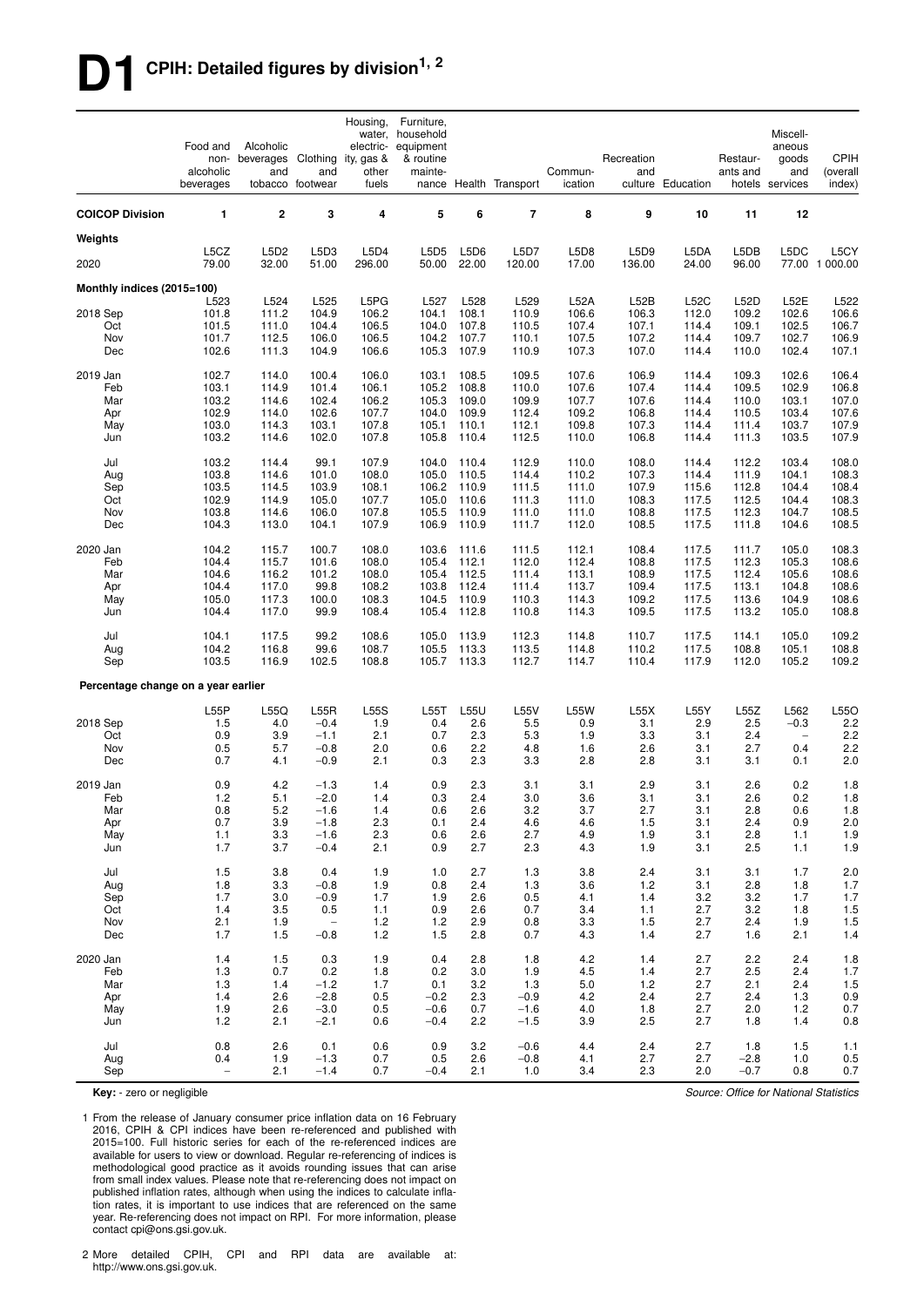|                                                                                     | Weights       | $Index (2015 = 100)$                                                                     |     |     |     |     |     |                                            |                  | Percentage change over 12 months             |                  |                    |                  | Percentage<br>change over<br>1 month |
|-------------------------------------------------------------------------------------|---------------|------------------------------------------------------------------------------------------|-----|-----|-----|-----|-----|--------------------------------------------|------------------|----------------------------------------------|------------------|--------------------|------------------|--------------------------------------|
|                                                                                     | 2020          | 2020 2020 2020 2020 2020 2020<br>Apr                                                     | May | Jun | Jul | Aug | Sep | 2020<br>Apr                                | May              | 2020 2020 2020 2020 2020<br>Jun              | Jul              | Aug                | Sep              | 2020<br>Sep                          |
| CPI (overall index)                                                                 |               | 1 000.00 108.5 108.5 108.6 109.1 108.6 109.1                                             |     |     |     |     |     | 0.8                                        | 0.5              | 0.6                                          | 1.0              | 0.2                | 0.5              | 0.4                                  |
| All goods                                                                           |               | 510.00 104.8 104.8 105.0 105.0 105.2 105.6                                               |     |     |     |     |     | $-0.4$                                     | $-0.9$           | $-0.5$                                       | $-0.0$           | $-0.2$             | $-0.3$           | 0.4                                  |
| Food, alcoholic beverages & tobacco                                                 |               | 139.00 107.8 108.3 107.8 107.7 107.6 107.1                                               |     |     |     |     |     | 1.7                                        | 2.0              | 1.4                                          | 1.3              | 0.8                | 0.5              | $-0.5$                               |
| Processed food & non-alcoholic beverages                                            |               | 54.00 104.4 105.1 104.3 104.7 104.6 103.8                                                |     |     |     |     |     | 0.9                                        | 1.2              | 0.9                                          | 1.1              | 0.1                | $-0.1$           | $-0.7$                               |
| Non-processed food                                                                  |               | 45.00 104.0 104.5 104.1 103.0 103.5 102.8                                                |     |     |     |     |     | 1.9                                        | 2.5              | 1.4                                          | 0.4              |                    | $0.7 - 0.2$      | $-0.6$                               |
| Seasonal food                                                                       |               | 27.00 106.9 107.6 106.8 105.5 105.8 105.0                                                |     |     |     |     |     | 1.3                                        | 2.4              | 0.5                                          | $-0.8$           | 0.0                | $-1.4$           | $-0.8$                               |
| Meat<br>Alcoholic beverages & tobacco                                               |               | 18.00 100.4 100.6 100.9 100.1 100.6 100.3<br>40.00 117.0 117.4 117.1 117.5 116.9 117.0   |     |     |     |     |     | 2.9<br>2.5                                 | 2.7<br>2.6       | 2.7<br>2.1                                   | 2.2<br>2.6       | 1.8<br>1.9         | 1.6<br>2.1       | $-0.3$                               |
| Industrial goods                                                                    | 371.00        | 103.7 103.6 103.9 104.1 104.3 105.0                                                      |     |     |     |     |     |                                            |                  | $-1.2$ $-2.0$ $-1.2$ $-0.5$                  |                  | -0.6               | $-0.6$           | 0.7                                  |
| Energy                                                                              | 64.00         | 104.2 103.0 103.1 105.0 105.6 105.7                                                      |     |     |     |     |     |                                            |                  | $-9.3 - 11.6 - 11.2$                         | $-9.1 - 8.9$     |                    | $-8.5$           |                                      |
| Electricity, gas & miscellaneous energy<br>Liquid fuels, vehicle fuels & lubricants | <i>32.00</i>  | 32.00 107.7 107.7 107.7 107.6 107.6 107.6<br>99.2 96.7 97.0 101.0 102.3 102.4            |     |     |     |     |     | $-13.1 - 17.6 - 16.9 - 12.6 - 12.1 - 11.4$ |                  | $-5.8$ $-5.8$ $-5.9$ $-5.9$ $-5.9$ $-5.9$    |                  |                    |                  | $\overline{\phantom{0}}$<br>0.1      |
| Non-energy industrial goods                                                         |               | 307.00 103.6 103.7 104.0 103.9 104.1 104.9                                               |     |     |     |     |     | 0.5                                        | 0.1              | 0.9                                          | 1.3              | 1.2                | 1.0              | 0.8                                  |
| Clothing & footwear goods                                                           | 60.00         | 99.3 99.6 99.5 98.8 99.3 102.2                                                           |     |     |     |     |     |                                            |                  | $-3.0$ $-3.2$ $-2.3$                         | $-0.2$           | $-1.4$             | $-1.5$           | 2.9                                  |
| Housing goods                                                                       |               | 59.00 102.6 103.4 104.2 103.8 104.3 104.4                                                |     |     |     |     |     |                                            | $-0.7 -1.0$      | $-0.9$                                       | 0.5              | 0.0                | $-0.9$           | 0.1                                  |
| Household goods                                                                     |               | 53.00 102.4 103.2 104.2 103.7 104.2 104.4                                                |     |     |     |     |     |                                            | $-0.7 -1.1 -0.8$ |                                              | 0.7              | 0.2                | $-0.9$           | 0.1                                  |
| Water supply; materials for maintenance & repair                                    |               | 6.00 104.6 105.0 104.7 104.6 104.8 104.9                                                 |     |     |     |     |     |                                            | $-0.9 - 0.8$     | $-1.1$                                       | $-1.1$           | $-1.1$             | $-1.2$           | 0.1                                  |
| Medical products, appliances & equipment                                            |               | 14.00 108.3 105.6 108.9 108.7 108.4 108.4                                                |     |     |     |     |     |                                            | $2.2 -0.4$       | 2.3                                          | 2.2              | 2.0                | 1.6              | $\overline{\phantom{0}}$             |
| Vehicles, spare parts & accessories                                                 |               | 47.00 107.7 108.1 108.1 108.1 108.7 109.8                                                |     |     |     |     |     | 2.2                                        | 2.9              | 3.3                                          | 3.1              | 4.0                | 5.3              | 1.0                                  |
| Recreational goods                                                                  |               | 91.00 104.9 104.5 104.9 105.5 104.9 105.3                                                |     |     |     |     |     | 2.2                                        | 1.0              | 2.4                                          | 1.3              | 2.1                | 2.0              | 0.4                                  |
| Audio-visual goods                                                                  | <i>22.00</i>  | 91.6 90.4 91.4 91.1 91.3 93.3                                                            |     |     |     |     |     | 0.5                                        | $-1.8$           | $-0.9$                                       | 0.5              | 0.9                | 4.2              | 2.1                                  |
| Other recreational goods<br>Miscellaneous goods                                     |               | 69.00 108.9 108.9 109.0 110.0 109.0 108.8<br>36.00 101.3 101.6 101.5 100.6 101.3 100.8   |     |     |     |     |     | 2.6<br>1.2                                 | 1.7<br>1.4       | 3.2<br>1.9                                   | 1.4<br>1.6       | 2.3<br>1.1         | 1.2<br>0.1       | $-0.2$<br>$-0.5$                     |
| <b>All services</b>                                                                 |               | 490.00 112.5 112.5 112.6 113.5 112.4 112.9                                               |     |     |     |     |     | 2.0                                        | 1.9              | 1.8                                          | 2.1              | 0.6                | 1.4              | 0.5                                  |
| <b>Housing services</b>                                                             |               | 101.00 105.9 106.0 106.1 106.5 106.6 106.7                                               |     |     |     |     |     | 1.1                                        | 1.0              | 1.0                                          | 1.3              | 1.4                | 1.3              | 0.1                                  |
| Actual rentals for housing                                                          |               | 84.00 105.1 105.2 105.3 105.8 105.9 105.9                                                |     |     |     |     |     | 1.3                                        | 1.3              | 1.3                                          | 1.7              | 1.8                | 1.8              | 0.1                                  |
| Primary housing services<br>Other housing services                                  | 7.00          | 10.00 106.1 106.1 106.2 106.2 106.1 106.2<br>112.6 112.7 112.8 113.2 113.7 114.2         |     |     |     |     |     | $-2.4$<br>2.3                              | $-2.7$<br>2.2    | $-2.6$<br>1.9                                | $-2.9$<br>2.2    | $-3.0$<br>2.4      | $-2.9$<br>2.0    | 0.1<br>0.4                           |
| Travel & transport services                                                         |               | 72.00 120.0 118.3 119.5 120.6 122.1 119.5                                                |     |     |     |     |     | 1.9                                        | 2.0              | 1.8                                          | 1.6              | 0.3                | 2.9              | $-2.1$                               |
| Services for personal transport equipment                                           |               | 41.00 116.5 116.0 116.1 115.4 116.2 116.9                                                |     |     |     |     |     | 2.7                                        | 2.0              | 1.9                                          | 1.4              | 2.0                | 2.4              | 0.6                                  |
| Transport services                                                                  |               | 28.00 122.7 119.2 122.0 126.1 128.8 121.4                                                |     |     |     |     |     | 0.8                                        | 1.8              | 1.7                                          | 2.4              | $-0.8$             | 4.0              | $-5.7$                               |
| Transport insurance                                                                 |               | 3.00 124.2 123.1 122.7 119.0 118.7 117.0                                                 |     |     |     |     |     | 6.9                                        | 3.9              | 4.0                                          | 1.6              | 0.3                | $-1.8$           | $-1.4$                               |
| Communication                                                                       | 21.00         | 113.6 114.2 114.2 114.7 114.7 114.7                                                      |     |     |     |     |     | 4.2                                        | 4.0              | 3.9                                          | 4.3              | 4.1                | 3.4              | $\overline{\phantom{a}}$             |
| Recreational & personal services                                                    | <i>205.00</i> | 113.6 114.0 113.8 115.2 111.9 113.8                                                      |     |     |     |     |     | 2.5                                        | 2.4              | 2.2                                          | 2.8              | $-0.2$             | 0.9              | 1.7                                  |
| Package holidays & accommodation                                                    |               | 62.00 113.1 114.1 113.8 115.3 115.0 114.0<br>143.00 113.6 113.7 113.6 115.0 110.4 113.6  |     |     |     |     |     | 2.3                                        | 2.2              | 2.1<br>2.2                                   | 2.0              | 2.2<br>$3.2 - 1.1$ | $-0.1$           | $-0.9$                               |
| Other recreational & personal services<br>Catering services                         | 99.00         | 113.6 113.6 113.4 114.7 108.1 112.5                                                      |     |     |     |     |     | 2.6<br>3.0                                 | 2.5<br>2.8       | 2.4                                          | 3.4              | $-2.8$             | 1.4<br>0.9       | 2.9<br>4.1                           |
| Non-catering recreational & personal services                                       |               | 44.00 113.7 114.1 114.2 115.6 115.7 116.0                                                |     |     |     |     |     | 1.7                                        | 1.9              | 1.7                                          | 2.8              | 2.6                | 2.4              | 0.3                                  |
| Miscellaneous & other services                                                      | 91.00         | 110.5 110.6 110.7 111.1 110.9 111.3                                                      |     |     |     |     |     | 1.6                                        | 1.5              | 1.4                                          | 1.6              | 1.3                | 1.2              | 0.3                                  |
| Miscellaneous services                                                              |               | 49.00 105.1 105.2 105.4 105.4 105.3 105.8                                                |     |     |     |     |     | 1.0                                        | 0.8              | 0.6                                          | 0.4              | 0.2                | 0.6              | 0.4                                  |
| Medical services<br>Education                                                       |               | 13.00 115.8 115.7 115.8 118.8 117.7 117.5<br>29.00 117.5 117.5 117.5 117.5 117.5 117.9   |     |     |     |     |     | 2.2<br>2.7                                 | 1.8<br>2.7       | 1.8<br>2.7                                   | 4.3<br>2.7       | 3.1<br>2.7         | 2.6<br>2.0       | $-0.2$<br>0.4                        |
|                                                                                     |               |                                                                                          |     |     |     |     |     |                                            |                  |                                              |                  |                    |                  |                                      |
| Special aggregates<br>Durables                                                      |               | 110.00 104.7 105.1 105.6 105.7 106.1 107.4                                               |     |     |     |     |     | 1.0                                        | 0.9              | 1.5                                          | 2.3              | 2.3                | 3.3              | 1.2                                  |
| Semi-durables                                                                       |               | 126.00 101.3 101.3 101.7 101.5 101.7 102.7                                               |     |     |     |     |     | $-0.9$                                     | $-1.9$           | $-0.2$                                       | 0.3              | 0.1                | $-1.1$           | 1.0                                  |
| Non-durables                                                                        |               | 71.00 105.9 105.7 105.6 105.0 105.0 104.8                                                |     |     |     |     |     | 2.5                                        | 2.5              | 2.1                                          | 1.8              | 1.5                | 1.2              | $-0.2$                               |
| Seasonal food                                                                       |               | 27.00 106.9 107.6 106.8 105.5 105.8 105.0                                                |     |     |     |     |     | 1.3                                        | 2.4              | 0.5                                          | $-0.8$           | 0.0                | $-1.4$           | $-0.8$                               |
| Non-seasonal food                                                                   |               | 61.00 102.6 103.0 102.5 102.7 102.8 102.0                                                |     |     |     |     |     | 1.3                                        | 1.3              | 1.2                                          | 1.3              | 0.4                | 0.2              | $-0.8$                               |
| Energy, food, alcoholic beverages & tobacco                                         |               | 203.00 106.8 106.8 106.4 107.0 107.1 106.8                                               |     |     |     |     |     | $-1.8$                                     |                  | $-2.4$ $-2.7$ $-2.0$ $-2.3$                  |                  |                    | $-2.4$           | $-0.3$                               |
| Energy & unprocessed food                                                           |               | 109.00 104.2 103.7 103.7 104.3 104.8 104.6                                               |     |     |     |     |     |                                            |                  | $-4.7$ $-5.9$ $-6.1$<br>$-6.2$ $-7.6$ $-7.9$ | $-5.2$<br>$-6.7$ | $-5.0$<br>$-6.3$   | $-5.1$<br>$-6.5$ | $-0.2$<br>$-0.2$                     |
| Energy & seasonal food<br>Tobacco                                                   |               | 91.00 105.1 104.5 104.4 105.3 105.8 105.6<br>20.00 129.3 129.2 129.1 129.7 130.2 130.6   |     |     |     |     |     | 2.7                                        | 2.7              | 2.6                                          | 3.1              | 3.6                | 3.8              | 0.3                                  |
| Housing, water, electricity, gas & other fuels                                      |               | 131.00 105.7 105.8 105.9 106.2 106.3 106.3                                               |     |     |     |     |     | $-1.1$                                     |                  | $-1.2 -1.1$                                  | $-0.9$           | $-0.8$             | $-0.9$           |                                      |
| Education, health & social protection <sup>2</sup>                                  |               | 76.00 115.3 114.8 115.6 116.4 116.0 116.2                                                |     |     |     |     |     | 2.3                                        | 1.7              | 2.1                                          | 2.7              | 2.3                | 1.9              | 0.2                                  |
| All items excluding                                                                 |               |                                                                                          |     |     |     |     |     |                                            |                  |                                              |                  |                    |                  |                                      |
| $E$ nergy <sup>3</sup>                                                              |               | 936.00 108.8 108.8 109.0 109.3 108.8 109.3                                               |     |     |     |     |     | 1.5                                        | 1.3              | 1.4                                          | 1.7              | 0.9                | 1.2              | 0.4                                  |
| Energy, food, alcoholic beverages & tobacco<br>Energy & unprocessed food            |               | 797.00 108.9 109.0 109.2 109.7 109.0 109.7<br>891.00 109.0 109.1 109.2 109.7 109.1 109.6 |     |     |     |     |     | 1.4<br>1.4                                 | 1.2<br>1.3       | 1.4<br>1.4                                   | 1.8<br>1.8       | 0.9<br>0.9         | 1.3<br>1.2       | 0.6<br>0.5                           |
| Seasonal food                                                                       |               | 973.00 108.5 108.5 108.6 109.2 108.7 109.2                                               |     |     |     |     |     | 0.8                                        | 0.4              | 0.6                                          | 1.1              | 0.2                | 0.6              | 0.4                                  |
| Energy & seasonal food                                                              |               | 909.00 108.8 108.9 109.0 109.5 108.9 109.4                                               |     |     |     |     |     | 1.5                                        | 1.3              | 1.5                                          | 1.8              | 0.9                | 1.2              | 0.5                                  |
| Tobacco                                                                             |               | 980.00 108.0 108.0 108.2 108.6 108.2 108.6                                               |     |     |     |     |     | 0.7                                        | 0.4              | 0.6                                          | 1.0              | 0.2                | 0.5              | 0.4                                  |
| Alcoholic beverages & tobacco                                                       |               | 960.00 108.1 108.1 108.2 108.7 108.3 108.7                                               |     |     |     |     |     | 0.7                                        | 0.4              | 0.5                                          | 1.0              | 0.1                | 0.5              | 0.4                                  |
| Liquid fuels, vehicle fuels & lubricants                                            |               | 968.00 108.7 108.8 108.9 109.3 108.8 109.2                                               |     |     |     |     |     | 1.2                                        | 1.1              | 1.2                                          | 1.5              | 0.6                | 0.9              | 0.4                                  |
| Housing, water, electricity, gas & other fuels                                      |               | 869.00 108.8 108.8 109.0 109.5 108.9 109.4                                               |     |     |     |     |     | 1.1                                        | 0.7              | 0.9                                          | 1.3              | 0.4                | 0.7              | 0.5                                  |
| Education, health & social protection                                               |               | 924.00 108.0 108.0 108.1 108.6 108.1 108.6                                               |     |     |     |     |     | 0.7                                        | 0.4              | 0.5                                          | 0.9              | 0.1                | 0.4              | 0.4                                  |

**Key:** - zero or negligible

1 For further information on the composition of the indices shown,

see '*The Consumer Prices Index: Goods and Services Indices and Special Aggregates*', which can be downloaded from: http://webarchive.nation-

alarchives.gov.uk/20160105160709/http://ons.gov.uk/

2 The coverage of this special aggregate has changed extensively since January 2000, when Social protection was first included and extentions to the Education and Health divisions also took effect. Health was further extended with effect from January 2001.

3 Energy includes electricity, gas and other fuels, and fuels and lubricants.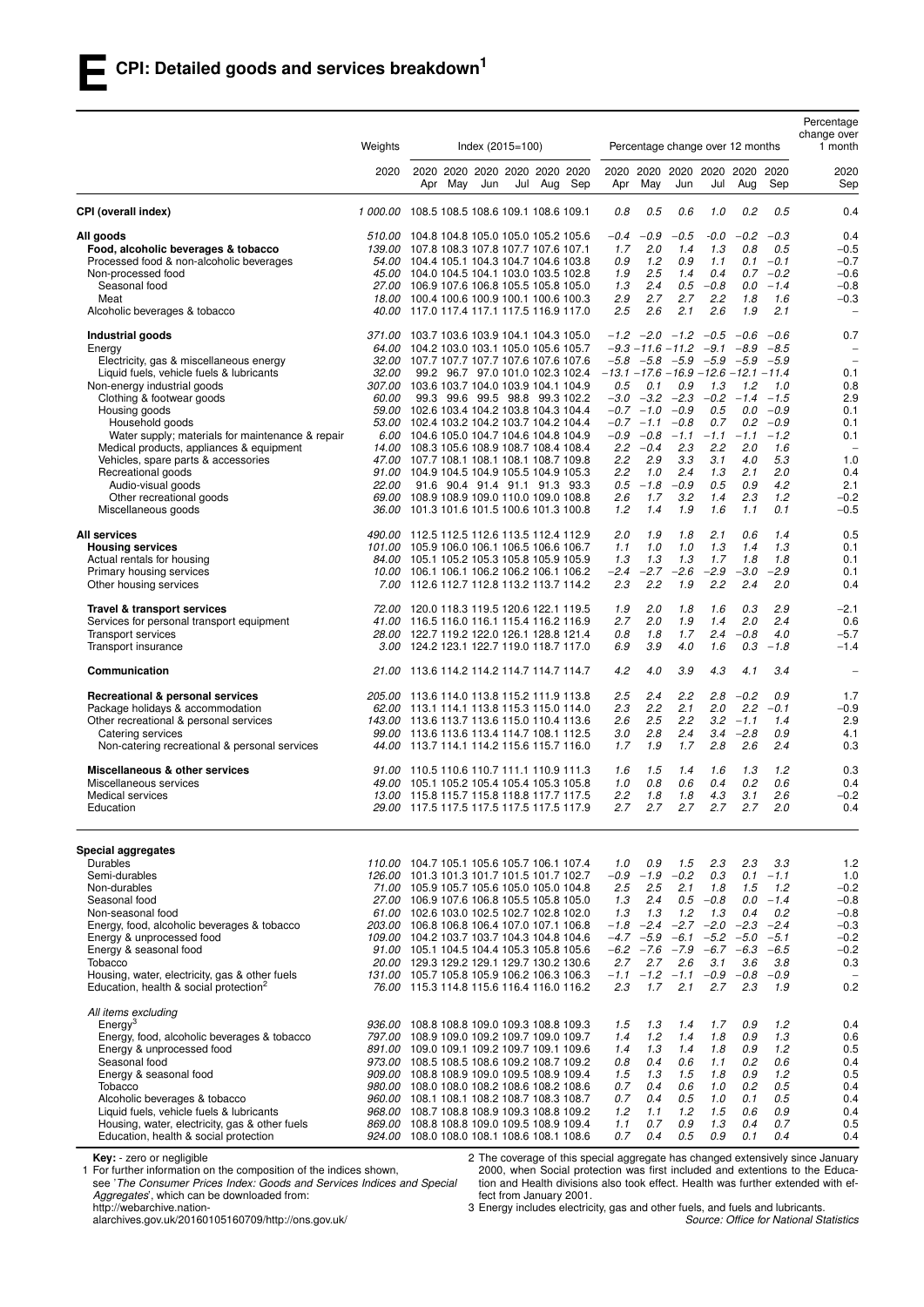|                                                                | Weights                                                                                                                        |                                                                                          | $Index (2015 = 100)$ |  |  |  |                                            |                                              |                    | Percentage change over 12 months                                                       |                           |                    | Percentage<br>change over<br>1 month |
|----------------------------------------------------------------|--------------------------------------------------------------------------------------------------------------------------------|------------------------------------------------------------------------------------------|----------------------|--|--|--|--------------------------------------------|----------------------------------------------|--------------------|----------------------------------------------------------------------------------------|---------------------------|--------------------|--------------------------------------|
|                                                                | 2020 2020 2020 2020 2020 2020 2020<br>2020 2020 2020 2020 2020 2020<br>Apr May<br>Apr May Jun<br>Jul Aug Sep<br>Jun<br>Jul Aug |                                                                                          |                      |  |  |  |                                            |                                              | Sep                | 2020<br>Sep                                                                            |                           |                    |                                      |
| CPIH (overall index)                                           |                                                                                                                                | 1000.00 108.6108.6108.8109.2108.8109.2                                                   |                      |  |  |  | 0.9                                        | 0.7                                          | 0.8                | 1.1                                                                                    | 0.5                       | 0.7                | 0.4                                  |
| All goods                                                      |                                                                                                                                | 414.00 104.8 104.8 104.9 105.0 105.2 105.6                                               |                      |  |  |  |                                            | $-0.4$ $-0.9$ $-0.5$                         |                    |                                                                                        | $-0.0$ $-0.2$ $-0.3$      |                    | 0.4                                  |
| Food, alcoholic beverages & tobacco                            |                                                                                                                                | 111.00 107.9 108.4 107.9 107.8 107.7 107.2                                               |                      |  |  |  | 1.8                                        | 2.1                                          | 1.5                | 1.4                                                                                    | 0.9                       | 0.6                | $-0.5$                               |
| Processed food & non-alcoholic beverages<br>Non-processed food |                                                                                                                                | 42.00 104.9 105.5 104.7 105.2 105.0 104.2<br>37.00 103.8 104.3 104.0 102.9 103.3 102.6   |                      |  |  |  | 1.1<br>1.9                                 | 1.4<br>2.5                                   | 1.1<br>1.4         | 1.3<br>0.3                                                                             | 0.2                       | 0.2<br>$0.7 - 0.3$ | $-0.7$<br>$-0.6$                     |
| Seasonal food                                                  |                                                                                                                                | 23.00 106.6 107.4 106.6 105.2 105.6 104.8                                                |                      |  |  |  | 1.3                                        | 2.4                                          |                    | $0.5 -0.8$                                                                             |                           | $0.0 - 1.4$        | $-0.8$                               |
| Meat<br>Alcoholic beverages & tobacco                          |                                                                                                                                | 14.00 100.4 100.6 100.9 100.1 100.6 100.3<br>32.00 117.0 117.3 117.0 117.5 116.8 116.9   |                      |  |  |  | 2.9<br>2.6                                 | 2.7<br>2.6                                   | 2.7<br>2.1         | 2.2<br>2.6                                                                             | 1.8<br>1.9                | 1.6<br>2.1         | $-0.3$                               |
|                                                                |                                                                                                                                |                                                                                          |                      |  |  |  |                                            |                                              |                    |                                                                                        |                           |                    |                                      |
| Industrial goods<br>Energy                                     |                                                                                                                                | 303.00 103.6 103.5 103.9 104.0 104.3 105.0<br>52.00 104.0 102.8 103.0 104.9 105.5 105.5  |                      |  |  |  |                                            |                                              |                    | $-1.2$ $-2.0$ $-1.2$ $-0.5$ $-0.6$ $-0.6$<br>$-9.4 - 11.7 - 11.3 - 9.2 - 8.9 - 8.6$    |                           |                    | 0.7                                  |
| Electricity, gas & miscellaneous energy                        |                                                                                                                                | 26.00 107.6 107.6 107.6 107.6 107.6 107.6                                                |                      |  |  |  |                                            |                                              |                    | $-5.7$ $-5.7$ $-5.7$ $-5.8$ $-5.8$ $-5.8$                                              |                           |                    | $\overline{\phantom{0}}$             |
| Liquid fuels, vehicle fuels & lubricants                       |                                                                                                                                | 26.00 99.2 96.7 97.1 101.0 102.3 102.4                                                   |                      |  |  |  | $-13.3 - 17.8 - 17.0 - 12.7 - 12.2 - 11.6$ |                                              |                    |                                                                                        |                           |                    | $\equiv$                             |
| Non-energy industrial goods                                    |                                                                                                                                | 251.00 103.6 103.6 104.0 103.9 104.1 104.9                                               |                      |  |  |  | 0.5                                        | 0.0                                          | 0.9                | 1.3                                                                                    | 1.2                       | - 1.0              | 0.8                                  |
| Clothing & footwear goods<br>Housing goods                     |                                                                                                                                | 50.00 99.5 99.8 99.7 98.9 99.4 102.3<br>49.00 102.7 103.5 104.3 103.8 104.3 104.5        |                      |  |  |  |                                            | $-2.9$ $-3.1$ $-2.2$<br>$-0.5$ $-0.9$ $-0.7$ |                    | 0.6                                                                                    | $-0.0 -1.4 -1.5$          | $0.1 - 0.8$        | 2.9<br>0.2                           |
| Household goods                                                |                                                                                                                                | 44.00 102.5 103.3 104.3 103.7 104.3 104.4                                                |                      |  |  |  |                                            | $-0.5$ $-0.9$ $-0.7$                         |                    | 0.8                                                                                    |                           | $0.3 -0.7$         | 0.2                                  |
| Water supply; materials for maintenance & repair               |                                                                                                                                | 5.00 104.6 105.0 104.7 104.5 104.8 104.9                                                 |                      |  |  |  |                                            |                                              |                    | $-0.8$ $-0.6$ $-1.0$ $-1.0$                                                            |                           | $-1.0 - 1.1$       | 0.1                                  |
| Medical products, appliances & equipment                       |                                                                                                                                | 12.00 108.4 105.7 108.9 108.7 108.4 108.4                                                |                      |  |  |  |                                            | $2.4 -0.2$                                   | 2.4                | 2.3                                                                                    | 2.2                       | 1.7                |                                      |
| Vehicles, spare parts & accessories<br>Recreational goods      |                                                                                                                                | 39.00 107.6 108.0 108.0 108.0 108.6 109.7<br>73.00 104.9 104.5 104.9 105.5 104.9 105.4   |                      |  |  |  | 2.2<br>2.0                                 | 2.9<br>0.7                                   | 3.3<br>2.1         | 3.1<br>1.0                                                                             | 4.0<br>1.9                | 5.3<br>1.9         | 1.0<br>0.4                           |
| Audio-visual goods                                             |                                                                                                                                | 17.00 91.7 90.3 91.4 91.1 91.3 93.2                                                      |                      |  |  |  |                                            | $0.2 -2.4 -1.2$                              |                    | $-0.1$                                                                                 | 0.3                       | 3.8                | 2.2                                  |
| Other recreational goods                                       |                                                                                                                                | 56.00 108.9 108.9 109.1 110.0 109.2 109.0                                                |                      |  |  |  | 2.4                                        | 1.5                                          | 3.1                | 1.2                                                                                    | 2.3                       | 1.2                | $-0.1$                               |
| Miscellaneous goods                                            |                                                                                                                                | 28.00 101.4 101.7 101.6 100.8 101.5 101.0                                                |                      |  |  |  | 1.2                                        | 1.4                                          | 2.0                | 1.8                                                                                    | 1.2                       | 0.2                | $-0.6$                               |
| All services                                                   |                                                                                                                                | 586.00 111.5 111.5 111.6 112.2 111.5 111.9                                               |                      |  |  |  | 1.9                                        | 1.8                                          | 1.7                | 2.0                                                                                    | 1.0                       | 1.5                | 0.3                                  |
| <b>Housing services</b>                                        |                                                                                                                                | 271.00 108.5 108.6 108.7 108.9 109.0 109.1                                               |                      |  |  |  | 1.4                                        | 1.4                                          | 1.4                | 1.5                                                                                    | 1.5                       | 1.5                | 0.1<br>0.1                           |
| Actual rentals for housing<br>Owner occupiers' housing         |                                                                                                                                | 68.00 105.1 105.2 105.3 105.8 105.9 105.9<br>163.00 107.7 107.8 107.9 108.0 108.1 108.3  |                      |  |  |  | 1.3<br>1.1                                 | 1.3<br>1.1                                   | 1.3<br>1.2         | 1.7<br>1.1                                                                             | 1.8<br>1.1                | 1.8<br>1.2         | 0.1                                  |
| Primary housing services                                       |                                                                                                                                | 34.00 118.4 118.4 118.4 118.4 118.4 118.4                                                |                      |  |  |  | 2.5                                        | 2.5                                          | 2.5                | 2.4                                                                                    | 2.4                       | 2.4                |                                      |
| Other housing services                                         |                                                                                                                                | 6.00 112.3 112.4 112.5 112.9 113.5 113.9                                                 |                      |  |  |  | 2.3                                        | 2.2                                          | 1.9                | 2.2                                                                                    | 2.4                       | 2.0                | 0.4                                  |
| Travel & transport services                                    |                                                                                                                                | 58.00 119.5 117.7 119.0 120.1 121.7 119.0                                                |                      |  |  |  | 2.1                                        | 2.1                                          | 2.0                | 1.9                                                                                    | 0.7                       | 3.0                | $-2.2$                               |
| Services for personal transport equipment                      |                                                                                                                                | 33.00 116.4 115.9 116.0 115.4 116.2 116.8                                                |                      |  |  |  | 2.8<br>1.2                                 | 2.0<br>2.1                                   | 1.9<br>2.2         | 1.4<br>3.0                                                                             | 2.0<br>$-0.1$             | 2.4<br>4.3         | 0.6<br>$-5.8$                        |
| Transport services<br>Transport insurance                      |                                                                                                                                | 23.00 121.8 118.2 121.1 125.2 128.0 120.5<br>2.00 124.2 123.1 122.7 119.0 118.7 117.0    |                      |  |  |  | 6.9                                        | 3.9                                          | 4.0                | 1.6                                                                                    |                           | $0.3 - 1.8$        | $-1.4$                               |
| Communication                                                  |                                                                                                                                | 17.00 113.7 114.3 114.3 114.8 114.8 114.7                                                |                      |  |  |  | 4.2                                        | 4.0                                          | 3.9                | 4.4                                                                                    | 4.1                       | 3.4                |                                      |
| Recreational & personal services                               |                                                                                                                                | 166.00 113.6 114.0 113.8 115.2 111.9 113.8                                               |                      |  |  |  | 2.5                                        | 2.4                                          | 2.1                |                                                                                        | $2.7 -0.2$                | 0.9                | 1.7                                  |
| Package holidays & accommodation                               |                                                                                                                                | 50.00 113.1 114.0 113.7 115.2 114.9 113.9                                                |                      |  |  |  | 2.3                                        | 2.1                                          | 2.1                | 1.9                                                                                    |                           | $2.1 - 0.1$        | $-0.9$                               |
| Other recreational & personal services<br>Catering services    |                                                                                                                                | 116.00 113.7 113.8 113.7 115.0 110.4 113.6<br>80.00 113.6 113.6 113.4 114.7 108.1 112.5  |                      |  |  |  | $2.6^{\circ}$<br>3.0                       | 2.5<br>2.8                                   | 2.2<br>2.4         |                                                                                        | $3.2 - 1.1$<br>$3.4 -2.8$ | 1.4<br>0.9         | 2.9<br>4.1                           |
| Non-catering recreational & personal services                  |                                                                                                                                | 36.00 113.8 114.1 114.2 115.6 115.6 115.9                                                |                      |  |  |  | 1.7                                        | 2.0                                          | 1.7                | 2.7                                                                                    | 2.6                       | 2.3                | 0.3                                  |
| Miscellaneous & other services                                 |                                                                                                                                | 74.00 110.6 110.6 110.7 111.1 110.9 111.3                                                |                      |  |  |  | 1.7                                        | 1.5                                          | 1.4                | 1.6                                                                                    | 1.4                       | 1.3                | 0.3                                  |
| Miscellaneous services                                         |                                                                                                                                | 40.00 105.1 105.2 105.4 105.5 105.4 105.8                                                |                      |  |  |  | 1.0                                        | 0.8                                          | 0.7                | 0.5                                                                                    | 0.3                       | 0.6                | 0.4                                  |
| Medical services<br>Education                                  |                                                                                                                                | 10.00 115.7 115.6 115.7 118.6 117.6 117.5<br>24.00 117.5 117.5 117.5 117.5 117.5 117.9   |                      |  |  |  | 2.2<br>2.7                                 | 1.8                                          | 1.8<br>$2.7$ $2.7$ | 4.1<br>2.7                                                                             | 3.1<br>2.7                | 2.6<br>2.0         | $-0.1$<br>0.4                        |
|                                                                |                                                                                                                                |                                                                                          |                      |  |  |  |                                            |                                              |                    |                                                                                        |                           |                    |                                      |
| <b>Special aggregates</b>                                      |                                                                                                                                |                                                                                          |                      |  |  |  |                                            |                                              |                    |                                                                                        |                           |                    |                                      |
| <b>Durables</b>                                                |                                                                                                                                | 92.00 104.6 105.0 105.6 105.7 106.1 107.3                                                |                      |  |  |  | 0.9                                        | 0.8                                          | 1.5                | 2.2                                                                                    | 2.3                       | 3.3                | 1.1                                  |
| Semi-durables<br>Non-durables                                  |                                                                                                                                | 102.00 101.4 101.4 101.8 101.6 101.8 102.8<br>57.00 105.9 105.7 105.7 105.1 105.0 104.9  |                      |  |  |  | 2.5                                        | $-0.9$ $-1.9$ $-0.2$<br>2.5                  | 2.2                | 0.3<br>1.8                                                                             | 1.6                       | $0.1 - 1.1$<br>1.3 | 1.0<br>$-0.1$                        |
| Seasonal food                                                  |                                                                                                                                | 23.00 106.6 107.4 106.6 105.2 105.6 104.8                                                |                      |  |  |  | 1.3                                        | 2.4                                          |                    | $0.5 -0.8$                                                                             |                           | $0.0 - 1.4$        | $-0.8$                               |
| Non-seasonal food                                              |                                                                                                                                | 48.00 103.1 103.4 102.9 103.1 103.2 102.3                                                |                      |  |  |  | 1.5                                        | 1.5                                          | 1.4                | 1.5                                                                                    | 0.5                       | 0.4                | $-0.8$                               |
| Energy, food, alcoholic beverages & tobacco                    |                                                                                                                                | 163.00 106.7 106.7 106.4 106.9 107.0 106.7                                               |                      |  |  |  |                                            |                                              |                    | $-1.8$ $-2.4$ $-2.7$ $-2.0$ $-2.3$ $-2.4$                                              |                           |                    | $-0.3$                               |
| Energy & unprocessed food<br>Energy & seasonal food            |                                                                                                                                | 89.00 104.0 103.6 103.5 104.1 104.6 104.4<br>75.00 105.0104.4 104.3 105.1 105.7 105.4    |                      |  |  |  |                                            |                                              |                    | $-4.8$ $-5.9$ $-6.2$ $-5.3$ $-5.0$ $-5.2$<br>$-6.2$ $-7.6$ $-7.8$ $-6.7$ $-6.3$ $-6.5$ |                           |                    | $-0.2$<br>$-0.2$                     |
| Tobacco                                                        |                                                                                                                                | 16.00 129.3 129.2 129.1 129.7 130.2 130.6                                                |                      |  |  |  | 2.7                                        | 2.7                                          | 2.6                | 3.1                                                                                    | 3.6                       | 3.8                | 0.3                                  |
| Housing, water, electricity, gas & other fuels                 |                                                                                                                                | 296.00 108.2 108.3 108.4 108.6 108.7 108.8                                               |                      |  |  |  | 0.5                                        | 0.5                                          | 0.6                | 0.6                                                                                    | 0.7                       | 0.7                | 0.1                                  |
| Education, health & social protection                          |                                                                                                                                | 63.00 115.3 114.9 115.6 116.4 116.0 116.2                                                |                      |  |  |  | 2.3                                        | 1.8                                          | 2.2                | 2.8                                                                                    | 2.4                       | 2.0                | 0.2                                  |
| All items excluding<br>Energy <sup>2</sup>                     |                                                                                                                                | 948.00 108.9 109.0 109.1 109.4 109.0 109.4                                               |                      |  |  |  | 1.5                                        | 1.4                                          | 1.5                | 1.7                                                                                    | 1.0                       | 1.3                | 0.4                                  |
| Energy, food, alcoholic beverages & tobacco                    |                                                                                                                                | 837.00 109.0 109.1 109.3 109.7 109.2 109.8                                               |                      |  |  |  | 1.5                                        | 1.3                                          | 1.5                | 1.8                                                                                    | 1.0                       | 1.4                | 0.5                                  |
| Energy & unprocessed food                                      |                                                                                                                                | 911.00 109.1 109.2 109.3 109.7 109.3 109.7                                               |                      |  |  |  | 1.5                                        | 1.3                                          | 1.5                | 1.8                                                                                    | 1.0                       | 1.3                | 0.4                                  |
| Seasonal food                                                  |                                                                                                                                | 977.00 108.7 108.7 108.8 109.3 108.9 109.3                                               |                      |  |  |  | 0.9                                        | 0.6                                          | 0.8                | 1.2                                                                                    | 0.5                       | 0.8                | 0.4                                  |
| Energy & seasonal food<br>Tobacco                              |                                                                                                                                | 925.00 109.0 109.0 109.2 109.5 109.1 109.6<br>984.00 108.3 108.3 108.4 108.8 108.5 108.9 |                      |  |  |  | 1.5<br>0.9                                 | 1.3<br>0.6                                   | 1.5<br>0.8         | 1.8<br>1.1                                                                             | 1.0<br>0.4                | 1.3<br>0.7         | 0.4<br>0.4                           |
| Alcoholic beverages & tobacco                                  |                                                                                                                                | 968.00 108.4 108.4 108.5 108.9 108.6 109.0                                               |                      |  |  |  | 0.9                                        | 0.6                                          | 0.8                | 1.1                                                                                    | 0.4                       | 0.7                | 0.4                                  |
| Liquid fuels, vehicle fuels & lubricants                       |                                                                                                                                | 974.00 108.9 108.9 109.0 109.4 109.0 109.4                                               |                      |  |  |  | 1.3                                        | 1.2                                          | 1.3                | 1.5                                                                                    | 0.8                       | 1.1                | 0.4                                  |
| Housing, water, electricity, gas & other fuels                 |                                                                                                                                | 704.00 108.8 108.8 108.9 109.4 108.9 109.4                                               |                      |  |  |  | 1.1                                        | 0.7                                          | 0.9                | 1.4                                                                                    | 0.4                       | 0.8                | 0.5                                  |
| Owner occupiers' housing costs<br>Council tax and rates        |                                                                                                                                | 837.00 108.8 108.8 108.9 109.4 109.0 109.4<br>810.00 108.3 108.3 108.4 108.9 108.5 108.9 |                      |  |  |  | 0.9<br>0.8                                 | 0.6<br>0.6                                   | 0.7<br>0.7         | 1.1<br>1.1                                                                             | 0.4<br>0.4                | 0.7<br>0.7         | 0.4<br>0.4                           |
| Owner occupiers' housing costs and council tax and rates       |                                                                                                                                | 973.00 108.4 108.4 108.5 109.0 108.6 109.0                                               |                      |  |  |  | 0.8                                        | 0.5                                          | 0.6                | 1.1                                                                                    | 0.2                       | 0.6                | 0.4                                  |
| Education, health & social protection                          |                                                                                                                                | 937.00 108.3 108.3 108.4 108.8 108.4 108.8                                               |                      |  |  |  | 0.8                                        | 0.6                                          | 0.7                | 1.0                                                                                    | 0.4                       | 0.7                | 0.4                                  |

**Key:** - zero or negligible<br>1 For further information on the composition of the indices shown,

see '*The Consumer Prices Index: Goods and Services Indices and Special Aggregates*', which can be downloaded from:

http://webarchive.nation-

alarchives.gov.uk/20160105160709/http://ons.gov.uk/

2 Energy includes electricity, gas and other fuels, and fuels and lubricants.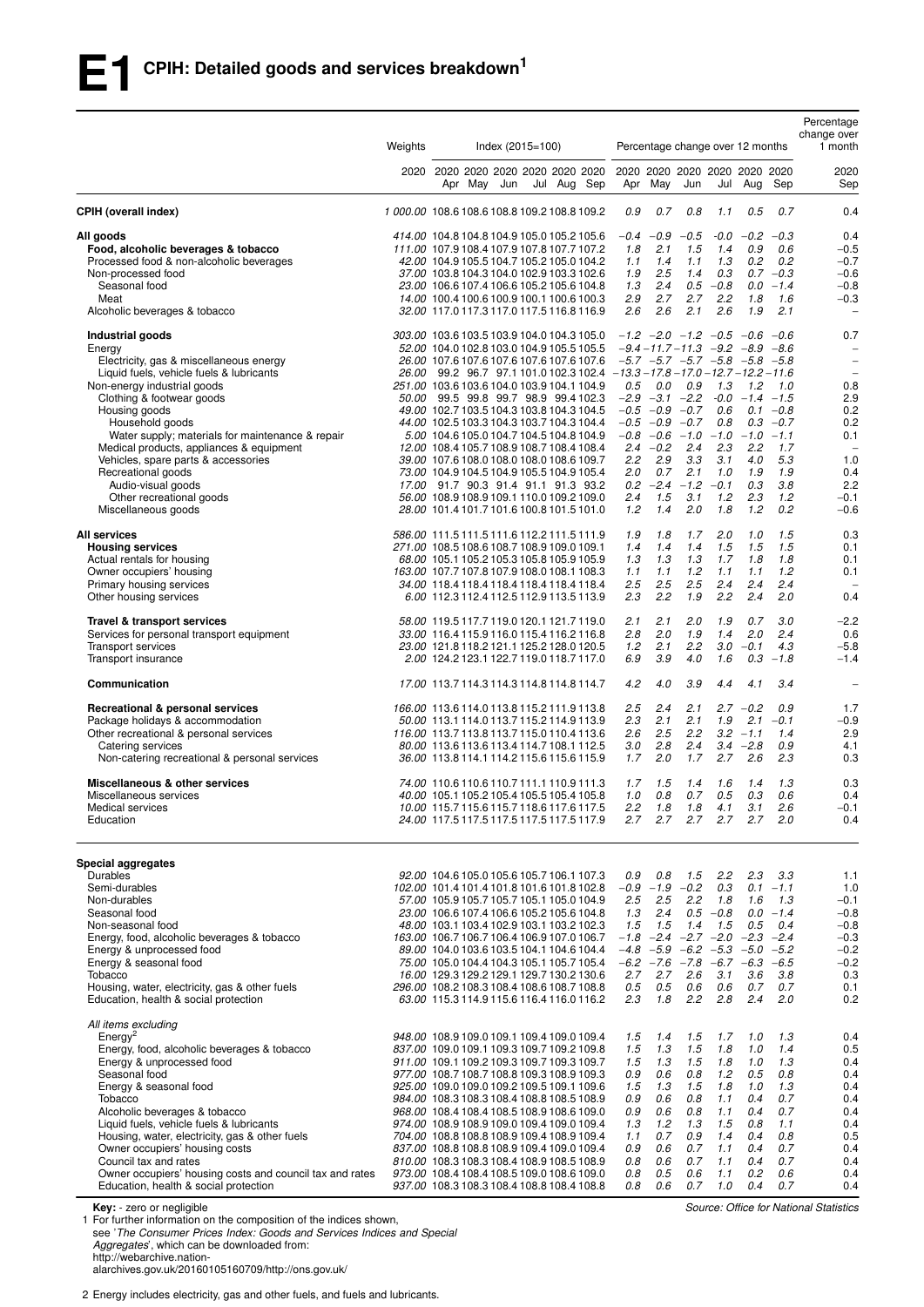#### **F CPI goods and services: the latest three years**

Percentage change over 12 months

|                |                                       | <b>Goods components</b>             |                     |                                               |                          |                                  |                                                |                                                     |                      |                                                     |                       |
|----------------|---------------------------------------|-------------------------------------|---------------------|-----------------------------------------------|--------------------------|----------------------------------|------------------------------------------------|-----------------------------------------------------|----------------------|-----------------------------------------------------|-----------------------|
|                | Food & non-<br>alcoholic<br>beverages | Alcoholic<br>beverages &<br>tobacco | Energy <sup>1</sup> | Non-energy<br>industrial<br>$q$ oods ${}^{2}$ | All<br>goods             | Housing<br>services <sup>3</sup> | Travel &<br>transport<br>services <sup>3</sup> | Recreational<br>& personal<br>services <sup>3</sup> | Commun-<br>ication   | Miscellaneo-<br>us & other<br>services <sup>3</sup> | All<br>services       |
| Weights        |                                       |                                     |                     |                                               |                          |                                  |                                                |                                                     |                      |                                                     |                       |
| 2020           | <b>CHZR</b><br>99.00                  | <b>CHZS</b><br>40.00                | A9F3<br>64.00       | A9ER<br>307.00                                | <b>ICVH</b><br>510.00    | A9FG<br>101.00                   | A9FJ<br>72.00                                  | A9FL<br>205.00                                      | <b>CHZY</b><br>21.00 | A9FQ<br>91.00                                       | <b>ICVI</b><br>490.00 |
| <b>Monthly</b> |                                       |                                     |                     |                                               |                          |                                  |                                                |                                                     |                      |                                                     |                       |
|                | <b>D7G8</b>                           | D7G9                                | DKL5                | DKK3                                          | D7NM                     | DKN <sub>2</sub>                 | DKN <sub>5</sub>                               | DKN7                                                | D7GF                 | DKO4                                                | D7NN                  |
| 2017 Sep       | 3.0                                   | 4.3                                 | 5.8                 | 2.5                                           | 3.2                      | 1.0                              | 5.2                                            | 2.8                                                 | 2.0                  | 2.1                                                 | 2.7                   |
| Oct            | 4.0                                   | 4.3                                 | 4.8                 | 2.6                                           | 3.3                      | 1.0                              | 5.5                                            | 2.9                                                 | 1.7                  | 1.6                                                 | 2.7                   |
| Nov            | 4.1                                   | 4.5                                 | 5.0                 | 2.5                                           | 3.3                      | 1.0                              | 6.4                                            | 3.1                                                 | 1.9                  | 1.4                                                 | 2.8                   |
| Dec            | 3.9                                   | 5.6                                 | 5.5                 | 2.5                                           | 3.4                      | 1.0                              | 4.3                                            | 3.0                                                 | 1.0                  | 1.6                                                 | 2.5                   |
| 2018 Jan       | 3.7                                   | 5.6                                 | 4.3                 | 2.5                                           | 3.2                      | 0.8                              | 5.0                                            | 3.3                                                 | 1.2                  | 1.6                                                 | 2.8                   |
| Feb            | 3.0                                   | 5.8                                 | 3.6                 | 2.4                                           | 3.0                      | 0.8                              | 4.5                                            | 3.0                                                 | $-0.3$               | 1.6                                                 | 2.4                   |
| Mar            | 3.0                                   | 3.5                                 | 3.3                 | 1.9                                           | 2.4                      | 0.8                              | 4.3                                            | 3.2                                                 | $-0.4$               | 1.5                                                 | 2.5                   |
| Apr            | 2.7                                   | 4.0                                 | 4.4                 | 2.1                                           | 2.6                      | 0.9                              | 1.7                                            | 3.2                                                 | 1.0                  | 1.5                                                 | 2.1                   |
| May            | 2.3                                   | 4.0                                 | 5.7                 | 1.7                                           | 2.5                      | 0.9                              | 3.9                                            | 3.0                                                 | 0.7                  | 1.5                                                 | 2.3                   |
| Jun            | 2.0                                   | 4.1                                 | 8.7                 | 1.3                                           | 2.6                      | 0.8                              | 3.4                                            | 3.2                                                 | 0.7                  | 1.5                                                 | 2.3                   |
| Jul            | 2.3                                   | 3.5                                 | 9.3                 | 1.2                                           | 2.6                      | 0.9                              | 4.0                                            | 3.1                                                 | 1.6                  | 0.8                                                 | 2.3                   |
| Aug            | 2.5                                   | 4.1                                 | 8.9                 | 1.4                                           | 2.8                      | 0.9                              | 5.0                                            | 3.4                                                 | 0.3                  | 0.8                                                 | 2.5                   |
| Sep            | 1.5                                   | 4.1                                 | 9.3                 | 1.2                                           | 2.5                      | 1.0                              | 3.9                                            | 3.2                                                 | 0.9                  | 0.9                                                 | $2.\overline{3}$      |
| Oct            | 0.9                                   | 4.0                                 | 10.4                | 0.9                                           | 2.3                      | 1.0                              | 3.4                                            | 3.3                                                 | 1.9                  | 1.5                                                 | 2.5                   |
| Nov            | 0.5                                   | 5.8                                 | 8.7                 | 0.9                                           | 2.1                      | 1.0                              | 3.5                                            | 3.2                                                 | 1.6                  | 1.7                                                 | 2.5                   |
| Dec            | 0.7                                   | 4.1                                 | 5.9                 | 1.0                                           | 1.8                      | 1.0                              | 2.5                                            | 3.4                                                 | 2.9                  | 1.6                                                 | 2.4                   |
| 2019 Jan       | 0.9                                   | 4.2                                 | 1.1                 | 1.0                                           | 1.3                      | 0.9                              | 3.3                                            | 3.2                                                 | 3.1                  | 1.7                                                 | 2.5                   |
| Feb            | 1.1                                   | 5.1                                 | 1.2                 | 0.9                                           | 1.3                      | 0.9                              | 3.2                                            | 3.2                                                 | 3.6                  | 1.8                                                 | 2.5                   |
| Mar            | 0.8                                   | 5.2                                 | 2.2                 | 0.8                                           | 1.3                      | 0.9                              | 3.3                                            | 3.1                                                 | 3.7                  | 2.0                                                 | 2.5                   |
| Apr            | 0.7                                   | 3.9                                 | 7.5                 | 0.1                                           | 1.4                      | 1.0                              | 6.0                                            | 2.8                                                 | 4.6                  | 2.1                                                 | 2.9                   |
| May            | 1.0                                   | 3.3                                 | 7.0                 | 0.3                                           | 1.5                      | 1.1                              | 3.2                                            | 3.0                                                 | 4.9                  | 2.2                                                 | 2.6                   |
|                |                                       |                                     |                     |                                               |                          |                                  |                                                |                                                     |                      |                                                     |                       |
| Jun            | 1.6                                   | 3.7                                 | 4.5                 | 0.7                                           | 1.5                      | 1.1                              | 3.9                                            | 2.6                                                 | 4.3                  | 2.2                                                 | 2.5                   |
| Jul            | 1.4                                   | 3.8                                 | 3.5                 | 1.2                                           | 1.7                      | 1.0                              | 1.8                                            | 3.2                                                 | 3.8                  | 2.9                                                 | 2.5                   |
| Aug            | 1.8                                   | 3.3                                 | 3.3                 | 0.5                                           | 1.3                      | 1.0                              | 2.1                                            | 2.5                                                 | 3.6                  | 2.9                                                 | 2.2                   |
| Sep            | 1.8                                   | 3.0                                 | 1.5                 | 0.4                                           | 1.0                      | 1.0                              | 2.0                                            | 3.1                                                 | 4.1                  | 3.0                                                 | 2.5                   |
| Oct            | 1.3                                   | 3.5                                 | $-2.5$              | 0.5                                           | 0.5                      | 1.0                              | 2.8                                            | 3.0                                                 | 3.4                  | 2.8                                                 | 2.6                   |
| Nov            | 2.1                                   | 1.9                                 | $-2.3$              | 0.5                                           | 0.6                      | 1.1                              | 3.0                                            | 2.7                                                 | 3.3                  | 2.9                                                 | 2.5                   |
| Dec            | 1.7                                   | 1.5                                 | $-0.4$              | 0.3                                           | 0.6                      | 1.1                              | 1.4                                            | 2.3                                                 | 4.3                  | 2.8                                                 | 2.1                   |
| 2020 Jan       | 1.4                                   | 1.5                                 | 4.8                 | 0.5                                           | 1.3                      | 1.1                              | 2.3                                            | 2.5                                                 | 4.2                  | 2.6                                                 | 2.3                   |
| Feb            | 1.2                                   | 0.7                                 | 3.7                 | 0.4                                           | 1.0                      | 1.1                              | 2.6                                            | 2.9                                                 | 4.5                  | 2.6                                                 | 2.5                   |
| Mar            | 1.3                                   | 1.4                                 | 0.9                 | 0.2                                           | 0.6                      | 1.1                              | 3.5                                            | 2.6                                                 | 5.0                  | 2.5                                                 | 2.5                   |
| Apr            | 1.3                                   | 2.5                                 | $-9.3$              | 0.5                                           | $-0.4$                   | 1.1                              | 1.9                                            | 2.5                                                 | 4.2                  | 1.6                                                 | 2.0                   |
| May            | 1.8                                   | 2.6                                 | $-11.6$             | 0.1                                           | $-0.9$                   | 1.0                              | 2.0                                            | 2.4                                                 | 4.0                  | 1.5                                                 | 1.9                   |
| Jun            | 1.1                                   | 2.1                                 | $-11.2$             | 0.9                                           | $-0.5$                   | 1.0                              | 1.8                                            | 2.2                                                 | 3.9                  | 1.4                                                 | 1.8                   |
| Jul            | 0.8                                   | 2.6                                 | $-9.1$              | 1.3                                           | $\overline{\phantom{0}}$ | 1.3                              | 1.6                                            | 2.8                                                 | 4.3                  | 1.6                                                 | 2.1                   |
| Aug            | 0.4                                   | 1.9                                 | $-8.9$              | $1.2$                                         | $-0.2$                   | 1.4                              | 0.3                                            | $-0.2$                                              | 4.1                  | 1.3                                                 | 0.6                   |
| Sep            | $-0.1$                                | 2.1                                 | $-8.5$              | 1.0                                           | $-0.3$                   | 1.3                              | 2.9                                            | 0.9                                                 | 3.4                  | 1.2                                                 | 1.4                   |

**Key:** - zero or negligible<br>1 Comprises 'Electricity, gas and other fuels' (group 04.5) and 'Fuels and lubricants' (class 07.2.2).

3 For further information on all of these services components, see 'The

*Consumer Prices Index: Goods and Services Indices and Special Aggregates*', which can be downloaded from: http://webarchive.nationalarchives.gov.uk/20160105160709/http://ons.gov.uk/

2 Comprises all other goods elements of the CPI.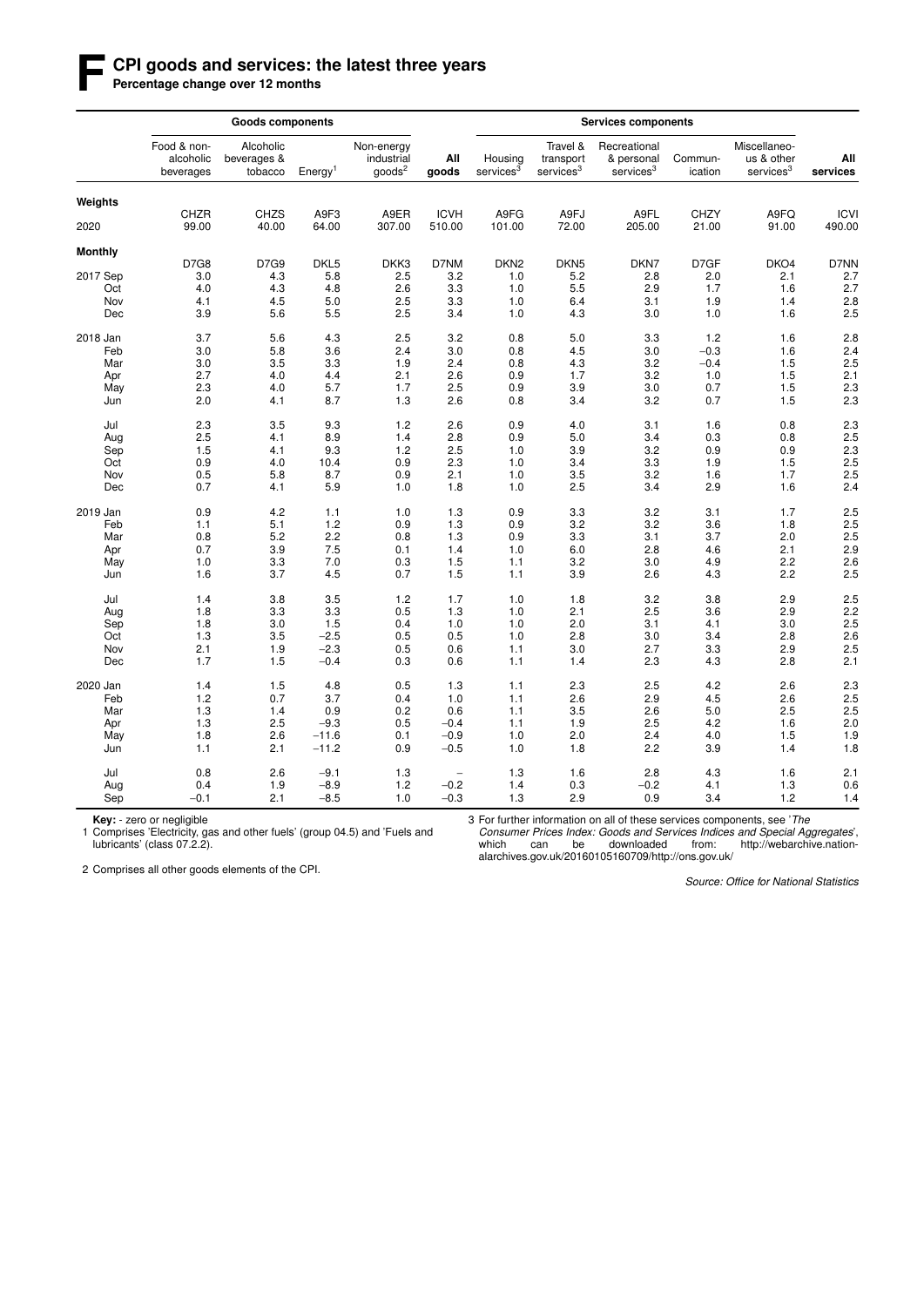# **F1 CPIH goods and services: the latest three years**<br>Percentage change over 12 months

|                |                                       | <b>Goods components</b>             |                     |                                          |                          |                                  |                                                |                                                     |                    |                                                     |                 |
|----------------|---------------------------------------|-------------------------------------|---------------------|------------------------------------------|--------------------------|----------------------------------|------------------------------------------------|-----------------------------------------------------|--------------------|-----------------------------------------------------|-----------------|
|                | Food & non-<br>alcoholic<br>beverages | Alcoholic<br>beverages &<br>tobacco | Eneray <sup>1</sup> | Non-energy<br>industrial<br>$q$ oods $2$ | All<br>goods             | Housing<br>services <sup>3</sup> | Travel &<br>transport<br>services <sup>3</sup> | Recreational<br>& personal<br>services <sup>3</sup> | Commun-<br>ication | Miscellaneo-<br>us & other<br>services <sup>3</sup> | All<br>services |
| Weights        |                                       |                                     |                     |                                          |                          |                                  |                                                |                                                     |                    |                                                     |                 |
|                | L5CZ                                  | L5D2                                | L5NU                | L5NX                                     | L5DD                     | L5O8                             | L5OC                                           | L5OE                                                | L5D8               | L5P4                                                | L5DE            |
| 2020           | 79.00                                 | 32.00                               | 52.00               | 251.00                                   | 414.00                   | 271.00                           | 58.00                                          | 166.00                                              | 17.00              | 74.00                                               | 586.00          |
| <b>Monthly</b> |                                       |                                     |                     |                                          |                          |                                  |                                                |                                                     |                    |                                                     |                 |
|                | L55P                                  | L55Q                                | L5KY                | L5L3                                     | L563                     | L5LC                             | L5LG                                           | L <sub>5LI</sub>                                    | <b>L55W</b>        | L5M9                                                | L564            |
| 2017 Sep       | 3.1                                   | 4.3                                 | 5.7                 | 2.6                                      | 3.2                      | 1.9                              | 4.8                                            | 2.9                                                 | 2.0                | 2.1                                                 | 2.5             |
| Oct            | 4.1                                   | 4.3                                 | 4.6                 | 2.7                                      | 3.3                      | 1.7                              | 5.1                                            | 2.9                                                 | 1.7                | 1.6                                                 | 2.4             |
| Nov            | 4.2                                   | 4.4                                 | 5.0                 | 2.6                                      | 3.3                      | 1.6                              | 5.9                                            | 3.1                                                 | 1.8                | 1.4                                                 | 2.4             |
| Dec            | 4.1                                   | 5.5                                 | 5.5                 | 2.5                                      | 3.4                      | 1.5                              | 4.1                                            | 3.1                                                 | 1.0                | 1.6                                                 | 2.2             |
| 2018 Jan       | 3.7                                   | 5.5                                 | 4.2                 | 2.6                                      | 3.2                      | 1.4                              | 4.8                                            | 3.3                                                 | 1.2                | 1.6                                                 | 2.3             |
| Feb            | 3.0                                   | 5.7                                 | 3.6                 | 2.5                                      | 3.0                      | 1.3                              | 4.2                                            | 2.9                                                 | $-0.3$             | 1.5                                                 | 2.1             |
| Mar            | 3.1                                   | 3.4                                 | 3.3                 | 1.9                                      | 2.4                      | 1.4                              | 4.1                                            | 3.2                                                 | $-0.3$             | 1.5                                                 | 2.1             |
| Apr            | 2.7                                   | 3.9                                 | 4.5                 | 2.1                                      | 2.6                      | 1.4                              | 1.4                                            | 3.2                                                 | 1.0                | 1.5                                                 | 1.9             |
| May            | 2.3                                   | 4.0                                 | 5.8                 | 1.7                                      | 2.5                      | 1.4                              | 3.6                                            | 3.0                                                 | 0.7                | 1.4                                                 | 2.1             |
| Jun            | 2.0                                   | 4.0                                 | 8.7                 | 1.3                                      | 2.5                      | 1.4                              | 3.1                                            | 3.1                                                 | 0.7                | 1.4                                                 | 2.0             |
| Jul            | 2.3                                   | 3.5                                 | 9.4                 | 1.2                                      | 2.6                      | 1.4                              | 3.8                                            | 3.1                                                 | 1.6                | 0.7                                                 | 2.0             |
| Aug            | 2.4                                   | 4.0                                 | 9.0                 | 1.4                                      | 2.7                      | 1.3                              | 4.6                                            | 3.4                                                 | 0.3                | 0.7                                                 | 2.2             |
| Sep            | 1.5                                   | 4.0                                 | 9.4                 | 1.2                                      | 2.5                      | 1.4                              | 3.6                                            | 3.2                                                 | 0.9                | 0.8                                                 | 2.0             |
| Oct            | 0.9                                   | 3.9                                 | 10.5                | 0.9                                      | 2.3                      | 1.4                              | 3.1                                            | 3.3                                                 | 1.9                | 1.5                                                 | 2.1             |
| Nov            | 0.5                                   | 5.7                                 | 8.7                 | 0.9                                      | 2.1                      | 1.4                              | 3.2                                            | 3.2                                                 | 1.6                | 1.7                                                 | 2.2             |
| Dec            | 0.7                                   | 4.1                                 | 5.8                 | 1.0                                      | 1.8                      | 1.5                              | 2.2                                            | 3.4                                                 | 2.8                | 1.6                                                 | 2.1             |
| 2019 Jan       | 0.9                                   | 4.2                                 | 1.1                 | 0.9                                      | 1.2                      | 1.4                              | 3.2                                            | 3.2                                                 | 3.1                | 1.7                                                 | 2.2             |
| Feb            | 1.2                                   | 5.1                                 | 1.1                 | 0.9                                      | 1.3                      | 1.4                              | 3.0                                            | 3.2                                                 | 3.6                | 1.8                                                 | 2.2             |
| Mar            | 0.8                                   | 5.2                                 | 2.1                 | 0.8                                      | 1.3                      | 1.4                              | 3.2                                            | 3.1                                                 | 3.7                | 2.0                                                 | 2.2             |
| Apr            | 0.7                                   | 3.9                                 | 7.4                 | 0.1                                      | 1.4                      | 1.5                              | 5.8                                            | 2.9                                                 | 4.6                | 2.1                                                 | 2.5             |
| May            | 1.1                                   | 3.3                                 | 6.9                 | 0.3                                      | 1.5                      | 1.5                              | 3.1                                            | 3.0                                                 | 4.9                | 2.2                                                 | 2.3             |
| Jun            | 1.7                                   | 3.7                                 | 4.3                 | 0.6                                      | 1.5                      | 1.5                              | 3.7                                            | 2.7                                                 | 4.3                | 2.2                                                 | 2.2             |
|                |                                       |                                     |                     |                                          |                          |                                  |                                                |                                                     |                    |                                                     |                 |
| Jul            | 1.5                                   | 3.8                                 | 3.4                 | 1.2                                      | 1.7                      | 1.5                              | 1.6                                            | 3.2                                                 | 3.8                | 2.9                                                 | 2.2             |
| Aug            | 1.8                                   | 3.3                                 | 3.2                 | 0.4                                      | 1.2                      | 1.4                              | 1.9                                            | 2.5                                                 | 3.6                | 3.0                                                 | 2.0             |
| Sep            | 1.7                                   | 3.0                                 | 1.4                 | 0.4                                      | 0.9                      | 1.4                              | 1.9                                            | 3.1                                                 | 4.1                | 3.0                                                 | 2.2             |
| Oct            | 1.4                                   | 3.5                                 | $-2.6$              | 0.4                                      | 0.4                      | 1.5                              | 2.7                                            | 3.0                                                 | 3.4                | 2.8                                                 | 2.2             |
| Nov            | 2.1                                   | 1.9                                 | $-2.3$              | 0.4                                      | 0.5                      | 1.5                              | 2.9                                            | 2.8                                                 | 3.3                | 2.9                                                 | 2.2             |
| Dec            | 1.7                                   | 1.5                                 | $-0.4$              | 0.2                                      | 0.6                      | 1.5                              | 1.3                                            | 2.3                                                 | 4.3                | 2.8                                                 | 1.9             |
| 2020 Jan       | 1.4                                   | 1.5                                 | 4.8                 | 0.5                                      | 1.3                      | 1.6                              | 2.3                                            | 2.5                                                 | 4.2                | 2.6                                                 | 2.1             |
| Feb            | 1.3                                   | 0.7                                 | 3.6                 | 0.4                                      | 1.0                      | 1.5                              | 2.7                                            | 2.9                                                 | 4.5                | 2.6                                                 | 2.2             |
| Mar            | 1.3                                   | 1.4                                 | 0.8                 | 0.2                                      | 0.6                      | 1.5                              | 3.4                                            | 2.6                                                 | 5.0                | 2.5                                                 | 2.2             |
| Apr            | 1.4                                   | 2.6                                 | $-9.4$              | 0.5                                      | $-0.4$                   | 1.4                              | 2.1                                            | 2.5                                                 | 4.2                | 1.7                                                 | 1.9             |
| May            | 1.9                                   | 2.6                                 | $-11.7$             | $\overline{\phantom{a}}$                 | $-0.9$                   | 1.4                              | 2.1                                            | 2.4                                                 | 4.0                | 1.5                                                 | 1.8             |
| Jun            | 1.2                                   | 2.1                                 | $-11.3$             | 0.9                                      | $-0.5$                   | 1.4                              | 2.0                                            | 2.1                                                 | 3.9                | 1.4                                                 | 1.7             |
|                |                                       |                                     |                     |                                          |                          |                                  |                                                |                                                     |                    |                                                     |                 |
| Jul            | 0.8                                   | 2.6                                 | $-9.2$              | 1.3                                      | $\overline{\phantom{m}}$ | 1.5                              | 1.9                                            | 2.7                                                 | 4.4                | 1.6                                                 | 2.0             |
| Aug            | 0.4                                   | 1.9                                 | $-8.9$              | 1.2                                      | $-0.2$                   | 1.5                              | 0.7                                            | $-0.2$                                              | 4.1                | 1.4                                                 | 1.0             |
| Sep            | $\overline{\phantom{m}}$              | 2.1                                 | $-8.6$              | 1.0                                      | $-0.3$                   | 1.5                              | 3.0                                            | 0.9                                                 | 3.4                | 1.3                                                 | 1.5             |

**Key:** - zero or negligible<br>1 Comprises 'Electricity, gas and other fuels' (group 04.5) and 'Fuels and lubricants' (class 07.2.2).

3 For further information on all of these services components, see 'The

*Consumer Prices Index: Goods and Services Indices and Special Aggregates*', which can be downloaded from: http://webarchive.nationalarchives.gov.uk/20160105160709/http://ons.gov.uk/

2 Comprises all other goods elements of the CPI.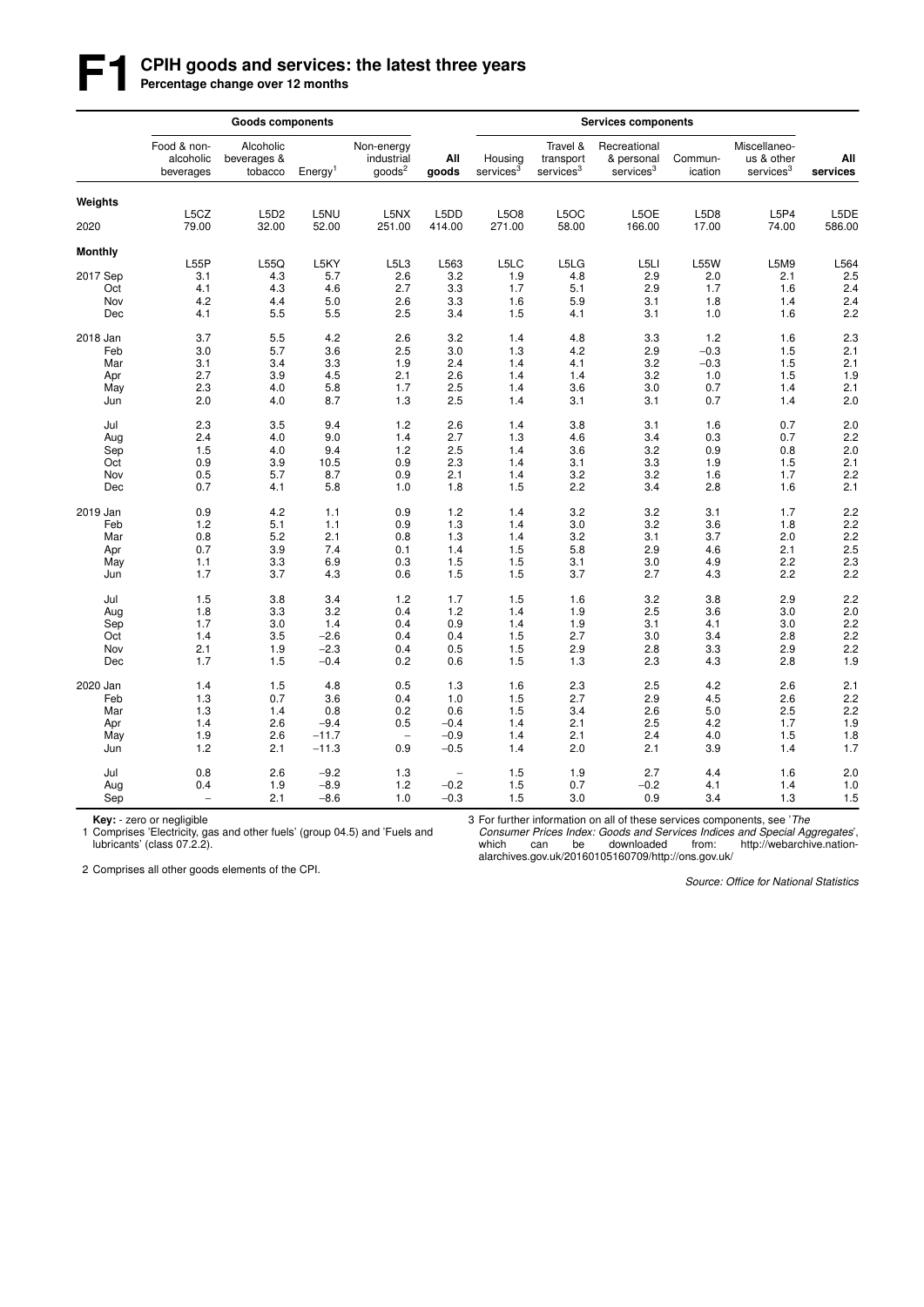# **G HICP<sup>1</sup> - International comparisons: EU countries**

**Percentage change over 12 months** 

|          | Austria | Belgium           | Bulgaria             | Cyprus | Czech<br>Republic | Denmark Estonia Finland |        |        | France            | Germany           | Greece                   | Hungary                  | Ireland                  | Italy  | Latvia            |
|----------|---------|-------------------|----------------------|--------|-------------------|-------------------------|--------|--------|-------------------|-------------------|--------------------------|--------------------------|--------------------------|--------|-------------------|
|          | D7SK    | D7SL              | GHY8                 | D7RO   | D7RP              | D7SM                    | D7RQ   | D7SN   | D7SO              | D7SP              | D7SQ                     | D7RR                     | D7SS                     | D7ST   | D7RS              |
| 2010     | 1.7     | 2.3               | 3.0                  | 2.6    | 1.2               | 2.2                     | 2.7    | 1.7    | 1.7               | 1.1               | 4.7                      | 4.7                      | $-1.6$                   | 1.6    | $-1.2$            |
| 2011     | 3.6     | 3.4               | 3.4                  | 3.5    | 2.2               | 2.7                     | 5.1    | 3.3    | 2.3               | 2.5               | 3.1                      | 3.9                      | 1.2                      | 2.9    | 4.2               |
| 2012     | 2.6     | 2.6               | 2.4                  | 3.1    | 3.5               | 2.4                     | 4.2    | 3.2    | 2.2               | 2.2               | 1.0                      | 5.7                      | 1.9                      | 3.3    | 2.3               |
| 2013     | 2.1     | 1.2               | 0.4                  | 0.4    | 1.4               | 0.5                     | 3.2    | 2.2    | 1.0               | 1.6               | $-0.9$                   | 1.7                      | 0.5                      | 1.2    | $\qquad \qquad -$ |
| 2014     | 1.5     | 0.5               | $-1.6$               | $-0.3$ | 0.4               | 0.4                     | 0.5    | 1.2    | 0.6               | 0.8               | $-1.4$                   | $\overline{\phantom{a}}$ | 0.3                      | 0.2    | 0.7               |
| 2015     | 0.8     | 0.6               | $-1.1$               | $-1.5$ | 0.3               | 0.2                     | 0.1    | $-0.2$ | 0.1               | 0.7               | $-1.1$                   | 0.1                      | $\overline{\phantom{a}}$ | 0.1    | 0.2               |
| 2016     | 1.0     | 1.8               | $-1.3$               | $-1.2$ | 0.6               | $\qquad \qquad -$       | 0.8    | 0.4    | 0.3               | 0.4               | $\overline{\phantom{0}}$ | 0.4                      | $-0.2$                   | $-0.1$ | 0.1               |
| 2017     | 2.2     | 2.2               | 1.2                  | 0.7    | 2.4               | 1.1                     | 3.7    | 0.8    | 1.2               | 1.7               | 1.1                      | 2.4                      | 0.3                      | 1.3    | 2.9               |
| 2018     | 2.1     | 2.3               | 2.6                  | 0.8    | 2.0               | 0.7                     | 3.4    | 1.2    | 2.1               | 1.9               | 0.8                      | 2.9                      | 0.7                      | 1.2    | 2.6               |
| 2019     | 1.5     | 1.2               | 2.5                  | 0.5    | 2.6               | 0.7                     | 2.3    | 1.1    | 1.3               | 1.4               | 0.5                      | 3.4                      | 0.9                      | 0.6    | 2.7               |
| 2018 Sep | 2.1     | 2.8               | 3.6                  | 1.7    | 2.1               | 0.5                     | 3.5    | 1.4    | 2.5               | 2.2               | 1.1                      | 3.7                      | 1.2                      | 1.5    | 3.3               |
| Oct      | 2.4     | 3.2               | 3.6                  | 1.9    | 2.0               | 0.7                     | 4.5    | 1.7    | 2.5               | 2.6               | 1.8                      | 3.9                      | 1.1                      | 1.7    | 3.2               |
| Nov      | 2.3     | 2.9               | 3.0                  | 1.6    | 1.6               | 0.7                     | 3.2    | 1.4    | 2.2               | 2.2               | 1.1                      | 3.2                      | 0.8                      | 1.6    | 2.9               |
| Dec      | 1.7     | 2.2               | 2.3                  | 1.0    | 1.6               | 0.7                     | 3.3    | 1.3    | 1.9               | 1.7               | 0.6                      | 2.8                      | 0.8                      | 1.2    | 2.5               |
| 2019 Jan | 1.7     | 1.8               | 2.3                  | 2.1    | 2.0               | 1.2                     | 2.8    | 1.2    | 1.4               | 1.7               | 0.5                      | 2.8                      | 0.8                      | 0.9    | 2.9               |
| Feb      | 1.4     | 2.0               | 2.4                  | 0.8    | 2.4               | 1.1                     | 1.9    | 1.3    | 1.6               | 1.7               | 0.8                      | 3.2                      | 0.7                      | 1.1    | 2.8               |
| Mar      | 1.7     | 2.2               | 2.8                  | 1.1    | 2.6               | 1.2                     | 2.2    | 1.1    | 1.3               | 1.4               | 1.0                      | 3.8                      | 1.1                      | 1.1    | 2.7               |
| Apr      | 1.7     | 2.0               | 3.1                  | 1.2    | 2.4               | 0.9                     | 3.2    | 1.5    | 1.5               | 2.1               | 1.1                      | 3.9                      | 1.7                      | 1.1    | 3.3               |
| May      | 1.7     | 1.7               | 2.9                  | 0.2    | 2.6               | 0.7                     | 3.1    | 1.3    | 1.1               | 1.3               | 0.6                      | 4.0                      | 1.0                      | 0.9    | 3.5               |
| Jun      | 1.6     | 1.3               | 2.3                  | 0.3    | 2.4               | 0.5                     | 2.6    | 1.1    | 1.4               | 1.5               | 0.2                      | 3.4                      | 1.1                      | 0.8    | 3.1               |
| Jul      | 1.4     | 1.2               | 2.6                  | 0.1    | 2.6               | 0.4                     | 2.0    | 1.0    | 1.3               | 1.1               | 0.4                      | 3.3                      | 0.5                      | 0.3    | 3.0               |
| Aug      | 1.5     | 0.9               | 2.5                  | 0.6    | 2.6               | 0.5                     | 2.1    | 1.2    | 1.3               | 1.0               | 0.1                      | 3.2                      | 0.6                      | 0.5    | 3.1               |
| Sep      | 1.2     | 0.6               | 1.6                  | $-0.5$ | 2.6               | 0.4                     | 2.2    | 1.0    | 1.1               | 0.9               | 0.2                      | 2.9                      | 0.6                      | 0.2    | 2.3               |
| Oct      | 1.0     | 0.2               | 1.6                  | $-0.5$ | 2.6               | 0.6                     | 1.4    | 0.9    | 0.9               | 0.9               | $-0.3$                   | 3.0                      | 0.6                      | 0.2    | 2.2               |
| Nov      | 1.2     | 0.4               | 2.2                  | 0.5    | 3.0               | 0.6                     | 1.8    | 0.8    | 1.2               | 1.2               | 0.5                      | 3.4                      | 0.8                      | 0.2    | 2.0               |
| Dec      | 1.8     | 0.9               | 3.1                  | 0.7    | 3.2               | 0.8                     | 1.8    | 1.1    | 1.6               | 1.5               | 1.1                      | 4.1                      | 1.1                      | 0.5    | 2.1               |
| 2020 Jan | 2.2     | 1.4               | 3.4                  | 0.7    | 3.8               | 0.8                     | 1.6    | 1.2    | 1.7               | 1.6               | 1.1                      | 4.7                      | 1.1                      | 0.4    | 2.2               |
| Feb      | 2.2     | 1.0               | 3.1                  | 1.0    | 3.7               | 0.7                     | 2.0    | 1.1    | 1.6               | 1.7               | 0.4                      | 4.4                      | 0.9                      | 0.2    | 2.3               |
| Mar      | 1.6     | 0.4               | 2.4                  | 0.1    | 3.6               | 0.3                     | 1.0    | 0.9    | 0.8               | 1.3               | 0.2                      | 3.9                      | 0.5                      | 0.1    | 1.4               |
| Apr      | 1.5     | $\qquad \qquad -$ | 1.3                  | $-1.2$ | 3.3               | $-0.1$                  | $-0.9$ | $-0.3$ | 0.4               | 0.8               | $-0.9$                   | 2.5                      | $-0.3$                   | 0.1    | $-0.1$            |
| May      | 0.6     | $-0.2$            | 1.0                  | $-1.4$ | 3.1               | $-0.2$                  | $-1.8$ | $-0.1$ | 0.4               | 0.5               | $-0.7$                   | 2.2                      | $-0.8$                   | $-0.3$ | $-0.9$            |
| Jun      | 1.1     | 0.2               | 0.9                  | $-2.2$ | 3.4               | 0.2                     | $-1.6$ | 0.1    | 0.2               | 0.8               | $-1.9$                   | 2.9                      | $-0.6$                   | $-0.4$ | $-1.1$            |
| Jul      | 1.8     | 1.7               | 0.4                  | $-2.0$ | 3.6               | 0.4                     | $-1.3$ | 0.7    | 0.9               | $\qquad \qquad -$ | $-2.1$                   | 3.9                      | $-0.6$                   | 0.8    | 0.1               |
| Aug      | 1.4     | $-0.9$            | 0.6                  | $-2.9$ | 3.5               | 0.4                     | $-1.3$ | 0.3    | 0.2               | $-0.1$            | $-2.3$                   | 4.0                      | $-1.1$                   | $-0.5$ | $-0.5$            |
| Sep      | ÷.      | 0.5               | $\ddot{\phantom{a}}$ | $-1.9$ | u,                | $\ddotsc$               | $-1.3$ | 0.5    | $\qquad \qquad -$ | $-0.4$            | $-2.3$                   | $\ddot{\phantom{1}}$     | $-1.1$                   | $-0.9$ | $-0.4$            |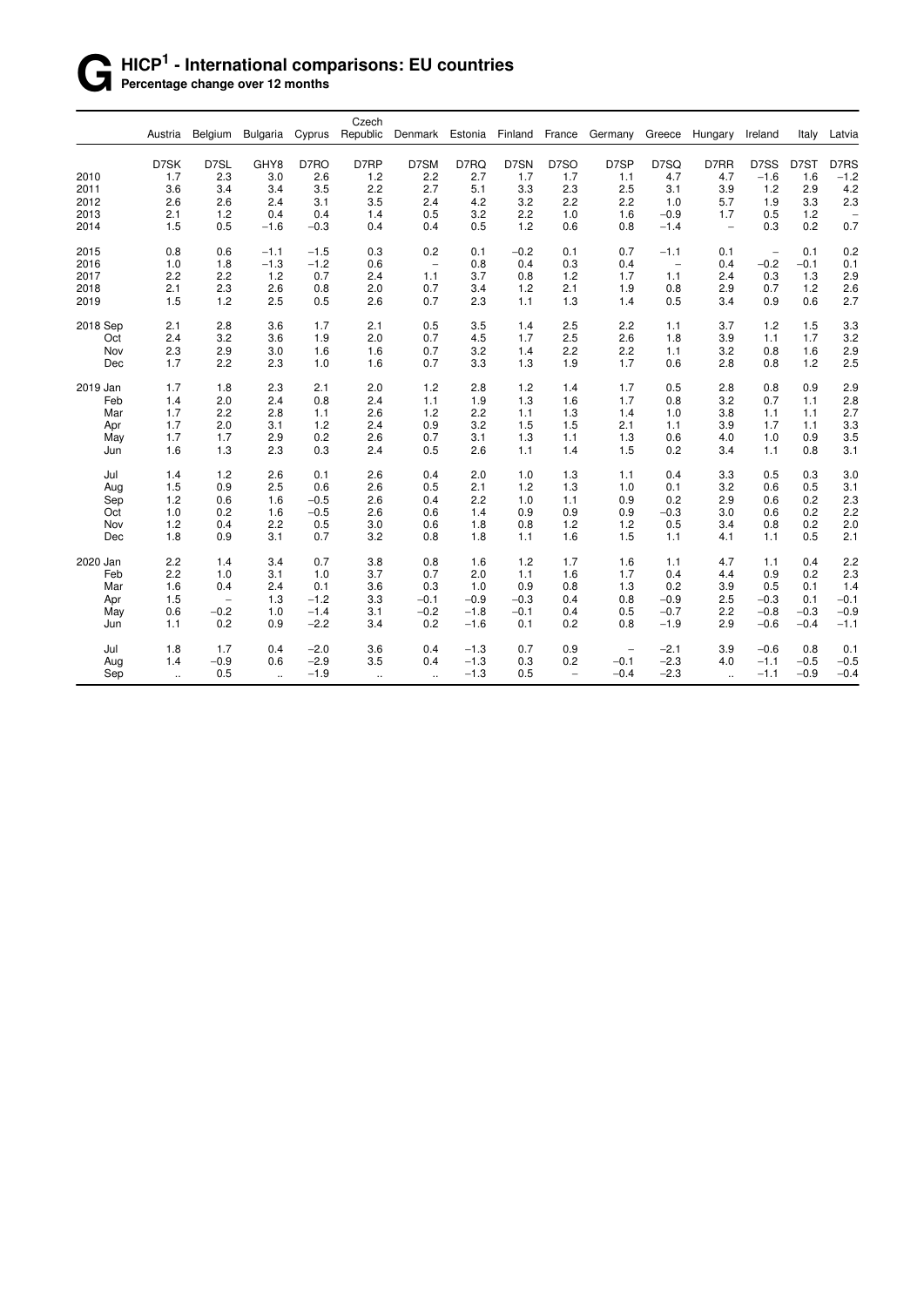# **G** HICP<sup>1</sup> - International comparisons: EU countries<br> **Gontinued**<br> **Gontinued**

**Percentage change over 12 months** 

continued

|          | Lithuania | Luxem-                   | bourg Malta | Nether- |                      |        |        |        |           |        |                | United<br>lands Poland Portugal Romania Slovakia Slovenia Spain Sweden Kingdom <sup>1</sup> | <b>EU 27</b><br>average <sup>2</sup> | <b>EU 28</b><br>average <sup>3</sup> | <b>MUICP</b><br>average <sup>4</sup> |
|----------|-----------|--------------------------|-------------|---------|----------------------|--------|--------|--------|-----------|--------|----------------|---------------------------------------------------------------------------------------------|--------------------------------------|--------------------------------------|--------------------------------------|
|          | D7RT      | D7SU D7RU                |             | D7SV    | D7RV                 | D7SX   | GHY7   | D7RW   | D7RX D7SY |        | D7SZ           | <b>D7G7</b>                                                                                 | FSL3                                 | GJ2E                                 | D7SR                                 |
| 2010     | 1.2       | 2.8                      | 2.0         | 0.9     | 2.6                  | 1.4    | 6.1    | 0.7    | 2.1       | 2.0    | 1.9            | 3.3                                                                                         | 1.8                                  | 2.1                                  | 1.6                                  |
| 2011     | 4.1       | 3.7                      | 2.5         | 2.5     | 3.9                  | 3.6    | 5.8    | 4.1    | 2.1       | 3.0    | 1.4            | 4.5                                                                                         | 2.9                                  | 3.1                                  | 2.7                                  |
| 2012     | 3.2       | 2.9                      | 3.2         | 2.8     | 3.7                  | 2.8    | 3.4    | 3.7    | 2.8       | 2.4    | 0.9            | 2.8                                                                                         | 2.6                                  | 2.6                                  | 2.5                                  |
| 2013     | 1.2       | 1.7                      | 1.0         | 2.6     | 0.8                  | 0.4    | 3.2    | 1.5    | 1.9       | 1.5    | 0.4            | 2.6                                                                                         | 1.3                                  | 1.5                                  | 1.4                                  |
| 2014     | 0.2       | 0.7                      | 0.8         | 0.3     | 0.1                  | $-0.2$ | 1.4    | $-0.1$ | 0.4       | $-0.2$ | 0.2            | 1.5                                                                                         | 0.4                                  | 0.6                                  | 0.4                                  |
| 2015     | $-0.7$    | 0.1                      | 1.2         | 0.2     | $-0.7$               | 0.5    | $-0.4$ | $-0.3$ | $-0.8$    | $-0.6$ | 0.7            | $\overline{\phantom{a}}$                                                                    | 0.1                                  | 0.1                                  | 0.2                                  |
| 2016     | 0.7       | $\overline{\phantom{a}}$ | 0.9         | 0.1     | $-0.2$               | 0.6    | $-1.1$ | $-0.5$ | $-0.2$    | $-0.3$ | 1.1            | 0.7                                                                                         | 0.2                                  | 0.2                                  | 0.2                                  |
| 2017     | 3.7       | 2.1                      | 1.3         | 1.3     | 1.6                  | 1.6    | 1.1    | 1.4    | 1.6       | 2.0    | 1.9            | 2.7                                                                                         | 1.6                                  | 1.7                                  | 1.5                                  |
| 2018     | 2.5       | 2.0                      | 1.7         | 1.6     | 1.2                  | 1.2    | 4.1    | 2.5    | 1.9       | 1.7    | 2.0            | 2.5                                                                                         | 1.8                                  | 1.9                                  | 1.8                                  |
| 2019     | 2.2       | 1.6                      | 1.5         | 2.7     | 2.1                  | 0.3    | 3.9    | 2.8    | 1.7       | 0.8    | 1.7            | 1.8                                                                                         | 1.4                                  | 1.5                                  | 1.2                                  |
| 2018 Sep | 2.4       | 2.7                      | 2.5         | 1.6     | 1.5                  | 1.8    | 4.7    | 2.7    | 2.2       | 2.3    | 2.5            | 2.4                                                                                         | 2.1                                  | 2.2                                  | 2.1                                  |
| Oct      | 2.8       | 2.8                      | 2.1         | 1.9     | 1.5                  | 0.8    | 4.2    | 2.5    | 2.3       | 2.3    | 2.4            | 2.4                                                                                         | 2.3                                  | 2.3                                  | 2.3                                  |
| Nov      | 2.4       | 2.6                      | 1.4         | 1.8     | 1.1                  | 0.9    | 3.2    | 2.0    | 2.1       | 1.7    | 2.1            | 2.3                                                                                         | 1.9                                  | 2.0                                  | 1.9                                  |
| Dec      | 1.8       | 1.9                      | 1.2         | 1.8     | 0.9                  | 0.6    | 3.0    | 1.9    | 1.4       | 1.2    | 2.2            | 2.1                                                                                         | 1.6                                  | 1.6                                  | 1.5                                  |
| 2019 Jan | 1.6       | 1.6                      | 1.0         | 2.0     | 0.6                  | 0.6    | 3.2    | 2.2    | 1.2       | 1.0    | 2.0            | 1.8                                                                                         | 1.4                                  | 1.5                                  | 1.4                                  |
| Feb      | 2.0       | 2.1                      | 1.3         | 2.6     | 1.3                  | 0.9    | 4.0    | 2.3    | 1.3       | 1.1    | 1.9            | 1.9                                                                                         | 1.6                                  | 1.6                                  | 1.5                                  |
| Mar      | 2.6       | 2.4                      | 1.3         | 2.9     | 1.7                  | 0.8    | 4.2    | 2.7    | 1.6       | 1.3    | 1.8            | 1.9                                                                                         | 1.6                                  | 1.6                                  | 1.4                                  |
| Apr      | 2.7       | 2.2                      | 1.7         | 3.0     | 2.1                  | 0.9    | 4.4    | 2.4    | 1.8       | 1.6    | 2.1            | 2.1                                                                                         | 1.9                                  | 1.9                                  | 1.7                                  |
| May      | 2.5       | 2.2                      | 1.7         | 2.3     | 2.2                  | 0.3    | 4.4    | 2.7    | 1.6       | 0.9    | 2.1            | 2.0                                                                                         | 1.5                                  | 1.6                                  | 1.2                                  |
| Jun      | 2.4       | 1.5                      | 1.8         | 2.7     | 2.3                  | 0.7    | 3.9    | 2.7    | 1.9       | 0.6    | 1.6            | 2.0                                                                                         | 1.5                                  | 1.6                                  | 1.3                                  |
| Jul      | 2.5       | 1.6                      | 1.8         | 2.6     | 2.5                  | $-0.7$ | 4.1    | 3.0    | 2.0       | 0.6    | 1.5            | 2.1                                                                                         | 1.3                                  | 1.4                                  | 1.0                                  |
| Aug      | 2.5       | 1.4                      | 1.9         | 3.1     | 2.6                  | $-0.1$ | 4.1    | 3.0    | 2.4       | 0.4    | 1.3            | 1.7                                                                                         | 1.3                                  | 1.4                                  | 1.0                                  |
| Sep      | 2.0       | 1.1                      | 1.6         | 2.7     | 2.4                  | $-0.3$ | 3.5    | 3.0    | 1.7       | 0.2    | 1.3            | 1.7                                                                                         | 1.1                                  | 1.2                                  | 0.8                                  |
| Oct      | 1.5       | 0.8                      | 1.4         | 2.8     | 2.3                  | $-0.1$ | 3.2    | 2.9    | 1.5       | 0.2    | 1.6            | 1.5                                                                                         | 1.0                                  | 1.1                                  | 0.7                                  |
| Nov      | 1.7       | 1.0                      | 1.3         | 2.6     | 2.4                  | 0.2    | 3.8    | 3.2    | 1.4       | 0.5    | 1.8            | 1.5                                                                                         | 1.3                                  | 1.3                                  | 1.0                                  |
| Dec      | 2.7       | 1.8                      | 1.3         | 2.8     | 3.0                  | 0.4    | 4.0    | 3.2    | 2.0       | 0.8    | 1.7            | 1.3                                                                                         | 1.6                                  | 1.6                                  | 1.3                                  |
| 2020 Jan | 3.0       | 2.5                      | 1.4         | 1.7     | 3.8                  | 0.8    | 3.9    | 3.2    | 2.3       | 1.1    | 1.5            | 1.8                                                                                         | 1.7                                  | 1.7                                  | 1.4                                  |
| Feb      | 2.8       | 1.8                      | 1.1         | 1.3     | 4.1                  | 0.5    | 2.9    | 3.1    | 2.0       | 0.9    | 1.3            | 1.7                                                                                         | 1.6                                  | $\ddot{\phantom{a}}$                 | 1.2                                  |
| Mar      | 1.7       | 0.3                      | 1.2         | 1.1     | 3.9                  | 0.1    | 2.7    | 2.4    | 0.7       | 0.1    | 0.8            | 1.5                                                                                         | 1.1                                  | à.                                   | 0.7                                  |
| Apr      | 0.9       | $-0.8$                   | 1.1         | 1.0     | 2.9                  | $-0.1$ | 2.3    | 2.1    | $-1.3$    | $-0.7$ | $-0.2$         | 0.8                                                                                         | 0.6                                  | à.                                   | 0.3                                  |
| May      | 0.2       | $-1.6$                   | 0.9         | 1.1     | 3.4                  | $-0.6$ | 1.8    | 2.1    | $-1.4$    | $-0.9$ | 0.1            | 0.5                                                                                         | 0.5                                  | $\ddot{\phantom{a}}$                 | 0.1                                  |
| Jun      | 0.9       | $-0.4$                   | 1.0         | 1.7     | 3.8                  | 0.2    | 2.2    | 1.8    | $-0.8$    | $-0.3$ | 0.9            | 0.6                                                                                         | 0.7                                  | $\ddotsc$                            | 0.3                                  |
| Jul      | 0.9       | 0.1                      | 0.7         | 1.6     | 3.7                  | $-0.1$ | 2.5    | 1.8    | $-0.3$    | $-0.7$ | 0.7            | 1.0                                                                                         | 0.8                                  | $\ddot{\phantom{a}}$                 | 0.4                                  |
| Aug      | 1.2       | $-0.2$                   | 0.7         | 0.3     | 3.7                  | $-0.2$ | 2.5    | 1.4    | $-0.7$    | $-0.6$ | 1.0            | 0.2                                                                                         | 0.4                                  | ä.                                   | $-0.2$                               |
| Sep      | 0.6       | $-0.3$                   | 0.5         | 1.0     | $\ddot{\phantom{a}}$ | $-0.7$ | $\sim$ | 1.5    | $-0.7$    | $-0.6$ | $\bar{\Omega}$ | 0.5                                                                                         | $\ddotsc$                            | ä.                                   | $-0.3$                               |

**Key:** - zero or negligible .. Not available

1 Published as the CPI in the UK.

2 Aggregate for European Union with 27 Member States. Following user requests, on 10 April 2018 Eurostat began to publish in its database an aggregate for the EU with 27 Member States for around 50 most in-demand indicators, such as population, GDP growth rate and unemployment.

3 Data for the former EU28 aggregate.

For reference periods February 2020 or later, Eurostat no longer calculates or publishes the former EU 28 aggregate. This means that the final time periods for which the EU28 aggregate is published are January 2020, fourth quarter 2019 or the year 2019 depending on the frequency of the dataset. Eurostat will maintain historic data for EU28 in the database and will update as revisions are received.

4 The coverage of the Monetary Union Indices of Consumer Prices (MUICP) was extended to include Greece with effect from Jan 2001 and Slovakia from Jan 2009.

*Sources: Office for National Statistics; Eurostat*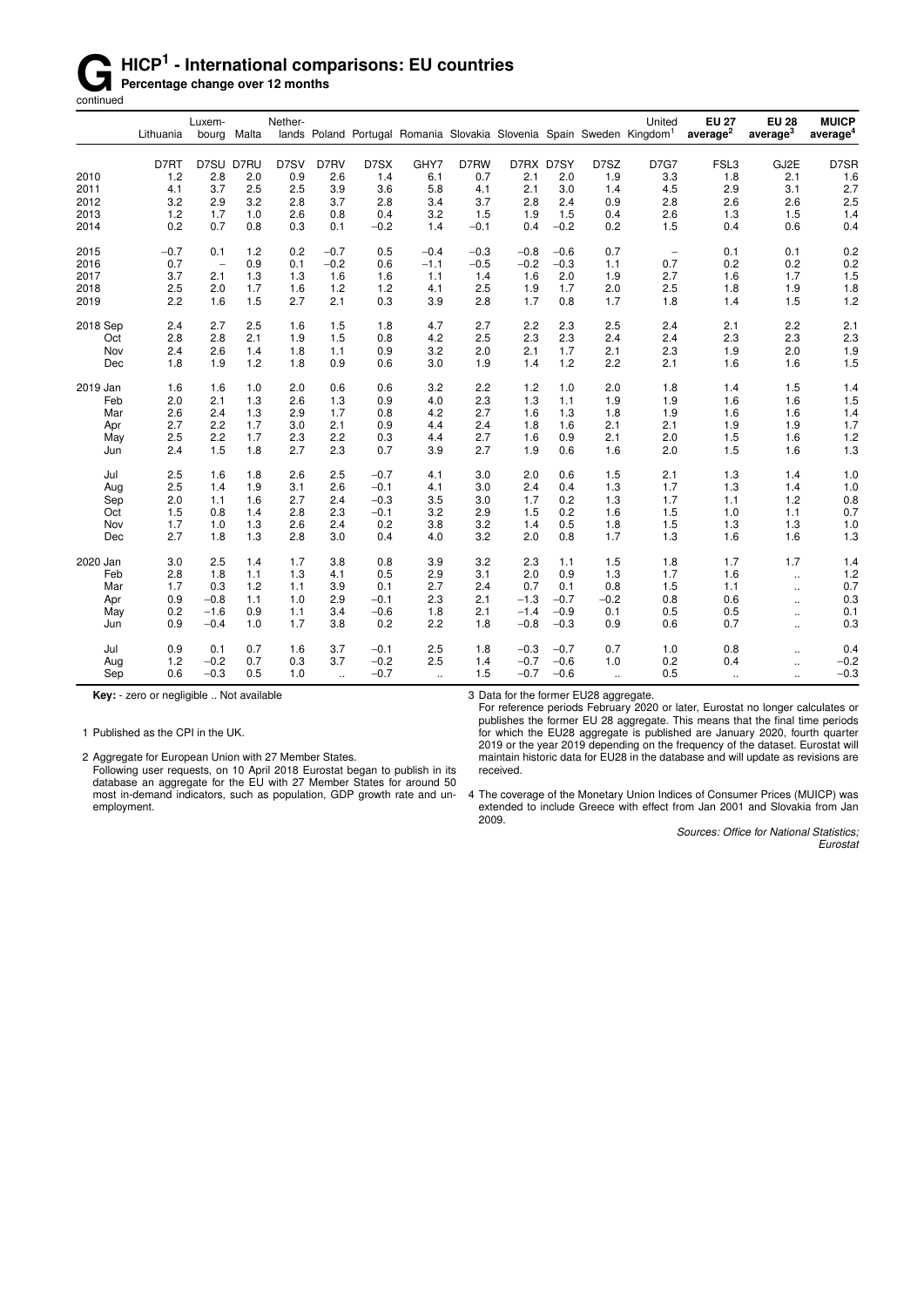# **HRPI:** Detailed figures for various groups, sub-groups and sections<sup>1,2,4</sup>

|                                                             |                              |      |      |                                       |      |                                                                            |      |                  |                                                          |                                        |                             |                  |                  | Percentage<br>change over<br>1 month |  |
|-------------------------------------------------------------|------------------------------|------|------|---------------------------------------|------|----------------------------------------------------------------------------|------|------------------|----------------------------------------------------------|----------------------------------------|-----------------------------|------------------|------------------|--------------------------------------|--|
|                                                             | Weights <sup>6</sup><br>2020 | 2020 | 2020 | Index (January $1987 = 100$ )<br>2020 | 2020 | 2020                                                                       | 2020 | 2020             | Percentage change over 12 months<br>2020<br>2020<br>2020 |                                        |                             | 2020             | 2020             | 2020                                 |  |
|                                                             |                              | Apr  | May  | Jun                                   | Jul  | Aug                                                                        | Sep  | Apr              | May                                                      | Jun                                    | Jul                         | Aug              | Sep              | Sep                                  |  |
| and depreciation<br><b>ALL ITEMS</b>                        | 1000                         |      |      |                                       |      | 292.6 292.2 292.7 294.2 293.3 294.3                                        |      | 1.5              | 1.0                                                      | 1.1                                    | 1.6                         | 0.5              | 1.1              | 0.3                                  |  |
| Food and catering                                           | 153                          |      |      |                                       |      | 258.3 259.2 258.2 257.9 249.7 255.2                                        |      | 2.3              | 2.4                                                      | 1.9                                    | 1.7                         | $-2.1$           | 0.3              | 2.2                                  |  |
| Alcohol and tobacco                                         | 84                           |      |      |                                       |      | 416.1 416.6 416.1 420.3 419.0 418.5                                        |      | 1.9              | 1.8                                                      | 1.5                                    | 2.5                         | 2.0              | 1.9              | $-0.1$                               |  |
| Housing and household expenditure                           | 428                          |      |      |                                       |      | 328.9 328.5 329.2 329.6 330.2 331.2                                        |      | 1.1              | 0.6                                                      | 0.6                                    | 1.0                         | 0.9              | 0.5              | 0.3                                  |  |
| Personal expenditure<br>Travel and leisure                  | 79<br>256                    |      |      |                                       |      | 220.5 221.6 222.5 223.1 223.5 226.5<br>261.8 260.1 261.3 265.1 266.1 264.0 |      | 2.4<br>1.4       | 2.5<br>0.5                                               | 3.4<br>0.7                             | 5.1<br>1.4                  | 3.9<br>0.2       | 3.4<br>1.7       | 1.3<br>$-0.8$                        |  |
| Consumer durables                                           | 93                           |      |      |                                       |      | 140.6 141.5 143.2 142.3 142.8 145.1                                        |      | 2.3              | 1.7                                                      | 2.9                                    | 4.5                         | 3.1              | 2.6              | 1.6                                  |  |
| Seasonal food                                               | 18                           |      |      |                                       |      | 206.8 206.7 206.3 203.4 203.8 202.1                                        |      | 0.7              | 0.9                                                      | $-0.3$                                 | $-1.5$                      | $-0.6$           | -2.5             | $-0.8$                               |  |
| Food excluding seasonal                                     | 84                           |      |      |                                       |      | 228.6 230.1 229.3 229.1 229.4 227.6                                        |      | 1.4              | 1.8                                                      | 1.5                                    | 1.3                         | 0.6              | 0.6              | $-0.8$                               |  |
| All items excluding seasonal food                           | 982                          |      |      |                                       |      | 294.7 294.3 294.9 296.5 295.5 296.6                                        |      | 1.6              | 1.1                                                      | 1.1                                    | 1.7                         | 0.6              | 1.2              | 0.4                                  |  |
| All items excluding food                                    | 898                          |      |      |                                       |      | 303.8 303.2 303.9 305.8 304.6 306.1                                        |      | 1.6              | 1.0                                                      | 1.1                                    | 1.7                         | 0.6              | 1.3              | 0.5                                  |  |
| All goods                                                   | 427                          |      |      |                                       |      | 217.7 218.0 218.6 219.0 219.5 220.2                                        |      | 0.4              | $-0.0$                                                   | 0.1                                    | 1.0                         | 0.6              | 0.6              | 0.3                                  |  |
| All services                                                | 424                          |      |      |                                       |      | 406.7 406.2 406.9 410.3 405.9 407.2                                        |      | 2.3              | 2.2                                                      | 2.0                                    | 2.2                         | 0.0              | 1.5              | 0.3                                  |  |
| <b>Other indices</b><br>All items excluding:                |                              |      |      |                                       |      |                                                                            |      |                  |                                                          |                                        |                             |                  |                  |                                      |  |
| mortgage interest payments (RPIX)                           | 976                          |      |      |                                       |      | 293.2 293.3 293.9 295.4 294.5 295.5                                        |      | 1.6              | 1.3                                                      | 1.3                                    | 1.9                         | 0.8              | 1.4              | 0.3                                  |  |
| housing                                                     | 734                          |      |      |                                       |      | 273.4 273.4 274.1 275.6 274.2 275.2                                        |      | 1.3              | 1.0                                                      | 1.0                                    | 1.7                         | 0.3              | 1.1              | 0.4                                  |  |
| mortgage interest payments<br>and council tax               | 935                          |      |      |                                       |      | 289.5 289.6 290.2 291.8 290.8 291.9                                        |      | 1.5              | 1.2                                                      | 1.2                                    | 1.8                         | 0.6              | 1.2              | 0.4                                  |  |
| mortgage interest payments<br>and depreciation <sup>2</sup> | 892                          |      |      |                                       |      | 284.0 284.0 284.6 286.1 284.9 285.8                                        |      | 1.5              | 1.1                                                      | 1.2                                    | 1.8                         | 0.5              | 1.2              | 0.3                                  |  |
| Food                                                        | 102                          |      |      |                                       |      | 225.5 226.8 226.0 225.3 225.6 223.8                                        |      | 1.2              | 1.6                                                      | 1.2                                    | 0.8                         | 0.4              | 0.0              | $-0.8$                               |  |
| <b>Bread</b>                                                | 3                            |      |      |                                       |      | 222.5 220.5 218.9 218.5 222.6 223.7                                        |      | $-1.4$           | $-2.1$                                                   | $-1.4$                                 | $-2.8$                      | $-0.1$           | 1.6              | 0.5                                  |  |
| Cereals                                                     | 3                            |      |      |                                       |      | 217.7 213.3 217.4 217.6 214.9 210.0                                        |      | 5.1              | 2.7                                                      | 4.3                                    | 4.0                         | 1.4              | 2.3              | $-2.3$                               |  |
| Biscuits and cakes                                          | 6                            |      |      |                                       |      | 277.0 284.8 275.4 282.6 274.8 273.6                                        |      | 0.8              | 4.5                                                      | 3.2                                    | 4.5                         | $-0.1$           | 1.3              | $-0.4$                               |  |
| Beef                                                        | 3                            |      |      |                                       |      | 208.7 206.7 213.9 210.7 210.5 208.5                                        |      | 0.4              | $-1.4$                                                   | 2.8                                    | 2.2                         | 1.4              | 2.9              | $-1.0$                               |  |
| Lamb                                                        | 1                            |      |      |                                       |      | 322.5 327.2 325.0 318.4 318.1 324.0                                        |      | $-2.1$           | $-1.4$                                                   | $-1.3$                                 | $-2.9$                      | $-4.2$           | $-3.0$           | 1.9                                  |  |
| of which home-killed lamb<br>imported lamb <sup>3</sup>     | 1<br>$\ddot{\phantom{0}}$    |      |      |                                       |      | 353.5 358.7 356.2 349.0 348.6 355.1                                        |      | 1.6<br>$\ddotsc$ | 3.6<br>$\ddotsc$                                         | 4.7<br>$\ddot{\phantom{a}}$            | 3.6<br>$\ddot{\phantom{a}}$ | 0.6<br>$\ddotsc$ | 1.4              | 1.9                                  |  |
| Pork                                                        | 1                            |      |      |                                       |      | 227.2 227.3 229.9 230.1 227.0 233.6                                        |      | 7.0              | 4.9                                                      | 7.9                                    | 6.2                         | 5.7              | 9.6              | 2.9                                  |  |
| Bacon                                                       | 1                            |      |      |                                       |      | 210.8 209.6 210.0 209.6 210.2 209.1                                        |      | 4.6              | 1.7                                                      | 1.9                                    | 0.9                         | 2.7              | 0.3              | $-0.5$                               |  |
| Poultry                                                     | 3                            |      |      |                                       |      | 119.7 119.9 120.0 120.0 119.1 118.1                                        |      | $-2.8$           | $-2.1$                                                   | $-2.0$                                 | $-1.7$                      | $-1.8$           | $-0.8$           | $-0.8$                               |  |
| Other meat                                                  | 6                            |      |      |                                       |      | 194.5 194.9 194.1 193.6 195.8 193.4                                        |      | 4.1              | 4.6                                                      | 2.8                                    | 3.2                         | 2.3              | 0.3              | $-1.2$                               |  |
| Fish<br>of which fresh fish                                 | 4<br>2                       |      |      |                                       |      | 272.7 278.4 278.6 275.3 277.9 274.1<br>276.3 273.3 272.6 270.3 275.8 269.8 |      | 3.3<br>0.4       | 2.4<br>$-3.0$                                            | 1.9<br>$-2.7$                          | 0.1<br>$-2.9$               | 2.6<br>0.6       | $-0.9$<br>$-5.1$ | $-1.4$<br>$-2.2$                     |  |
| processed fish                                              | 2                            |      |      |                                       |      | 265.3 279.2 280.2 276.2 275.9 274.2                                        |      | 6.2              | 7.8                                                      | 6.4                                    | 3.2                         | 4.6              | 3.4              | $-0.6$                               |  |
| <b>Butter</b>                                               | 1                            |      |      |                                       |      | 379.9 372.2 366.8 376.5 364.8 361.3                                        |      | 2.2              | 0.8                                                      | $-2.0$                                 | 0.7                         | 0.6              | $-0.1$           | $-1.0$                               |  |
| Oils and fats                                               | 1                            |      |      |                                       |      | 217.7 218.0 211.1 224.8 202.9 197.4                                        |      | 1.3              | 4.6                                                      | 0.7                                    | 1.5                         | $-6.9$           | $-5.1$           | $-2.7$                               |  |
| Cheese                                                      | 3                            |      |      |                                       |      | 237.9 239.7 242.9 238.8 240.5 232.0                                        |      | $-2.3$           | 0.9                                                      | 2.3                                    | $-1.8$                      | 0.9              | $-2.9$           | $-3.5$                               |  |
| Eggs                                                        | 1                            |      |      |                                       |      | 199.5 204.1 205.0 205.6 206.6 206.3                                        |      | $-1.1$           | 1.1                                                      | 2.2                                    | 3.1                         | 3.8              | 4.1              | $-0.1$                               |  |
| Milk, fresh                                                 | 3                            |      |      |                                       |      | 238.5 238.4 236.9 236.1 238.1 237.2                                        |      | 1.3              | 0.7                                                      | 0.8                                    | 1.1                         | 0.7              | 0.4              | $-0.4$                               |  |
| Milk products                                               | 4                            |      |      |                                       |      | 191.7 190.4 193.4 192.1 196.3 186.1                                        |      | 2.6              | $-3.5$                                                   | $-1.0$                                 | $-0.3$                      | $-1.8$           | $-6.8$           | $-5.2$                               |  |
| Tea                                                         | 1                            |      |      |                                       |      | 236.2 236.6 228.9 236.6 217.0 217.7                                        |      | 6.9              | 5.2                                                      | 0.7                                    | 2.5                         | $-0.9$           | $-2.2$           | 0.3                                  |  |
| Coffee and other hot drinks<br>Soft drinks                  | 2<br>9                       |      |      |                                       |      | 177.6 185.0 180.9 190.0 173.0 175.2<br>278.0 279.2 281.2 276.6 281.6 282.5 |      | $-2.5$<br>2.1    | 0.8<br>2.9                                               | 2.8<br>$\overline{\phantom{a}}$<br>3.3 | 2.2<br>2.3                  | $-6.2$<br>3.0    | $-5.5$<br>2.6    | 1.3<br>0.3                           |  |
| Sugar and preserves                                         | 1                            |      |      |                                       |      | 192.7 200.9 200.9 199.2 197.9 197.4                                        |      | $-0.2$           | 4.4                                                      | 2.8                                    | 2.8                         | 1.2              | 1.2              | $-0.3$                               |  |
| Sweets and chocolates                                       | 12                           |      |      |                                       |      | 302.1 302.0 296.2 295.9 304.5 302.9                                        |      | 1.1              | 0.5                                                      | $-1.2$                                 | $-1.1$                      | 1.0              | 0.6              | $-0.5$                               |  |
| Potatoes                                                    | 4                            |      |      |                                       |      | 233.3 240.8 228.9 229.4 236.6 230.7                                        |      | $-0.4$           | 3.8                                                      | $-2.7$                                 | $-2.0$                      | $-0.1$           | $-0.8$           | $-2.5$                               |  |
| of which unprocessed potatoes                               | 1                            |      |      |                                       |      | 221.8 218.6 209.8 207.4 203.9 198.0                                        |      | 2.9              | $-1.2$                                                   | $-7.0$                                 | $-8.0$                      | $-9.4$           | $-10.7$          | $-2.9$                               |  |
| potato products                                             | 3                            |      |      |                                       |      | 222.6 233.5 221.2 222.7 233.2 227.7                                        |      | $-1.6$           | 5.6                                                      | $-1.3$                                 | -0.0                        | 3.0              | 2.7              | $-2.4$                               |  |
| Vegetables other than potatoes                              | 8                            |      |      |                                       |      | 183.0 183.4 182.2 181.0 179.0 177.3                                        |      | 1.3              | 1.3                                                      | 0.5                                    | $-1.6$                      | $-2.3$           | $-2.4$           | $-0.9$                               |  |
| of which fresh vegetables                                   | 6                            |      |      |                                       |      | 158.2 158.6 157.5 156.6 155.7 154.0                                        |      | $-0.6$           | $-0.6$                                                   | $-1.7$                                 | $-3.0$                      | $-3.2$           | $-3.4$           | $-1.1$                               |  |
| processed vegetables                                        | 2                            |      |      |                                       |      | 270.0 270.4 269.2 266.8 259.8 257.8                                        |      | 5.3              | 5.6                                                      | 6.2                                    | 2.7                         | 0.4              | 0.5              | $-0.8$                               |  |
| Fruit<br>of which fresh fruit                               | 9<br>7                       |      |      |                                       |      | 225.9 226.3 227.6 222.5 223.9 222.7<br>214.8 214.3 215.9 210.5 211.8 210.8 |      | 1.9<br>1.7       | 3.9<br>3.4                                               | 1.7<br>1.6                             | 0.6<br>$-0.1$               | 2.1<br>1.9       | $-0.8$<br>$-1.1$ | $-0.5$<br>$-0.5$                     |  |
| processed fruit                                             | 2                            |      |      |                                       |      | 285.5 290.2 290.1 286.2 288.0 285.7                                        |      | 2.7              | 5.3                                                      | 0.8                                    | 3.2                         | 1.0              | $-0.5$           | $-0.8$                               |  |
| Other foods                                                 | 12                           |      |      |                                       |      | 196.8 198.0 200.3 198.8 198.0 198.2                                        |      | 1.0              | 1.2                                                      | 3.0                                    | 2.3                         | $-0.3$           | 2.4              | 0.1                                  |  |
| Catering                                                    | 51                           |      |      |                                       |      | 369.4 369.6 367.8 368.8 332.6 361.9                                        |      | 4.2              | 4.1                                                      | 3.3                                    | 3.4                         | $-7.0$           | 0.9              | 8.8                                  |  |
| Restaurant meals                                            | 30                           |      |      |                                       |      | 360.2 360.9 356.5 357.5 305.3 348.8                                        |      | 3.6              | 3.6                                                      | 2.1                                    | 2.2                         | $-13.0$          | $-0.8$           | 14.2                                 |  |
| Canteen meals<br>Take-aways and snacks                      | 3<br>18                      |      |      |                                       |      | 407.4 408.2 408.8 411.3 378.7 408.3<br>363.3 362.7 364.7 365.6 357.0 361.4 |      | 3.1<br>5.6       | 2.6<br>5.0                                               | 2.6<br>5.4                             | 3.2<br>5.4                  | $-4.8$<br>2.5    | 2.3<br>3.4       | 7.8<br>1.2                           |  |
| Alcoholic drink                                             | 62                           |      |      |                                       |      | 306.8 307.6 307.3 310.9 308.8 307.9                                        |      | 1.7              | 1.7                                                      | 1.3                                    | 2.5                         | 1.5              | 1.2              | $-0.3$                               |  |
| Beer                                                        | 25                           |      |      |                                       |      | 329.6 329.8 330.1 334.8 333.0 332.9                                        |      | 1.5              | 1.3                                                      | 1.1                                    | 2.3                         | 2.0              | 1.5              |                                      |  |
| on sales                                                    | 19                           |      |      |                                       |      | 372.9 372.7 373.2 379.2 379.0 379.5                                        |      | 1.2              | 1.1                                                      | 1.1                                    | 2.6                         | 2.4              | 2.2              | 0.1                                  |  |
| off sales                                                   | 6                            |      |      |                                       |      | 172.2 172.9 172.8 174.3 170.8 169.7                                        |      | 2.7              | 2.0                                                      | 1.1                                    | 1.3                         | 0.7              | $-0.9$           | $-0.6$                               |  |
| Wines and spirits                                           | 37                           |      |      |                                       |      | 274.3 275.3 274.7 277.5 275.4 274.1                                        |      | 1.8              | 1.9                                                      | 1.4                                    | 2.7                         | 1.2              | 1.0              | $-0.5$                               |  |
| on sales<br>off sales                                       | 21<br>16                     |      |      |                                       |      | 375.7 375.5 376.0 382.3 380.2 376.9<br>202.9 204.8 203.3 203.7 201.5 201.7 |      | 2.0<br>1.6       | 1.7<br>2.3                                               | 1.6<br>1.3                             | 3.1<br>2.1                  | 2.3<br>$-0.2$    | 1.3<br>0.7       | $-0.9$<br>0.1                        |  |
|                                                             |                              |      |      |                                       |      |                                                                            |      |                  |                                                          |                                        |                             |                  |                  |                                      |  |

**Key:** - zero or negligible **Index date for September: 15 September 2020** *Source: Office for National Statistics*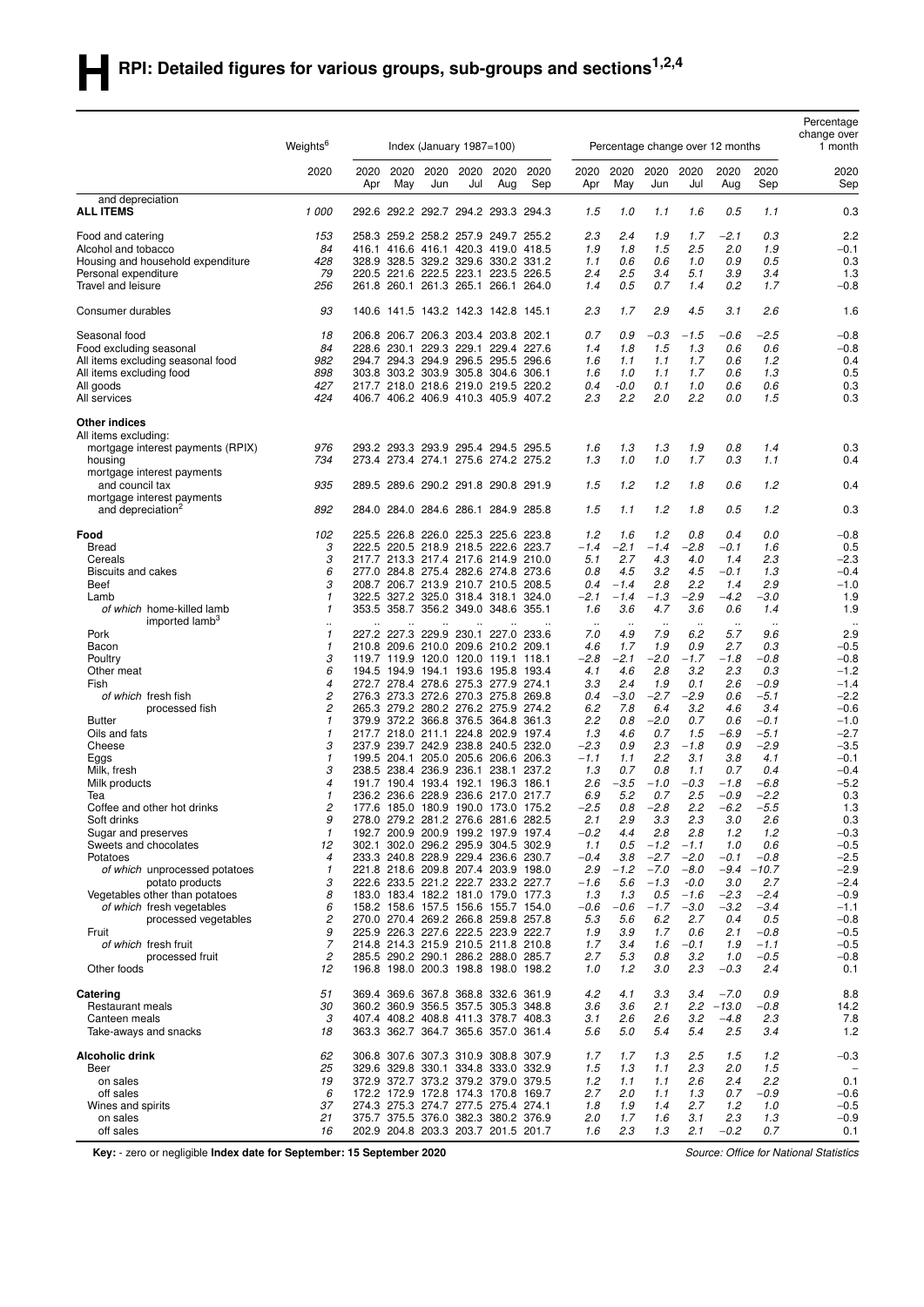continued

| 2020<br>2020<br>2020<br>2020<br>2020<br>2020<br>2020<br>2020<br>2020<br>2020<br>2020<br>2020<br>2020<br>2020<br>May<br>Aug<br>Sep<br>May<br>Jun<br>Jul<br>Aug<br>Sep<br>Sep<br>Apr<br>Jun<br>Jul<br>Apr<br><b>Tobacco</b><br>22<br>806.8 805.3 804.0 807.9 813.6 816.4<br>2.5<br>2.3<br>2.2<br>2.6<br>3.6<br>3.9<br>0.3<br>18<br>3.2<br>3.3<br>3.7<br>3.6<br>0.2<br>830.9 832.5 832.8 836.3 834.7 836.3<br>3.0<br>3.5<br>Cigarettes<br>0.2<br>$-1.6$<br>$-2.6$<br>$-1.9$<br>3.9<br>5.0<br>1.0<br>Other tobacco<br>4<br>603.9 592.5 586.1 590.9 620.0 625.9<br>0.3<br>2.0<br>1.3<br>1.2<br>1.5<br>1.5<br>1.3<br>Housing<br>266<br>393.4 393.1 394.7 395.5 396.7<br>394.7<br>2.1<br>82<br>1.7<br>1.7<br>2.2<br>2.2<br>Rent<br>378.2 378.8 379.1 380.8 381.2 381.7<br>1.7<br>0.1<br>24<br>236.7 223.6 220.5 221.3 221.0 221.0<br>-6.9<br>$-7.7$<br>$-7.8$<br>$-8.0$<br>$-8.3$<br>$-1.1$<br>Mortgage interest payments<br>$\overline{\phantom{a}}$<br>2.5<br>2.8<br>3.0<br>0.9<br>84<br>401.9 402.9 403.5 406.4 408.6 412.1<br>2.9<br>3.2<br>3.4<br>Depreciation (Jan $1995 = 100$ )<br>3.9<br>3.9<br>3.9<br>3.9<br>Council tax and rates<br>41<br>399.1 399.1 399.1 399.1 399.1 399.1<br>3.9<br>3.9<br>13<br>522.9 522.9 522.9 522.9 522.9 522.9<br>$-3.2$<br>-3.2<br>$-3.2$<br>$-3.2$<br>$-3.2$<br>$-3.2$<br>Water and other charges<br>$\overline{\phantom{0}}$<br>9<br>384.8 384.9 384.9 386.0 385.7<br>0.9<br>1.0<br>0.9<br>1.2<br>1.0<br>$-0.1$<br>Repairs and maintenance charges<br>383.5<br>1.1<br>7<br>244.9 247.5 245.3 245.5 246.1 246.6<br>2.9<br>2.6<br>1.1<br>0.2<br>Do-it-yourself materials<br>1.4<br>1.8<br>1.5<br>0.2<br>6<br>453.9 453.3 451.6 452.1 450.4 451.4<br>2.1<br>1.4<br>0.2<br>$-0.5$<br>$-1.8$<br>$-1.8$<br>Dwelling insurance and ground rent<br>$-0.1$<br><b>Fuel and light</b><br>40<br>355.1 354.3 356.2 356.2 356.1 355.6<br>$-8.0$<br>$-8.3$<br>$-7.6$<br>$-7.5$<br>$-7.6$<br>$-7.7$<br>5.0<br>358.7 358.7 358.4 359.8 356.7 360.2<br>5.5<br>4.6<br>3.9<br>4.5<br>4.3<br>1.0<br>Coal and solid fuels<br>$\mathbf{1}$<br>21<br>378.8 378.8 378.8 378.4 378.4 378.4<br>$-2.0$<br>$-2.0$<br>$-2.0$<br>$-2.1$<br>$-2.1$<br>$-2.1$<br>Electricity<br>$\overline{\phantom{m}}$<br>-12.2 -12.2 -12.2 -12.2 -12.2 -12.2<br>15<br>333.2 333.2 333.2 333.2 333.2 333.2<br>Gas<br>$\overline{\phantom{m}}$<br>$-32.1$ $-35.7$ $-26.4$ $-25.6$ $-26.8$ $-28.9$<br>3<br>310.9 298.2 330.9 332.8 331.5 322.3<br>$-2.8$<br>Oil and other fuels<br>0.5<br>67<br>219.9 221.0 223.6 221.4 221.9 222.9<br>2.4<br>1.5<br>Household goods<br>1.7<br>1.3<br>1.3<br>0.8<br>2.5<br>27<br>282.8 284.3 292.6 287.0 287.7 292.4<br>3.2<br>1.7<br>4.4<br>2.3<br>1.9<br>1.6<br>Furniture<br>9<br>0.7<br>253.3 257.1 256.0 256.7 258.5<br>0.9<br>0.7<br>1.7<br>2.7<br>2.3<br>1.6<br>Furnishings<br>251.1<br>6<br>$-1.1$<br>0.8<br>1.5<br>Electrical appliances<br>78.0<br>78.0<br>77.8<br>78.6<br>78.6<br>79.8<br>-0.9<br>$-1.8$<br>1.6<br>0.4<br>$\overline{4}$<br>207.7 210.8 213.5 215.4 215.6 207.4<br>$-1.8$<br>$-1.6$<br>0.0<br>2.6<br>0.8<br>$-2.7$<br>$-3.8$<br>Other household equipment<br>2.8<br>$-0.5$<br>12<br>216.8 215.8 212.6 213.9 210.9<br>0.8<br>0.6<br>$-0.7$<br>0.8<br>$-1.4$<br>Household consumables<br>215.8<br>9<br>0.6<br>0.8<br>0.4<br>Pet care<br>255.4 255.6 252.4 252.0 251.0 251.9<br>2.8<br>2.8<br>1.0<br>0.6<br>55<br>3.2<br>2.9<br>2.7<br>3.1<br>3.0<br>2.6<br>0.4<br><b>Household services</b><br>303.6 304.3 304.6 305.8 306.2 307.4<br>5.3<br>5.3<br>5.3<br>5.3<br>5.3<br>5.6<br>0.2<br>Postage<br>$\mathbf{1}$<br>461.8 461.8 461.8 461.8 461.8 462.9<br>24<br>4.0<br>3.9<br>3.9<br>4.8<br>4.4<br>3.5<br>0.3<br>Telephones, telemessages, etc<br>117.1 118.0 118.5 119.0 118.8 119.2<br>2.2<br>2.3<br>12<br>2.8<br>2.6<br>2.8<br>2.4<br>0.3<br>Domestic services<br>435.3 436.0 437.0 439.6 439.4 440.5<br>0.6<br>Fees and subscriptions<br>18<br>509.9 507.2 505.9 506.9 510.3 513.2<br>2.6<br>1.5<br>1.4<br>1.1<br>1.5<br>1.4<br>2.9<br><b>Clothing and footwear</b><br>37<br>2.7<br>3.0<br>4.4<br>6.7<br>4.8<br>4.5<br>184.5 186.4 187.3 186.3 187.3 192.8<br>7<br>190.1 188.7 194.6 194.5 195.6 201.9<br>$-0.8$<br>$-2.6$<br>0.9<br>2.8<br>1.8<br>2.4<br>3.2<br>Men's outerwear<br>13<br>4.7<br>7.2<br>8.7<br>11.0<br>6.7<br>6.4<br>4.8<br>Women's outerwear<br>157.4 161.8 161.6 158.0 158.7 166.3<br>$\overline{4}$<br>2.9<br>3.3<br>6.2<br>6.2<br>4.5<br>1.7<br>Children's outerwear<br>186.9 186.6 186.7 188.3 192.5 195.7<br>4.1<br>5<br>238.5 241.2 242.2 242.4 240.7 243.8<br>2.9<br>3.3<br>3.7<br>6.8<br>5.7<br>5.3<br>1.3<br>Other clothing<br>8<br>157.8 158.0 157.1 158.6 159.6 161.4<br>1.8<br>1.6<br>3.5<br>3.0<br>3.3<br>1.1<br>Footwear<br>1.4<br>42<br>2.4<br>2.1<br>2.5<br>3.8<br>3.1<br>2.5<br>$-0.1$<br>Personal goods and services<br>294.1 294.1 295.0 298.2 297.6 297.3<br>Personal articles<br>10<br>205.1 204.9 209.0 209.0 210.0 211.2<br>$-0.4$<br>$-1.2$<br>1.4<br>1.9<br>1.7<br>1.2<br>0.6<br>$-0.7$<br>16<br>230.2 230.4 229.3 228.6 228.5 226.9<br>3.6<br>3.1<br>3.3<br>2.5<br>1.3<br>Chemists goods<br>3.6<br>Personal services<br>556.5 556.2 556.7 574.0 569.7 569.9<br>3.0<br>2.8<br>2.7<br>5.7<br>4.7<br>4.5<br>16<br>$\overline{\phantom{0}}$<br>$-2.5$<br>$-2.2$<br>$-1.2$<br>$-0.7$<br>$-0.1$<br>0.5<br><b>Motoring expenditure</b><br>113<br>256.2 256.8 258.0 260.1 261.3<br>$-0.4$<br>258.4<br>37<br>2.0<br>2.9<br>3.5<br>2.9<br>4.2<br>6.2<br>1.2<br>Purchase of motor vehicles<br>98.0<br>98.4<br>98.3<br>98.0<br>98.7<br>99.9<br>15<br>467.5 466.0 465.4 462.6 465.9 468.7<br>3.5<br>2.8<br>2.4<br>1.8<br>2.3<br>2.7<br>0.6<br>Maintenance of motor vehicles<br>0.2<br>Petrol and oil<br>37<br>323.6 313.5 316.1 329.5 333.8 334.5<br>$-11.7$ $-17.3$ $-17.0$ $-11.7$ $-11.5$ $-10.8$<br>Vehicle tax and insurance<br>24<br>928.5 928.4 929.2 908.3 910.2 905.5<br>12.7<br>10.1<br>10.1<br>7.9<br>6.8<br>5.4<br>$-0.5$<br>1.5<br>2.1<br>$-9.0$<br>Fares and other travel costs<br>26<br>435.4 421.0 432.1 453.9 458.8 417.4<br>1.0<br>1.6<br>0.9<br>$-8.4$<br>Rail fares<br>444.5 432.1 438.7 433.6 432.7 433.6<br>2.5<br>2.3<br>2.4<br>1.2<br>2.3<br>0.2<br>7<br>1.5<br>Bus and coach fares<br>3<br>497.1 497.0 497.2 534.8 606.0 588.3<br>$-6.3$<br>1.9<br>0.1<br>6.3<br>17.9<br>17.2<br>$-2.9$<br>Other travel costs<br>388.4 372.9 385.9 412.7 410.9 356.1<br>2.0<br>$0.8 - 13.6$<br>$-0.2$<br>$-13.3$<br>16<br>2.1<br>1.8<br>Leisure goods<br>95.3<br>96.3<br>95.9<br>97.3<br>2.4<br>3.5<br>1.5<br>26<br>95.3<br>95.7<br>1.8<br>3.1<br>2.7<br>2.8<br>Audio-visual equipment<br>5<br>6.6<br>6.7<br>6.7<br>6.7<br>6.8<br>6.9<br>-2.9<br>$-2.9$<br>$-1.5$<br>0.0<br>4.5<br>1.5<br>1.5<br>CDs and tapes<br>133.6 127.4 129.7 127.3 126.9 128.4<br>9.4<br>3.1<br>2.4<br>6.9<br>5.6<br>4.4<br>$1.2$<br>1<br>5.2<br>Toys, photographic and sports goods<br>9<br>95.3<br>95.2<br>96.5<br>95.6<br>94.8<br>4.9<br>2.9<br>3.2<br>4.4<br>2.0<br>$-0.8$<br>95.6<br>5<br>Books and newspapers<br>460.7 463.0 468.8 475.8 484.6 502.1<br>1.7<br>2.4<br>2.6<br>5.5<br>3.6<br>0.2<br>4.4<br>Gardening products<br>192.3 192.7 193.5 192.0 188.1 192.3<br>2.3<br>2.9<br>3.8<br>2.7<br>2.6<br>2.2<br>6<br>0.4<br>Leisure services<br>3.5<br>91<br>438.5 439.6 439.9 447.4 446.8 445.8<br>3.6<br>3.7<br>4.5<br>3.0<br>$-0.2$<br>4.1<br>Television licences and rentals<br>14<br>230.2 230.2 230.2 230.2 230.2 230.2<br>2.9<br>2.9<br>2.9<br>3.0<br>3.0<br>3.0<br>0.4<br>Entertainment and other recreation<br>2.3<br>2.4<br>2.4<br>2.4<br>1.4<br>16<br>606.2 611.0 613.5 616.5 617.7 620.2<br>1.6<br>Foreign holidays (Jan 1993 = 100)<br>5.2<br>4.9<br>7.1<br>4.9<br>$-0.2$<br>50<br>284.6 284.5 284.9 292.5 291.1 290.4<br>5.1<br>6.0<br>UK holidays (Jan 1994 = 100)<br>264.9 267.8 266.6 270.1 272.4 268.6<br>0.3<br>$-0.4$<br>0.9<br>$-1.4$<br>$-1.4$<br>11<br>0.8<br>0.4 | Weights <sup>4</sup> |  | Index (January $1987 = 100$ ) |  |  | Percentage change over 12 months |  | Percentage<br>change over<br>1 month |
|----------------------------------------------------------------------------------------------------------------------------------------------------------------------------------------------------------------------------------------------------------------------------------------------------------------------------------------------------------------------------------------------------------------------------------------------------------------------------------------------------------------------------------------------------------------------------------------------------------------------------------------------------------------------------------------------------------------------------------------------------------------------------------------------------------------------------------------------------------------------------------------------------------------------------------------------------------------------------------------------------------------------------------------------------------------------------------------------------------------------------------------------------------------------------------------------------------------------------------------------------------------------------------------------------------------------------------------------------------------------------------------------------------------------------------------------------------------------------------------------------------------------------------------------------------------------------------------------------------------------------------------------------------------------------------------------------------------------------------------------------------------------------------------------------------------------------------------------------------------------------------------------------------------------------------------------------------------------------------------------------------------------------------------------------------------------------------------------------------------------------------------------------------------------------------------------------------------------------------------------------------------------------------------------------------------------------------------------------------------------------------------------------------------------------------------------------------------------------------------------------------------------------------------------------------------------------------------------------------------------------------------------------------------------------------------------------------------------------------------------------------------------------------------------------------------------------------------------------------------------------------------------------------------------------------------------------------------------------------------------------------------------------------------------------------------------------------------------------------------------------------------------------------------------------------------------------------------------------------------------------------------------------------------------------------------------------------------------------------------------------------------------------------------------------------------------------------------------------------------------------------------------------------------------------------------------------------------------------------------------------------------------------------------------------------------------------------------------------------------------------------------------------------------------------------------------------------------------------------------------------------------------------------------------------------------------------------------------------------------------------------------------------------------------------------------------------------------------------------------------------------------------------------------------------------------------------------------------------------------------------------------------------------------------------------------------------------------------------------------------------------------------------------------------------------------------------------------------------------------------------------------------------------------------------------------------------------------------------------------------------------------------------------------------------------------------------------------------------------------------------------------------------------------------------------------------------------------------------------------------------------------------------------------------------------------------------------------------------------------------------------------------------------------------------------------------------------------------------------------------------------------------------------------------------------------------------------------------------------------------------------------------------------------------------------------------------------------------------------------------------------------------------------------------------------------------------------------------------------------------------------------------------------------------------------------------------------------------------------------------------------------------------------------------------------------------------------------------------------------------------------------------------------------------------------------------------------------------------------------------------------------------------------------------------------------------------------------------------------------------------------------------------------------------------------------------------------------------------------------------------------------------------------------------------------------------------------------------------------------------------------------------------------------------------------------------------------------------------------------------------------------------------------------------------------------------------------------------------------------------------------------------------------------------------------------------------------------------------------------------------------------------------------------------------------------------------------------------------------------------------------------------------------------------------------------------------------------------------------------------------------------------------------------------------------------------------------------------------------------------------------------------------------------------------------------------------------------------------------------------------------------------------------------------------------------------------------------------------------------------------------------------------------------------------------------------------------------------------------------------------------------------------------------------------------------------------------------------------------------------------------------------------------------------------------------------------------------------------------------------------------------------------------------------------------------------------------------------------------------------------------------------------------------------------------------------------------------------------------|----------------------|--|-------------------------------|--|--|----------------------------------|--|--------------------------------------|
|                                                                                                                                                                                                                                                                                                                                                                                                                                                                                                                                                                                                                                                                                                                                                                                                                                                                                                                                                                                                                                                                                                                                                                                                                                                                                                                                                                                                                                                                                                                                                                                                                                                                                                                                                                                                                                                                                                                                                                                                                                                                                                                                                                                                                                                                                                                                                                                                                                                                                                                                                                                                                                                                                                                                                                                                                                                                                                                                                                                                                                                                                                                                                                                                                                                                                                                                                                                                                                                                                                                                                                                                                                                                                                                                                                                                                                                                                                                                                                                                                                                                                                                                                                                                                                                                                                                                                                                                                                                                                                                                                                                                                                                                                                                                                                                                                                                                                                                                                                                                                                                                                                                                                                                                                                                                                                                                                                                                                                                                                                                                                                                                                                                                                                                                                                                                                                                                                                                                                                                                                                                                                                                                                                                                                                                                                                                                                                                                                                                                                                                                                                                                                                                                                                                                                                                                                                                                                                                                                                                                                                                                                                                                                                                                                                                                                                                                                                                                                                                                                                                                                                                                                                                                                                                                                                                                                                                          |                      |  |                               |  |  |                                  |  |                                      |
|                                                                                                                                                                                                                                                                                                                                                                                                                                                                                                                                                                                                                                                                                                                                                                                                                                                                                                                                                                                                                                                                                                                                                                                                                                                                                                                                                                                                                                                                                                                                                                                                                                                                                                                                                                                                                                                                                                                                                                                                                                                                                                                                                                                                                                                                                                                                                                                                                                                                                                                                                                                                                                                                                                                                                                                                                                                                                                                                                                                                                                                                                                                                                                                                                                                                                                                                                                                                                                                                                                                                                                                                                                                                                                                                                                                                                                                                                                                                                                                                                                                                                                                                                                                                                                                                                                                                                                                                                                                                                                                                                                                                                                                                                                                                                                                                                                                                                                                                                                                                                                                                                                                                                                                                                                                                                                                                                                                                                                                                                                                                                                                                                                                                                                                                                                                                                                                                                                                                                                                                                                                                                                                                                                                                                                                                                                                                                                                                                                                                                                                                                                                                                                                                                                                                                                                                                                                                                                                                                                                                                                                                                                                                                                                                                                                                                                                                                                                                                                                                                                                                                                                                                                                                                                                                                                                                                                                          |                      |  |                               |  |  |                                  |  |                                      |
|                                                                                                                                                                                                                                                                                                                                                                                                                                                                                                                                                                                                                                                                                                                                                                                                                                                                                                                                                                                                                                                                                                                                                                                                                                                                                                                                                                                                                                                                                                                                                                                                                                                                                                                                                                                                                                                                                                                                                                                                                                                                                                                                                                                                                                                                                                                                                                                                                                                                                                                                                                                                                                                                                                                                                                                                                                                                                                                                                                                                                                                                                                                                                                                                                                                                                                                                                                                                                                                                                                                                                                                                                                                                                                                                                                                                                                                                                                                                                                                                                                                                                                                                                                                                                                                                                                                                                                                                                                                                                                                                                                                                                                                                                                                                                                                                                                                                                                                                                                                                                                                                                                                                                                                                                                                                                                                                                                                                                                                                                                                                                                                                                                                                                                                                                                                                                                                                                                                                                                                                                                                                                                                                                                                                                                                                                                                                                                                                                                                                                                                                                                                                                                                                                                                                                                                                                                                                                                                                                                                                                                                                                                                                                                                                                                                                                                                                                                                                                                                                                                                                                                                                                                                                                                                                                                                                                                                          |                      |  |                               |  |  |                                  |  |                                      |
|                                                                                                                                                                                                                                                                                                                                                                                                                                                                                                                                                                                                                                                                                                                                                                                                                                                                                                                                                                                                                                                                                                                                                                                                                                                                                                                                                                                                                                                                                                                                                                                                                                                                                                                                                                                                                                                                                                                                                                                                                                                                                                                                                                                                                                                                                                                                                                                                                                                                                                                                                                                                                                                                                                                                                                                                                                                                                                                                                                                                                                                                                                                                                                                                                                                                                                                                                                                                                                                                                                                                                                                                                                                                                                                                                                                                                                                                                                                                                                                                                                                                                                                                                                                                                                                                                                                                                                                                                                                                                                                                                                                                                                                                                                                                                                                                                                                                                                                                                                                                                                                                                                                                                                                                                                                                                                                                                                                                                                                                                                                                                                                                                                                                                                                                                                                                                                                                                                                                                                                                                                                                                                                                                                                                                                                                                                                                                                                                                                                                                                                                                                                                                                                                                                                                                                                                                                                                                                                                                                                                                                                                                                                                                                                                                                                                                                                                                                                                                                                                                                                                                                                                                                                                                                                                                                                                                                                          |                      |  |                               |  |  |                                  |  |                                      |
|                                                                                                                                                                                                                                                                                                                                                                                                                                                                                                                                                                                                                                                                                                                                                                                                                                                                                                                                                                                                                                                                                                                                                                                                                                                                                                                                                                                                                                                                                                                                                                                                                                                                                                                                                                                                                                                                                                                                                                                                                                                                                                                                                                                                                                                                                                                                                                                                                                                                                                                                                                                                                                                                                                                                                                                                                                                                                                                                                                                                                                                                                                                                                                                                                                                                                                                                                                                                                                                                                                                                                                                                                                                                                                                                                                                                                                                                                                                                                                                                                                                                                                                                                                                                                                                                                                                                                                                                                                                                                                                                                                                                                                                                                                                                                                                                                                                                                                                                                                                                                                                                                                                                                                                                                                                                                                                                                                                                                                                                                                                                                                                                                                                                                                                                                                                                                                                                                                                                                                                                                                                                                                                                                                                                                                                                                                                                                                                                                                                                                                                                                                                                                                                                                                                                                                                                                                                                                                                                                                                                                                                                                                                                                                                                                                                                                                                                                                                                                                                                                                                                                                                                                                                                                                                                                                                                                                                          |                      |  |                               |  |  |                                  |  |                                      |
|                                                                                                                                                                                                                                                                                                                                                                                                                                                                                                                                                                                                                                                                                                                                                                                                                                                                                                                                                                                                                                                                                                                                                                                                                                                                                                                                                                                                                                                                                                                                                                                                                                                                                                                                                                                                                                                                                                                                                                                                                                                                                                                                                                                                                                                                                                                                                                                                                                                                                                                                                                                                                                                                                                                                                                                                                                                                                                                                                                                                                                                                                                                                                                                                                                                                                                                                                                                                                                                                                                                                                                                                                                                                                                                                                                                                                                                                                                                                                                                                                                                                                                                                                                                                                                                                                                                                                                                                                                                                                                                                                                                                                                                                                                                                                                                                                                                                                                                                                                                                                                                                                                                                                                                                                                                                                                                                                                                                                                                                                                                                                                                                                                                                                                                                                                                                                                                                                                                                                                                                                                                                                                                                                                                                                                                                                                                                                                                                                                                                                                                                                                                                                                                                                                                                                                                                                                                                                                                                                                                                                                                                                                                                                                                                                                                                                                                                                                                                                                                                                                                                                                                                                                                                                                                                                                                                                                                          |                      |  |                               |  |  |                                  |  |                                      |
|                                                                                                                                                                                                                                                                                                                                                                                                                                                                                                                                                                                                                                                                                                                                                                                                                                                                                                                                                                                                                                                                                                                                                                                                                                                                                                                                                                                                                                                                                                                                                                                                                                                                                                                                                                                                                                                                                                                                                                                                                                                                                                                                                                                                                                                                                                                                                                                                                                                                                                                                                                                                                                                                                                                                                                                                                                                                                                                                                                                                                                                                                                                                                                                                                                                                                                                                                                                                                                                                                                                                                                                                                                                                                                                                                                                                                                                                                                                                                                                                                                                                                                                                                                                                                                                                                                                                                                                                                                                                                                                                                                                                                                                                                                                                                                                                                                                                                                                                                                                                                                                                                                                                                                                                                                                                                                                                                                                                                                                                                                                                                                                                                                                                                                                                                                                                                                                                                                                                                                                                                                                                                                                                                                                                                                                                                                                                                                                                                                                                                                                                                                                                                                                                                                                                                                                                                                                                                                                                                                                                                                                                                                                                                                                                                                                                                                                                                                                                                                                                                                                                                                                                                                                                                                                                                                                                                                                          |                      |  |                               |  |  |                                  |  |                                      |
|                                                                                                                                                                                                                                                                                                                                                                                                                                                                                                                                                                                                                                                                                                                                                                                                                                                                                                                                                                                                                                                                                                                                                                                                                                                                                                                                                                                                                                                                                                                                                                                                                                                                                                                                                                                                                                                                                                                                                                                                                                                                                                                                                                                                                                                                                                                                                                                                                                                                                                                                                                                                                                                                                                                                                                                                                                                                                                                                                                                                                                                                                                                                                                                                                                                                                                                                                                                                                                                                                                                                                                                                                                                                                                                                                                                                                                                                                                                                                                                                                                                                                                                                                                                                                                                                                                                                                                                                                                                                                                                                                                                                                                                                                                                                                                                                                                                                                                                                                                                                                                                                                                                                                                                                                                                                                                                                                                                                                                                                                                                                                                                                                                                                                                                                                                                                                                                                                                                                                                                                                                                                                                                                                                                                                                                                                                                                                                                                                                                                                                                                                                                                                                                                                                                                                                                                                                                                                                                                                                                                                                                                                                                                                                                                                                                                                                                                                                                                                                                                                                                                                                                                                                                                                                                                                                                                                                                          |                      |  |                               |  |  |                                  |  |                                      |
|                                                                                                                                                                                                                                                                                                                                                                                                                                                                                                                                                                                                                                                                                                                                                                                                                                                                                                                                                                                                                                                                                                                                                                                                                                                                                                                                                                                                                                                                                                                                                                                                                                                                                                                                                                                                                                                                                                                                                                                                                                                                                                                                                                                                                                                                                                                                                                                                                                                                                                                                                                                                                                                                                                                                                                                                                                                                                                                                                                                                                                                                                                                                                                                                                                                                                                                                                                                                                                                                                                                                                                                                                                                                                                                                                                                                                                                                                                                                                                                                                                                                                                                                                                                                                                                                                                                                                                                                                                                                                                                                                                                                                                                                                                                                                                                                                                                                                                                                                                                                                                                                                                                                                                                                                                                                                                                                                                                                                                                                                                                                                                                                                                                                                                                                                                                                                                                                                                                                                                                                                                                                                                                                                                                                                                                                                                                                                                                                                                                                                                                                                                                                                                                                                                                                                                                                                                                                                                                                                                                                                                                                                                                                                                                                                                                                                                                                                                                                                                                                                                                                                                                                                                                                                                                                                                                                                                                          |                      |  |                               |  |  |                                  |  |                                      |
|                                                                                                                                                                                                                                                                                                                                                                                                                                                                                                                                                                                                                                                                                                                                                                                                                                                                                                                                                                                                                                                                                                                                                                                                                                                                                                                                                                                                                                                                                                                                                                                                                                                                                                                                                                                                                                                                                                                                                                                                                                                                                                                                                                                                                                                                                                                                                                                                                                                                                                                                                                                                                                                                                                                                                                                                                                                                                                                                                                                                                                                                                                                                                                                                                                                                                                                                                                                                                                                                                                                                                                                                                                                                                                                                                                                                                                                                                                                                                                                                                                                                                                                                                                                                                                                                                                                                                                                                                                                                                                                                                                                                                                                                                                                                                                                                                                                                                                                                                                                                                                                                                                                                                                                                                                                                                                                                                                                                                                                                                                                                                                                                                                                                                                                                                                                                                                                                                                                                                                                                                                                                                                                                                                                                                                                                                                                                                                                                                                                                                                                                                                                                                                                                                                                                                                                                                                                                                                                                                                                                                                                                                                                                                                                                                                                                                                                                                                                                                                                                                                                                                                                                                                                                                                                                                                                                                                                          |                      |  |                               |  |  |                                  |  |                                      |
|                                                                                                                                                                                                                                                                                                                                                                                                                                                                                                                                                                                                                                                                                                                                                                                                                                                                                                                                                                                                                                                                                                                                                                                                                                                                                                                                                                                                                                                                                                                                                                                                                                                                                                                                                                                                                                                                                                                                                                                                                                                                                                                                                                                                                                                                                                                                                                                                                                                                                                                                                                                                                                                                                                                                                                                                                                                                                                                                                                                                                                                                                                                                                                                                                                                                                                                                                                                                                                                                                                                                                                                                                                                                                                                                                                                                                                                                                                                                                                                                                                                                                                                                                                                                                                                                                                                                                                                                                                                                                                                                                                                                                                                                                                                                                                                                                                                                                                                                                                                                                                                                                                                                                                                                                                                                                                                                                                                                                                                                                                                                                                                                                                                                                                                                                                                                                                                                                                                                                                                                                                                                                                                                                                                                                                                                                                                                                                                                                                                                                                                                                                                                                                                                                                                                                                                                                                                                                                                                                                                                                                                                                                                                                                                                                                                                                                                                                                                                                                                                                                                                                                                                                                                                                                                                                                                                                                                          |                      |  |                               |  |  |                                  |  |                                      |
|                                                                                                                                                                                                                                                                                                                                                                                                                                                                                                                                                                                                                                                                                                                                                                                                                                                                                                                                                                                                                                                                                                                                                                                                                                                                                                                                                                                                                                                                                                                                                                                                                                                                                                                                                                                                                                                                                                                                                                                                                                                                                                                                                                                                                                                                                                                                                                                                                                                                                                                                                                                                                                                                                                                                                                                                                                                                                                                                                                                                                                                                                                                                                                                                                                                                                                                                                                                                                                                                                                                                                                                                                                                                                                                                                                                                                                                                                                                                                                                                                                                                                                                                                                                                                                                                                                                                                                                                                                                                                                                                                                                                                                                                                                                                                                                                                                                                                                                                                                                                                                                                                                                                                                                                                                                                                                                                                                                                                                                                                                                                                                                                                                                                                                                                                                                                                                                                                                                                                                                                                                                                                                                                                                                                                                                                                                                                                                                                                                                                                                                                                                                                                                                                                                                                                                                                                                                                                                                                                                                                                                                                                                                                                                                                                                                                                                                                                                                                                                                                                                                                                                                                                                                                                                                                                                                                                                                          |                      |  |                               |  |  |                                  |  |                                      |
|                                                                                                                                                                                                                                                                                                                                                                                                                                                                                                                                                                                                                                                                                                                                                                                                                                                                                                                                                                                                                                                                                                                                                                                                                                                                                                                                                                                                                                                                                                                                                                                                                                                                                                                                                                                                                                                                                                                                                                                                                                                                                                                                                                                                                                                                                                                                                                                                                                                                                                                                                                                                                                                                                                                                                                                                                                                                                                                                                                                                                                                                                                                                                                                                                                                                                                                                                                                                                                                                                                                                                                                                                                                                                                                                                                                                                                                                                                                                                                                                                                                                                                                                                                                                                                                                                                                                                                                                                                                                                                                                                                                                                                                                                                                                                                                                                                                                                                                                                                                                                                                                                                                                                                                                                                                                                                                                                                                                                                                                                                                                                                                                                                                                                                                                                                                                                                                                                                                                                                                                                                                                                                                                                                                                                                                                                                                                                                                                                                                                                                                                                                                                                                                                                                                                                                                                                                                                                                                                                                                                                                                                                                                                                                                                                                                                                                                                                                                                                                                                                                                                                                                                                                                                                                                                                                                                                                                          |                      |  |                               |  |  |                                  |  |                                      |
|                                                                                                                                                                                                                                                                                                                                                                                                                                                                                                                                                                                                                                                                                                                                                                                                                                                                                                                                                                                                                                                                                                                                                                                                                                                                                                                                                                                                                                                                                                                                                                                                                                                                                                                                                                                                                                                                                                                                                                                                                                                                                                                                                                                                                                                                                                                                                                                                                                                                                                                                                                                                                                                                                                                                                                                                                                                                                                                                                                                                                                                                                                                                                                                                                                                                                                                                                                                                                                                                                                                                                                                                                                                                                                                                                                                                                                                                                                                                                                                                                                                                                                                                                                                                                                                                                                                                                                                                                                                                                                                                                                                                                                                                                                                                                                                                                                                                                                                                                                                                                                                                                                                                                                                                                                                                                                                                                                                                                                                                                                                                                                                                                                                                                                                                                                                                                                                                                                                                                                                                                                                                                                                                                                                                                                                                                                                                                                                                                                                                                                                                                                                                                                                                                                                                                                                                                                                                                                                                                                                                                                                                                                                                                                                                                                                                                                                                                                                                                                                                                                                                                                                                                                                                                                                                                                                                                                                          |                      |  |                               |  |  |                                  |  |                                      |
|                                                                                                                                                                                                                                                                                                                                                                                                                                                                                                                                                                                                                                                                                                                                                                                                                                                                                                                                                                                                                                                                                                                                                                                                                                                                                                                                                                                                                                                                                                                                                                                                                                                                                                                                                                                                                                                                                                                                                                                                                                                                                                                                                                                                                                                                                                                                                                                                                                                                                                                                                                                                                                                                                                                                                                                                                                                                                                                                                                                                                                                                                                                                                                                                                                                                                                                                                                                                                                                                                                                                                                                                                                                                                                                                                                                                                                                                                                                                                                                                                                                                                                                                                                                                                                                                                                                                                                                                                                                                                                                                                                                                                                                                                                                                                                                                                                                                                                                                                                                                                                                                                                                                                                                                                                                                                                                                                                                                                                                                                                                                                                                                                                                                                                                                                                                                                                                                                                                                                                                                                                                                                                                                                                                                                                                                                                                                                                                                                                                                                                                                                                                                                                                                                                                                                                                                                                                                                                                                                                                                                                                                                                                                                                                                                                                                                                                                                                                                                                                                                                                                                                                                                                                                                                                                                                                                                                                          |                      |  |                               |  |  |                                  |  |                                      |
|                                                                                                                                                                                                                                                                                                                                                                                                                                                                                                                                                                                                                                                                                                                                                                                                                                                                                                                                                                                                                                                                                                                                                                                                                                                                                                                                                                                                                                                                                                                                                                                                                                                                                                                                                                                                                                                                                                                                                                                                                                                                                                                                                                                                                                                                                                                                                                                                                                                                                                                                                                                                                                                                                                                                                                                                                                                                                                                                                                                                                                                                                                                                                                                                                                                                                                                                                                                                                                                                                                                                                                                                                                                                                                                                                                                                                                                                                                                                                                                                                                                                                                                                                                                                                                                                                                                                                                                                                                                                                                                                                                                                                                                                                                                                                                                                                                                                                                                                                                                                                                                                                                                                                                                                                                                                                                                                                                                                                                                                                                                                                                                                                                                                                                                                                                                                                                                                                                                                                                                                                                                                                                                                                                                                                                                                                                                                                                                                                                                                                                                                                                                                                                                                                                                                                                                                                                                                                                                                                                                                                                                                                                                                                                                                                                                                                                                                                                                                                                                                                                                                                                                                                                                                                                                                                                                                                                                          |                      |  |                               |  |  |                                  |  |                                      |
|                                                                                                                                                                                                                                                                                                                                                                                                                                                                                                                                                                                                                                                                                                                                                                                                                                                                                                                                                                                                                                                                                                                                                                                                                                                                                                                                                                                                                                                                                                                                                                                                                                                                                                                                                                                                                                                                                                                                                                                                                                                                                                                                                                                                                                                                                                                                                                                                                                                                                                                                                                                                                                                                                                                                                                                                                                                                                                                                                                                                                                                                                                                                                                                                                                                                                                                                                                                                                                                                                                                                                                                                                                                                                                                                                                                                                                                                                                                                                                                                                                                                                                                                                                                                                                                                                                                                                                                                                                                                                                                                                                                                                                                                                                                                                                                                                                                                                                                                                                                                                                                                                                                                                                                                                                                                                                                                                                                                                                                                                                                                                                                                                                                                                                                                                                                                                                                                                                                                                                                                                                                                                                                                                                                                                                                                                                                                                                                                                                                                                                                                                                                                                                                                                                                                                                                                                                                                                                                                                                                                                                                                                                                                                                                                                                                                                                                                                                                                                                                                                                                                                                                                                                                                                                                                                                                                                                                          |                      |  |                               |  |  |                                  |  |                                      |
|                                                                                                                                                                                                                                                                                                                                                                                                                                                                                                                                                                                                                                                                                                                                                                                                                                                                                                                                                                                                                                                                                                                                                                                                                                                                                                                                                                                                                                                                                                                                                                                                                                                                                                                                                                                                                                                                                                                                                                                                                                                                                                                                                                                                                                                                                                                                                                                                                                                                                                                                                                                                                                                                                                                                                                                                                                                                                                                                                                                                                                                                                                                                                                                                                                                                                                                                                                                                                                                                                                                                                                                                                                                                                                                                                                                                                                                                                                                                                                                                                                                                                                                                                                                                                                                                                                                                                                                                                                                                                                                                                                                                                                                                                                                                                                                                                                                                                                                                                                                                                                                                                                                                                                                                                                                                                                                                                                                                                                                                                                                                                                                                                                                                                                                                                                                                                                                                                                                                                                                                                                                                                                                                                                                                                                                                                                                                                                                                                                                                                                                                                                                                                                                                                                                                                                                                                                                                                                                                                                                                                                                                                                                                                                                                                                                                                                                                                                                                                                                                                                                                                                                                                                                                                                                                                                                                                                                          |                      |  |                               |  |  |                                  |  |                                      |
|                                                                                                                                                                                                                                                                                                                                                                                                                                                                                                                                                                                                                                                                                                                                                                                                                                                                                                                                                                                                                                                                                                                                                                                                                                                                                                                                                                                                                                                                                                                                                                                                                                                                                                                                                                                                                                                                                                                                                                                                                                                                                                                                                                                                                                                                                                                                                                                                                                                                                                                                                                                                                                                                                                                                                                                                                                                                                                                                                                                                                                                                                                                                                                                                                                                                                                                                                                                                                                                                                                                                                                                                                                                                                                                                                                                                                                                                                                                                                                                                                                                                                                                                                                                                                                                                                                                                                                                                                                                                                                                                                                                                                                                                                                                                                                                                                                                                                                                                                                                                                                                                                                                                                                                                                                                                                                                                                                                                                                                                                                                                                                                                                                                                                                                                                                                                                                                                                                                                                                                                                                                                                                                                                                                                                                                                                                                                                                                                                                                                                                                                                                                                                                                                                                                                                                                                                                                                                                                                                                                                                                                                                                                                                                                                                                                                                                                                                                                                                                                                                                                                                                                                                                                                                                                                                                                                                                                          |                      |  |                               |  |  |                                  |  |                                      |
|                                                                                                                                                                                                                                                                                                                                                                                                                                                                                                                                                                                                                                                                                                                                                                                                                                                                                                                                                                                                                                                                                                                                                                                                                                                                                                                                                                                                                                                                                                                                                                                                                                                                                                                                                                                                                                                                                                                                                                                                                                                                                                                                                                                                                                                                                                                                                                                                                                                                                                                                                                                                                                                                                                                                                                                                                                                                                                                                                                                                                                                                                                                                                                                                                                                                                                                                                                                                                                                                                                                                                                                                                                                                                                                                                                                                                                                                                                                                                                                                                                                                                                                                                                                                                                                                                                                                                                                                                                                                                                                                                                                                                                                                                                                                                                                                                                                                                                                                                                                                                                                                                                                                                                                                                                                                                                                                                                                                                                                                                                                                                                                                                                                                                                                                                                                                                                                                                                                                                                                                                                                                                                                                                                                                                                                                                                                                                                                                                                                                                                                                                                                                                                                                                                                                                                                                                                                                                                                                                                                                                                                                                                                                                                                                                                                                                                                                                                                                                                                                                                                                                                                                                                                                                                                                                                                                                                                          |                      |  |                               |  |  |                                  |  |                                      |
|                                                                                                                                                                                                                                                                                                                                                                                                                                                                                                                                                                                                                                                                                                                                                                                                                                                                                                                                                                                                                                                                                                                                                                                                                                                                                                                                                                                                                                                                                                                                                                                                                                                                                                                                                                                                                                                                                                                                                                                                                                                                                                                                                                                                                                                                                                                                                                                                                                                                                                                                                                                                                                                                                                                                                                                                                                                                                                                                                                                                                                                                                                                                                                                                                                                                                                                                                                                                                                                                                                                                                                                                                                                                                                                                                                                                                                                                                                                                                                                                                                                                                                                                                                                                                                                                                                                                                                                                                                                                                                                                                                                                                                                                                                                                                                                                                                                                                                                                                                                                                                                                                                                                                                                                                                                                                                                                                                                                                                                                                                                                                                                                                                                                                                                                                                                                                                                                                                                                                                                                                                                                                                                                                                                                                                                                                                                                                                                                                                                                                                                                                                                                                                                                                                                                                                                                                                                                                                                                                                                                                                                                                                                                                                                                                                                                                                                                                                                                                                                                                                                                                                                                                                                                                                                                                                                                                                                          |                      |  |                               |  |  |                                  |  |                                      |
|                                                                                                                                                                                                                                                                                                                                                                                                                                                                                                                                                                                                                                                                                                                                                                                                                                                                                                                                                                                                                                                                                                                                                                                                                                                                                                                                                                                                                                                                                                                                                                                                                                                                                                                                                                                                                                                                                                                                                                                                                                                                                                                                                                                                                                                                                                                                                                                                                                                                                                                                                                                                                                                                                                                                                                                                                                                                                                                                                                                                                                                                                                                                                                                                                                                                                                                                                                                                                                                                                                                                                                                                                                                                                                                                                                                                                                                                                                                                                                                                                                                                                                                                                                                                                                                                                                                                                                                                                                                                                                                                                                                                                                                                                                                                                                                                                                                                                                                                                                                                                                                                                                                                                                                                                                                                                                                                                                                                                                                                                                                                                                                                                                                                                                                                                                                                                                                                                                                                                                                                                                                                                                                                                                                                                                                                                                                                                                                                                                                                                                                                                                                                                                                                                                                                                                                                                                                                                                                                                                                                                                                                                                                                                                                                                                                                                                                                                                                                                                                                                                                                                                                                                                                                                                                                                                                                                                                          |                      |  |                               |  |  |                                  |  |                                      |
|                                                                                                                                                                                                                                                                                                                                                                                                                                                                                                                                                                                                                                                                                                                                                                                                                                                                                                                                                                                                                                                                                                                                                                                                                                                                                                                                                                                                                                                                                                                                                                                                                                                                                                                                                                                                                                                                                                                                                                                                                                                                                                                                                                                                                                                                                                                                                                                                                                                                                                                                                                                                                                                                                                                                                                                                                                                                                                                                                                                                                                                                                                                                                                                                                                                                                                                                                                                                                                                                                                                                                                                                                                                                                                                                                                                                                                                                                                                                                                                                                                                                                                                                                                                                                                                                                                                                                                                                                                                                                                                                                                                                                                                                                                                                                                                                                                                                                                                                                                                                                                                                                                                                                                                                                                                                                                                                                                                                                                                                                                                                                                                                                                                                                                                                                                                                                                                                                                                                                                                                                                                                                                                                                                                                                                                                                                                                                                                                                                                                                                                                                                                                                                                                                                                                                                                                                                                                                                                                                                                                                                                                                                                                                                                                                                                                                                                                                                                                                                                                                                                                                                                                                                                                                                                                                                                                                                                          |                      |  |                               |  |  |                                  |  |                                      |
|                                                                                                                                                                                                                                                                                                                                                                                                                                                                                                                                                                                                                                                                                                                                                                                                                                                                                                                                                                                                                                                                                                                                                                                                                                                                                                                                                                                                                                                                                                                                                                                                                                                                                                                                                                                                                                                                                                                                                                                                                                                                                                                                                                                                                                                                                                                                                                                                                                                                                                                                                                                                                                                                                                                                                                                                                                                                                                                                                                                                                                                                                                                                                                                                                                                                                                                                                                                                                                                                                                                                                                                                                                                                                                                                                                                                                                                                                                                                                                                                                                                                                                                                                                                                                                                                                                                                                                                                                                                                                                                                                                                                                                                                                                                                                                                                                                                                                                                                                                                                                                                                                                                                                                                                                                                                                                                                                                                                                                                                                                                                                                                                                                                                                                                                                                                                                                                                                                                                                                                                                                                                                                                                                                                                                                                                                                                                                                                                                                                                                                                                                                                                                                                                                                                                                                                                                                                                                                                                                                                                                                                                                                                                                                                                                                                                                                                                                                                                                                                                                                                                                                                                                                                                                                                                                                                                                                                          |                      |  |                               |  |  |                                  |  |                                      |
|                                                                                                                                                                                                                                                                                                                                                                                                                                                                                                                                                                                                                                                                                                                                                                                                                                                                                                                                                                                                                                                                                                                                                                                                                                                                                                                                                                                                                                                                                                                                                                                                                                                                                                                                                                                                                                                                                                                                                                                                                                                                                                                                                                                                                                                                                                                                                                                                                                                                                                                                                                                                                                                                                                                                                                                                                                                                                                                                                                                                                                                                                                                                                                                                                                                                                                                                                                                                                                                                                                                                                                                                                                                                                                                                                                                                                                                                                                                                                                                                                                                                                                                                                                                                                                                                                                                                                                                                                                                                                                                                                                                                                                                                                                                                                                                                                                                                                                                                                                                                                                                                                                                                                                                                                                                                                                                                                                                                                                                                                                                                                                                                                                                                                                                                                                                                                                                                                                                                                                                                                                                                                                                                                                                                                                                                                                                                                                                                                                                                                                                                                                                                                                                                                                                                                                                                                                                                                                                                                                                                                                                                                                                                                                                                                                                                                                                                                                                                                                                                                                                                                                                                                                                                                                                                                                                                                                                          |                      |  |                               |  |  |                                  |  |                                      |
|                                                                                                                                                                                                                                                                                                                                                                                                                                                                                                                                                                                                                                                                                                                                                                                                                                                                                                                                                                                                                                                                                                                                                                                                                                                                                                                                                                                                                                                                                                                                                                                                                                                                                                                                                                                                                                                                                                                                                                                                                                                                                                                                                                                                                                                                                                                                                                                                                                                                                                                                                                                                                                                                                                                                                                                                                                                                                                                                                                                                                                                                                                                                                                                                                                                                                                                                                                                                                                                                                                                                                                                                                                                                                                                                                                                                                                                                                                                                                                                                                                                                                                                                                                                                                                                                                                                                                                                                                                                                                                                                                                                                                                                                                                                                                                                                                                                                                                                                                                                                                                                                                                                                                                                                                                                                                                                                                                                                                                                                                                                                                                                                                                                                                                                                                                                                                                                                                                                                                                                                                                                                                                                                                                                                                                                                                                                                                                                                                                                                                                                                                                                                                                                                                                                                                                                                                                                                                                                                                                                                                                                                                                                                                                                                                                                                                                                                                                                                                                                                                                                                                                                                                                                                                                                                                                                                                                                          |                      |  |                               |  |  |                                  |  |                                      |
|                                                                                                                                                                                                                                                                                                                                                                                                                                                                                                                                                                                                                                                                                                                                                                                                                                                                                                                                                                                                                                                                                                                                                                                                                                                                                                                                                                                                                                                                                                                                                                                                                                                                                                                                                                                                                                                                                                                                                                                                                                                                                                                                                                                                                                                                                                                                                                                                                                                                                                                                                                                                                                                                                                                                                                                                                                                                                                                                                                                                                                                                                                                                                                                                                                                                                                                                                                                                                                                                                                                                                                                                                                                                                                                                                                                                                                                                                                                                                                                                                                                                                                                                                                                                                                                                                                                                                                                                                                                                                                                                                                                                                                                                                                                                                                                                                                                                                                                                                                                                                                                                                                                                                                                                                                                                                                                                                                                                                                                                                                                                                                                                                                                                                                                                                                                                                                                                                                                                                                                                                                                                                                                                                                                                                                                                                                                                                                                                                                                                                                                                                                                                                                                                                                                                                                                                                                                                                                                                                                                                                                                                                                                                                                                                                                                                                                                                                                                                                                                                                                                                                                                                                                                                                                                                                                                                                                                          |                      |  |                               |  |  |                                  |  |                                      |
|                                                                                                                                                                                                                                                                                                                                                                                                                                                                                                                                                                                                                                                                                                                                                                                                                                                                                                                                                                                                                                                                                                                                                                                                                                                                                                                                                                                                                                                                                                                                                                                                                                                                                                                                                                                                                                                                                                                                                                                                                                                                                                                                                                                                                                                                                                                                                                                                                                                                                                                                                                                                                                                                                                                                                                                                                                                                                                                                                                                                                                                                                                                                                                                                                                                                                                                                                                                                                                                                                                                                                                                                                                                                                                                                                                                                                                                                                                                                                                                                                                                                                                                                                                                                                                                                                                                                                                                                                                                                                                                                                                                                                                                                                                                                                                                                                                                                                                                                                                                                                                                                                                                                                                                                                                                                                                                                                                                                                                                                                                                                                                                                                                                                                                                                                                                                                                                                                                                                                                                                                                                                                                                                                                                                                                                                                                                                                                                                                                                                                                                                                                                                                                                                                                                                                                                                                                                                                                                                                                                                                                                                                                                                                                                                                                                                                                                                                                                                                                                                                                                                                                                                                                                                                                                                                                                                                                                          |                      |  |                               |  |  |                                  |  |                                      |
|                                                                                                                                                                                                                                                                                                                                                                                                                                                                                                                                                                                                                                                                                                                                                                                                                                                                                                                                                                                                                                                                                                                                                                                                                                                                                                                                                                                                                                                                                                                                                                                                                                                                                                                                                                                                                                                                                                                                                                                                                                                                                                                                                                                                                                                                                                                                                                                                                                                                                                                                                                                                                                                                                                                                                                                                                                                                                                                                                                                                                                                                                                                                                                                                                                                                                                                                                                                                                                                                                                                                                                                                                                                                                                                                                                                                                                                                                                                                                                                                                                                                                                                                                                                                                                                                                                                                                                                                                                                                                                                                                                                                                                                                                                                                                                                                                                                                                                                                                                                                                                                                                                                                                                                                                                                                                                                                                                                                                                                                                                                                                                                                                                                                                                                                                                                                                                                                                                                                                                                                                                                                                                                                                                                                                                                                                                                                                                                                                                                                                                                                                                                                                                                                                                                                                                                                                                                                                                                                                                                                                                                                                                                                                                                                                                                                                                                                                                                                                                                                                                                                                                                                                                                                                                                                                                                                                                                          |                      |  |                               |  |  |                                  |  |                                      |
|                                                                                                                                                                                                                                                                                                                                                                                                                                                                                                                                                                                                                                                                                                                                                                                                                                                                                                                                                                                                                                                                                                                                                                                                                                                                                                                                                                                                                                                                                                                                                                                                                                                                                                                                                                                                                                                                                                                                                                                                                                                                                                                                                                                                                                                                                                                                                                                                                                                                                                                                                                                                                                                                                                                                                                                                                                                                                                                                                                                                                                                                                                                                                                                                                                                                                                                                                                                                                                                                                                                                                                                                                                                                                                                                                                                                                                                                                                                                                                                                                                                                                                                                                                                                                                                                                                                                                                                                                                                                                                                                                                                                                                                                                                                                                                                                                                                                                                                                                                                                                                                                                                                                                                                                                                                                                                                                                                                                                                                                                                                                                                                                                                                                                                                                                                                                                                                                                                                                                                                                                                                                                                                                                                                                                                                                                                                                                                                                                                                                                                                                                                                                                                                                                                                                                                                                                                                                                                                                                                                                                                                                                                                                                                                                                                                                                                                                                                                                                                                                                                                                                                                                                                                                                                                                                                                                                                                          |                      |  |                               |  |  |                                  |  |                                      |
|                                                                                                                                                                                                                                                                                                                                                                                                                                                                                                                                                                                                                                                                                                                                                                                                                                                                                                                                                                                                                                                                                                                                                                                                                                                                                                                                                                                                                                                                                                                                                                                                                                                                                                                                                                                                                                                                                                                                                                                                                                                                                                                                                                                                                                                                                                                                                                                                                                                                                                                                                                                                                                                                                                                                                                                                                                                                                                                                                                                                                                                                                                                                                                                                                                                                                                                                                                                                                                                                                                                                                                                                                                                                                                                                                                                                                                                                                                                                                                                                                                                                                                                                                                                                                                                                                                                                                                                                                                                                                                                                                                                                                                                                                                                                                                                                                                                                                                                                                                                                                                                                                                                                                                                                                                                                                                                                                                                                                                                                                                                                                                                                                                                                                                                                                                                                                                                                                                                                                                                                                                                                                                                                                                                                                                                                                                                                                                                                                                                                                                                                                                                                                                                                                                                                                                                                                                                                                                                                                                                                                                                                                                                                                                                                                                                                                                                                                                                                                                                                                                                                                                                                                                                                                                                                                                                                                                                          |                      |  |                               |  |  |                                  |  |                                      |
|                                                                                                                                                                                                                                                                                                                                                                                                                                                                                                                                                                                                                                                                                                                                                                                                                                                                                                                                                                                                                                                                                                                                                                                                                                                                                                                                                                                                                                                                                                                                                                                                                                                                                                                                                                                                                                                                                                                                                                                                                                                                                                                                                                                                                                                                                                                                                                                                                                                                                                                                                                                                                                                                                                                                                                                                                                                                                                                                                                                                                                                                                                                                                                                                                                                                                                                                                                                                                                                                                                                                                                                                                                                                                                                                                                                                                                                                                                                                                                                                                                                                                                                                                                                                                                                                                                                                                                                                                                                                                                                                                                                                                                                                                                                                                                                                                                                                                                                                                                                                                                                                                                                                                                                                                                                                                                                                                                                                                                                                                                                                                                                                                                                                                                                                                                                                                                                                                                                                                                                                                                                                                                                                                                                                                                                                                                                                                                                                                                                                                                                                                                                                                                                                                                                                                                                                                                                                                                                                                                                                                                                                                                                                                                                                                                                                                                                                                                                                                                                                                                                                                                                                                                                                                                                                                                                                                                                          |                      |  |                               |  |  |                                  |  |                                      |
|                                                                                                                                                                                                                                                                                                                                                                                                                                                                                                                                                                                                                                                                                                                                                                                                                                                                                                                                                                                                                                                                                                                                                                                                                                                                                                                                                                                                                                                                                                                                                                                                                                                                                                                                                                                                                                                                                                                                                                                                                                                                                                                                                                                                                                                                                                                                                                                                                                                                                                                                                                                                                                                                                                                                                                                                                                                                                                                                                                                                                                                                                                                                                                                                                                                                                                                                                                                                                                                                                                                                                                                                                                                                                                                                                                                                                                                                                                                                                                                                                                                                                                                                                                                                                                                                                                                                                                                                                                                                                                                                                                                                                                                                                                                                                                                                                                                                                                                                                                                                                                                                                                                                                                                                                                                                                                                                                                                                                                                                                                                                                                                                                                                                                                                                                                                                                                                                                                                                                                                                                                                                                                                                                                                                                                                                                                                                                                                                                                                                                                                                                                                                                                                                                                                                                                                                                                                                                                                                                                                                                                                                                                                                                                                                                                                                                                                                                                                                                                                                                                                                                                                                                                                                                                                                                                                                                                                          |                      |  |                               |  |  |                                  |  |                                      |
|                                                                                                                                                                                                                                                                                                                                                                                                                                                                                                                                                                                                                                                                                                                                                                                                                                                                                                                                                                                                                                                                                                                                                                                                                                                                                                                                                                                                                                                                                                                                                                                                                                                                                                                                                                                                                                                                                                                                                                                                                                                                                                                                                                                                                                                                                                                                                                                                                                                                                                                                                                                                                                                                                                                                                                                                                                                                                                                                                                                                                                                                                                                                                                                                                                                                                                                                                                                                                                                                                                                                                                                                                                                                                                                                                                                                                                                                                                                                                                                                                                                                                                                                                                                                                                                                                                                                                                                                                                                                                                                                                                                                                                                                                                                                                                                                                                                                                                                                                                                                                                                                                                                                                                                                                                                                                                                                                                                                                                                                                                                                                                                                                                                                                                                                                                                                                                                                                                                                                                                                                                                                                                                                                                                                                                                                                                                                                                                                                                                                                                                                                                                                                                                                                                                                                                                                                                                                                                                                                                                                                                                                                                                                                                                                                                                                                                                                                                                                                                                                                                                                                                                                                                                                                                                                                                                                                                                          |                      |  |                               |  |  |                                  |  |                                      |
|                                                                                                                                                                                                                                                                                                                                                                                                                                                                                                                                                                                                                                                                                                                                                                                                                                                                                                                                                                                                                                                                                                                                                                                                                                                                                                                                                                                                                                                                                                                                                                                                                                                                                                                                                                                                                                                                                                                                                                                                                                                                                                                                                                                                                                                                                                                                                                                                                                                                                                                                                                                                                                                                                                                                                                                                                                                                                                                                                                                                                                                                                                                                                                                                                                                                                                                                                                                                                                                                                                                                                                                                                                                                                                                                                                                                                                                                                                                                                                                                                                                                                                                                                                                                                                                                                                                                                                                                                                                                                                                                                                                                                                                                                                                                                                                                                                                                                                                                                                                                                                                                                                                                                                                                                                                                                                                                                                                                                                                                                                                                                                                                                                                                                                                                                                                                                                                                                                                                                                                                                                                                                                                                                                                                                                                                                                                                                                                                                                                                                                                                                                                                                                                                                                                                                                                                                                                                                                                                                                                                                                                                                                                                                                                                                                                                                                                                                                                                                                                                                                                                                                                                                                                                                                                                                                                                                                                          |                      |  |                               |  |  |                                  |  |                                      |
|                                                                                                                                                                                                                                                                                                                                                                                                                                                                                                                                                                                                                                                                                                                                                                                                                                                                                                                                                                                                                                                                                                                                                                                                                                                                                                                                                                                                                                                                                                                                                                                                                                                                                                                                                                                                                                                                                                                                                                                                                                                                                                                                                                                                                                                                                                                                                                                                                                                                                                                                                                                                                                                                                                                                                                                                                                                                                                                                                                                                                                                                                                                                                                                                                                                                                                                                                                                                                                                                                                                                                                                                                                                                                                                                                                                                                                                                                                                                                                                                                                                                                                                                                                                                                                                                                                                                                                                                                                                                                                                                                                                                                                                                                                                                                                                                                                                                                                                                                                                                                                                                                                                                                                                                                                                                                                                                                                                                                                                                                                                                                                                                                                                                                                                                                                                                                                                                                                                                                                                                                                                                                                                                                                                                                                                                                                                                                                                                                                                                                                                                                                                                                                                                                                                                                                                                                                                                                                                                                                                                                                                                                                                                                                                                                                                                                                                                                                                                                                                                                                                                                                                                                                                                                                                                                                                                                                                          |                      |  |                               |  |  |                                  |  |                                      |
|                                                                                                                                                                                                                                                                                                                                                                                                                                                                                                                                                                                                                                                                                                                                                                                                                                                                                                                                                                                                                                                                                                                                                                                                                                                                                                                                                                                                                                                                                                                                                                                                                                                                                                                                                                                                                                                                                                                                                                                                                                                                                                                                                                                                                                                                                                                                                                                                                                                                                                                                                                                                                                                                                                                                                                                                                                                                                                                                                                                                                                                                                                                                                                                                                                                                                                                                                                                                                                                                                                                                                                                                                                                                                                                                                                                                                                                                                                                                                                                                                                                                                                                                                                                                                                                                                                                                                                                                                                                                                                                                                                                                                                                                                                                                                                                                                                                                                                                                                                                                                                                                                                                                                                                                                                                                                                                                                                                                                                                                                                                                                                                                                                                                                                                                                                                                                                                                                                                                                                                                                                                                                                                                                                                                                                                                                                                                                                                                                                                                                                                                                                                                                                                                                                                                                                                                                                                                                                                                                                                                                                                                                                                                                                                                                                                                                                                                                                                                                                                                                                                                                                                                                                                                                                                                                                                                                                                          |                      |  |                               |  |  |                                  |  |                                      |
|                                                                                                                                                                                                                                                                                                                                                                                                                                                                                                                                                                                                                                                                                                                                                                                                                                                                                                                                                                                                                                                                                                                                                                                                                                                                                                                                                                                                                                                                                                                                                                                                                                                                                                                                                                                                                                                                                                                                                                                                                                                                                                                                                                                                                                                                                                                                                                                                                                                                                                                                                                                                                                                                                                                                                                                                                                                                                                                                                                                                                                                                                                                                                                                                                                                                                                                                                                                                                                                                                                                                                                                                                                                                                                                                                                                                                                                                                                                                                                                                                                                                                                                                                                                                                                                                                                                                                                                                                                                                                                                                                                                                                                                                                                                                                                                                                                                                                                                                                                                                                                                                                                                                                                                                                                                                                                                                                                                                                                                                                                                                                                                                                                                                                                                                                                                                                                                                                                                                                                                                                                                                                                                                                                                                                                                                                                                                                                                                                                                                                                                                                                                                                                                                                                                                                                                                                                                                                                                                                                                                                                                                                                                                                                                                                                                                                                                                                                                                                                                                                                                                                                                                                                                                                                                                                                                                                                                          |                      |  |                               |  |  |                                  |  |                                      |
|                                                                                                                                                                                                                                                                                                                                                                                                                                                                                                                                                                                                                                                                                                                                                                                                                                                                                                                                                                                                                                                                                                                                                                                                                                                                                                                                                                                                                                                                                                                                                                                                                                                                                                                                                                                                                                                                                                                                                                                                                                                                                                                                                                                                                                                                                                                                                                                                                                                                                                                                                                                                                                                                                                                                                                                                                                                                                                                                                                                                                                                                                                                                                                                                                                                                                                                                                                                                                                                                                                                                                                                                                                                                                                                                                                                                                                                                                                                                                                                                                                                                                                                                                                                                                                                                                                                                                                                                                                                                                                                                                                                                                                                                                                                                                                                                                                                                                                                                                                                                                                                                                                                                                                                                                                                                                                                                                                                                                                                                                                                                                                                                                                                                                                                                                                                                                                                                                                                                                                                                                                                                                                                                                                                                                                                                                                                                                                                                                                                                                                                                                                                                                                                                                                                                                                                                                                                                                                                                                                                                                                                                                                                                                                                                                                                                                                                                                                                                                                                                                                                                                                                                                                                                                                                                                                                                                                                          |                      |  |                               |  |  |                                  |  |                                      |
|                                                                                                                                                                                                                                                                                                                                                                                                                                                                                                                                                                                                                                                                                                                                                                                                                                                                                                                                                                                                                                                                                                                                                                                                                                                                                                                                                                                                                                                                                                                                                                                                                                                                                                                                                                                                                                                                                                                                                                                                                                                                                                                                                                                                                                                                                                                                                                                                                                                                                                                                                                                                                                                                                                                                                                                                                                                                                                                                                                                                                                                                                                                                                                                                                                                                                                                                                                                                                                                                                                                                                                                                                                                                                                                                                                                                                                                                                                                                                                                                                                                                                                                                                                                                                                                                                                                                                                                                                                                                                                                                                                                                                                                                                                                                                                                                                                                                                                                                                                                                                                                                                                                                                                                                                                                                                                                                                                                                                                                                                                                                                                                                                                                                                                                                                                                                                                                                                                                                                                                                                                                                                                                                                                                                                                                                                                                                                                                                                                                                                                                                                                                                                                                                                                                                                                                                                                                                                                                                                                                                                                                                                                                                                                                                                                                                                                                                                                                                                                                                                                                                                                                                                                                                                                                                                                                                                                                          |                      |  |                               |  |  |                                  |  |                                      |
|                                                                                                                                                                                                                                                                                                                                                                                                                                                                                                                                                                                                                                                                                                                                                                                                                                                                                                                                                                                                                                                                                                                                                                                                                                                                                                                                                                                                                                                                                                                                                                                                                                                                                                                                                                                                                                                                                                                                                                                                                                                                                                                                                                                                                                                                                                                                                                                                                                                                                                                                                                                                                                                                                                                                                                                                                                                                                                                                                                                                                                                                                                                                                                                                                                                                                                                                                                                                                                                                                                                                                                                                                                                                                                                                                                                                                                                                                                                                                                                                                                                                                                                                                                                                                                                                                                                                                                                                                                                                                                                                                                                                                                                                                                                                                                                                                                                                                                                                                                                                                                                                                                                                                                                                                                                                                                                                                                                                                                                                                                                                                                                                                                                                                                                                                                                                                                                                                                                                                                                                                                                                                                                                                                                                                                                                                                                                                                                                                                                                                                                                                                                                                                                                                                                                                                                                                                                                                                                                                                                                                                                                                                                                                                                                                                                                                                                                                                                                                                                                                                                                                                                                                                                                                                                                                                                                                                                          |                      |  |                               |  |  |                                  |  |                                      |
|                                                                                                                                                                                                                                                                                                                                                                                                                                                                                                                                                                                                                                                                                                                                                                                                                                                                                                                                                                                                                                                                                                                                                                                                                                                                                                                                                                                                                                                                                                                                                                                                                                                                                                                                                                                                                                                                                                                                                                                                                                                                                                                                                                                                                                                                                                                                                                                                                                                                                                                                                                                                                                                                                                                                                                                                                                                                                                                                                                                                                                                                                                                                                                                                                                                                                                                                                                                                                                                                                                                                                                                                                                                                                                                                                                                                                                                                                                                                                                                                                                                                                                                                                                                                                                                                                                                                                                                                                                                                                                                                                                                                                                                                                                                                                                                                                                                                                                                                                                                                                                                                                                                                                                                                                                                                                                                                                                                                                                                                                                                                                                                                                                                                                                                                                                                                                                                                                                                                                                                                                                                                                                                                                                                                                                                                                                                                                                                                                                                                                                                                                                                                                                                                                                                                                                                                                                                                                                                                                                                                                                                                                                                                                                                                                                                                                                                                                                                                                                                                                                                                                                                                                                                                                                                                                                                                                                                          |                      |  |                               |  |  |                                  |  |                                      |
|                                                                                                                                                                                                                                                                                                                                                                                                                                                                                                                                                                                                                                                                                                                                                                                                                                                                                                                                                                                                                                                                                                                                                                                                                                                                                                                                                                                                                                                                                                                                                                                                                                                                                                                                                                                                                                                                                                                                                                                                                                                                                                                                                                                                                                                                                                                                                                                                                                                                                                                                                                                                                                                                                                                                                                                                                                                                                                                                                                                                                                                                                                                                                                                                                                                                                                                                                                                                                                                                                                                                                                                                                                                                                                                                                                                                                                                                                                                                                                                                                                                                                                                                                                                                                                                                                                                                                                                                                                                                                                                                                                                                                                                                                                                                                                                                                                                                                                                                                                                                                                                                                                                                                                                                                                                                                                                                                                                                                                                                                                                                                                                                                                                                                                                                                                                                                                                                                                                                                                                                                                                                                                                                                                                                                                                                                                                                                                                                                                                                                                                                                                                                                                                                                                                                                                                                                                                                                                                                                                                                                                                                                                                                                                                                                                                                                                                                                                                                                                                                                                                                                                                                                                                                                                                                                                                                                                                          |                      |  |                               |  |  |                                  |  |                                      |
|                                                                                                                                                                                                                                                                                                                                                                                                                                                                                                                                                                                                                                                                                                                                                                                                                                                                                                                                                                                                                                                                                                                                                                                                                                                                                                                                                                                                                                                                                                                                                                                                                                                                                                                                                                                                                                                                                                                                                                                                                                                                                                                                                                                                                                                                                                                                                                                                                                                                                                                                                                                                                                                                                                                                                                                                                                                                                                                                                                                                                                                                                                                                                                                                                                                                                                                                                                                                                                                                                                                                                                                                                                                                                                                                                                                                                                                                                                                                                                                                                                                                                                                                                                                                                                                                                                                                                                                                                                                                                                                                                                                                                                                                                                                                                                                                                                                                                                                                                                                                                                                                                                                                                                                                                                                                                                                                                                                                                                                                                                                                                                                                                                                                                                                                                                                                                                                                                                                                                                                                                                                                                                                                                                                                                                                                                                                                                                                                                                                                                                                                                                                                                                                                                                                                                                                                                                                                                                                                                                                                                                                                                                                                                                                                                                                                                                                                                                                                                                                                                                                                                                                                                                                                                                                                                                                                                                                          |                      |  |                               |  |  |                                  |  |                                      |
|                                                                                                                                                                                                                                                                                                                                                                                                                                                                                                                                                                                                                                                                                                                                                                                                                                                                                                                                                                                                                                                                                                                                                                                                                                                                                                                                                                                                                                                                                                                                                                                                                                                                                                                                                                                                                                                                                                                                                                                                                                                                                                                                                                                                                                                                                                                                                                                                                                                                                                                                                                                                                                                                                                                                                                                                                                                                                                                                                                                                                                                                                                                                                                                                                                                                                                                                                                                                                                                                                                                                                                                                                                                                                                                                                                                                                                                                                                                                                                                                                                                                                                                                                                                                                                                                                                                                                                                                                                                                                                                                                                                                                                                                                                                                                                                                                                                                                                                                                                                                                                                                                                                                                                                                                                                                                                                                                                                                                                                                                                                                                                                                                                                                                                                                                                                                                                                                                                                                                                                                                                                                                                                                                                                                                                                                                                                                                                                                                                                                                                                                                                                                                                                                                                                                                                                                                                                                                                                                                                                                                                                                                                                                                                                                                                                                                                                                                                                                                                                                                                                                                                                                                                                                                                                                                                                                                                                          |                      |  |                               |  |  |                                  |  |                                      |
|                                                                                                                                                                                                                                                                                                                                                                                                                                                                                                                                                                                                                                                                                                                                                                                                                                                                                                                                                                                                                                                                                                                                                                                                                                                                                                                                                                                                                                                                                                                                                                                                                                                                                                                                                                                                                                                                                                                                                                                                                                                                                                                                                                                                                                                                                                                                                                                                                                                                                                                                                                                                                                                                                                                                                                                                                                                                                                                                                                                                                                                                                                                                                                                                                                                                                                                                                                                                                                                                                                                                                                                                                                                                                                                                                                                                                                                                                                                                                                                                                                                                                                                                                                                                                                                                                                                                                                                                                                                                                                                                                                                                                                                                                                                                                                                                                                                                                                                                                                                                                                                                                                                                                                                                                                                                                                                                                                                                                                                                                                                                                                                                                                                                                                                                                                                                                                                                                                                                                                                                                                                                                                                                                                                                                                                                                                                                                                                                                                                                                                                                                                                                                                                                                                                                                                                                                                                                                                                                                                                                                                                                                                                                                                                                                                                                                                                                                                                                                                                                                                                                                                                                                                                                                                                                                                                                                                                          |                      |  |                               |  |  |                                  |  |                                      |
|                                                                                                                                                                                                                                                                                                                                                                                                                                                                                                                                                                                                                                                                                                                                                                                                                                                                                                                                                                                                                                                                                                                                                                                                                                                                                                                                                                                                                                                                                                                                                                                                                                                                                                                                                                                                                                                                                                                                                                                                                                                                                                                                                                                                                                                                                                                                                                                                                                                                                                                                                                                                                                                                                                                                                                                                                                                                                                                                                                                                                                                                                                                                                                                                                                                                                                                                                                                                                                                                                                                                                                                                                                                                                                                                                                                                                                                                                                                                                                                                                                                                                                                                                                                                                                                                                                                                                                                                                                                                                                                                                                                                                                                                                                                                                                                                                                                                                                                                                                                                                                                                                                                                                                                                                                                                                                                                                                                                                                                                                                                                                                                                                                                                                                                                                                                                                                                                                                                                                                                                                                                                                                                                                                                                                                                                                                                                                                                                                                                                                                                                                                                                                                                                                                                                                                                                                                                                                                                                                                                                                                                                                                                                                                                                                                                                                                                                                                                                                                                                                                                                                                                                                                                                                                                                                                                                                                                          |                      |  |                               |  |  |                                  |  |                                      |
|                                                                                                                                                                                                                                                                                                                                                                                                                                                                                                                                                                                                                                                                                                                                                                                                                                                                                                                                                                                                                                                                                                                                                                                                                                                                                                                                                                                                                                                                                                                                                                                                                                                                                                                                                                                                                                                                                                                                                                                                                                                                                                                                                                                                                                                                                                                                                                                                                                                                                                                                                                                                                                                                                                                                                                                                                                                                                                                                                                                                                                                                                                                                                                                                                                                                                                                                                                                                                                                                                                                                                                                                                                                                                                                                                                                                                                                                                                                                                                                                                                                                                                                                                                                                                                                                                                                                                                                                                                                                                                                                                                                                                                                                                                                                                                                                                                                                                                                                                                                                                                                                                                                                                                                                                                                                                                                                                                                                                                                                                                                                                                                                                                                                                                                                                                                                                                                                                                                                                                                                                                                                                                                                                                                                                                                                                                                                                                                                                                                                                                                                                                                                                                                                                                                                                                                                                                                                                                                                                                                                                                                                                                                                                                                                                                                                                                                                                                                                                                                                                                                                                                                                                                                                                                                                                                                                                                                          |                      |  |                               |  |  |                                  |  |                                      |
|                                                                                                                                                                                                                                                                                                                                                                                                                                                                                                                                                                                                                                                                                                                                                                                                                                                                                                                                                                                                                                                                                                                                                                                                                                                                                                                                                                                                                                                                                                                                                                                                                                                                                                                                                                                                                                                                                                                                                                                                                                                                                                                                                                                                                                                                                                                                                                                                                                                                                                                                                                                                                                                                                                                                                                                                                                                                                                                                                                                                                                                                                                                                                                                                                                                                                                                                                                                                                                                                                                                                                                                                                                                                                                                                                                                                                                                                                                                                                                                                                                                                                                                                                                                                                                                                                                                                                                                                                                                                                                                                                                                                                                                                                                                                                                                                                                                                                                                                                                                                                                                                                                                                                                                                                                                                                                                                                                                                                                                                                                                                                                                                                                                                                                                                                                                                                                                                                                                                                                                                                                                                                                                                                                                                                                                                                                                                                                                                                                                                                                                                                                                                                                                                                                                                                                                                                                                                                                                                                                                                                                                                                                                                                                                                                                                                                                                                                                                                                                                                                                                                                                                                                                                                                                                                                                                                                                                          |                      |  |                               |  |  |                                  |  |                                      |
|                                                                                                                                                                                                                                                                                                                                                                                                                                                                                                                                                                                                                                                                                                                                                                                                                                                                                                                                                                                                                                                                                                                                                                                                                                                                                                                                                                                                                                                                                                                                                                                                                                                                                                                                                                                                                                                                                                                                                                                                                                                                                                                                                                                                                                                                                                                                                                                                                                                                                                                                                                                                                                                                                                                                                                                                                                                                                                                                                                                                                                                                                                                                                                                                                                                                                                                                                                                                                                                                                                                                                                                                                                                                                                                                                                                                                                                                                                                                                                                                                                                                                                                                                                                                                                                                                                                                                                                                                                                                                                                                                                                                                                                                                                                                                                                                                                                                                                                                                                                                                                                                                                                                                                                                                                                                                                                                                                                                                                                                                                                                                                                                                                                                                                                                                                                                                                                                                                                                                                                                                                                                                                                                                                                                                                                                                                                                                                                                                                                                                                                                                                                                                                                                                                                                                                                                                                                                                                                                                                                                                                                                                                                                                                                                                                                                                                                                                                                                                                                                                                                                                                                                                                                                                                                                                                                                                                                          |                      |  |                               |  |  |                                  |  |                                      |
|                                                                                                                                                                                                                                                                                                                                                                                                                                                                                                                                                                                                                                                                                                                                                                                                                                                                                                                                                                                                                                                                                                                                                                                                                                                                                                                                                                                                                                                                                                                                                                                                                                                                                                                                                                                                                                                                                                                                                                                                                                                                                                                                                                                                                                                                                                                                                                                                                                                                                                                                                                                                                                                                                                                                                                                                                                                                                                                                                                                                                                                                                                                                                                                                                                                                                                                                                                                                                                                                                                                                                                                                                                                                                                                                                                                                                                                                                                                                                                                                                                                                                                                                                                                                                                                                                                                                                                                                                                                                                                                                                                                                                                                                                                                                                                                                                                                                                                                                                                                                                                                                                                                                                                                                                                                                                                                                                                                                                                                                                                                                                                                                                                                                                                                                                                                                                                                                                                                                                                                                                                                                                                                                                                                                                                                                                                                                                                                                                                                                                                                                                                                                                                                                                                                                                                                                                                                                                                                                                                                                                                                                                                                                                                                                                                                                                                                                                                                                                                                                                                                                                                                                                                                                                                                                                                                                                                                          |                      |  |                               |  |  |                                  |  |                                      |
|                                                                                                                                                                                                                                                                                                                                                                                                                                                                                                                                                                                                                                                                                                                                                                                                                                                                                                                                                                                                                                                                                                                                                                                                                                                                                                                                                                                                                                                                                                                                                                                                                                                                                                                                                                                                                                                                                                                                                                                                                                                                                                                                                                                                                                                                                                                                                                                                                                                                                                                                                                                                                                                                                                                                                                                                                                                                                                                                                                                                                                                                                                                                                                                                                                                                                                                                                                                                                                                                                                                                                                                                                                                                                                                                                                                                                                                                                                                                                                                                                                                                                                                                                                                                                                                                                                                                                                                                                                                                                                                                                                                                                                                                                                                                                                                                                                                                                                                                                                                                                                                                                                                                                                                                                                                                                                                                                                                                                                                                                                                                                                                                                                                                                                                                                                                                                                                                                                                                                                                                                                                                                                                                                                                                                                                                                                                                                                                                                                                                                                                                                                                                                                                                                                                                                                                                                                                                                                                                                                                                                                                                                                                                                                                                                                                                                                                                                                                                                                                                                                                                                                                                                                                                                                                                                                                                                                                          |                      |  |                               |  |  |                                  |  |                                      |

**Key:** - zero or negligible 1 An error was identified in the dataset underpinning the 2019 RPI weights covering the period February to June 2019. In line with the consumer price<br>inflation statistics revision policy RPI was not revised. The corrected weights have been used for the July 2019 RPI onwards. Users should note there is a discontinuity between June's and July's index levels, which have been calculated using differing weights.

3 The index for imported lamb is no longer published as a result of a change in the sample of items being priced - frozen imported lamb has been removed from the sample due to a fall in the amount of stock available for pricing in shops.

2 The Retail Prices Index and its derivatives do not meet the required standards for designation as National Statistics. A full report can be found at http://www.statisticsauthority.gov.uk.

4 As a direct result of the reduced availibilty of products due to the coronavirus (COVID-19) pandemic, some series are based on less than half of the number of price quotes used in Februrary 2020 (the most recent 'normal' collection). To identify which series are affected, please the latest Consumer price inflation tables which can be found here: https://www.ons.gov.uk/economy/inflationandpriceindices/datasets/consumerpr iceinflation, which includes notation to reflect the reduced coverage.